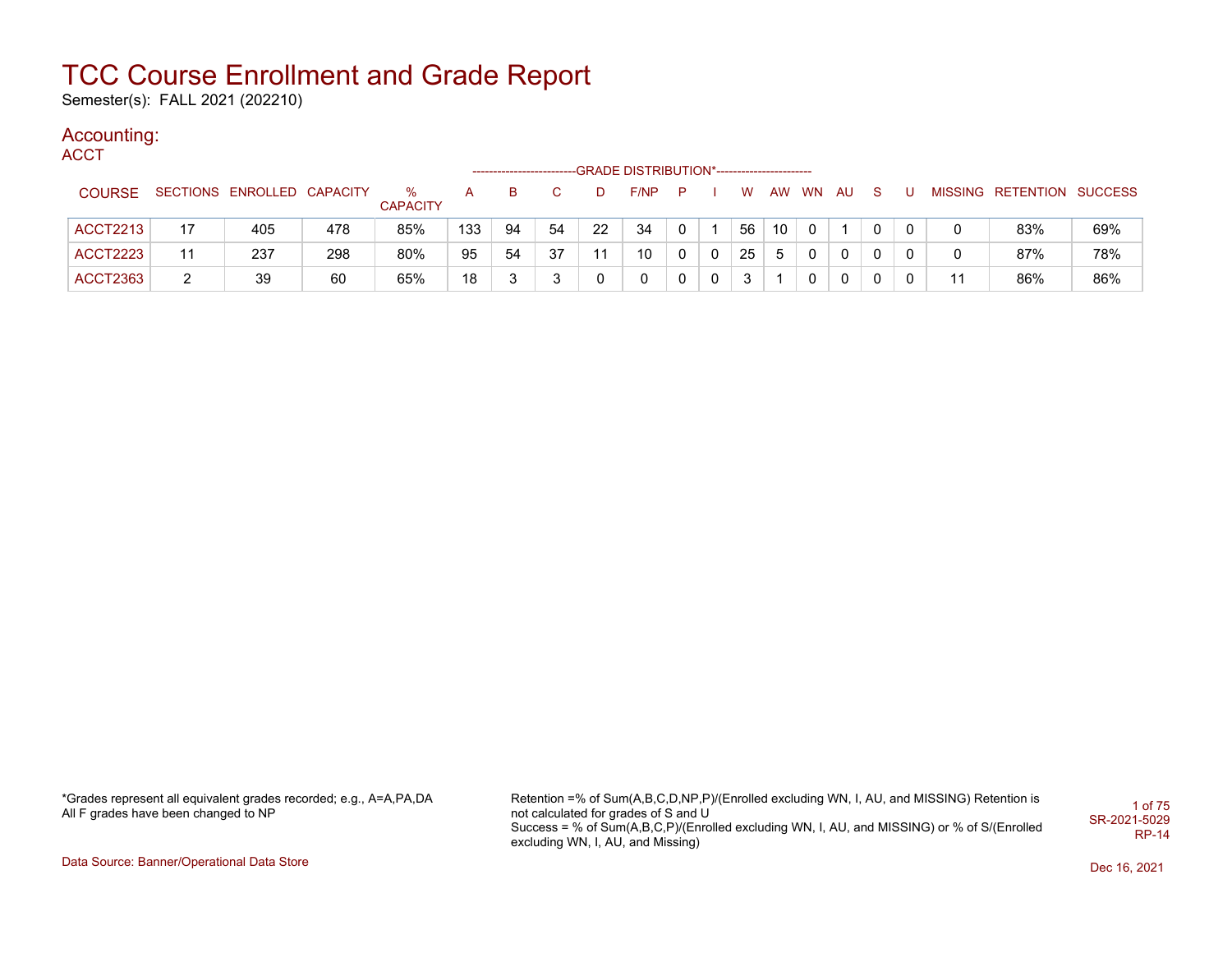Semester(s): FALL 2021 (202210)

#### Allied Health: ALDH

| <b>ILDH</b>     |                                  |     |                 |     |    |    |                 | ------------------------GRADE DISTRIBUTION*----------------------- |                |  |          |                |  |                           |     |
|-----------------|----------------------------------|-----|-----------------|-----|----|----|-----------------|--------------------------------------------------------------------|----------------|--|----------|----------------|--|---------------------------|-----|
| <b>COURSE</b>   | SECTIONS ENROLLED CAPACITY % A B |     | <b>CAPACITY</b> |     |    |    | D               | $F/NP$ $P$ $I$                                                     |                |  |          | W AW WN AU S U |  | MISSING RETENTION SUCCESS |     |
| <b>ALDH1323</b> | 229                              | 241 | 95%             | 100 | 45 | 33 | 10 <sup>°</sup> | 17                                                                 | 0 <sub>0</sub> |  | 17 7 0 0 |                |  | 90%                       | 78% |

\*Grades represent all equivalent grades recorded; e.g., A=A,PA,DA All F grades have been changed to NP

Retention =% of Sum(A,B,C,D,NP,P)/(Enrolled excluding WN, I, AU, and MISSING) Retention is not calculated for grades of S and U Success = % of Sum(A,B,C,P)/(Enrolled excluding WN, I, AU, and MISSING) or % of S/(Enrolled excluding WN, I, AU, and Missing) 2 of 75 SR-2021-5029 RP-14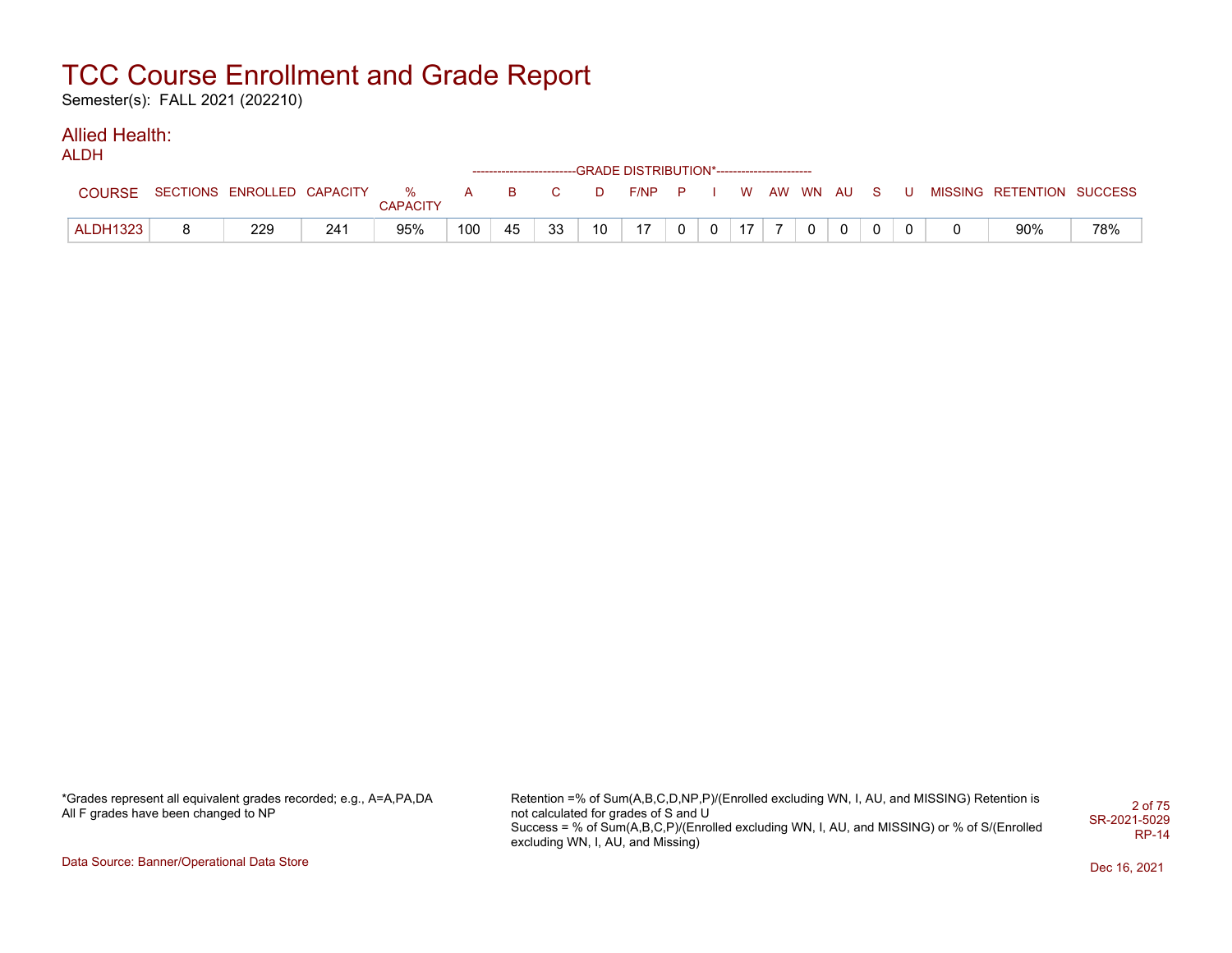Semester(s): FALL 2021 (202210)

#### Art: ART

|                |                 |                 |                 |                      |                 |             |          |                | ------------------------GRADE                DISTRIBUTION*---------------------- |              |              |          |                |              |              |              |              |                |                          |      |
|----------------|-----------------|-----------------|-----------------|----------------------|-----------------|-------------|----------|----------------|----------------------------------------------------------------------------------|--------------|--------------|----------|----------------|--------------|--------------|--------------|--------------|----------------|--------------------------|------|
|                | COURSE SECTIONS | <b>ENROLLED</b> | <b>CAPACITY</b> | %<br><b>CAPACITY</b> | Α               | B           | C        | D              | F/NP                                                                             | P            |              | w        | <b>AW</b>      | <b>WN</b>    | <b>AU</b>    | S            | U            | <b>MISSING</b> | <b>RETENTION SUCCESS</b> |      |
| <b>ART1013</b> | 6               | 87              | 122             | 71%                  | 44              | 20          | 10       | 0              | 3                                                                                | 0            | $\mathbf{0}$ | 6        | 4              | $\mathbf{0}$ | $\mathbf{0}$ | $\mathbf 0$  | 0            | 0              | 89%                      | 85%  |
| <b>ART1023</b> | $\overline{2}$  | 19              | 20              | 95%                  | 10 <sup>°</sup> | 6           | $\Omega$ | 0              | 0                                                                                | $\mathbf{0}$ | 0            | 1        | 2              | 0            | 0            | $\mathbf{0}$ | 0            | 0              | 84%                      | 84%  |
| <b>ART1053</b> | $\overline{2}$  | 57              | 60              | 95%                  | 11              | 16          | 10       | 4              | 4                                                                                | $\mathbf{0}$ | 0            | 8        | 4              | 0            | 0            | $\mathbf{0}$ | $\mathbf{0}$ | 0              | 79%                      | 65%  |
| ART1063        |                 | 29              | 30              | 97%                  | 8               | 4           | 4        | 3              |                                                                                  | 0            | 0            | 2        |                | 0            | 0            | $\mathbf{0}$ | 0            | 0              | 90%                      | 55%  |
| <b>ART1083</b> | $\overline{2}$  | 20              | 20              | 100%                 | 9               | 5           | 3        | 0              | 0                                                                                | $\mathbf{0}$ | 0            | 1        | $\overline{2}$ | 0            | 0            | 0            | 0            | 0              | 85%                      | 85%  |
| <b>ART1113</b> | 6               | 155             | 170             | 91%                  | 65              | 35          | 20       | 7              | 11                                                                               | 0            | 3            | 4        | 10             | 0            | 0            | 0            | 0            | 0              | 89%                      | 77%  |
| <b>ART1123</b> | 3               | 35              | 50              | 70%                  | 13              | 10          | 5        | $\overline{2}$ | 0                                                                                | 0            | 0            | 2        | 3              | 0            | 0            | 0            | 0            | 0              | 86%                      | 80%  |
| <b>ART2083</b> |                 | 9               | 10              | 90%                  | 6               | 3           | $\Omega$ | $\Omega$       | 0                                                                                | $\mathbf{0}$ | 0            | 0        | $\mathbf{0}$   | 0            | 0            | 0            | 0            | 0              | 100%                     | 100% |
| <b>ART2143</b> |                 | 9               | 12              | 75%                  |                 |             |          | $\Omega$       | 0                                                                                | $\mathbf{0}$ | 0            | 0        | $\mathbf{0}$   | 0            | 0            | $\mathbf{0}$ | $\mathbf{0}$ | 0              | 100%                     | 100% |
| ART2263        | 1               | 9               | 10              | 90%                  | 8               | $\mathbf 0$ | 0        | 0              | 0                                                                                | 0            | 0            | 0        |                | 0            | 0            | 0            | 0            | 0              | 89%                      | 89%  |
| <b>ART2413</b> | 1               | 13              | 14              | 93%                  | 8               | 2           |          |                |                                                                                  | $\mathbf{0}$ | 0            | $\Omega$ | $\mathbf{0}$   | 0            | 0            | 0            | 0            | 0              | 100%                     | 85%  |
| <b>ART2423</b> |                 | 14              | 14              | 100%                 | 8               | 4           | 2        | 0              | 0                                                                                | 0            | 0            | 0        | 0              | 0            | 0            | 0            | 0            | 0              | 100%                     | 100% |
| <b>ART2503</b> | 1               | 6               | 9               | 67%                  | 3               | 3           | $\Omega$ | 0              | 0                                                                                | 0            | 0            | 0        | 0              | 0            | 0            | 0            | 0            | 0              | 100%                     | 100% |
| <b>ART2813</b> | 1               | 11              | 20              | 55%                  | 8               | $\mathbf 0$ | 0        | 0              | 0                                                                                | $\mathbf{0}$ | 0            | 1        | 2              | 0            | 0            | $\mathbf{0}$ | $\mathbf{0}$ | 0              | 73%                      | 73%  |
| <b>ART2913</b> |                 | 23              | 30              | 77%                  | 14              | 2           | 3        | 0              | 0                                                                                | 0            | 0            | 2        | 2              | 0            | 0            | 0            | 0            | 0              | 83%                      | 83%  |

\*Grades represent all equivalent grades recorded; e.g., A=A,PA,DA All F grades have been changed to NP

Retention =% of Sum(A,B,C,D,NP,P)/(Enrolled excluding WN, I, AU, and MISSING) Retention is not calculated for grades of S and U Success = % of Sum(A,B,C,P)/(Enrolled excluding WN, I, AU, and MISSING) or % of S/(Enrolled excluding WN, I, AU, and Missing) 3 of 75 SR-2021-5029 RP-14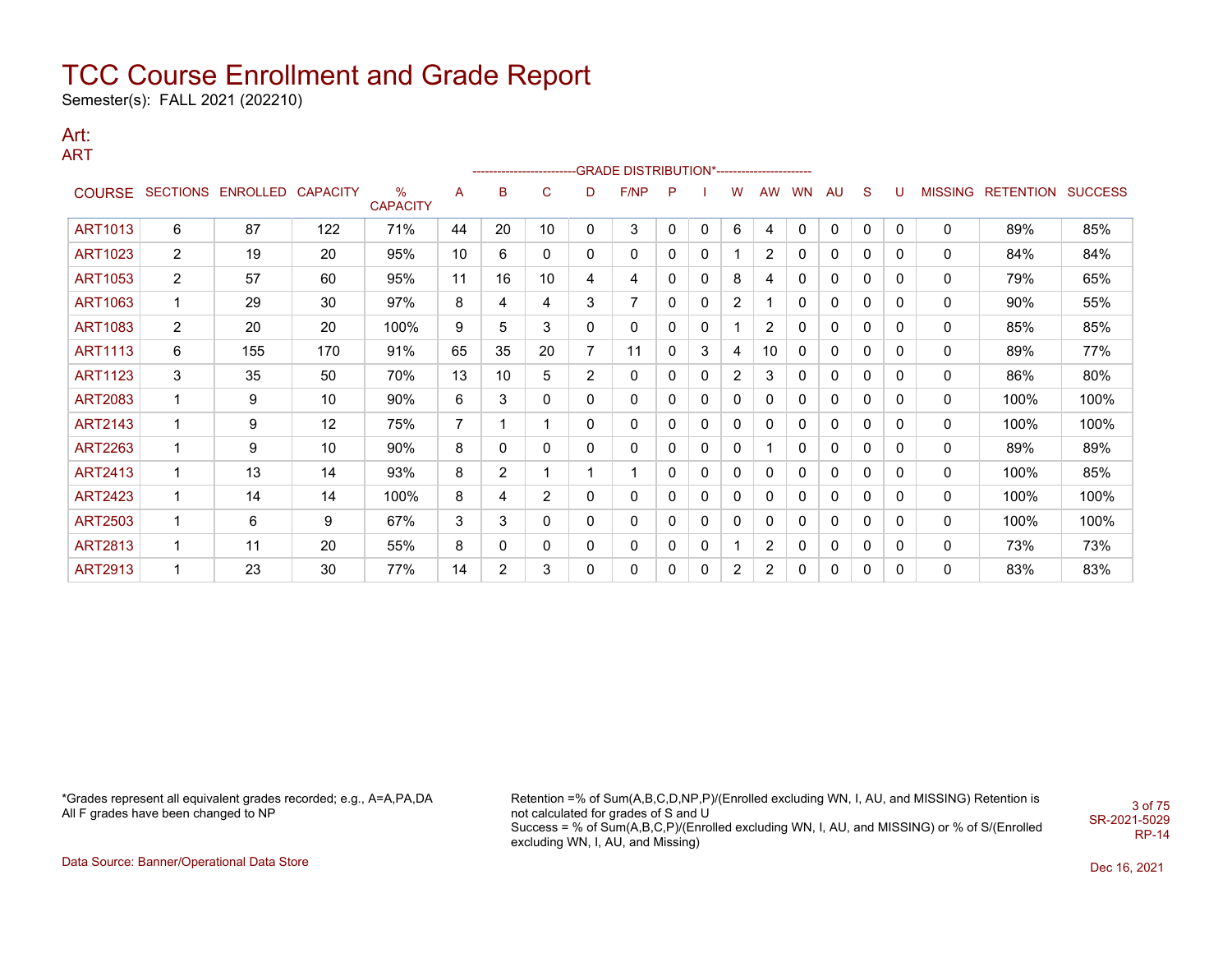Semester(s): FALL 2021 (202210)

## American Sign Language Ed:

ASLE

|                 |   |                            |     |                      |    | ---------------------- |    |   | -GRADE DISTRIBUTION*---------------------- |   |                |          |          |       |    |              |   |   |                           |     |
|-----------------|---|----------------------------|-----|----------------------|----|------------------------|----|---|--------------------------------------------|---|----------------|----------|----------|-------|----|--------------|---|---|---------------------------|-----|
| <b>COURSE</b>   |   | SECTIONS ENROLLED CAPACITY |     | %<br><b>CAPACITY</b> | A  | в                      |    |   | F/NP                                       | P |                | w        |          | AW WN | AU | <sub>S</sub> |   |   | MISSING RETENTION SUCCESS |     |
| <b>ASLE1363</b> | 9 | 135                        | 165 | 82%                  | 38 | 18                     | 18 | 8 | 23                                         |   | 0              | 17       | 13       |       |    | 0            | 0 | 0 | 78%                       | 55% |
| <b>ASLE1373</b> | 3 | 28                         | 60  | 47%                  | 2  | 4                      | 3  |   | 3                                          |   | $\overline{2}$ | 11       | 3        |       | 0  | $\Omega$     | 0 | 0 | 43%                       | 32% |
| <b>ASLE1413</b> |   | 24                         | 30  | 80%                  | 9  | າ                      | 4  |   | 3                                          |   | $\Omega$       |          |          |       | 0  | $\Omega$     | 0 | 0 | 88%                       | 62% |
| <b>ASLE2414</b> |   | 6                          | 20  | 30%                  | 4  |                        |    |   |                                            |   | $\Omega$       | $\Omega$ | $\Omega$ | 0     | 0  | $\Omega$     | 0 | 0 | 100%                      | 83% |
| <b>ASLE2524</b> |   | 8                          | 20  | 40%                  |    |                        |    |   | 0                                          |   | 2              | 4        |          |       | 0  | $\Omega$     |   | 0 | 25%                       | 25% |

\*Grades represent all equivalent grades recorded; e.g., A=A,PA,DA All F grades have been changed to NP

Retention =% of Sum(A,B,C,D,NP,P)/(Enrolled excluding WN, I, AU, and MISSING) Retention is not calculated for grades of S and U Success = % of Sum(A,B,C,P)/(Enrolled excluding WN, I, AU, and MISSING) or % of S/(Enrolled excluding WN, I, AU, and Missing) 4 of 75 SR-2021-5029 RP-14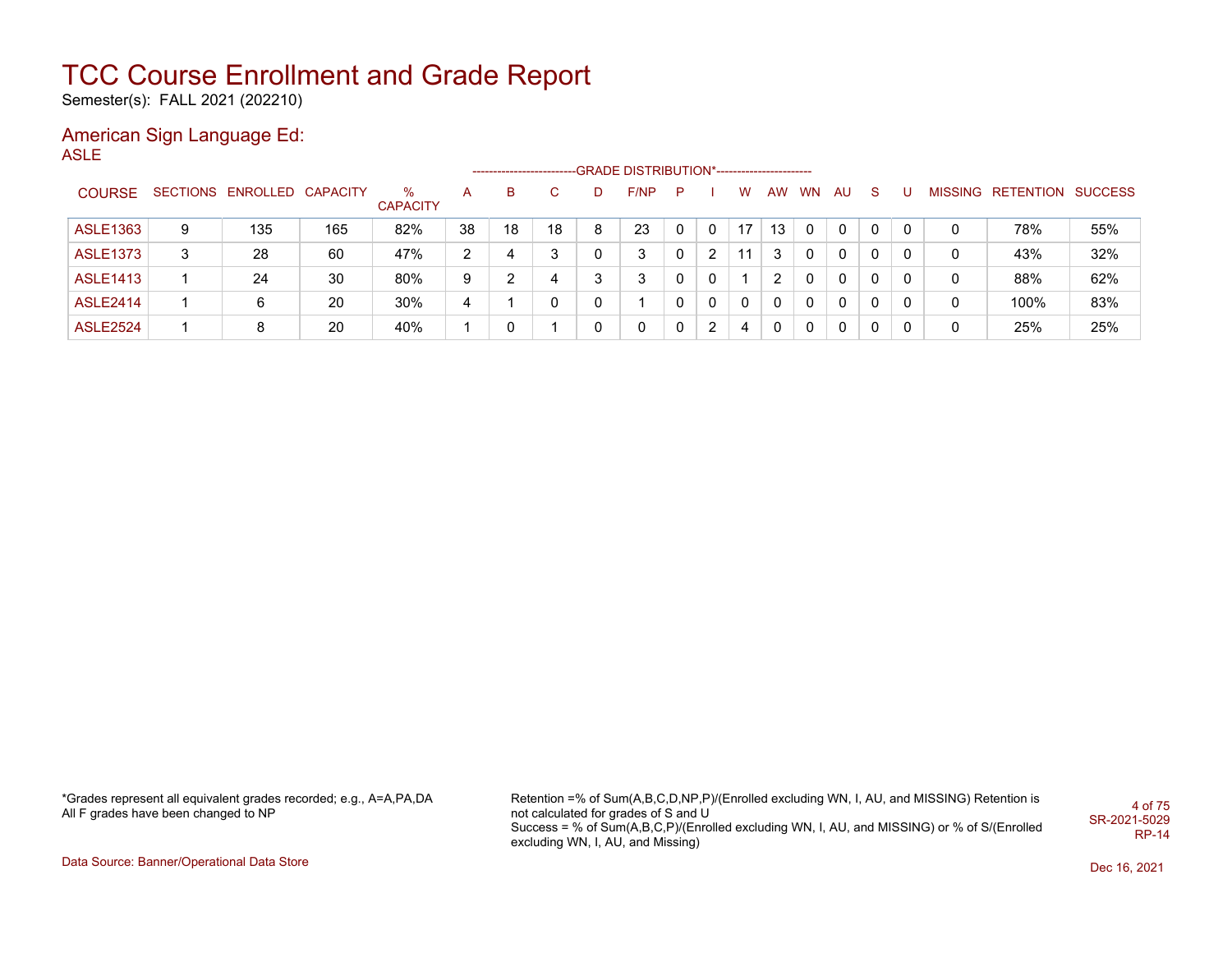Semester(s): FALL 2021 (202210)

### Astronomy:

| <b>ASTR</b>     |                                  |     |                 |    |    |                                                                                                                                                                                                                                                                                                                                    |   | ------------------------GRADE DISTRIBUTION*----------------------- |                |                |                |       |                |          |  |                                                     |     |
|-----------------|----------------------------------|-----|-----------------|----|----|------------------------------------------------------------------------------------------------------------------------------------------------------------------------------------------------------------------------------------------------------------------------------------------------------------------------------------|---|--------------------------------------------------------------------|----------------|----------------|----------------|-------|----------------|----------|--|-----------------------------------------------------|-----|
| COURSE          | SECTIONS ENROLLED CAPACITY % A B |     | <b>CAPACITY</b> |    |    | $\overline{C}$ and $\overline{C}$ and $\overline{C}$ and $\overline{C}$ and $\overline{C}$ and $\overline{C}$ and $\overline{C}$ and $\overline{C}$ and $\overline{C}$ and $\overline{C}$ and $\overline{C}$ and $\overline{C}$ and $\overline{C}$ and $\overline{C}$ and $\overline{C}$ and $\overline{C}$ and $\overline{C}$ and |   |                                                                    |                |                |                |       |                |          |  | D F/NP P I W AW WN AU S U MISSING RETENTION SUCCESS |     |
| <b>ASTR1104</b> | 85                               | 104 | 82%             | 47 | 19 | 5                                                                                                                                                                                                                                                                                                                                  | 3 |                                                                    | 0 <sup>1</sup> | $\overline{0}$ | $\overline{4}$ | $0$ 0 | $\overline{0}$ | $\Omega$ |  | 95%                                                 | 84% |

\*Grades represent all equivalent grades recorded; e.g., A=A,PA,DA All F grades have been changed to NP

Retention =% of Sum(A,B,C,D,NP,P)/(Enrolled excluding WN, I, AU, and MISSING) Retention is not calculated for grades of S and U Success = % of Sum(A,B,C,P)/(Enrolled excluding WN, I, AU, and MISSING) or % of S/(Enrolled excluding WN, I, AU, and Missing) 5 of 75 SR-2021-5029 RP-14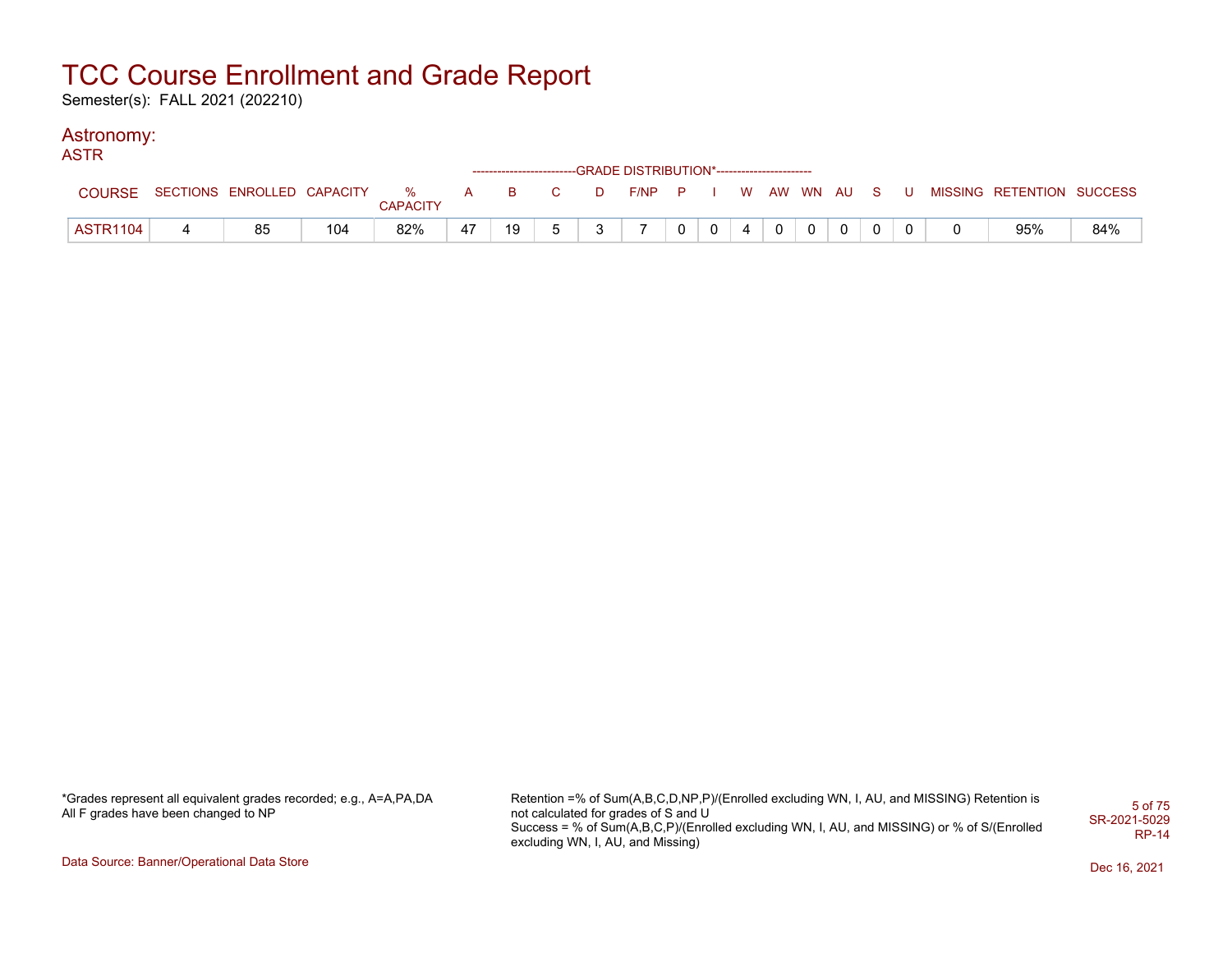Semester(s): FALL 2021 (202210)

#### Aviation Sciences Technology: AVST

|                 |                 |                 |                 |                         |                |   |   |   | --------------------------GRADE                DISTRIBUTION*--------------------- |   |                |              |              |              |              |              |              |                |                  |                |
|-----------------|-----------------|-----------------|-----------------|-------------------------|----------------|---|---|---|-----------------------------------------------------------------------------------|---|----------------|--------------|--------------|--------------|--------------|--------------|--------------|----------------|------------------|----------------|
| <b>COURSE</b>   | <b>SECTIONS</b> | <b>ENROLLED</b> | <b>CAPACITY</b> | $\%$<br><b>CAPACITY</b> | A              | в | C | D | F/NP                                                                              | P |                | w            | <b>AW</b>    | <b>WN</b>    | AU           | S            | U            | <b>MISSING</b> | <b>RETENTION</b> | <b>SUCCESS</b> |
| <b>AVST1113</b> |                 | 22              | 24              | 92%                     | 14             | 4 | 1 | 0 | $\overline{2}$                                                                    | 0 | 0              |              | $\mathbf{0}$ | $\mathbf{0}$ | $\mathbf{0}$ | 0            | 0            | 0              | 95%              | 86%            |
| <b>AVST1222</b> | 1               | 14              | 30              | 47%                     | 0              | 0 | 0 | 0 | $\overline{2}$                                                                    | 0 | 11             |              | 0            | 0            | 0            | 0            | 0            | 0              | 14%              | 0%             |
| <b>AVST1343</b> | 1               | 13              | 24              | 54%                     | $\overline{7}$ | 4 | 0 | 0 | $\overline{c}$                                                                    | 0 | 0              | $\mathbf{0}$ | $\Omega$     | 0            | 0            | $\mathbf{0}$ | 0            | 0              | 100%             | 85%            |
| <b>AVST1364</b> | 1               | 10              | 12              | 83%                     | 10             | 0 | 0 | 0 | 0                                                                                 | 0 | 0              | $\Omega$     | 0            | 0            | 0            | $\mathbf{0}$ | 0            | 0              | 100%             | 100%           |
| <b>AVST2113</b> | 1               | 25              | 30              | 83%                     | 10             | 7 | 2 | 3 | 0                                                                                 | 0 | 0              | 3            | 0            | 0            | 0            | 0            | 0            | 0              | 88%              | 76%            |
| <b>AVST2132</b> | 1               | $\overline{7}$  | 30              | 23%                     | 0              | 0 | 0 | 0 | 0                                                                                 | 0 | 7              | $\mathbf{0}$ | 0            | 0            | 0            | 0            | 0            | 0              | 0%               | $0\%$          |
| <b>AVST2162</b> | 1               | 2               | 30              | 7%                      | $\overline{2}$ | 0 | 0 | 0 | 0                                                                                 | 0 | 0              | $\Omega$     | 0            | 0            | 0            | $\mathbf{0}$ | 0            | 0              | 100%             | 100%           |
| <b>AVST2181</b> | 1               | 4               | 30              | 13%                     | 3              | 0 | 0 | 0 | 0                                                                                 | 0 | 0              | $\mathbf 0$  |              | 0            | 0            | 0            | 0            | 0              | 75%              | 75%            |
| <b>AVST2182</b> | 1               | $\overline{2}$  | 30              | 7%                      | 0              | 0 | 0 | 0 | 0                                                                                 | 0 | $\overline{2}$ | 0            | 0            | 0            | 0            | 0            | 0            | 0              | 0%               | 0%             |
| <b>AVST2213</b> | 1               | 11              | 24              | 46%                     | 9              | 1 | 1 | 0 | 0                                                                                 | 0 | 0              | 0            | 0            | 0            | 0            | 0            | $\mathbf{0}$ | 0              | 100%             | 100%           |
| <b>AVST2246</b> | 1               | 9               | 14              | 64%                     | 8              | 1 | 0 | 0 | 0                                                                                 | 0 | 0              | 0            | 0            | 0            | 0            | 0            | 0            | 0              | 100%             | 100%           |
| <b>AVST2253</b> | 1               | 26              | 24              | 108%                    | 17             | 5 | 1 |   | $\overline{c}$                                                                    | 0 | 0              | 0            | 0            | 0            | 0            | 0            | 0            | 0              | 100%             | 88%            |
| <b>AVST2262</b> | 1               | 11              | 12              | 92%                     | 11             | 0 | 0 | 0 | 0                                                                                 | 0 | 0              | $\mathbf{0}$ | 0            | 0            | 0            | 0            | 0            | 0              | 100%             | 100%           |
| <b>AVST2413</b> | $\mathbf 1$     | 21              | 20              | 105%                    | 14             | 6 | 1 | 0 | 0                                                                                 | 0 | 0              | $\mathbf{0}$ | 0            | $\mathbf{0}$ | 0            | 0            | 0            | 0              | 100%             | 100%           |
| <b>AVST2442</b> | 1               | 4               | 20              | 20%                     | 3              | 0 | 0 | 0 | 0                                                                                 | 0 |                | 0            | 0            | 0            | 0            | 0            | 0            | 0              | 75%              | 75%            |

\*Grades represent all equivalent grades recorded; e.g., A=A,PA,DA All F grades have been changed to NP

Retention =% of Sum(A,B,C,D,NP,P)/(Enrolled excluding WN, I, AU, and MISSING) Retention is not calculated for grades of S and U Success = % of Sum(A,B,C,P)/(Enrolled excluding WN, I, AU, and MISSING) or % of S/(Enrolled excluding WN, I, AU, and Missing) SR-2021-5029

6 of 75

RP-14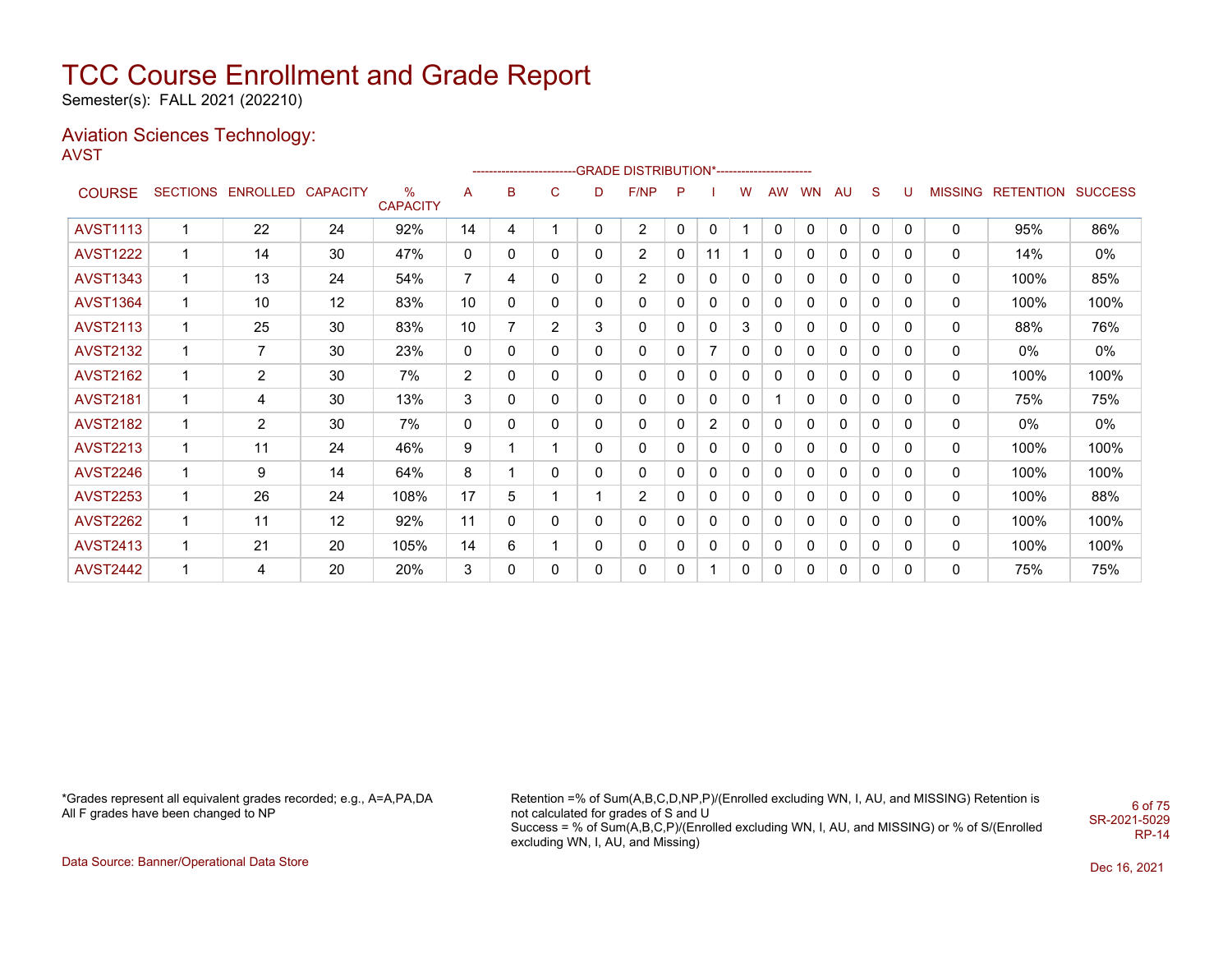Semester(s): FALL 2021 (202210)

## Biology:

BIOL

|                 |                |                   |                 |                         |     |     |     |                | ------------------------GRADE                DISTRIBUTION*---------------------- |              |              |     |                |           |              |              |              |                |                  |                |
|-----------------|----------------|-------------------|-----------------|-------------------------|-----|-----|-----|----------------|----------------------------------------------------------------------------------|--------------|--------------|-----|----------------|-----------|--------------|--------------|--------------|----------------|------------------|----------------|
| <b>COURSE</b>   |                | SECTIONS ENROLLED | <b>CAPACITY</b> | $\%$<br><b>CAPACITY</b> | A   | B   | C   | D              | F/NP                                                                             | P            |              | w   | <b>AW</b>      | <b>WN</b> | AU           | S            |              | <b>MISSING</b> | <b>RETENTION</b> | <b>SUCCESS</b> |
| <b>BIOL1113</b> | 3              | 86                | 90              | 96%                     | 16  | 10  | 16  | 4              | 11                                                                               | 0            | $\mathbf{0}$ | 18  | 11             | 0         | $\mathbf{0}$ | 0            | $\mathbf{0}$ | $\mathbf{0}$   | 66%              | 49%            |
| <b>BIOL1114</b> | 24             | 543               | 634             | 86%                     | 193 | 140 | 89  | 33             | 31                                                                               | 0            | 0            | 37  | 20             | 0         | 0            | 0            | 0            | 0              | 90%              | 78%            |
| <b>BIOL1224</b> | 34             | 814               | 866             | 94%                     | 237 | 219 | 144 | 33             | 61                                                                               | 0            | 0            | 103 | 17             | 0         | 0            | 0            | 0            | 0              | 85%              | 74%            |
| <b>BIOL1314</b> | 15             | 363               | 390             | 93%                     | 103 | 88  | 56  | 22             | 45                                                                               | 0            | 0            | 34  | 15             | 0         | $\mathbf{0}$ | 0            | $\mathbf{0}$ | 0              | 87%              | 68%            |
| <b>BIOL1324</b> | $\overline{2}$ | 18                | 48              | 38%                     | 11  | 3   |     |                | $\overline{2}$                                                                   | $\mathbf{0}$ | 0            | 0   | 0              | 0         | 0            | 0            | 0            | 0              | 100%             | 83%            |
| <b>BIOL1383</b> | 41             | 873               | 1,107           | 79%                     | 344 | 245 | 101 | 40             | 78                                                                               | 0            | 3            | 40  | 22             | 0         | 0            | $\mathbf{0}$ | 0            | 0              | 93%              | 79%            |
| <b>BIOL1404</b> | 1              | 21                | 24              | 88%                     | 7   | 7   | 4   | $\mathbf{0}$   |                                                                                  | 0            | 0            | 2   | 0              | 0         | 0            | $\mathbf{0}$ | $\mathbf{0}$ | 0              | 90%              | 86%            |
| <b>BIOL1604</b> | 3              | 67                | 72              | 93%                     | 9   | 15  | 14  | 8              | 9                                                                                | 0            | 0            | 10  | $\overline{2}$ | 0         | 0            | $\mathbf{0}$ | 0            | 0              | 82%              | 57%            |
| <b>BIOL2134</b> | 17             | 401               | 444             | 90%                     | 188 | 114 | 45  | 10             | 13                                                                               | 0            |              | 25  | 5              | 0         | 0            | $\mathbf{0}$ | 0            | 0              | 92%              | 87%            |
| <b>BIOL2154</b> | 14             | 313               | 366             | 86%                     | 80  | 102 | 64  | 16             | 10                                                                               | 0            | 2            | 34  | 5              | 0         | 0            | $\mathbf{0}$ | 0            | 0              | 87%              | 79%            |
| <b>BIOL2164</b> | 14             | 324               | 360             | 90%                     | 161 | 78  | 48  | 8              | 6                                                                                | $\mathbf{0}$ | 2            | 21  | 0              | 0         | 0            | $\Omega$     | 0            | 0              | 93%              | 89%            |
| <b>BIOL2213</b> | $\mathbf{1}$   | 5                 | 25              | 20%                     |     |     | 2   | 0              | 0                                                                                | 0            | 0            |     | 0              | 0         | 0            | 0            | 0            | 0              | 80%              | 80%            |
| <b>BIOL2313</b> | $\mathbf{1}$   | 30                | 30              | 100%                    | 10  | 6   | 3   | $\overline{2}$ | $\mathbf{0}$                                                                     | 0            | 0            |     | 8              | 0         | 0            | $\mathbf{0}$ | 0            | $\mathbf{0}$   | 70%              | 63%            |

\*Grades represent all equivalent grades recorded; e.g., A=A,PA,DA All F grades have been changed to NP

Retention =% of Sum(A,B,C,D,NP,P)/(Enrolled excluding WN, I, AU, and MISSING) Retention is not calculated for grades of S and U Success = % of Sum(A,B,C,P)/(Enrolled excluding WN, I, AU, and MISSING) or % of S/(Enrolled excluding WN, I, AU, and Missing) 7 of 75 SR-2021-5029 RP-14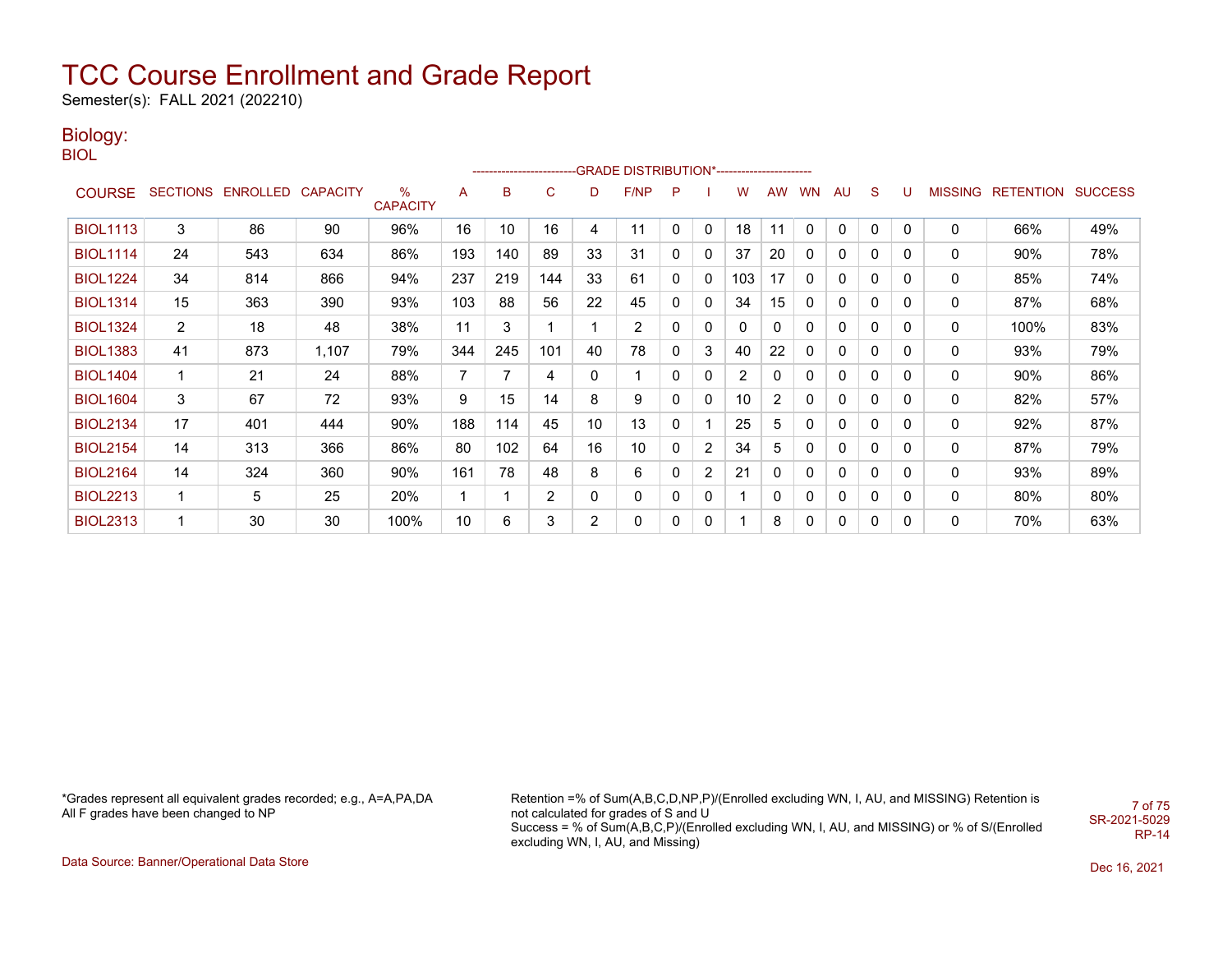Semester(s): FALL 2021 (202210)

### Biotechnology:

BIOT

|                 |                            |    |                      |        |     |   | ------------------------GRADE DISTRIBUTION*----------------------- |                |   |          |              |  |          |  |                           |     |
|-----------------|----------------------------|----|----------------------|--------|-----|---|--------------------------------------------------------------------|----------------|---|----------|--------------|--|----------|--|---------------------------|-----|
| <b>COURSE</b>   | SECTIONS ENROLLED CAPACITY |    | %<br><b>CAPACITY</b> |        | - B | D | F/NP                                                               | $\blacksquare$ |   | <b>W</b> | AW WN AU     |  | S.       |  | MISSING RETENTION SUCCESS |     |
| <b>BIOT1113</b> |                            | 12 | 50%                  |        |     |   | າ                                                                  |                | റ | $\Omega$ | $\mathbf{0}$ |  | $\Omega$ |  | 100%                      | 50% |
| <b>BIOT2245</b> |                            | 12 | 33%                  | $\sim$ |     |   |                                                                    |                |   |          | $\Omega$     |  | 0        |  | 75%                       | 75% |

\*Grades represent all equivalent grades recorded; e.g., A=A,PA,DA All F grades have been changed to NP

Retention =% of Sum(A,B,C,D,NP,P)/(Enrolled excluding WN, I, AU, and MISSING) Retention is not calculated for grades of S and U Success = % of Sum(A,B,C,P)/(Enrolled excluding WN, I, AU, and MISSING) or % of S/(Enrolled excluding WN, I, AU, and Missing) 8 of 75 SR-2021-5029 RP-14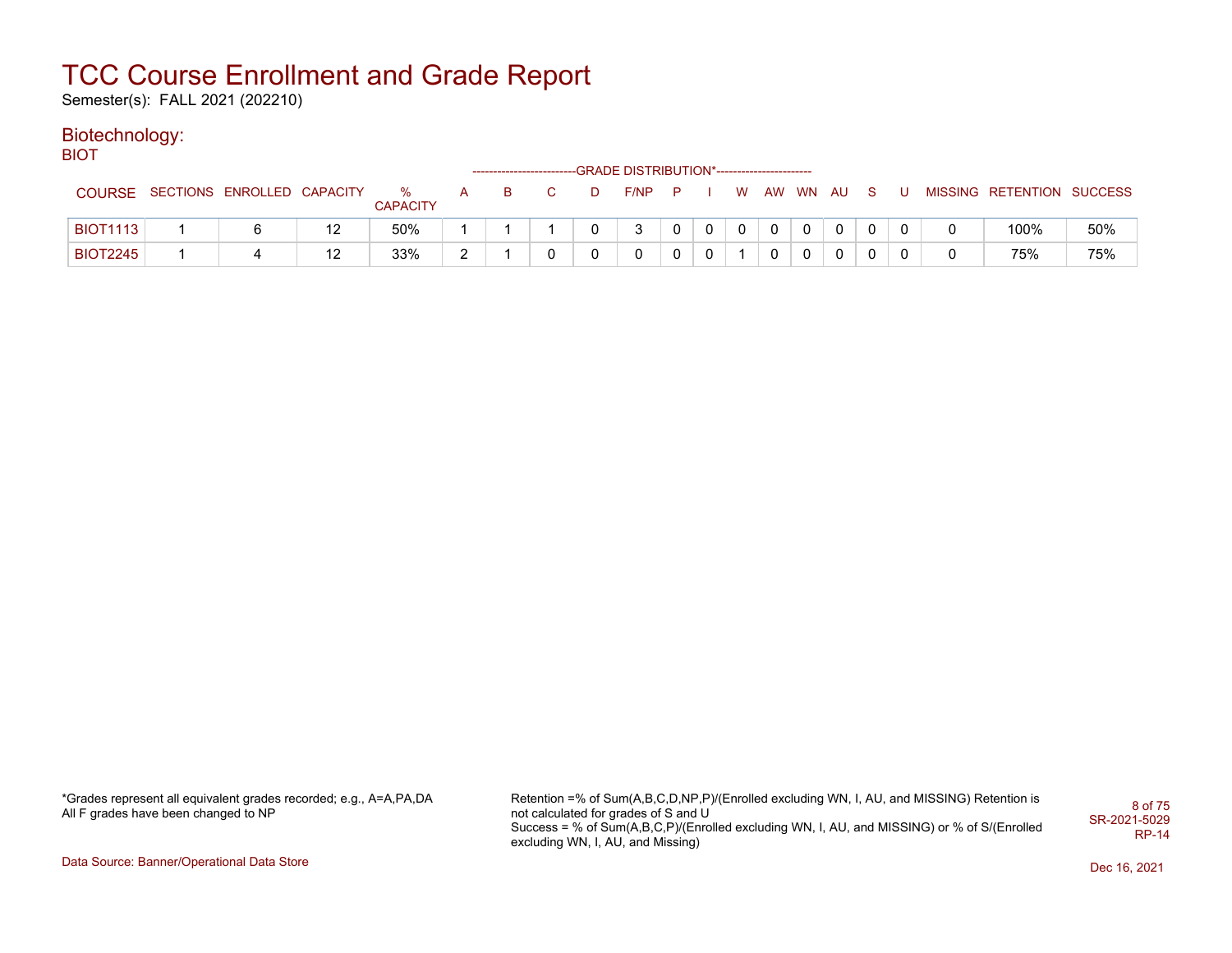Semester(s): FALL 2021 (202210)

#### Biomedical Equipment Technolog: BMET

|                 |                              |    |                 |   |          |                |   | ------------------------GRADE DISTRIBUTION*----------------------- |              |             |              |              |              |     |                           |     |
|-----------------|------------------------------|----|-----------------|---|----------|----------------|---|--------------------------------------------------------------------|--------------|-------------|--------------|--------------|--------------|-----|---------------------------|-----|
| COURSE          | SECTIONS ENROLLED CAPACITY % |    | <b>CAPACITY</b> | A | <b>B</b> | $\overline{C}$ | D | $F/NP$ $P$ $I$                                                     |              |             |              | I WAW WN AUS |              | . U | MISSING RETENTION SUCCESS |     |
| <b>BMET1304</b> |                              | 14 | 50%             |   |          |                | 0 | $\mathbf 0$                                                        | $\mathbf{0}$ | $\mathbf 0$ | $\mathbf{0}$ |              | $\mathbf{0}$ |     | 86%                       | 86% |

\*Grades represent all equivalent grades recorded; e.g., A=A,PA,DA All F grades have been changed to NP

Retention =% of Sum(A,B,C,D,NP,P)/(Enrolled excluding WN, I, AU, and MISSING) Retention is not calculated for grades of S and U Success = % of Sum(A,B,C,P)/(Enrolled excluding WN, I, AU, and MISSING) or % of S/(Enrolled excluding WN, I, AU, and Missing) 9 of 75 SR-2021-5029 RP-14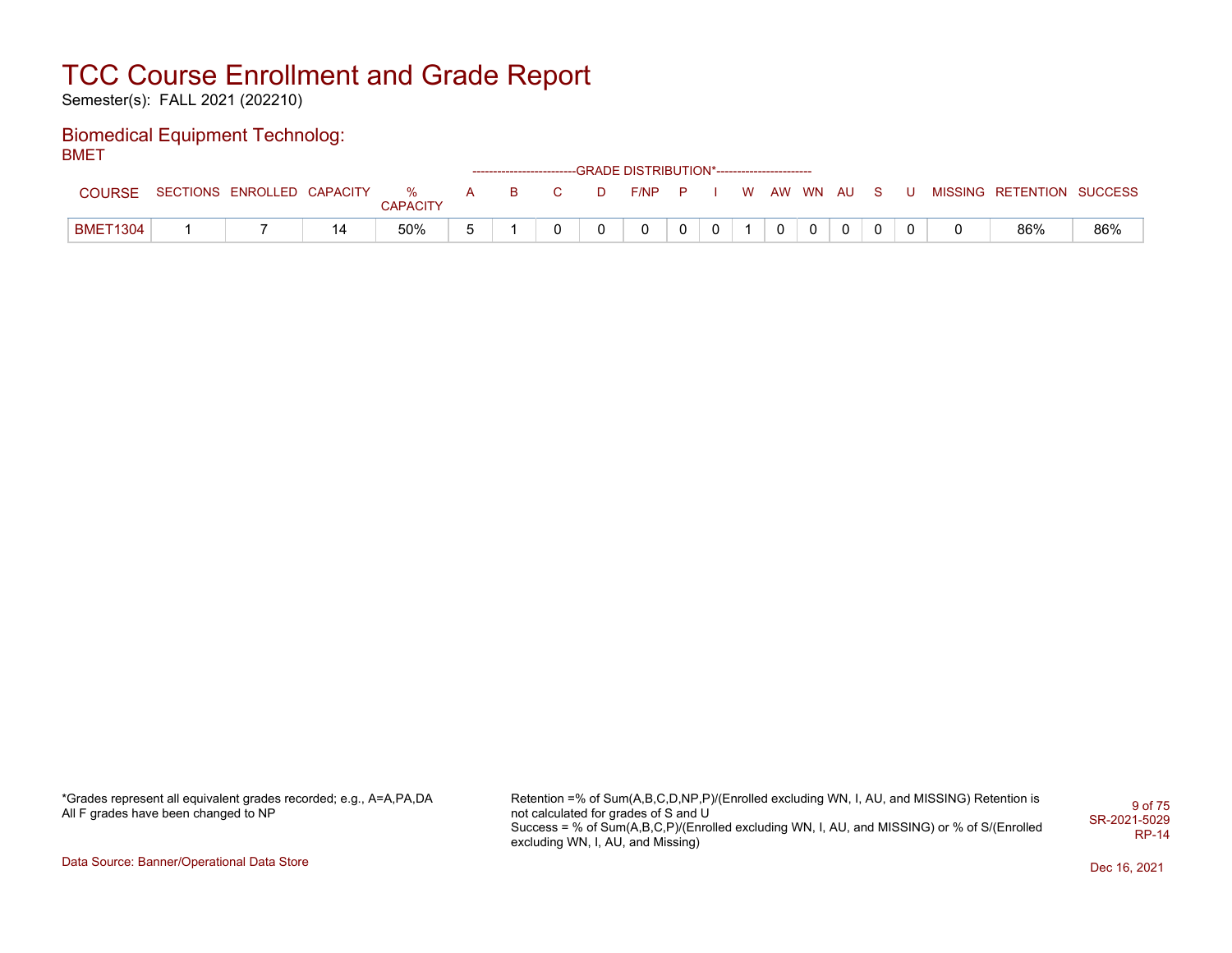Semester(s): FALL 2021 (202210)

### Business:

| <b>BUSN</b>     |    |                            |     |                      |     | --------------------- |              |    | -GRADE DISTRIBUTION*---------------------- |   |              |              |    |           |              |    |          |   |                           |      |
|-----------------|----|----------------------------|-----|----------------------|-----|-----------------------|--------------|----|--------------------------------------------|---|--------------|--------------|----|-----------|--------------|----|----------|---|---------------------------|------|
| <b>COURSE</b>   |    | SECTIONS ENROLLED CAPACITY |     | %<br><b>CAPACITY</b> | A   | B                     | $\mathbf{C}$ |    | F/NP                                       | P |              | w            | AW | <b>WN</b> | AU.          | S. |          |   | MISSING RETENTION SUCCESS |      |
| <b>BUSN1053</b> | 23 | 572                        | 642 | 89%                  | 187 | 142                   | 58           | 23 | 60                                         | 0 | 2            | 35           | 65 | $\Omega$  | 0            | 0  |          | 0 | 82%                       | 68%  |
| <b>BUSN1353</b> | 3  | 70                         | 90  | 78%                  | 28  | 15                    | 8            | 3  | 11                                         |   | 0            | 3            | 2  | $\Omega$  | $\mathbf{0}$ | 0  | $\Omega$ |   | 93%                       | 73%  |
| <b>BUSN2053</b> | 3  | 45                         | 45  | 100%                 | 9   | 23                    | 6            |    | 4                                          |   | $\mathbf{0}$ | $\mathbf{0}$ | 2  | 0         | $\mathbf{0}$ | 0  |          | 0 | 96%                       | 84%  |
| <b>BUSN2433</b> | 15 | 346                        | 408 | 85%                  | 135 | 56                    | 26           | 12 | 31                                         | 0 | 0            | 49           | 37 | 0         | $\mathbf{0}$ | 0  | 0        | 0 | 75%                       | 63%  |
| <b>BUSN2503</b> |    | 8                          | 24  | 33%                  |     | 3                     | 4            | 0  | 0                                          | 0 | 0            | 0            | 0  | 0         | 0            | 0  |          | 0 | 100%                      | 100% |

\*Grades represent all equivalent grades recorded; e.g., A=A,PA,DA All F grades have been changed to NP

Retention =% of Sum(A,B,C,D,NP,P)/(Enrolled excluding WN, I, AU, and MISSING) Retention is not calculated for grades of S and U Success = % of Sum(A,B,C,P)/(Enrolled excluding WN, I, AU, and MISSING) or % of S/(Enrolled excluding WN, I, AU, and Missing) 10 of 75 SR-2021-5029 RP-14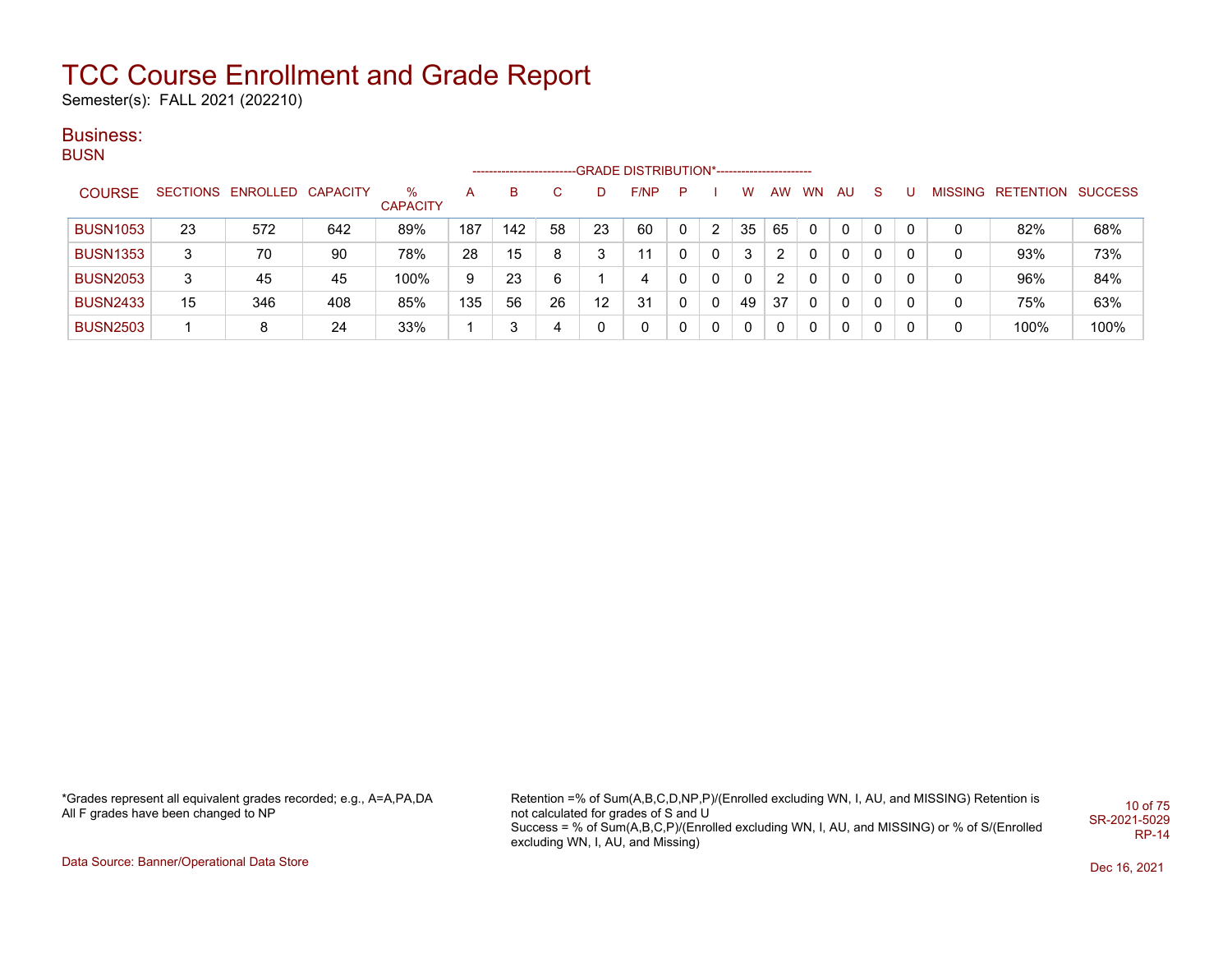Semester(s): FALL 2021 (202210)

## Chemistry:

**CHEM** 

|                 |                |                            |     |                         |                |    |    |    | ------------------------GRADE                DISTRIBUTION*---------------------- |   |   |    |    |           |    |             |   |   |                                  |     |
|-----------------|----------------|----------------------------|-----|-------------------------|----------------|----|----|----|----------------------------------------------------------------------------------|---|---|----|----|-----------|----|-------------|---|---|----------------------------------|-----|
| <b>COURSE</b>   |                | SECTIONS ENROLLED CAPACITY |     | $\%$<br><b>CAPACITY</b> | A              | B  | C. |    | F/NP                                                                             | P |   | w  | AW | <b>WN</b> | AU | S.          | U |   | <b>MISSING RETENTION SUCCESS</b> |     |
| <b>CHEM1114</b> | 12             | 279                        | 330 | 85%                     | 55             | 80 | 55 | 11 | 39                                                                               | 0 | 0 | 38 |    |           | 0  | $\mathbf 0$ | 0 | 0 | 86%                              | 68% |
| <b>CHEM1134</b> | 3              | 66                         | 78  | 85%                     | 22             | 13 | 3  | 4  | 9                                                                                |   | 0 | 14 |    |           | 0  | 0           |   | 0 | 77%                              | 58% |
| <b>CHEM1315</b> | 14             | 338                        | 368 | 92%                     | 118            | 87 | 40 | 8  | 30                                                                               | 0 | 0 | 49 | 6  | 0         | 0  | 0           | 0 | 0 | 84%                              | 72% |
| <b>CHEM1365</b> | 3              | 56                         | 63  | 89%                     | 20             | 9  | 12 |    | 4                                                                                |   | 0 | 9  |    |           | 0  | 0           | 0 | 0 | 82%                              | 73% |
| <b>CHEM1415</b> | 8              | 170                        | 206 | 83%                     | 49             | 40 | 30 | 6  | 12                                                                               |   | 0 | 30 | 3  | 0         | 0  | 0           | 0 | 0 | 81%                              | 70% |
| <b>CHEM2145</b> | $\overline{2}$ | 43                         | 54  | 80%                     | 11             | 14 | 10 | 2  | 3                                                                                |   | 0 | 3  | 0  | 0         | 0  | $\Omega$    | 0 | 0 | 93%                              | 81% |
| <b>CHEM2245</b> |                | 11                         | 24  | 46%                     | $\overline{2}$ | 5  | 2  | 2  | $\mathbf{0}$                                                                     | 0 | 0 | 0  | 0  | 0         | 0  | 0           | 0 | 0 | 100%                             | 82% |

\*Grades represent all equivalent grades recorded; e.g., A=A,PA,DA All F grades have been changed to NP

Retention =% of Sum(A,B,C,D,NP,P)/(Enrolled excluding WN, I, AU, and MISSING) Retention is not calculated for grades of S and U Success = % of Sum(A,B,C,P)/(Enrolled excluding WN, I, AU, and MISSING) or % of S/(Enrolled excluding WN, I, AU, and Missing) 11 of 75 SR-2021-5029 RP-14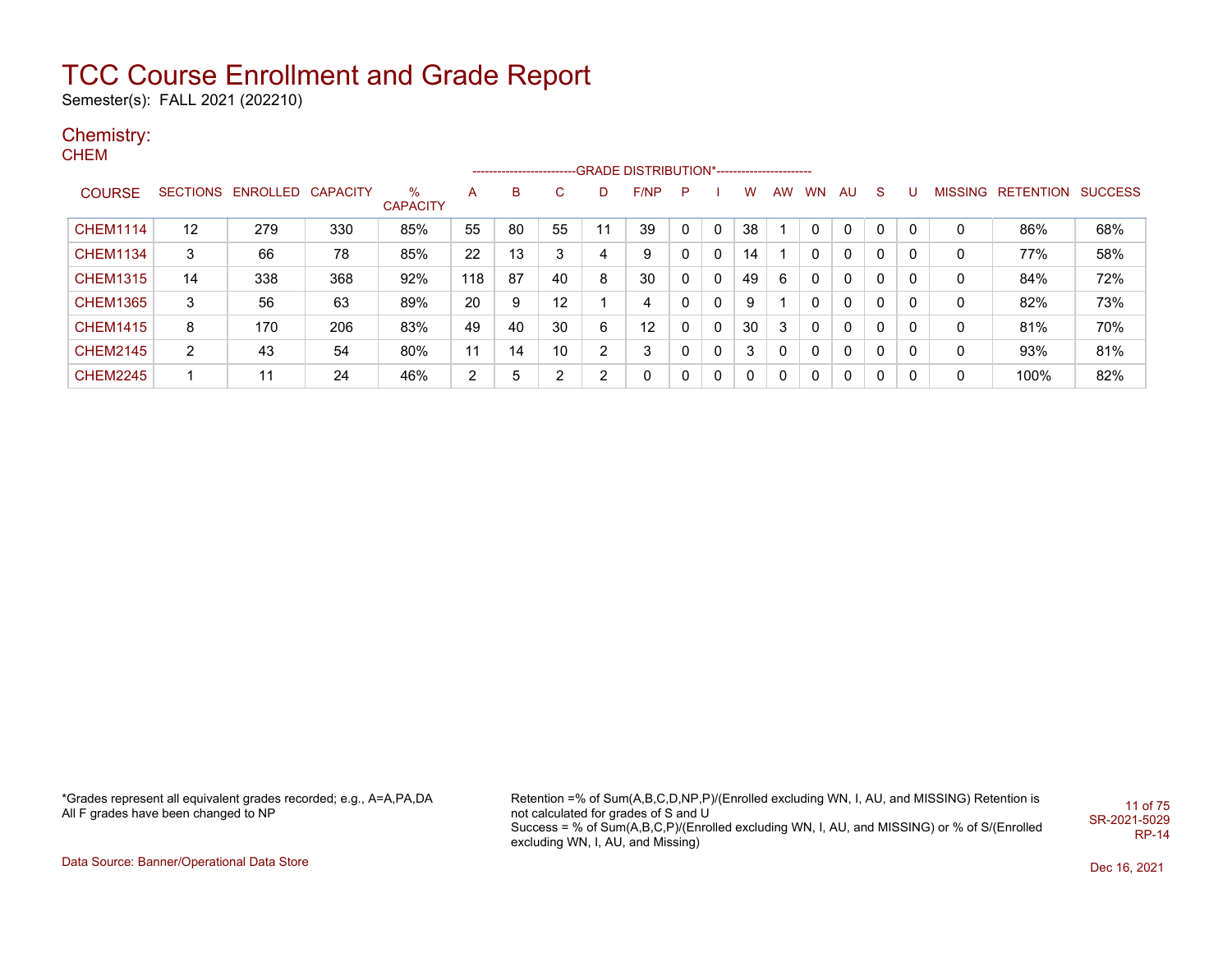Semester(s): FALL 2021 (202210)

### Child Development:

**CHLD** 

|                 |                |                            |     |                         |    |                |                 |                | -------------------------GRADE DISTRIBUTION*---------------------- |   |   |                |              |           |              |          |              |                |                  |                |
|-----------------|----------------|----------------------------|-----|-------------------------|----|----------------|-----------------|----------------|--------------------------------------------------------------------|---|---|----------------|--------------|-----------|--------------|----------|--------------|----------------|------------------|----------------|
| <b>COURSE</b>   |                | SECTIONS ENROLLED CAPACITY |     | $\%$<br><b>CAPACITY</b> | A  | B              | $\mathsf{C}$    | D              | F/NP                                                               | P |   | w              | <b>AW</b>    | <b>WN</b> | AU           | S        | U            | <b>MISSING</b> | <b>RETENTION</b> | <b>SUCCESS</b> |
| <b>CHLD2003</b> | 5              | 81                         | 95  | 85%                     | 46 | 19             | 5               |                | 1                                                                  | 0 | 0 | 4              | 5            | 0         | 0            | 0        | $\mathbf{0}$ | 0              | 89%              | 86%            |
| <b>CHLD2023</b> | $\overline{2}$ | 36                         | 60  | 60%                     | 17 | 3              | 4               |                | 3                                                                  | 0 | 0 | 4              | 4            | 0         | 0            | 0        | $\mathbf{0}$ | 0              | 78%              | 67%            |
| <b>CHLD2103</b> | 6              | 109                        | 115 | 95%                     | 52 | 20             | 10 <sup>1</sup> | $\overline{2}$ | 11                                                                 | 0 | 0 | 6              | 8            | 0         | 0            | $\Omega$ | $\mathbf{0}$ | 0              | 87%              | 75%            |
| <b>CHLD2113</b> | 1              | 25                         | 30  | 83%                     | 9  | 5              | 6               |                | 3                                                                  | 0 | 0 | 0              |              | 0         | $\mathbf{0}$ | 0        | $\mathbf{0}$ | 0              | 96%              | 80%            |
| <b>CHLD2203</b> | $\overline{2}$ | 39                         | 40  | 98%                     | 11 | 11             | 6               |                | 6                                                                  | 0 | 0 | 2              | 2            | 0         | $\mathbf{0}$ | 0        | $\Omega$     | 0              | 90%              | 72%            |
| <b>CHLD2213</b> | 2              | 29                         | 40  | 72%                     | 16 | 8              | 3               | 0              | 0                                                                  | 0 | 0 |                |              | 0         | 0            | 0        | 0            | 0              | 93%              | 93%            |
| <b>CHLD2233</b> | 3              | 44                         | 60  | 73%                     | 19 | 18             |                 | 0              | 1                                                                  | 0 | 0 | 5              | 0            | 0         | 0            | 0        | $\mathbf{0}$ | 0              | 89%              | 86%            |
| <b>CHLD2243</b> | $\mathbf 1$    | 7                          | 30  | 23%                     | 4  | $\overline{2}$ | 0               | 0              | 0                                                                  | 0 | 0 | 0              |              | 0         | 0            | 0        | $\mathbf{0}$ | 0              | 86%              | 86%            |
| <b>CHLD2253</b> | $\mathbf 1$    | 12                         | 20  | 60%                     | 9  |                |                 | 0              | 1                                                                  | 0 | 0 | 0              | 0            | 0         | 0            | 0        | 0            | 0              | 100%             | 92%            |
| <b>CHLD2263</b> | 1              | 15                         | 30  | 50%                     | 8  | 5              | $\overline{2}$  | 0              | 0                                                                  | 0 | 0 | 0              | 0            | 0         | 0            | 0        | 0            | 0              | 100%             | 100%           |
| <b>CHLD2413</b> | $\overline{2}$ | 37                         | 60  | 62%                     | 20 | 5              | 8               |                | 1                                                                  | 0 | 0 | $\overline{2}$ | 0            | 0         | 0            | 0        | 0            | 0              | 95%              | 89%            |
| <b>CHLD2513</b> | $\overline{c}$ | 25                         | 40  | 62%                     | 13 | 6              | 3               | 0              | 1                                                                  | 0 | 0 | 0              | 2            | 0         | 0            | 0        | $\mathbf{0}$ | 0              | 92%              | 88%            |
| <b>CHLD2613</b> | 1              | 15                         | 30  | 50%                     | 8  | 4              |                 | $\mathbf{0}$   | 1                                                                  | 0 | 0 |                | $\mathbf{0}$ | 0         | 0            | $\Omega$ | 0            | 0              | 93%              | 87%            |

\*Grades represent all equivalent grades recorded; e.g., A=A,PA,DA All F grades have been changed to NP

Retention =% of Sum(A,B,C,D,NP,P)/(Enrolled excluding WN, I, AU, and MISSING) Retention is not calculated for grades of S and U Success = % of Sum(A,B,C,P)/(Enrolled excluding WN, I, AU, and MISSING) or % of S/(Enrolled excluding WN, I, AU, and Missing) 12 of 75 SR-2021-5029 RP-14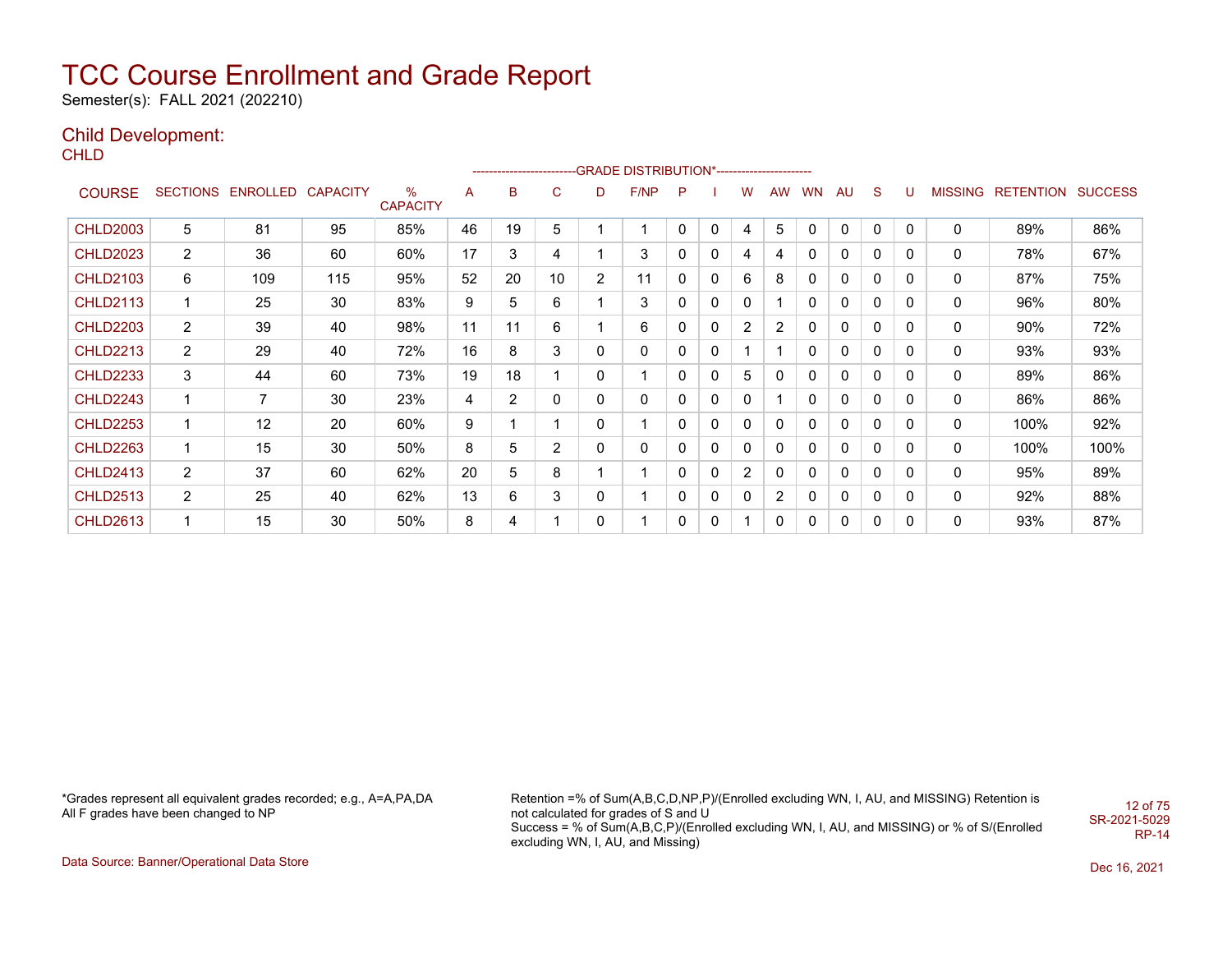Semester(s): FALL 2021 (202210)

## College Experience:

COLL<sup>'</sup>

|                 |     |                            |       |                         |     |     |     |    | ------------------------GRADE DISTRIBUTION*----------------------- |  |                  |    |                     |              |  |                           |     |
|-----------------|-----|----------------------------|-------|-------------------------|-----|-----|-----|----|--------------------------------------------------------------------|--|------------------|----|---------------------|--------------|--|---------------------------|-----|
| <b>COURSE</b>   |     | SECTIONS ENROLLED CAPACITY |       | $\%$<br><b>CAPACITY</b> |     |     |     | D. | F/NP                                                               |  | w                |    | AW WN AU            |              |  | MISSING RETENTION SUCCESS |     |
| <b>COLL1003</b> | 103 | .812                       | 2,008 | 90%                     | 678 | 280 | 186 | 84 | 315                                                                |  | 172 <sub>1</sub> | 96 | $\ldots$ 0 $\ldots$ | $\mathbf{0}$ |  | 85%                       | 63% |
| <b>COLL1101</b> |     |                            | 20    | 55%                     |     |     |     |    | 0                                                                  |  | $\Omega$         |    |                     |              |  | 100%                      | 91% |

\*Grades represent all equivalent grades recorded; e.g., A=A,PA,DA All F grades have been changed to NP

Retention =% of Sum(A,B,C,D,NP,P)/(Enrolled excluding WN, I, AU, and MISSING) Retention is not calculated for grades of S and U Success = % of Sum(A,B,C,P)/(Enrolled excluding WN, I, AU, and MISSING) or % of S/(Enrolled excluding WN, I, AU, and Missing) 13 of 75 SR-2021-5029 RP-14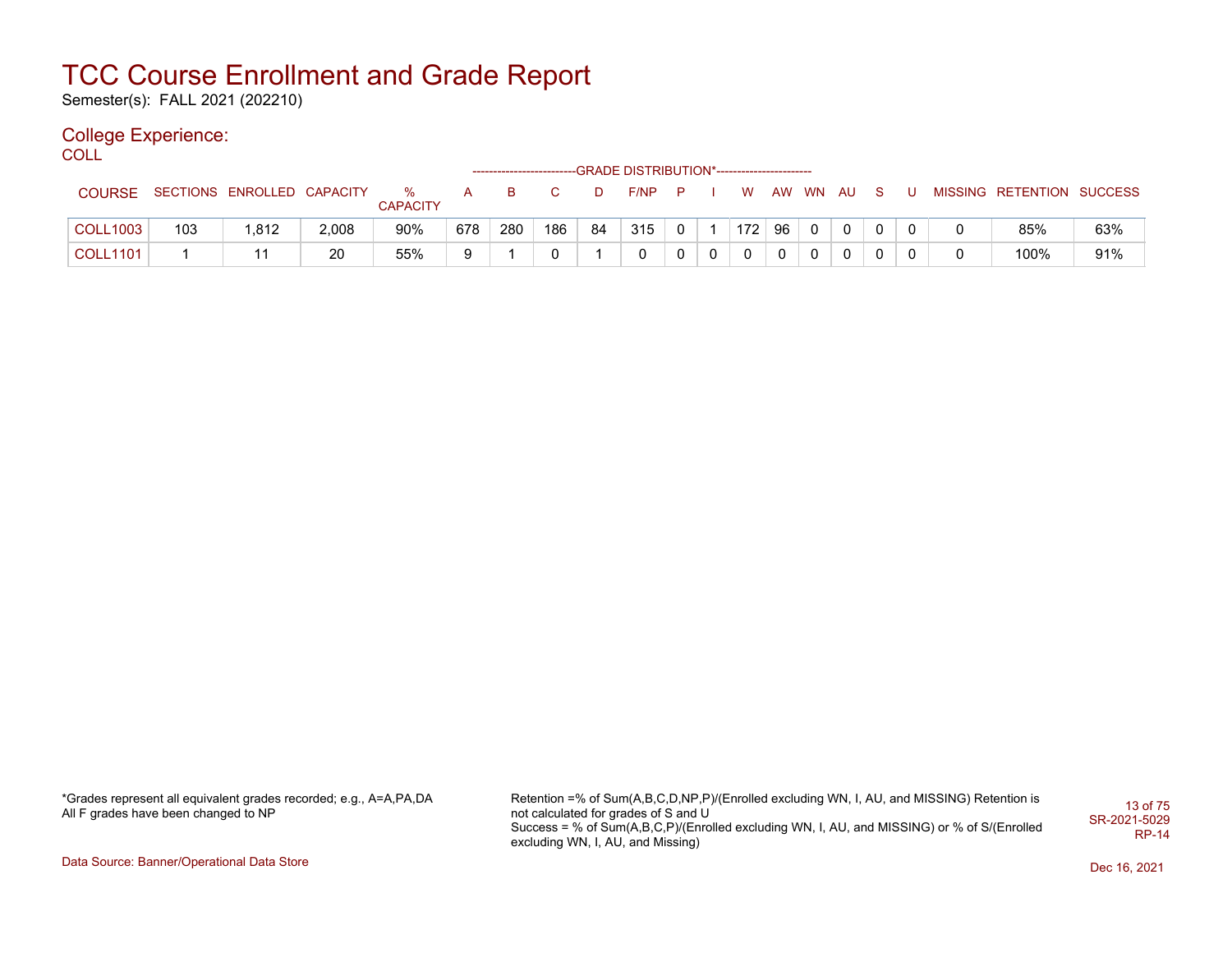Semester(s): FALL 2021 (202210)

## Communication:

COMM

|                 |                |                            |       |                         |     |     |     |    | -------------------------GRADE DISTRIBUTION*---------------------- |              |    |          |           |              |          |          |          |                |           |                |
|-----------------|----------------|----------------------------|-------|-------------------------|-----|-----|-----|----|--------------------------------------------------------------------|--------------|----|----------|-----------|--------------|----------|----------|----------|----------------|-----------|----------------|
| <b>COURSE</b>   |                | SECTIONS ENROLLED CAPACITY |       | $\%$<br><b>CAPACITY</b> | A   | в   | C   | D  | F/NP                                                               | P            |    | w        | <b>AW</b> | <b>WN</b>    | AU       | -S       |          | <b>MISSING</b> | RETENTION | <b>SUCCESS</b> |
| <b>COMM1113</b> | 65             | 1.218                      | 1,495 | 81%                     | 529 | 309 | 117 | 41 | 72                                                                 | $\mathbf{0}$ | 6  | 93       | 51        | $\mathbf{0}$ | $\Omega$ | 0        | $\Omega$ |                | 88%       | 78%            |
| <b>COMM2053</b> | 3              | 45                         | 45    | 100%                    | 12  | 23  |     | 0  | 0                                                                  | 0            | 0  |          |           | $\Omega$     | $\Omega$ | 0        | $\Omega$ | 0              | 93%       | 93%            |
| <b>COMM2073</b> |                | 9                          | 20    | 45%                     | 6   | 2   |     | 0  | 0                                                                  | 0            | 0  |          |           | $\Omega$     | $\Omega$ | 0        | $\Omega$ | 0              | 100%      | 100%           |
| <b>COMM2093</b> |                | 15                         | 30    | 50%                     | 6   | ົ   | 2   | 0  | 2                                                                  |              | 0  | 3        |           | $\Omega$     | $\Omega$ | $\Omega$ | $\Omega$ | 0              | 80%       | 67%            |
| <b>COMM2103</b> | $\overline{2}$ | 44                         | 50    | 88%                     | 11  | 18  | 3   | 6  | 5                                                                  | $\mathbf{0}$ | 0  |          |           | $\Omega$     | $\Omega$ | $\Omega$ | $\Omega$ | 0              | 98%       | 73%            |
| <b>COMM2333</b> |                | 3                          | 5     | 60%                     | 3   | 0   | 0   | 0  | 0                                                                  | $\Omega$     | 0  |          |           | $\Omega$     | $\Omega$ | $\Omega$ | $\Omega$ | 0              | 100%      | 100%           |
| <b>COMM2343</b> |                |                            | 4     | 25%                     |     | 0   | 0   | 0  | 0                                                                  | $\mathbf{0}$ | -0 | $\Omega$ | $\Omega$  | $\Omega$     | $\Omega$ | $\Omega$ | $\Omega$ | 0              | 100%      | 100%           |

\*Grades represent all equivalent grades recorded; e.g., A=A,PA,DA All F grades have been changed to NP

Retention =% of Sum(A,B,C,D,NP,P)/(Enrolled excluding WN, I, AU, and MISSING) Retention is not calculated for grades of S and U Success = % of Sum(A,B,C,P)/(Enrolled excluding WN, I, AU, and MISSING) or % of S/(Enrolled excluding WN, I, AU, and Missing) 14 of 75 SR-2021-5029 RP-14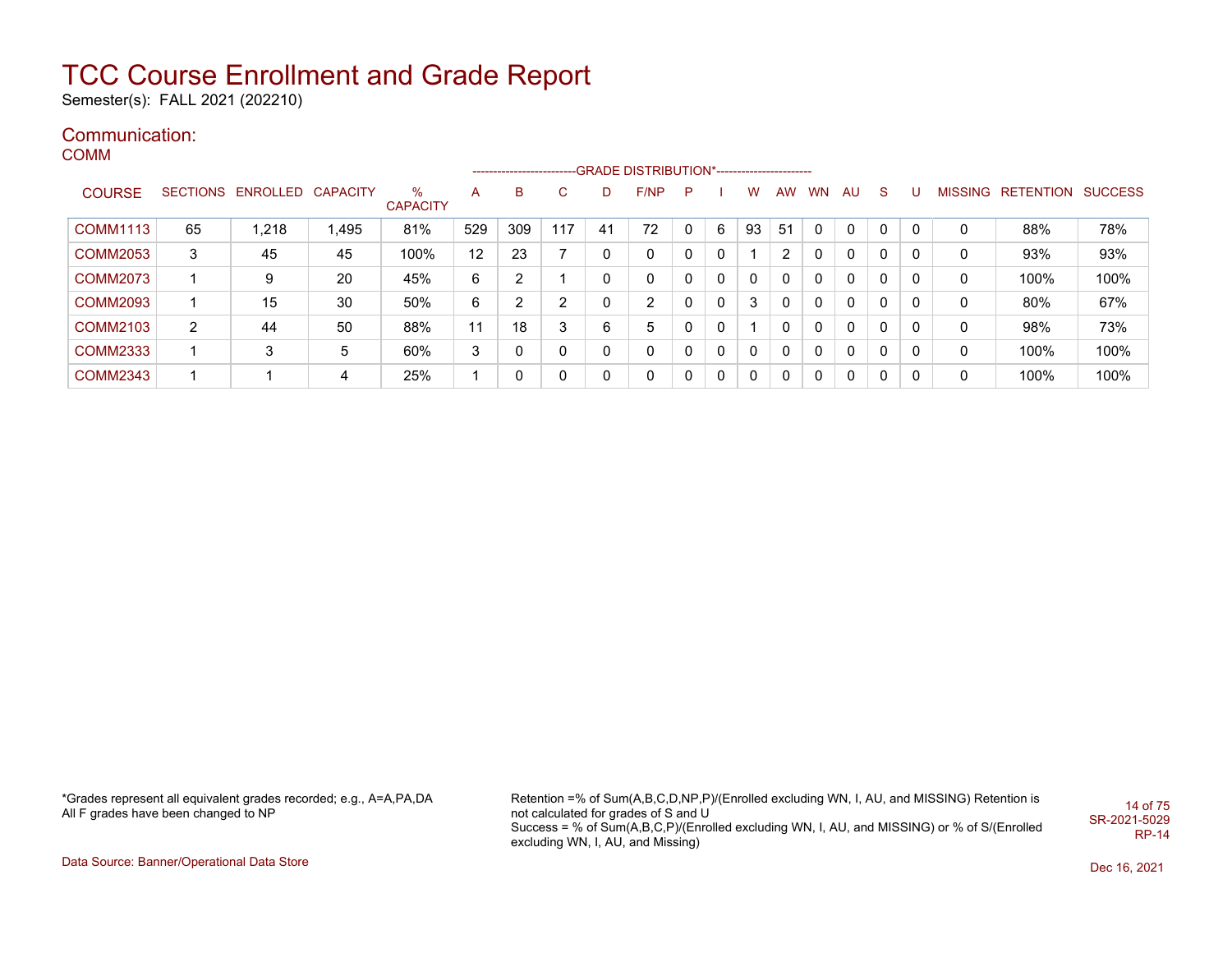Semester(s): FALL 2021 (202210)

## Criminal Justice:

CRIM

|                 |                |                            |     |                      |    |    |    |   | --------------------------GRADE DISTRIBUTION*----------------------- |              |   |                |           |           |                          |          |   |                |                          |      |
|-----------------|----------------|----------------------------|-----|----------------------|----|----|----|---|----------------------------------------------------------------------|--------------|---|----------------|-----------|-----------|--------------------------|----------|---|----------------|--------------------------|------|
| <b>COURSE</b>   |                | SECTIONS ENROLLED CAPACITY |     | %<br><b>CAPACITY</b> | А  | В  | C. | D | F/NP                                                                 | P.           |   | W              | <b>AW</b> | <b>WN</b> | AU                       | S.       | U | <b>MISSING</b> | <b>RETENTION SUCCESS</b> |      |
| <b>CRIM1013</b> | 5              | 124                        | 130 | 95%                  | 75 | 20 | 6  | 3 | 5                                                                    |              | 3 | 6              | 6         |           | $\Omega$                 | $\Omega$ | 0 | 0              | 88%                      | 81%  |
| <b>CRIM2103</b> | $\overline{2}$ | 36                         | 40  | 90%                  | 8  | 11 | 12 | ົ | 0                                                                    | 0            | 0 | 2              |           |           | $\mathbf{0}$             | $\Omega$ |   | 0              | 92%                      | 86%  |
| <b>CRIM2113</b> |                | 8                          | 20  | 40%                  | 2  | 6  | 0  |   | 0                                                                    | 0            | 0 | 0              | 0         | $\Omega$  | $\Omega$                 | $\Omega$ | 0 | 0              | 100%                     | 100% |
| <b>CRIM2123</b> | 3              | 46                         | 80  | 58%                  | 16 | 12 | 10 |   | 0                                                                    | 0            |   | 3              | 4         | $\Omega$  | $\Omega$                 | $\Omega$ | 0 |                | 83%                      | 83%  |
| <b>CRIM2143</b> | $\overline{2}$ | 21                         | 40  | 52%                  | 3  | 9  | ⇁  |   | 0                                                                    | 0            | 0 |                | 0         | $\Omega$  | $\Omega$                 | $\Omega$ | 0 | 0              | 95%                      | 90%  |
| <b>CRIM2223</b> | $\overline{2}$ | 33                         | 40  | 82%                  | 11 | 8  | ⇁  |   | 0                                                                    |              |   | $\overline{2}$ | 3         | $\Omega$  | $\overline{\phantom{a}}$ | $\Omega$ | 0 | 0              | 79%                      | 79%  |
| <b>CRIM2333</b> |                | 8                          | 20  | 40%                  | 4  |    | 0  |   | $\mathbf{0}$                                                         | $\mathbf{0}$ | 0 | 2              |           |           | $\mathbf{0}$             | $\Omega$ | 0 | 0              | 62%                      | 62%  |

\*Grades represent all equivalent grades recorded; e.g., A=A,PA,DA All F grades have been changed to NP

Retention =% of Sum(A,B,C,D,NP,P)/(Enrolled excluding WN, I, AU, and MISSING) Retention is not calculated for grades of S and U Success = % of Sum(A,B,C,P)/(Enrolled excluding WN, I, AU, and MISSING) or % of S/(Enrolled excluding WN, I, AU, and Missing) 15 of 75 SR-2021-5029 RP-14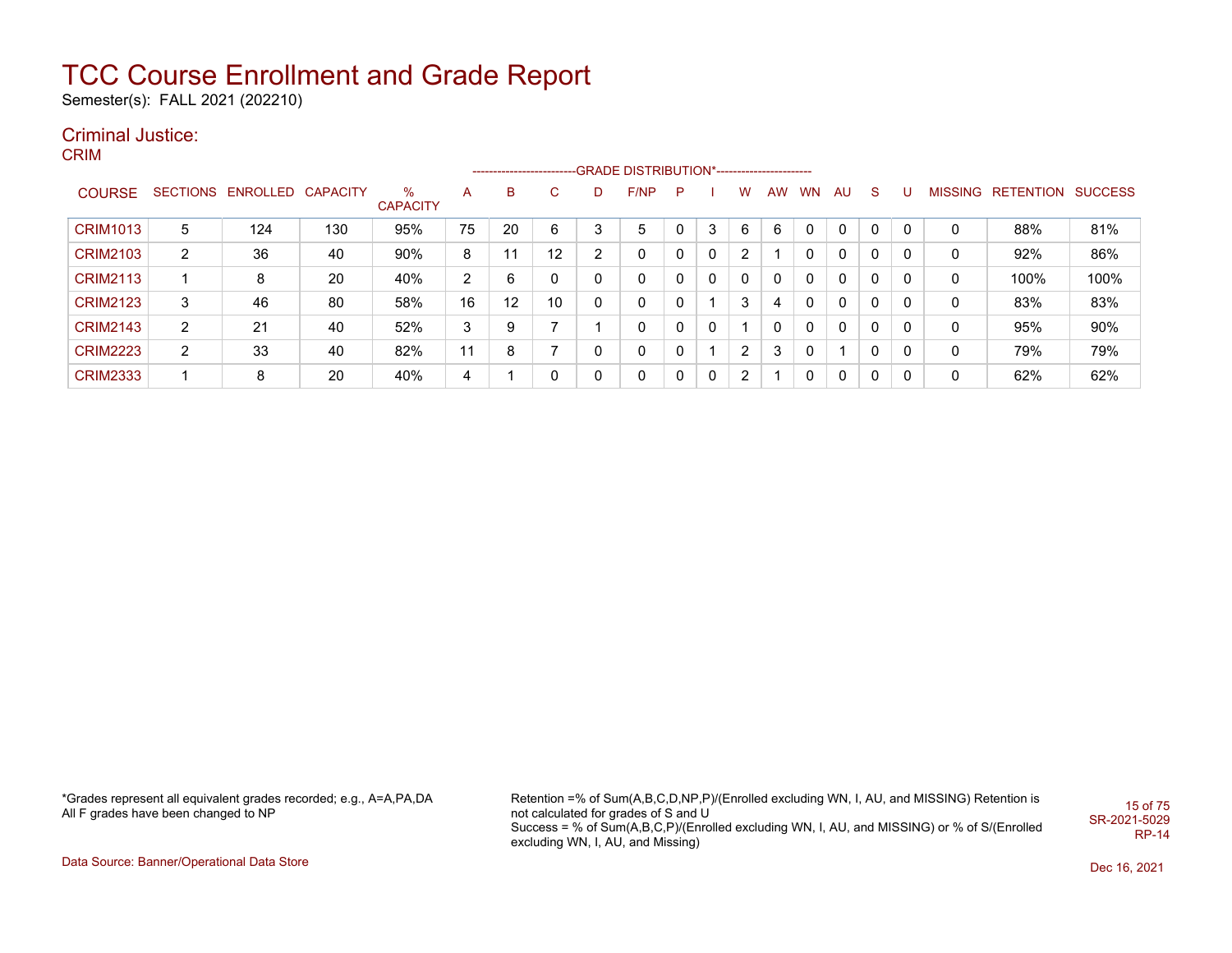Semester(s): FALL 2021 (202210)

#### CSCI Computer Info Systems: **CSCI**

| SCI             |                 |                   |       |                         |     | ---------------------- |     |    | -GRADE DISTRIBUTION*----------------------- |              |    |              |                |              |              |    |          |                |                          |      |
|-----------------|-----------------|-------------------|-------|-------------------------|-----|------------------------|-----|----|---------------------------------------------|--------------|----|--------------|----------------|--------------|--------------|----|----------|----------------|--------------------------|------|
| <b>COURSE</b>   | <b>SECTIONS</b> | ENROLLED CAPACITY |       | $\%$<br><b>CAPACITY</b> | A   | B                      | C   | D  | F/NP                                        | P            |    | w            | <b>AW</b>      | WN           | AU           | S. |          | <b>MISSING</b> | <b>RETENTION SUCCESS</b> |      |
| <b>CSCI1203</b> | 47              | 1,009             | 1,224 | 82%                     | 414 | 110                    | 101 | 46 | 130                                         | $\mathbf{0}$ | 23 | 64           | 120            |              |              | 0  | 0        | 0              | 79%                      | 62%  |
| <b>CSCI1263</b> |                 | 29                | 30    | 97%                     | 15  | 2                      |     | 0  | 6                                           | 0            | 0  | 4            |                | 0            | 0            | 0  | 0        | 0              | 83%                      | 62%  |
| <b>CSCI1483</b> | 2               | 50                | 60    | 83%                     | 16  | 13                     | 6   | 3  | $\overline{2}$                              | 0            | 0  | 7            | 3              | 0            | 0            | 0  | 0        | 0              | 80%                      | 70%  |
| <b>CSCI2013</b> |                 | 11                | 30    | 37%                     | 7   |                        |     | 0  | $\Omega$                                    | 0            | 0  | $\mathbf{0}$ |                | 0            |              | 0  | $\Omega$ | 0              | 82%                      | 82%  |
| <b>CSCI2033</b> |                 | 28                | 30    | 93%                     | 18  |                        | 5   |    | $\mathbf{2}^{\prime}$                       | 0            | 0  | $\mathbf{0}$ | 0              | 0            |              | 0  | 0        | 0              | 96%                      | 86%  |
| <b>CSCI2133</b> |                 | 23                | 30    | 77%                     | 13  | 5                      |     |    | 3                                           | $\mathbf{0}$ | 0  | $\mathbf{0}$ | 0              | 0            | $\mathbf{0}$ | 0  | 0        | 0              | 100%                     | 83%  |
| <b>CSCI2143</b> |                 | 12                | 20    | 60%                     | 10  |                        |     | 0  | $\Omega$                                    | $\mathbf{0}$ | 0  | $\mathbf{0}$ | 0              | 0            | 0            | 0  | 0        | 0              | 100%                     | 100% |
| <b>CSCI2473</b> | 4               | 117               | 120   | 98%                     | 60  | 17                     | 10  | 9  | 10                                          | 0            |    | 8            | $\overline{2}$ | 0            | 0            | 0  | 0        | 0              | 91%                      | 74%  |
| <b>CSCI2683</b> | $\overline{2}$  | 38                | 60    | 63%                     | 16  | 11                     | 3   | 0  | 4                                           | 0            | 0  | 4            | $\mathbf{0}$   | $\mathbf{0}$ | 0            | 0  | 0        | 0              | 89%                      | 79%  |
| <b>CSCI2843</b> |                 | 31                | 32    | 97%                     | 22  | 6                      |     |    |                                             | 0            | 0  | 0            | 0              | 0            | 0            | 0  | 0        | 0              | 100%                     | 94%  |

\*Grades represent all equivalent grades recorded; e.g., A=A,PA,DA All F grades have been changed to NP

Retention =% of Sum(A,B,C,D,NP,P)/(Enrolled excluding WN, I, AU, and MISSING) Retention is not calculated for grades of S and U Success = % of Sum(A,B,C,P)/(Enrolled excluding WN, I, AU, and MISSING) or % of S/(Enrolled excluding WN, I, AU, and Missing) 16 of 75 SR-2021-5029 RP-14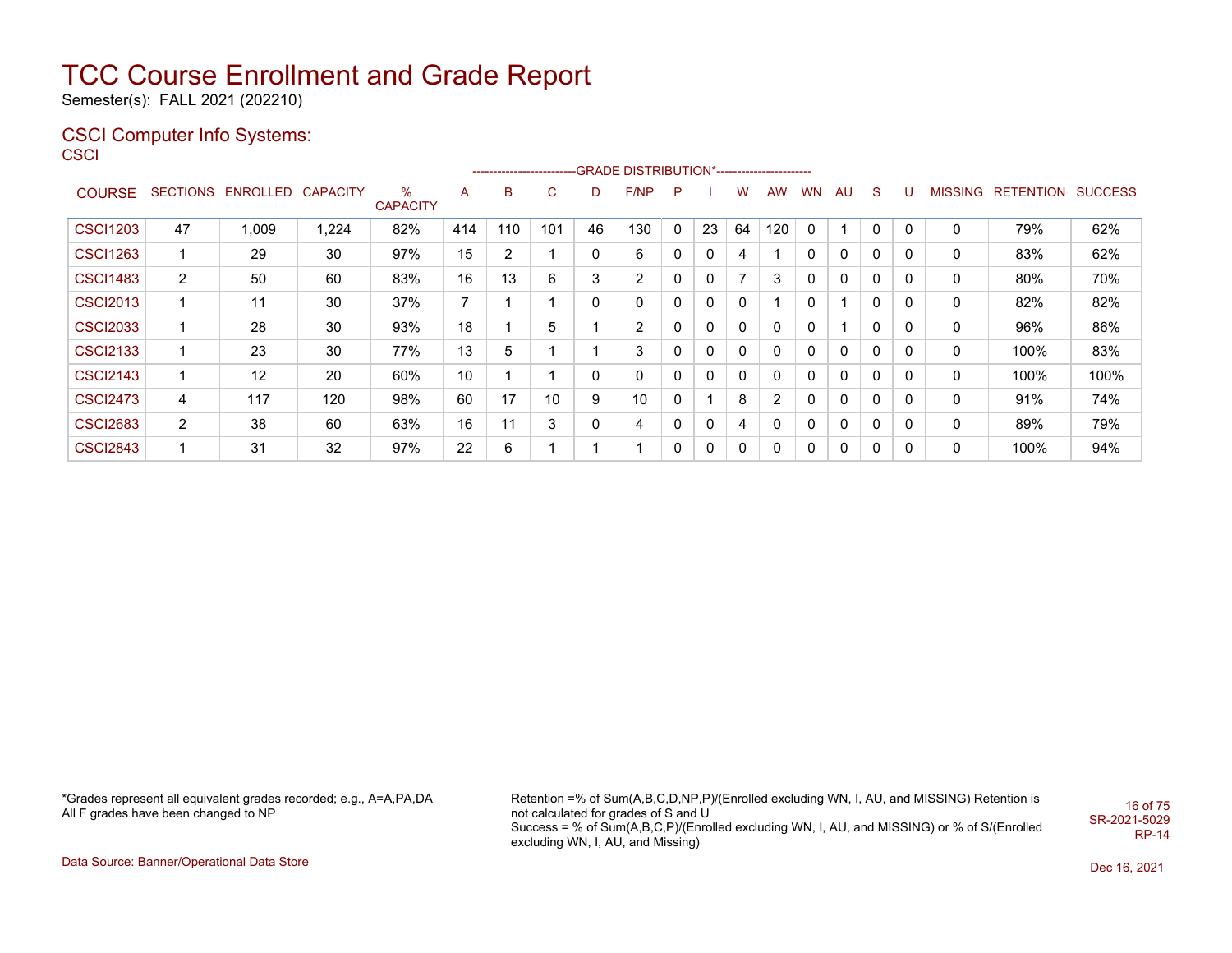Semester(s): FALL 2021 (202210)

## CSYS Computer Info Systems:

**CSYS** 

|                 |                |                   |                 |                      |    |    |                |              | ------------------------GRADE                DISTRIBUTION*---------------------- |              |                          |              |              |           |                |             |             |         |           |                |
|-----------------|----------------|-------------------|-----------------|----------------------|----|----|----------------|--------------|----------------------------------------------------------------------------------|--------------|--------------------------|--------------|--------------|-----------|----------------|-------------|-------------|---------|-----------|----------------|
| <b>COURSE</b>   |                | SECTIONS ENROLLED | <b>CAPACITY</b> | %<br><b>CAPACITY</b> | A  | в  | C              | D            | F/NP                                                                             | P            |                          | w            | <b>AW</b>    | <b>WN</b> | <b>AU</b>      | S.          | U           | MISSING | RETENTION | <b>SUCCESS</b> |
| <b>CSYS1013</b> | $\overline{2}$ | 50                | 60              | 83%                  | 17 | 15 |                | 6            | 5                                                                                |              | 0                        | 3            | 3            |           | 0              |             | $\Omega$    | 0       | 88%       | 66%            |
| <b>CSYS1203</b> | 7              | 205               | 210             | 98%                  | 72 | 31 | 16             | 10           | 35                                                                               | $\mathbf{0}$ | 0                        | 28           |              | 0         | 2              | 0           | 0           | 0       | 80%       | 58%            |
| <b>CSYS1393</b> | 1              | 16                | 30              | 53%                  | 9  | 4  | 0              |              | 0                                                                                | 0            | 0                        | $\mathbf{0}$ | 2            | 0         | 0              | 0           | $\mathbf 0$ | 0       | 88%       | 81%            |
| <b>CSYS2023</b> | 1              | 14                | 20              | 70%                  | 14 | 0  | 0              | 0            | 0                                                                                | 0            | 0                        | $\mathbf{0}$ | $\mathbf{0}$ | 0         | 0              | 0           | 0           | 0       | 100%      | 100%           |
| <b>CSYS2033</b> | 1              | 10                | 30              | 33%                  | 3  | 2  |                |              |                                                                                  | 0            | $\overline{\phantom{a}}$ | 0            |              | 0         | 0              | 0           | 0           | 0       | 80%       | 60%            |
| <b>CSYS2063</b> | 1              | 11                | 30              | 37%                  | 7  | 3  | 0              | 0            |                                                                                  | 0            | 0                        | 0            | 0            | 0         | 0              | 0           | 0           | 0       | 100%      | 91%            |
| <b>CSYS2073</b> | 5              | 59                | 88              | 67%                  | 18 | 4  | 8              | 8            | 3                                                                                | 0            | 0                        | 4            | 14           | 0         | 0              | 0           | 0           | 0       | 69%       | 51%            |
| <b>CSYS2293</b> | 1              | 10                | 30              | 33%                  | 7  |    |                | $\mathbf{0}$ | 0                                                                                | 0            | 0                        | 0            |              | 0         | $\mathbf{0}$   | 0           | 0           | 0       | 90%       | 90%            |
| <b>CSYS2613</b> | 1              | 10                | 30              | 33%                  | 8  | 0  |                | $\mathbf{0}$ |                                                                                  | 0            | 0                        | $\mathbf{0}$ | 0            | 0         | $\mathbf{0}$   | $\mathbf 0$ | 0           | 0       | 100%      | 90%            |
| <b>CSYS2643</b> | 1              | 26                | 30              | 87%                  | 12 | 4  |                |              |                                                                                  | 0            | $\overline{\mathbf{A}}$  | 2            | 4            | 0         | 0              | 0           | 0           | 0       | 73%       | 65%            |
| <b>CSYS2743</b> | 1              | 19                | 30              | 63%                  | 8  | 5  | $\overline{2}$ | 0            | 0                                                                                | 0            | 0                        | 2            | 0            | 0         | $\overline{2}$ | 0           | 0           | 0       | 79%       | 79%            |

\*Grades represent all equivalent grades recorded; e.g., A=A,PA,DA All F grades have been changed to NP

Retention =% of Sum(A,B,C,D,NP,P)/(Enrolled excluding WN, I, AU, and MISSING) Retention is not calculated for grades of S and U Success = % of Sum(A,B,C,P)/(Enrolled excluding WN, I, AU, and MISSING) or % of S/(Enrolled excluding WN, I, AU, and Missing) 17 of 75 SR-2021-5029 RP-14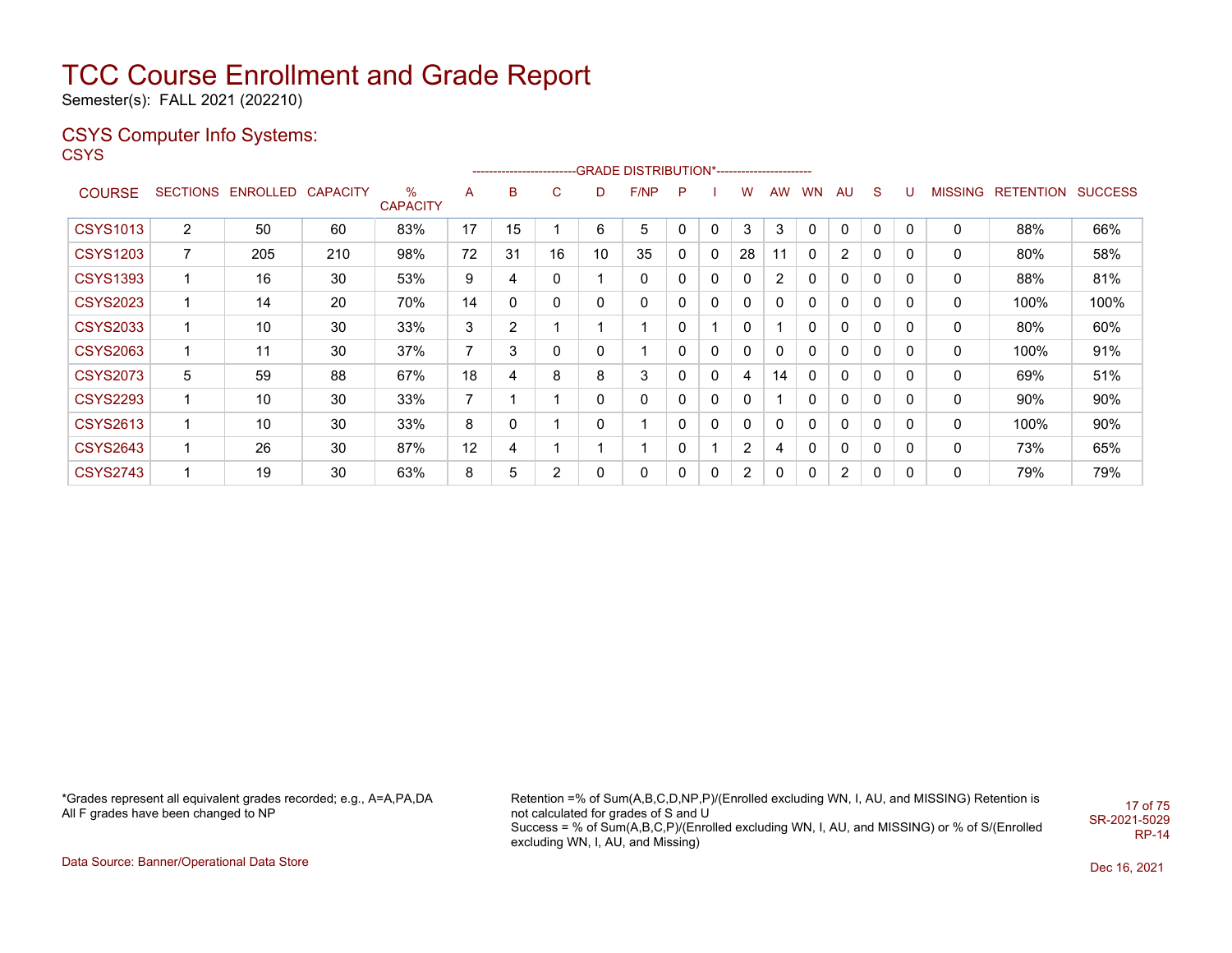Semester(s): FALL 2021 (202210)

### Cardiovascular Technology:

**CVTC** 

|                 |                            |    |                      |    | --------------------- |   |   | -GRADE DISTRIBUTION*----------------------- |     |              |          |          |              |              |   |                           |      |
|-----------------|----------------------------|----|----------------------|----|-----------------------|---|---|---------------------------------------------|-----|--------------|----------|----------|--------------|--------------|---|---------------------------|------|
| <b>COURSE</b>   | SECTIONS ENROLLED CAPACITY |    | %<br><b>CAPACITY</b> | А  | B.                    |   | D | F/NP                                        | - P |              | W        | AW WN    | AU.          | <sub>S</sub> |   | MISSING RETENTION SUCCESS |      |
| <b>CVTC1003</b> | 15                         | 16 | 94%                  | 15 |                       |   |   | 0                                           |     |              | $\Omega$ |          | $\mathbf{0}$ | 0            | 0 | 100%                      | 100% |
| <b>CVTC1013</b> | 15                         | 16 | 94%                  | 10 |                       | ົ |   | 0                                           |     | $\mathbf{0}$ | $\Omega$ |          | $\mathbf{0}$ | 0            | 0 | 100%                      | 100% |
| <b>CVTC2103</b> | 11                         | 16 | 69%                  | 9  |                       |   |   | 0                                           |     | $\Omega$     |          | $\Omega$ | $\Omega$     | $\Omega$     | 0 | 91%                       | 91%  |
| <b>CVTC2125</b> | 10                         | 16 | 62%                  | 10 |                       |   |   | 0                                           |     | $\Omega$     | $\Omega$ |          | $\mathbf{0}$ | 0            | 0 | 100%                      | 100% |

\*Grades represent all equivalent grades recorded; e.g., A=A,PA,DA All F grades have been changed to NP

Retention =% of Sum(A,B,C,D,NP,P)/(Enrolled excluding WN, I, AU, and MISSING) Retention is not calculated for grades of S and U Success = % of Sum(A,B,C,P)/(Enrolled excluding WN, I, AU, and MISSING) or % of S/(Enrolled excluding WN, I, AU, and Missing) 18 of 75 SR-2021-5029 RP-14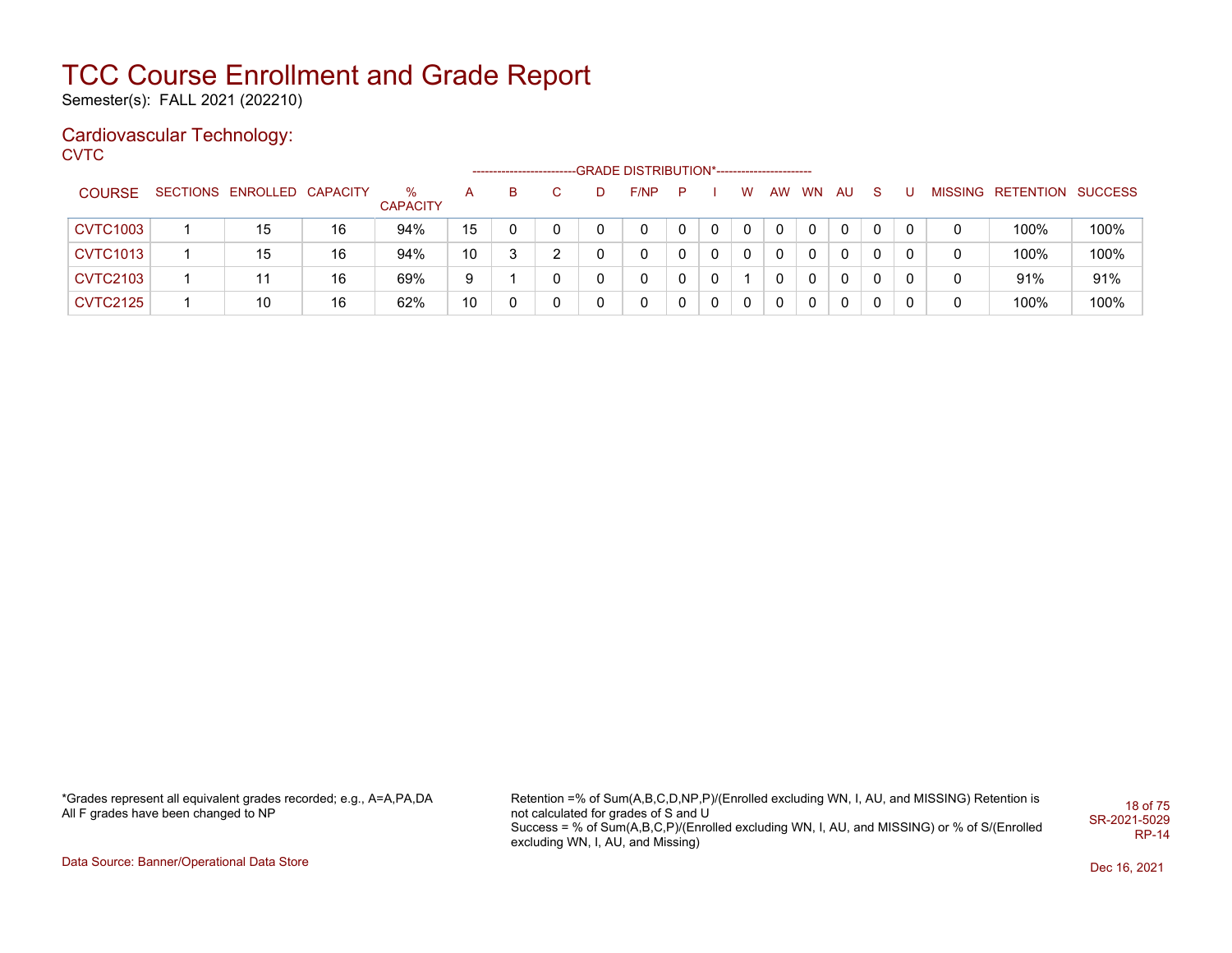Semester(s): FALL 2021 (202210)

## Digital Media:

DGMD

|                 |                 |                   |    |                                  |                |    |              |                | ------------------------GRADE                DISTRIBUTION*---------------------- |   |             |   |                |           |              |          |   |                |                  |                |
|-----------------|-----------------|-------------------|----|----------------------------------|----------------|----|--------------|----------------|----------------------------------------------------------------------------------|---|-------------|---|----------------|-----------|--------------|----------|---|----------------|------------------|----------------|
| <b>COURSE</b>   | <b>SECTIONS</b> | ENROLLED CAPACITY |    | $\frac{0}{0}$<br><b>CAPACITY</b> | A              | В  | C            | D              | F/NP                                                                             | P |             | w | <b>AW</b>      | <b>WN</b> | AU           | S        | U | <b>MISSING</b> | <b>RETENTION</b> | <b>SUCCESS</b> |
| <b>DGMD1013</b> | $\overline{2}$  | 57                | 60 | 95%                              | 22             | 15 | 7            | $\overline{2}$ | $\overline{2}$                                                                   | 0 | 0           | 4 | 5              | 0         | 0            | 0        | 0 | 0              | 84%              | 77%            |
| <b>DGMD1103</b> | 1               | 12                | 30 | 40%                              | $\overline{2}$ | 7  | 1            | 0              | -1                                                                               | 0 | 0           |   | 0              | 0         | 0            | 0        | 0 | 0              | 92%              | 83%            |
| <b>DGMD1113</b> | 3               | 51                | 52 | 98%                              | 30             | 4  | 8            |                | 0                                                                                | 0 | 0           |   |                | 0         | 0            | $\Omega$ | 0 | $\mathbf 0$    | 84%              | 82%            |
| <b>DGMD1203</b> | $\overline{2}$  | 28                | 28 | 100%                             | 16             | 3  | 4            |                | 1                                                                                | 0 | 0           |   | 2              | 0         | 0            | 0        | 0 | 0              | 89%              | 82%            |
| <b>DGMD1223</b> | $\overline{2}$  | 25                | 28 | 89%                              | 6              | 7  | 6            |                | 4                                                                                | 0 | 0           |   | 0              | 0         | $\mathbf{0}$ | 0        | 0 | 0              | 96%              | 76%            |
| <b>DGMD2263</b> | 1               | 12                | 14 | 86%                              | 9              | 2  | 0            |                | 0                                                                                | 0 | 0           | 0 | 0              | 0         | 0            | 0        | 0 | 0              | 100%             | 92%            |
| <b>DGMD2303</b> | 1               | 8                 | 14 | 57%                              | 5              |    | 1            | 0              | 0                                                                                | 0 | 0           | 0 |                | 0         | 0            | 0        | 0 | 0              | 88%              | 88%            |
| <b>DGMD2313</b> | $\overline{2}$  | 17                | 28 | 61%                              | 11             | 3  | 2            | 0              | 0                                                                                | 0 | $\mathbf 0$ |   | 0              | 0         | 0            | 0        | 0 | 0              | 94%              | 94%            |
| <b>DGMD2343</b> | 1               | 30                | 30 | 100%                             | 8              | 4  | 1            | 6              | 3                                                                                | 0 | $\mathbf 0$ | 6 | $\overline{2}$ | 0         | 0            | 0        | 0 | 0              | 73%              | 43%            |
| <b>DGMD2353</b> | 1               | 13                | 14 | 93%                              | 7              | 3  | 0            | 0              | 1                                                                                | 0 | 0           |   | 0              | 0         |              | 0        | 0 | 0              | 85%              | 77%            |
| <b>DGMD2393</b> | 1               | 3                 | 14 | 21%                              | $\overline{2}$ | 0  | 0            | 0              | 0                                                                                | 0 | 0           |   | 0              | 0         | 0            | 0        | 0 | 0              | 67%              | 67%            |
| <b>DGMD2423</b> | 1               | 10                | 30 | 33%                              | 6              | 2  | 0            |                | 0                                                                                | 0 | 0           |   | 0              | 0         | 0            | 0        | 0 | 0              | 90%              | 80%            |
| <b>DGMD2493</b> | 1               |                   | 14 | 7%                               | 1              | 0  | $\mathbf{0}$ | 0              | $\Omega$                                                                         | 0 | 0           | 0 | 0              | 0         | 0            | $\Omega$ | 0 | 0              | 100%             | 100%           |

\*Grades represent all equivalent grades recorded; e.g., A=A,PA,DA All F grades have been changed to NP

Retention =% of Sum(A,B,C,D,NP,P)/(Enrolled excluding WN, I, AU, and MISSING) Retention is not calculated for grades of S and U Success = % of Sum(A,B,C,P)/(Enrolled excluding WN, I, AU, and MISSING) or % of S/(Enrolled excluding WN, I, AU, and Missing) 19 of 75 SR-2021-5029 RP-14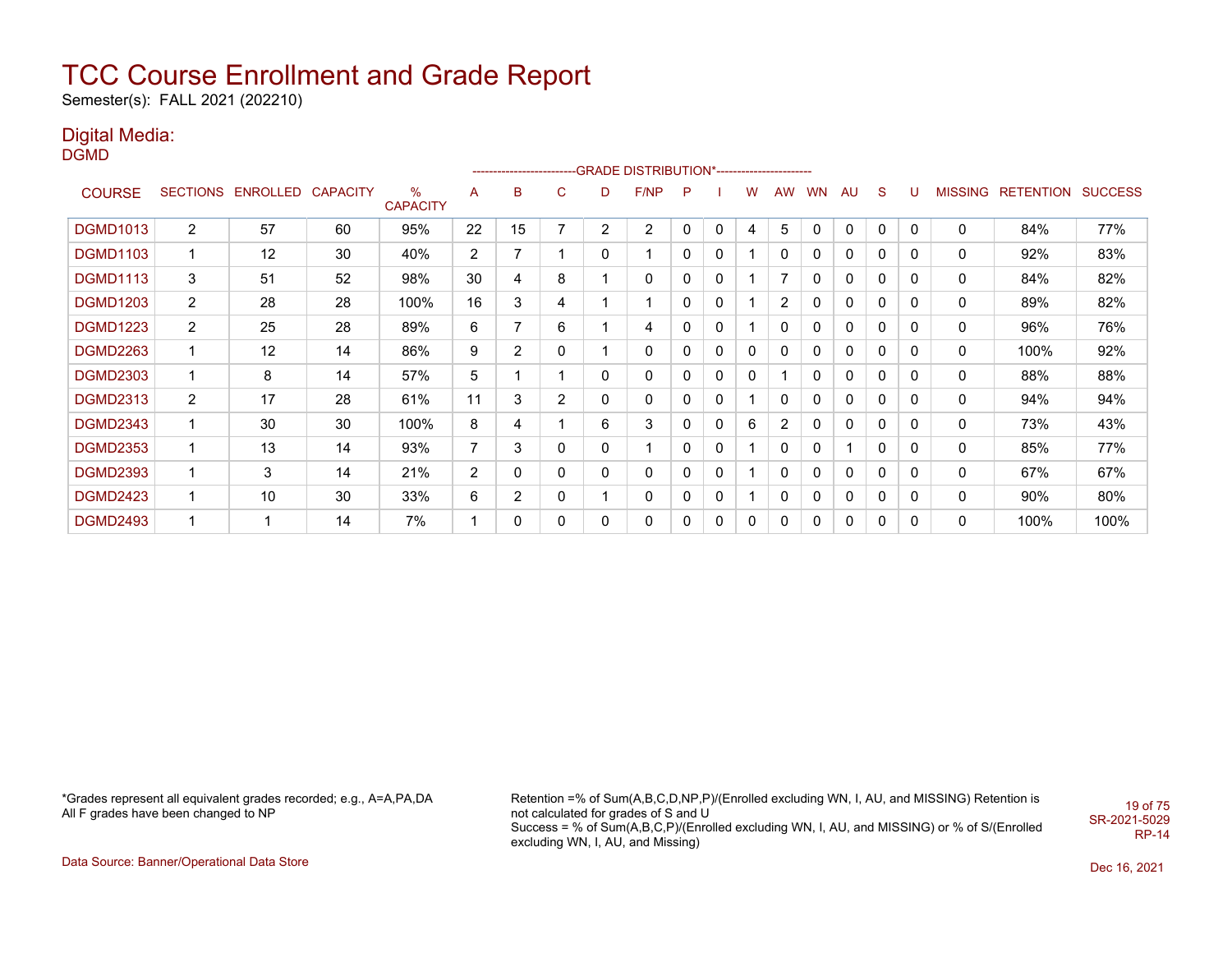Semester(s): FALL 2021 (202210)

## Dental Hygiene:

DHYG

|                 |    |                   |          |                      |                |                |   |              | -------------------------GRADE                DISTRIBUTION*---------------------- |   |          |             |              |           |              |             |          |                |           |                |
|-----------------|----|-------------------|----------|----------------------|----------------|----------------|---|--------------|-----------------------------------------------------------------------------------|---|----------|-------------|--------------|-----------|--------------|-------------|----------|----------------|-----------|----------------|
| <b>COURSE</b>   |    | SECTIONS ENROLLED | CAPACITY | %<br><b>CAPACITY</b> | A              | B              | C | D            | F/NP                                                                              | P |          | w           | AW           | <b>WN</b> | AU           | S.          | IJ       | <b>MISSING</b> | RETENTION | <b>SUCCESS</b> |
| <b>DHYG1013</b> |    | 14                | 14       | 100%                 | 6              |                | 0 | 0            | 0                                                                                 |   | 0        |             | 0            |           | 0            |             | $\Omega$ | 0              | 93%       | 93%            |
| <b>DHYG1022</b> |    | 14                | 14       | 100%                 | 12             |                | 0 | 0            | 0                                                                                 | 0 | 0        |             | $\mathbf{0}$ | 0         | 0            | 0           | 0        | 0              | 93%       | 93%            |
| <b>DHYG1363</b> |    | 14                | 14       | 100%                 | $\overline{2}$ | 11             | 0 | $\mathbf{0}$ | 0                                                                                 | 0 | 0        |             | $\mathbf{0}$ | 0         | 0            | 0           | $\Omega$ | 0              | 93%       | 93%            |
| <b>DHYG1382</b> |    | 14                | 14       | 100%                 | 11             | $\overline{2}$ | 0 | 0            | 0                                                                                 | 0 | 0        |             | $\Omega$     | 0         | 0            | $\mathbf 0$ | $\Omega$ | 0              | 93%       | 93%            |
| <b>DHYG1412</b> | 1  | 14                | 14       | 100%                 | 12             |                | 0 | 0            | 0                                                                                 | 0 | 0        |             | 0            | 0         | 0            | 0           | 0        | 0              | 93%       | 93%            |
| <b>DHYG1421</b> | 3  | 14                | 14       | 100%                 | 13             | 0              | 0 | $\Omega$     | 0                                                                                 |   | 0        |             | 0            | 0         | 0            | $\mathbf 0$ | 0        | 0              | 93%       | 93%            |
| <b>DHYG1512</b> |    | 14                | 14       | 100%                 | $\overline{7}$ | 7              | 0 | 0            | 0                                                                                 | 0 | 0        | $\mathbf 0$ | 0            | 0         | 0            | $\mathbf 0$ | 0        | 0              | 100%      | 100%           |
| <b>DHYG2312</b> | -1 | 14                | 14       | 100%                 | 9              | 5              | 0 | 0            | $\mathbf 0$                                                                       | 0 | $\Omega$ | $\mathbf 0$ | $\mathbf{0}$ | 0         | $\mathbf{0}$ | $\mathbf 0$ | $\Omega$ | 0              | 100%      | 100%           |
| <b>DHYG2343</b> |    | 14                | 14       | 100%                 | 0              | 0              | 0 | 0            | 0                                                                                 | 0 | 14       | $\mathbf 0$ | 0            | 0         | 0            | $\mathbf 0$ | 0        | 0              | 0%        | $0\%$          |
| <b>DHYG2362</b> |    | 14                | 14       | 100%                 | 5              | 8              |   | 0            | 0                                                                                 | 0 | 0        | 0           | 0            | 0         | 0            | 0           | 0        | 0              | 100%      | 100%           |
| <b>DHYG2385</b> |    | 14                | 14       | 100%                 | 0              | 0              | 0 | 0            | 0                                                                                 | 0 | 14       | 0           | 0            |           | 0            | 0           | 0        | 0              | 0%        | $0\%$          |

\*Grades represent all equivalent grades recorded; e.g., A=A,PA,DA All F grades have been changed to NP

Retention =% of Sum(A,B,C,D,NP,P)/(Enrolled excluding WN, I, AU, and MISSING) Retention is not calculated for grades of S and U Success = % of Sum(A,B,C,P)/(Enrolled excluding WN, I, AU, and MISSING) or % of S/(Enrolled excluding WN, I, AU, and Missing) 20 of 75 SR-2021-5029 RP-14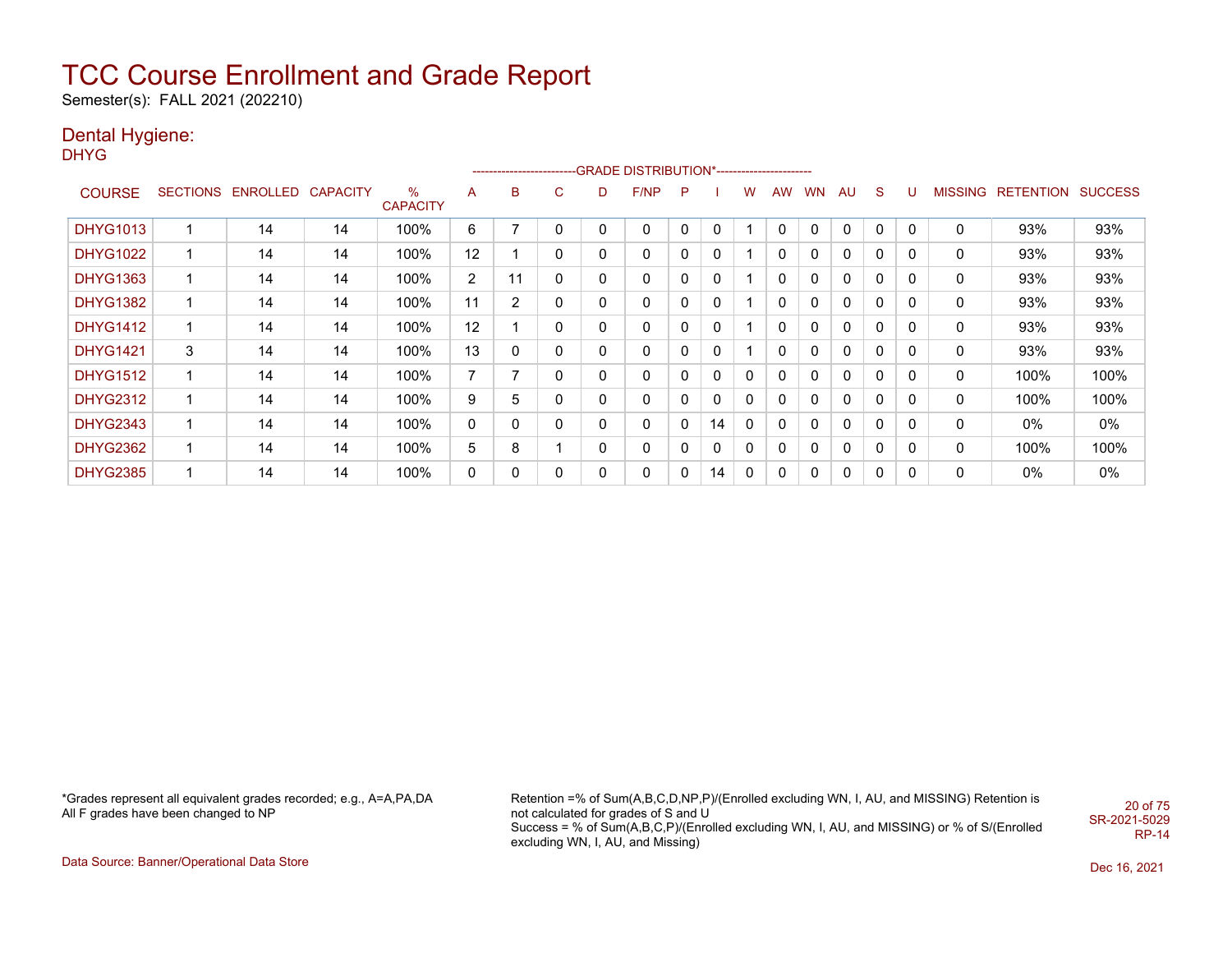Semester(s): FALL 2021 (202210)

#### Diagnostic Medical Sonography: DMS

|                |   |                            |    |                         |    | ---------------------- |    | -GRADE DISTRIBUTION*----------------------- |   |          |   |          |          |              |   |   |                           |      |
|----------------|---|----------------------------|----|-------------------------|----|------------------------|----|---------------------------------------------|---|----------|---|----------|----------|--------------|---|---|---------------------------|------|
| <b>COURSE</b>  |   | SECTIONS ENROLLED CAPACITY |    | $\%$<br><b>CAPACITY</b> | A  | B                      | C. | F/NP                                        | P |          | w | AW WN AU |          | S.           | U |   | MISSING RETENTION SUCCESS |      |
| <b>DMS1002</b> | 2 | 14                         | 14 | 100%                    | 9  |                        |    |                                             |   | $\Omega$ | 2 |          | $\Omega$ | $\mathbf{0}$ | 0 | 0 | 86%                       | 86%  |
| <b>DMS1103</b> |   | 14                         | 14 | 100%                    | 9  | 4                      |    | 0                                           |   | 0        |   | 0        | 0        | 0            | 0 | 0 | 93%                       | 93%  |
| <b>DMS2034</b> |   | 10                         | 14 | 71%                     | 10 |                        |    |                                             |   | $\Omega$ | 0 |          | 0        | 0            | 0 | 0 | 100%                      | 100% |
| <b>DMS2123</b> | 2 | 10                         | 14 | 71%                     | 9  |                        |    | 0                                           |   | $\Omega$ | 0 |          | 0        | $\mathbf{0}$ | 0 | 0 | 100%                      | 100% |
| <b>DMS2133</b> | 2 | 10                         | 14 | 71%                     | 8  |                        |    | 0                                           |   | 0        | 0 |          | 0        | 0            | 0 | 0 | 100%                      | 100% |

\*Grades represent all equivalent grades recorded; e.g., A=A,PA,DA All F grades have been changed to NP

Retention =% of Sum(A,B,C,D,NP,P)/(Enrolled excluding WN, I, AU, and MISSING) Retention is not calculated for grades of S and U Success = % of Sum(A,B,C,P)/(Enrolled excluding WN, I, AU, and MISSING) or % of S/(Enrolled excluding WN, I, AU, and Missing) 21 of 75 SR-2021-5029 RP-14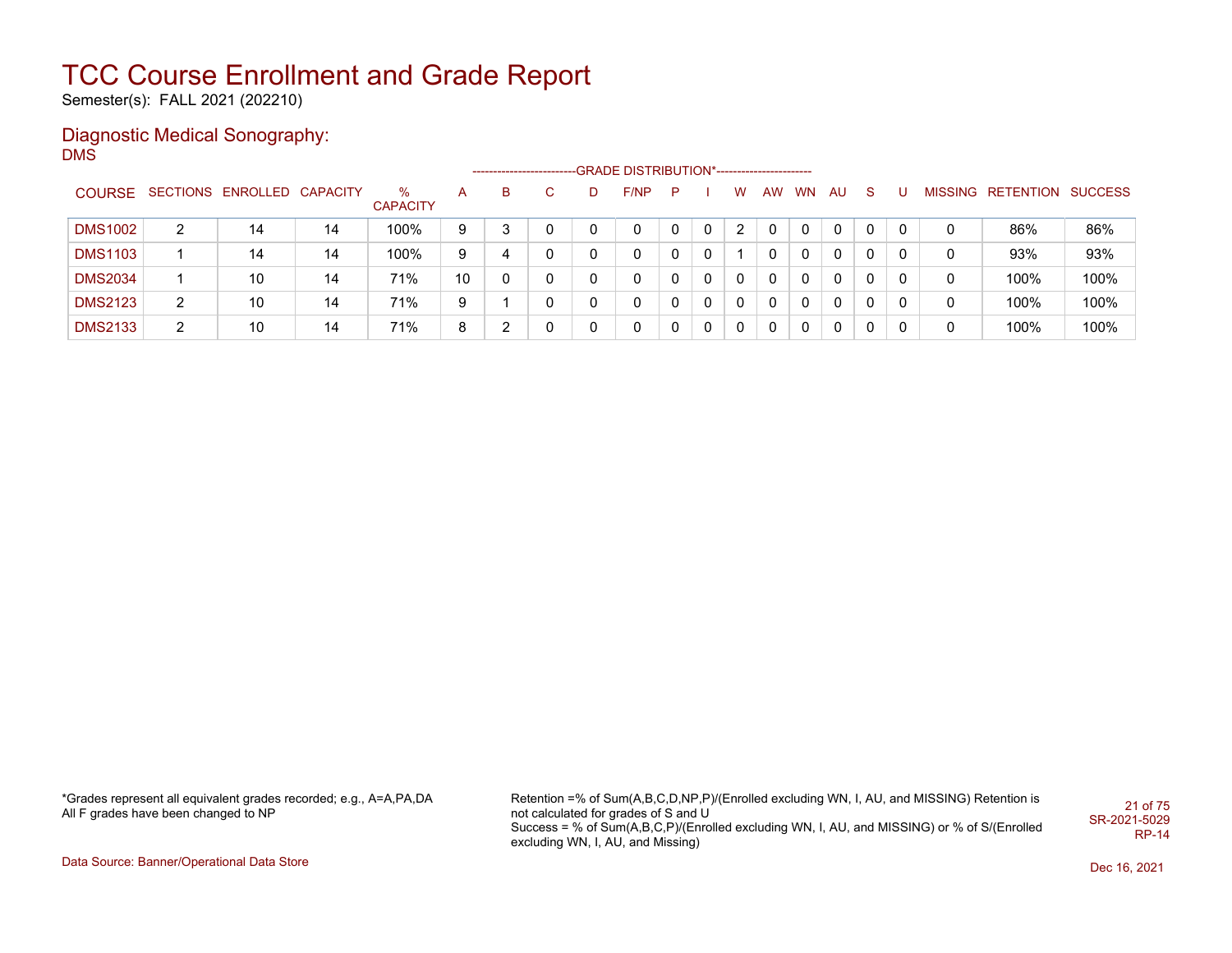Semester(s): FALL 2021 (202210)

#### Drafting/Computer-Aided Design: DRFT

|                 |   |                            |    |                      |    |   |   | ------------------------GRADE                DISTRIBUTION*---------------------- |   |          |   |    |                |              |          |   |   |                           |      |
|-----------------|---|----------------------------|----|----------------------|----|---|---|----------------------------------------------------------------------------------|---|----------|---|----|----------------|--------------|----------|---|---|---------------------------|------|
| <b>COURSE</b>   |   | SECTIONS ENROLLED CAPACITY |    | %<br><b>CAPACITY</b> | А  | в |   | F/NP                                                                             | P |          | W | AW | <b>WN</b>      | AU.          | -S       |   |   | MISSING RETENTION SUCCESS |      |
| <b>DRFT1324</b> | 2 | 24                         | 34 | 71%                  | 9  |   | 4 | 3                                                                                |   | 0        |   | 0  | $\mathbf{0}$   | $\Omega$     | 0        | 0 | 0 | 96%                       | 83%  |
| <b>DRFT2043</b> |   | 10                         | 12 | 83%                  | 8  |   |   | 0                                                                                |   | 0        | 0 | 0  | 0              | $\Omega$     | $\Omega$ |   | 0 | 100%                      | 100% |
| <b>DRFT2204</b> |   |                            | 30 | 37%                  | 6  | ົ | っ | 0                                                                                |   | 0        | 0 | 0  | $\overline{0}$ | $\mathbf{0}$ | $\Omega$ |   | 0 | 100%                      | 91%  |
| <b>DRFT2223</b> |   | 12                         | 24 | 50%                  | 4  | 0 | 3 | 0                                                                                | 0 | $\Omega$ | 2 | 3  |                | $\Omega$     | $\Omega$ | 0 | 0 | 58%                       | 58%  |
| <b>DRFT2393</b> |   | 18                         | 24 | 75%                  | 14 | ົ |   | 0                                                                                | 0 | 0        |   | 0  | $\mathbf{0}$   | $\Omega$     | 0        |   | 0 | 94%                       | 94%  |

\*Grades represent all equivalent grades recorded; e.g., A=A,PA,DA All F grades have been changed to NP

Retention =% of Sum(A,B,C,D,NP,P)/(Enrolled excluding WN, I, AU, and MISSING) Retention is not calculated for grades of S and U Success = % of Sum(A,B,C,P)/(Enrolled excluding WN, I, AU, and MISSING) or % of S/(Enrolled excluding WN, I, AU, and Missing) 22 of 75 SR-2021-5029 RP-14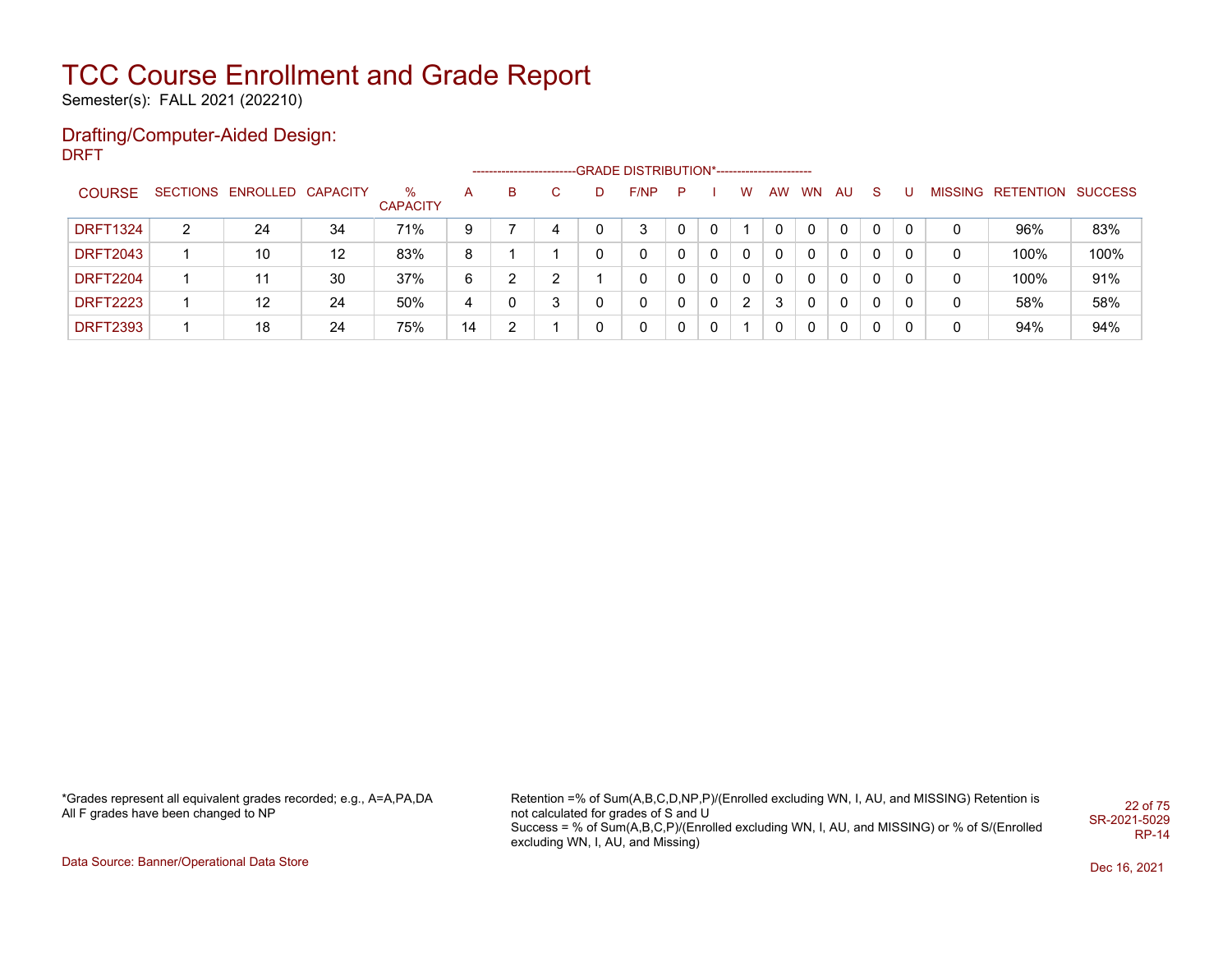Semester(s): FALL 2021 (202210)

#### Economics: ECON

| ∼∪∪             |    |                            |     |                      |     |    |    |    | -GRADE DISTRIBUTION*----------------------- |    |   |                   |    |          |              |          |  |                           |     |
|-----------------|----|----------------------------|-----|----------------------|-----|----|----|----|---------------------------------------------|----|---|-------------------|----|----------|--------------|----------|--|---------------------------|-----|
| <b>COURSE</b>   |    | SECTIONS ENROLLED CAPACITY |     | %<br><b>CAPACITY</b> | A   | B. |    | D  | F/NP                                        | P. |   | W                 |    | AW WN    | AU.          | S.       |  | MISSING RETENTION SUCCESS |     |
| <b>ECON1353</b> | 2  | 32                         | 60  | 53%                  | 18  | 5  | 0  |    |                                             |    | 0 | 2                 |    | $\Omega$ | $\mathbf{0}$ | 0        |  | 81%                       | 72% |
| <b>ECON2013</b> | 15 | 370                        | 438 | 84%                  | 159 | 68 | 45 | 23 | 37                                          | 0  | 0 | 30                | -8 | $\Omega$ | $\Omega$     | $\Omega$ |  | 90%                       | 74% |
| <b>ECON2023</b> | 10 | 243                        | 286 | 85%                  | 98  | 43 | 45 | 11 | 28                                          | 0  | 0 | $12 \overline{ }$ | -6 | $\Omega$ | 0            | 0        |  | 93%                       | 77% |

\*Grades represent all equivalent grades recorded; e.g., A=A,PA,DA All F grades have been changed to NP

Retention =% of Sum(A,B,C,D,NP,P)/(Enrolled excluding WN, I, AU, and MISSING) Retention is not calculated for grades of S and U Success = % of Sum(A,B,C,P)/(Enrolled excluding WN, I, AU, and MISSING) or % of S/(Enrolled excluding WN, I, AU, and Missing) 23 of 75 SR-2021-5029 RP-14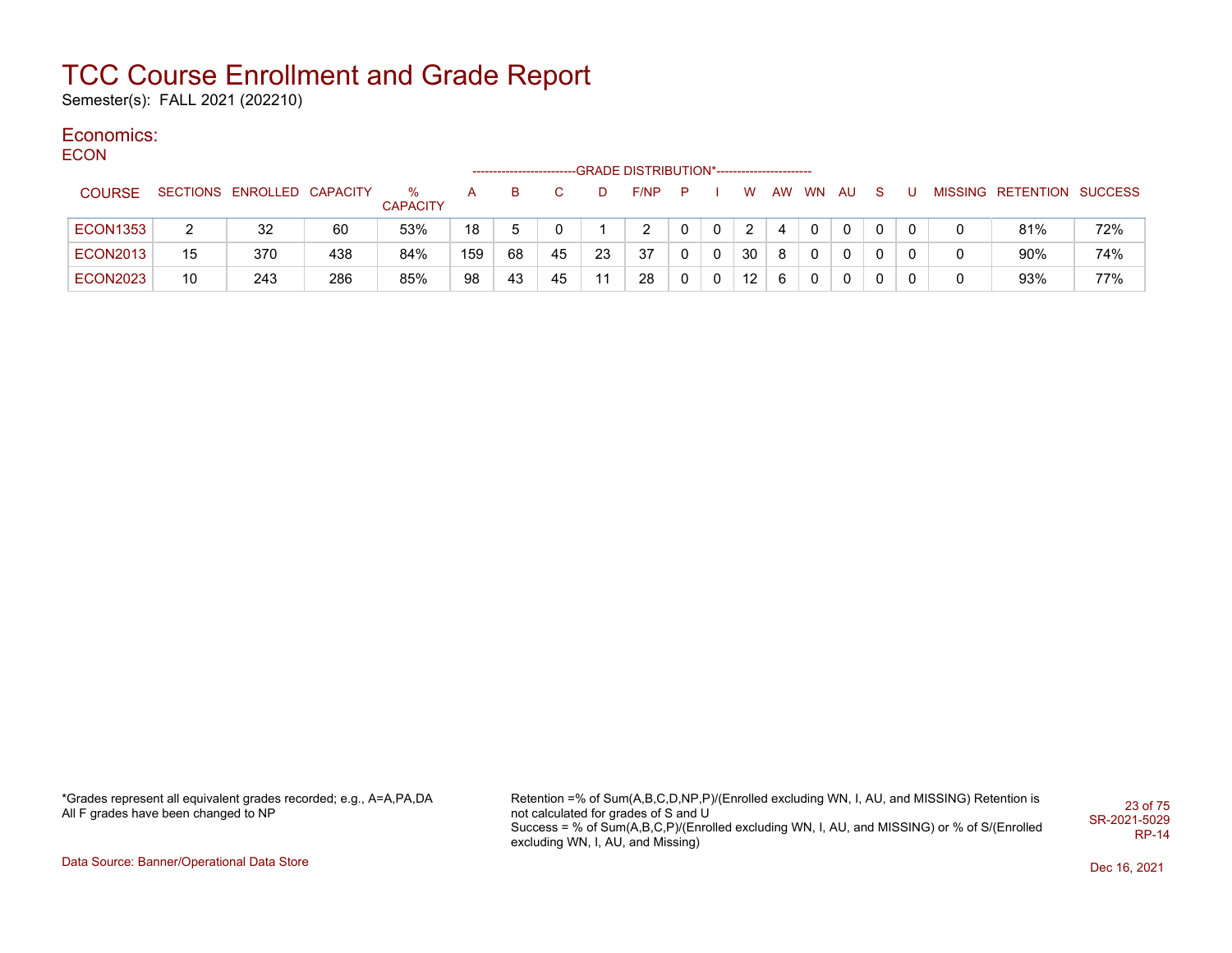Semester(s): FALL 2021 (202210)

## Electronics Technology:

ELET

|                 |                |                   |                   |                      |                       |   |                |   | ------------------------GRADE DISTRIBUTION*----------------------- |   |              |              |              |              |              |              |          |   |                                  |      |
|-----------------|----------------|-------------------|-------------------|----------------------|-----------------------|---|----------------|---|--------------------------------------------------------------------|---|--------------|--------------|--------------|--------------|--------------|--------------|----------|---|----------------------------------|------|
| <b>COURSE</b>   |                | SECTIONS ENROLLED | <b>CAPACITY</b>   | %<br><b>CAPACITY</b> | A                     | B | C.             | D | F/NP                                                               | P |              | W            | AW           | <b>WN</b>    | AU           | S.           | U        |   | <b>MISSING RETENTION SUCCESS</b> |      |
| <b>ELET1212</b> | $\overline{2}$ | 26                | 36                | 72%                  | 8                     | 4 |                | 0 |                                                                    |   | $\Omega$     |              | 5            | 0            | $\mathbf{0}$ | $\mathbf{0}$ | $\Omega$ | 0 | 77%                              | 73%  |
| <b>ELET1303</b> |                | 10                | 20                | 50%                  | 5                     | 4 |                | 0 | 0                                                                  |   | $\mathbf{0}$ | $\Omega$     | 0            | $\Omega$     | $\mathbf{0}$ | $\mathbf{0}$ |          | 0 | 100%                             | 100% |
| <b>ELET1313</b> |                |                   | 18                | 39%                  | $\mathbf{2}^{\prime}$ | 0 | 5              | 0 | 0                                                                  |   | $\Omega$     | $\Omega$     | $\mathbf{0}$ | $\Omega$     | $\mathbf{0}$ | $\Omega$     | 0        | 0 | 100%                             | 100% |
| <b>ELET2112</b> |                | 5                 | 10                | 50%                  | 3                     | າ | $\mathbf{0}$   | 0 | 0                                                                  |   | $\Omega$     | $\Omega$     | $\mathbf{0}$ | $\Omega$     | $\mathbf{0}$ | $\mathbf{0}$ | 0        | 0 | 100%                             | 100% |
| <b>ELET2152</b> |                | 4                 |                   | 57%                  | $\overline{2}$        |   |                | 0 | 0                                                                  |   | $\Omega$     | $\Omega$     | $\Omega$     | $\Omega$     | $\mathbf{0}$ | $\mathbf{0}$ | 0        | 0 | 100%                             | 100% |
| <b>ELET2215</b> |                | 10                | $12 \overline{ }$ | 83%                  | 7                     | 2 | $\mathbf{0}$   |   | $\mathbf{0}$                                                       |   | $\mathbf{0}$ | $\mathbf{0}$ | $\mathbf{0}$ | $\Omega$     | $\mathbf{0}$ | $\mathbf{0}$ | 0        | 0 | 100%                             | 90%  |
| <b>ELET2244</b> |                | 11                | 18                | 61%                  | $\mathbf{2}^{\circ}$  | 5 | $\overline{2}$ |   | 0                                                                  |   | $\mathbf{0}$ | $\mathbf{0}$ |              | <sup>n</sup> | $\mathbf{0}$ | $\mathbf{0}$ | 0        | 0 | 91%                              | 82%  |

\*Grades represent all equivalent grades recorded; e.g., A=A,PA,DA All F grades have been changed to NP

Retention =% of Sum(A,B,C,D,NP,P)/(Enrolled excluding WN, I, AU, and MISSING) Retention is not calculated for grades of S and U Success = % of Sum(A,B,C,P)/(Enrolled excluding WN, I, AU, and MISSING) or % of S/(Enrolled excluding WN, I, AU, and Missing) 24 of 75 SR-2021-5029 RP-14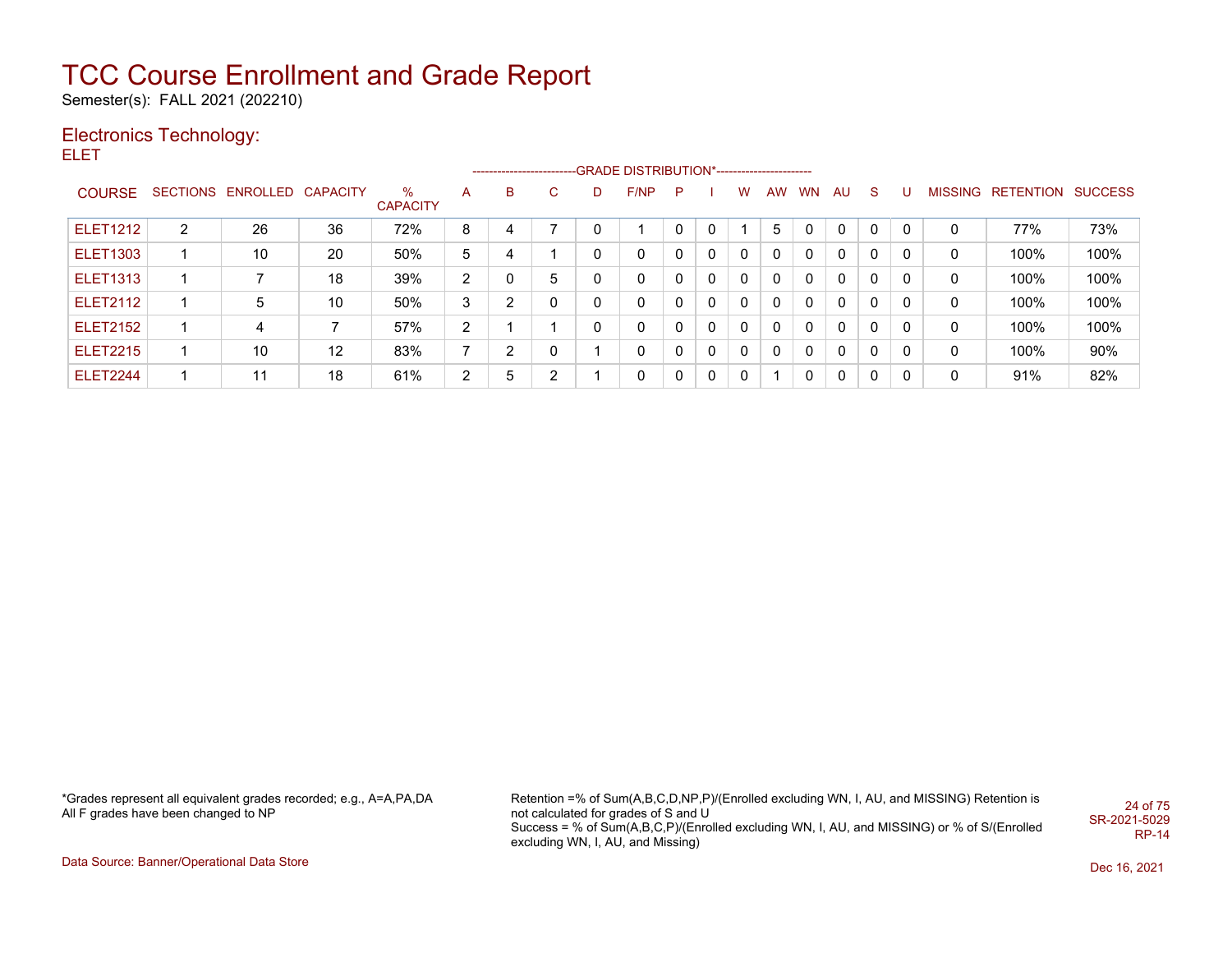Semester(s): FALL 2021 (202210)

#### Emergency Medical Services Pro: EMSP

|                 |   |                            |    |                      |              | ---------------------- |    |   | -- GRADE DISTRIBUTION*------------------------ |   |              |              |    |           |    |    |   |   |                           |      |
|-----------------|---|----------------------------|----|----------------------|--------------|------------------------|----|---|------------------------------------------------|---|--------------|--------------|----|-----------|----|----|---|---|---------------------------|------|
| <b>COURSE</b>   |   | SECTIONS ENROLLED CAPACITY |    | ℅<br><b>CAPACITY</b> | A            | B                      | C. | D | F/NP                                           | P |              | W            | AW | <b>WN</b> | AU | S. |   |   | MISSING RETENTION SUCCESS |      |
| <b>EMSP1119</b> | 6 | 75                         | 84 | 89%                  |              | 46                     | 3  |   |                                                |   | 0            | 10           | 8  |           | 0  | 0  |   | 0 | 76%                       | 75%  |
| <b>EMSP2115</b> |   | 10                         | 10 | 100%                 | 9            | 0                      |    | 0 | 0                                              |   | $\mathbf{0}$ | 0            |    |           | 0  | 0  |   | 0 | 100%                      | 100% |
| <b>EMSP2129</b> |   | 10                         | 10 | 100%                 |              | 9                      | 0  | 0 | 0                                              | 0 | 0            | $\mathbf{0}$ | 0  | 0         | 0  | 0  | 0 | 0 | 100%                      | 100% |
| <b>EMSP2214</b> |   |                            | 10 | 70%                  | 5            |                        |    | 0 | 0                                              | 0 | 0            | 0            |    | 0         | 0  | 0  | 0 | 0 | 100%                      | 100% |
| <b>EMSP2314</b> | 1 |                            | 10 | 70%                  | 5            | 0                      | 0  | 0 | 0                                              | 0 | 2            | $\mathbf{0}$ | 0  | 0         | 0  | 0  | 0 | 0 | 71%                       | 71%  |
| <b>EMSP2325</b> |   |                            | 10 | 70%                  | $\mathbf{0}$ | 4                      | 3  | 0 | 0                                              |   | 0            | 0            |    |           | 0  | 0  | 0 | 0 | 100%                      | 100% |

\*Grades represent all equivalent grades recorded; e.g., A=A,PA,DA All F grades have been changed to NP

Retention =% of Sum(A,B,C,D,NP,P)/(Enrolled excluding WN, I, AU, and MISSING) Retention is not calculated for grades of S and U Success = % of Sum(A,B,C,P)/(Enrolled excluding WN, I, AU, and MISSING) or % of S/(Enrolled excluding WN, I, AU, and Missing) 25 of 75 SR-2021-5029 RP-14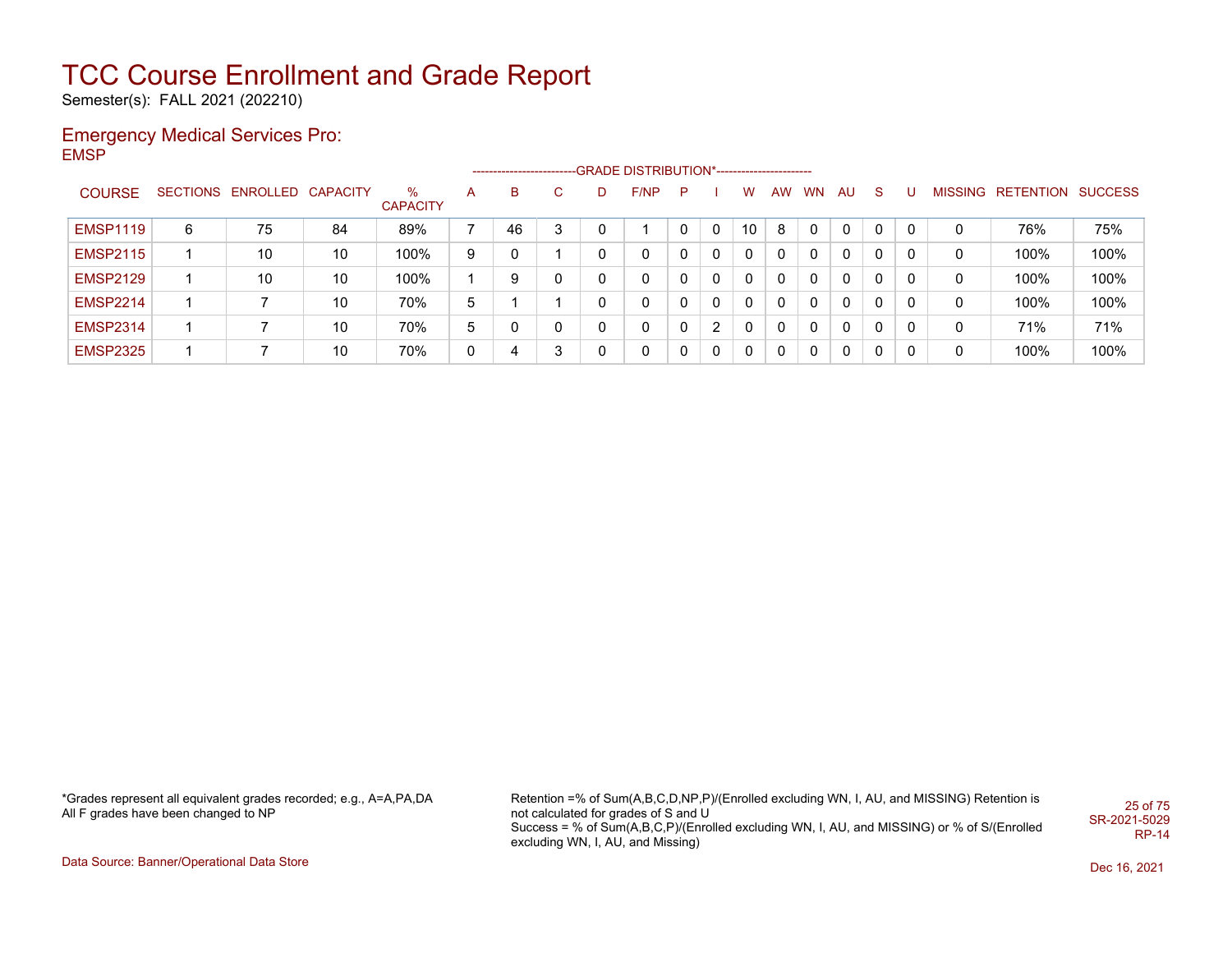Semester(s): FALL 2021 (202210)

#### English: ENGL

|                 |                |                            |                |                         |                |                |                |                | ------------------------GRADE                DISTRIBUTION*---------------------- |              |             |                |           |    |              |   |          |              |                           |      |
|-----------------|----------------|----------------------------|----------------|-------------------------|----------------|----------------|----------------|----------------|----------------------------------------------------------------------------------|--------------|-------------|----------------|-----------|----|--------------|---|----------|--------------|---------------------------|------|
| <b>COURSE</b>   |                | SECTIONS ENROLLED CAPACITY |                | $\%$<br><b>CAPACITY</b> | A              | в              | C              | D              | F/NP                                                                             | P            |             | W              | <b>AW</b> | WN | AU           | S | U        |              | MISSING RETENTION SUCCESS |      |
| <b>ENGL0611</b> | 1              | $\overline{2}$             | 10             | 20%                     | 0              | 1              | 0              | 0              | 0                                                                                | $\mathbf{0}$ | 0           | $\Omega$       | 1         | 0  | 0            | 0 | 0        | $\mathbf{0}$ | 50%                       | 50%  |
| <b>ENGL0621</b> | 1              | 4                          | 10             | 40%                     | 1              | 2              | 0              | 0              | 0                                                                                | 0            | 0           | 0              |           | 0  | 0            | 0 | 0        | 0            | 75%                       | 75%  |
| <b>ENGL0641</b> | 1              | 3                          | 10             | 30%                     |                | 0              | 0              | 0              | 0                                                                                | 0            | 0           | 0              | 2         | 0  | 0            | 0 | 0        | 0            | 33%                       | 33%  |
| <b>ENGL0923</b> | 5              | 59                         | 100            | 59%                     | 10             | 8              | 8              | $\overline{2}$ | 15                                                                               | 0            | 0           | 12             | 4         | 0  | 0            | 0 | 0        | 0            | 73%                       | 44%  |
| <b>ENGL0933</b> | 14             | 202                        | 280            | 72%                     | 29             | 31             | 42             | 5              | 35                                                                               | 0            | 6           | 39             | 15        | 0  | 0            | 0 | 0        | 0            | 70%                       | 50%  |
| <b>ENGL0943</b> | 23             | 223                        | 240            | 93%                     | 111            | 36             | 16             | 6              | 15                                                                               | $\mathbf{0}$ |             | 20             | 18        | 0  | $\mathbf{0}$ | 0 | 0        | 0            | 83%                       | 73%  |
| <b>ENGL1071</b> | $\mathbf 1$    | 3                          | 5              | 60%                     | $\overline{2}$ | 0              | 0              | 0              | 0                                                                                | 0            | 0           | 1              | 0         | 0  | 0            | 0 | 0        | 0            | 67%                       | 67%  |
| <b>ENGL1113</b> | 203            | 3.116                      | 3,404          | 92%                     | 1,024          | 822            | 440            | 105            | 281                                                                              | $\mathbf{0}$ | 8           | 260            | 171       | 0  | 0            | 0 | 0        | 5            | 86%                       | 73%  |
| <b>ENGL1213</b> | 65             | 1,074                      | 1,300          | 83%                     | 399            | 252            | 127            | 43             | 75                                                                               | $\mathbf{0}$ | 13          | 100            | 65        | 0  | $\mathbf{0}$ | 0 | 0        | 0            | 83%                       | 72%  |
| <b>ENGL2333</b> | $\overline{2}$ | 22                         | 42             | 52%                     | 5              | $\overline{7}$ | 4              | 0              | 1                                                                                | 0            | 0           | 5              | 0         | 0  | 0            | 0 | 0        | 0            | 77%                       | 73%  |
| <b>ENGL2343</b> | 1              | 23                         | 30             | 77%                     | 6              | 6              | 3              | 0              | 1                                                                                | 0            | 1           | 5              |           | 0  | 0            | 0 | 0        | 0            | 70%                       | 65%  |
| <b>ENGL2383</b> | 1              | 18                         | 21             | 86%                     | 14             | 2              | $\mathbf 1$    | $\mathbf 1$    | 0                                                                                | 0            | 0           | 0              | 0         | 0  | 0            | 0 | 0        | 0            | 100%                      | 94%  |
| <b>ENGL2413</b> | 6              | 110                        | 135            | 81%                     | 30             | 36             | 22             | 3              | 3                                                                                | 0            | 0           | 9              | 7         | 0  | 0            | 0 | 0        | 0            | 85%                       | 80%  |
| <b>ENGL2433</b> | $\mathbf{1}$   | 16                         | 20             | 80%                     | 7              | 4              | $\mathbf{1}$   | $\mathbf 1$    | 0                                                                                | 0            | $\mathbf 1$ | $\overline{2}$ | 0         | 0  | 0            | 0 | 0        | 0            | 81%                       | 75%  |
| <b>ENGL2443</b> | $\mathbf 1$    | 10                         | 20             | 50%                     | 5              | 1              | $\mathbf 1$    | 0              | $\overline{2}$                                                                   | 0            | 0           | 0              | 1         | 0  | 0            | 0 | 0        | 0            | 90%                       | 70%  |
| <b>ENGL2453</b> | $\mathbf 1$    | 2                          | $\overline{7}$ | 29%                     | -1             | 1              | 0              | 0              | 0                                                                                | 0            | 0           | 0              | 0         | 0  | 0            | 0 | 0        | 0            | 100%                      | 100% |
| <b>ENGL2473</b> | 1              | 10                         | 20             | 50%                     | 3              | 4              | $\overline{2}$ | 0              | 0                                                                                | $\mathbf{0}$ | 0           | 1              | 0         | 0  | 0            | 0 | 0        | 0            | 90%                       | 90%  |
| <b>ENGL2493</b> | 1              | 9                          | 20             | 45%                     | 6              | $\overline{2}$ | 0              | 0              | 0                                                                                | 0            | 0           | 1              | 0         | 0  | 0            | 0 | 0        | 0            | 89%                       | 89%  |
| <b>ENGL2543</b> | 1              | 19                         | 20             | 95%                     | 14             | 2              | 2              | 0              | 0                                                                                | 0            | 0           | 1              | 0         | 0  | 0            | 0 | 0        | 0            | 95%                       | 95%  |
| <b>ENGL2653</b> | 1              | 12                         | 21             | 57%                     | 6              | 4              | 1              | 0              | 1                                                                                | 0            | 0           | $\mathbf{0}$   | 0         | 0  | 0            | 0 | 0        | 0            | 100%                      | 92%  |
| <b>ENGL2773</b> | $\mathbf 1$    | 26                         | 30             | 87%                     | 13             | 8              | 4              | 1              | 0                                                                                | 0            | 0           | 0              | 0         | 0  | 0            | 0 | 0        | 0            | 100%                      | 96%  |
| <b>ENGL2883</b> | 1              | 9                          | 21             | 43%                     | 4              | $\overline{2}$ | 2              | 0              | 1                                                                                | $\Omega$     | 0           | 0              | 0         | 0  | $\Omega$     | 0 | $\Omega$ | $\Omega$     | 100%                      | 89%  |

\*Grades represent all equivalent grades recorded; e.g., A=A,PA,DA All F grades have been changed to NP

Retention =% of Sum(A,B,C,D,NP,P)/(Enrolled excluding WN, I, AU, and MISSING) Retention is not calculated for grades of S and U Success = % of Sum(A,B,C,P)/(Enrolled excluding WN, I, AU, and MISSING) or % of S/(Enrolled excluding WN, I, AU, and Missing)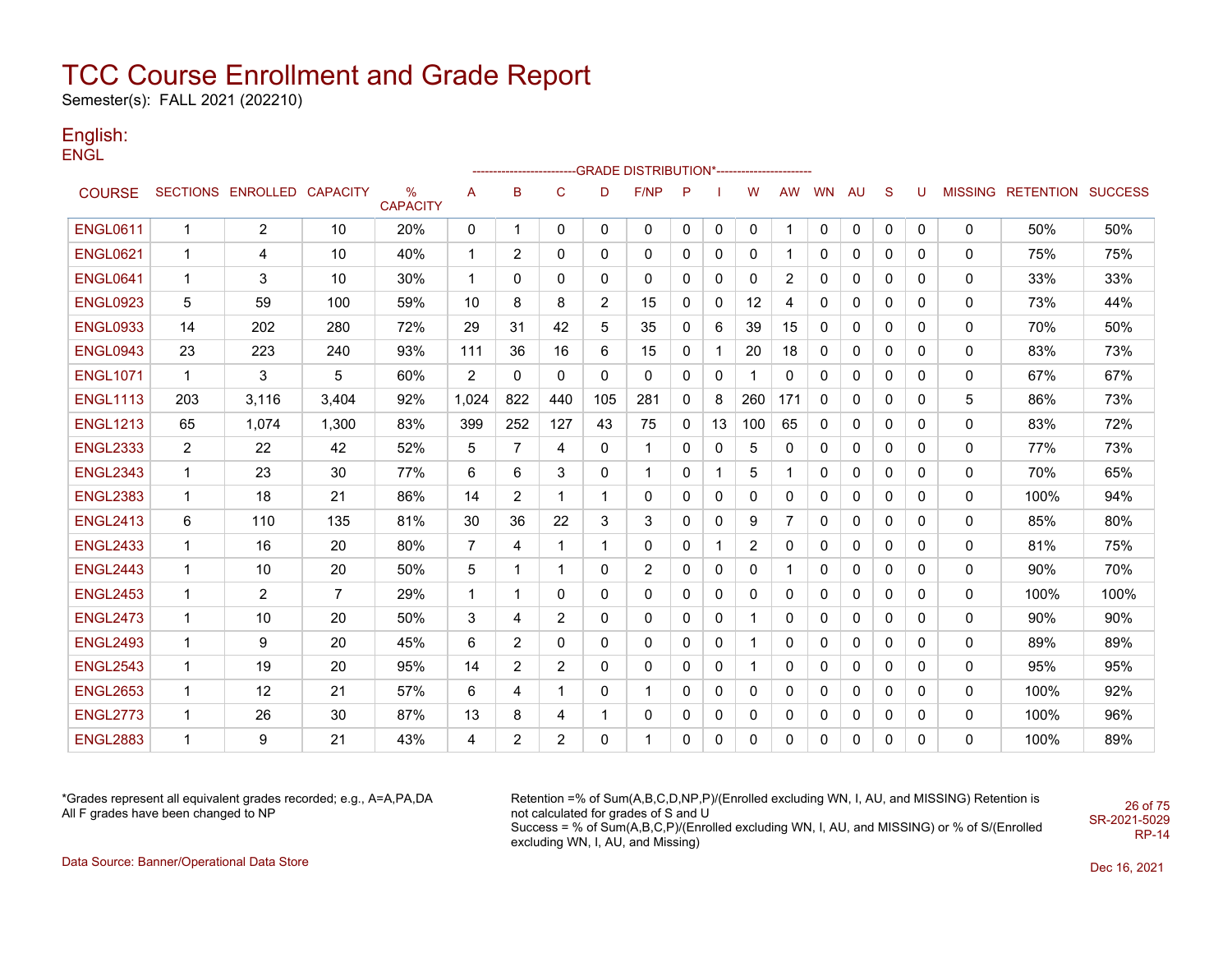Semester(s): FALL 2021 (202210)

#### English: **ENGL**

| ----            |                                  |    |          |  |              |   | ------------------------GRADE DISTRIBUTION*----------------------- |  |          |             |              |  |                                          |     |
|-----------------|----------------------------------|----|----------|--|--------------|---|--------------------------------------------------------------------|--|----------|-------------|--------------|--|------------------------------------------|-----|
| <b>COURSE</b>   | SECTIONS ENROLLED CAPACITY % A B |    | CAPACITY |  | $\mathbf{C}$ | D | $F/NP$ $P$ $I$                                                     |  |          |             |              |  | W AW WN AU S U MISSING RETENTION SUCCESS |     |
| <b>ENGL2893</b> |                                  | 20 | 20%      |  |              |   | 0                                                                  |  | $\Omega$ | $\mathbf 0$ | $\mathbf{0}$ |  | 75%                                      | 75% |

\*Grades represent all equivalent grades recorded; e.g., A=A,PA,DA All F grades have been changed to NP

Retention =% of Sum(A,B,C,D,NP,P)/(Enrolled excluding WN, I, AU, and MISSING) Retention is not calculated for grades of S and U Success = % of Sum(A,B,C,P)/(Enrolled excluding WN, I, AU, and MISSING) or % of S/(Enrolled excluding WN, I, AU, and Missing) 27 of 75 SR-2021-5029 RP-14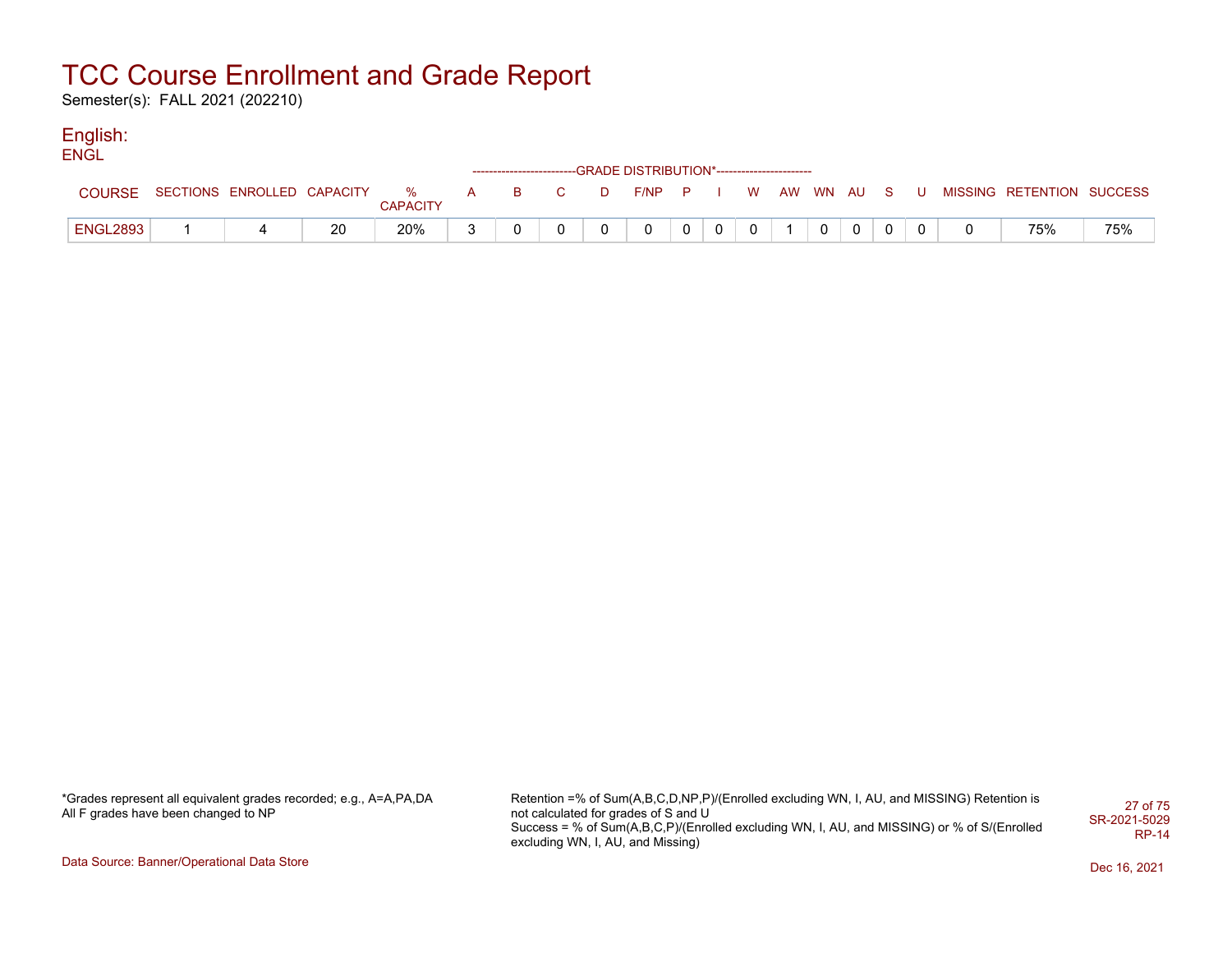Semester(s): FALL 2021 (202210)

## Engineering:

**ENGR** 

|                 |   |                            |     |                         |    |     |    |                | -------------------------GRADE DISTRIBUTION*---------------------- |   |              |          |                |           |              |              |          |                |                          |     |
|-----------------|---|----------------------------|-----|-------------------------|----|-----|----|----------------|--------------------------------------------------------------------|---|--------------|----------|----------------|-----------|--------------|--------------|----------|----------------|--------------------------|-----|
| <b>COURSE</b>   |   | SECTIONS ENROLLED CAPACITY |     | $\%$<br><b>CAPACITY</b> | A  | B   | C. | D              | F/NP                                                               | P |              | w        | <b>AW</b>      | <b>WN</b> | AU           | <sub>S</sub> | U        | <b>MISSING</b> | <b>RETENTION SUCCESS</b> |     |
| <b>ENGR1111</b> | 5 | 147                        | 150 | 98%                     | 81 | . . | 13 | $\overline{2}$ |                                                                    |   | 0            | 8        | 25             |           | 0            | $\Omega$     | $\Omega$ | 0              | 78%                      | 71% |
| <b>ENGR1132</b> | 3 | 60                         | 72  | 83%                     | 26 | 19  | 2  |                | 4                                                                  |   | 0            | 3        | 8              | 0         | $\mathbf{0}$ | $\mathbf{0}$ | 0        | 0              | 82%                      | 78% |
| <b>ENGR1242</b> | 3 | 46                         | 60  | 77%                     | 18 | 19  | 3  |                | 0                                                                  | 0 |              | 2        | 2              | 0         | 0            | 0            | 0        | 0              | 89%                      | 87% |
| <b>ENGR2103</b> | 2 | 44                         | 60  | 73%                     | 26 | 5   |    | 0              | 8                                                                  | 0 | $\mathbf{0}$ | 2        | $\overline{2}$ | 0         | $\mathbf{0}$ | 0            | 0        | 0              | 91%                      | 73% |
| <b>ENGR2143</b> | 2 | 32                         | 60  | 53%                     | 18 | ⇁   | 3  |                | 0                                                                  | 0 | 0            |          | $\overline{2}$ | 0         | $\mathbf{0}$ | $\mathbf{0}$ | 0        | 0              | 91%                      | 88% |
| <b>ENGR2213</b> | 2 | 32                         | 58  | 55%                     | 16 |     | 3  | 0              | 3                                                                  |   |              |          |                | 0         | 0            | 0            | 0        | 0              | 91%                      | 81% |
| <b>ENGR2523</b> | 2 | 36                         | 58  | 62%                     | 20 | 8   | 6  | $\Omega$       | 4                                                                  |   | 0            | $\Omega$ |                | 0         | $\mathbf{0}$ | 0            | 0        | 0              | 97%                      | 94% |
| <b>ENGR2613</b> | 3 | 31                         | 53  | 58%                     | 11 | 11  | 4  | 0              | 0                                                                  |   |              | 2        | $\overline{2}$ |           | 0            | 0            | 0        | 0              | 84%                      | 84% |

\*Grades represent all equivalent grades recorded; e.g., A=A,PA,DA All F grades have been changed to NP

Retention =% of Sum(A,B,C,D,NP,P)/(Enrolled excluding WN, I, AU, and MISSING) Retention is not calculated for grades of S and U Success = % of Sum(A,B,C,P)/(Enrolled excluding WN, I, AU, and MISSING) or % of S/(Enrolled excluding WN, I, AU, and Missing) 28 of 75 SR-2021-5029 RP-14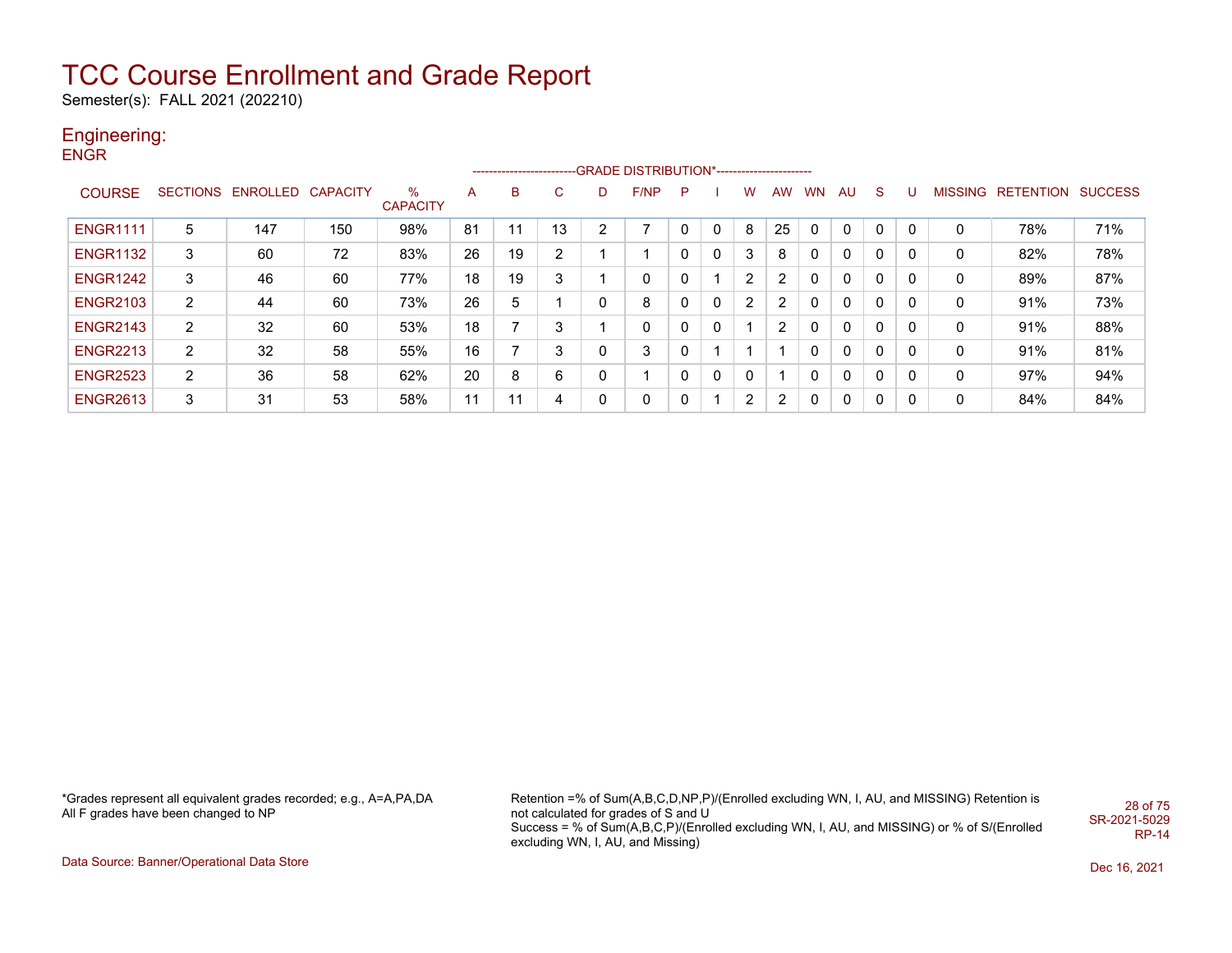Semester(s): FALL 2021 (202210)

#### Engineering Technology: **ENGT**

|                 |                |                            |    |                      |    |   |    |   | ------------------------GRADE DISTRIBUTION*----------------------- |   |   |   |    |           |     |    |   |   |                           |      |
|-----------------|----------------|----------------------------|----|----------------------|----|---|----|---|--------------------------------------------------------------------|---|---|---|----|-----------|-----|----|---|---|---------------------------|------|
| <b>COURSE</b>   |                | SECTIONS ENROLLED CAPACITY |    | ℅<br><b>CAPACITY</b> | A  | B | C. | D | F/NP                                                               | P |   | w | AW | <b>WN</b> | AU. | -S |   |   | MISSING RETENTION SUCCESS |      |
| <b>ENGT1213</b> | 2              | 14                         | 24 | 58%                  | 11 | 3 | 0  | 0 | 0                                                                  |   | 0 |   |    |           | 0   |    |   |   | 100%                      | 100% |
| <b>ENGT1223</b> | $\overline{2}$ | 18                         | 25 | 72%                  | 9  | 6 |    |   |                                                                    |   | 0 | 0 |    | 0         | 0   | 0  |   | 0 | 100%                      | 89%  |
| <b>ENGT1313</b> | 2              | 10                         | 30 | 33%                  | 10 | 0 | 0  | 0 | 0                                                                  | 0 | 0 | 0 | 0  | 0         | 0   | 0  | 0 | 0 | 100%                      | 100% |
| <b>ENGT1443</b> | $\overline{2}$ | 8                          | 48 | 17%                  | 5  | ົ | 0  |   | 0                                                                  |   | 0 | 0 |    | 0         | 0   |    |   | 0 | 100%                      | 88%  |
| <b>ENGT1513</b> |                | 6                          | 12 | 50%                  | 5  |   | 0  |   | 0                                                                  |   | 0 |   |    |           | 0   |    |   | 0 | 100%                      | 100% |

\*Grades represent all equivalent grades recorded; e.g., A=A,PA,DA All F grades have been changed to NP

Retention =% of Sum(A,B,C,D,NP,P)/(Enrolled excluding WN, I, AU, and MISSING) Retention is not calculated for grades of S and U Success = % of Sum(A,B,C,P)/(Enrolled excluding WN, I, AU, and MISSING) or % of S/(Enrolled excluding WN, I, AU, and Missing) 29 of 75 SR-2021-5029 RP-14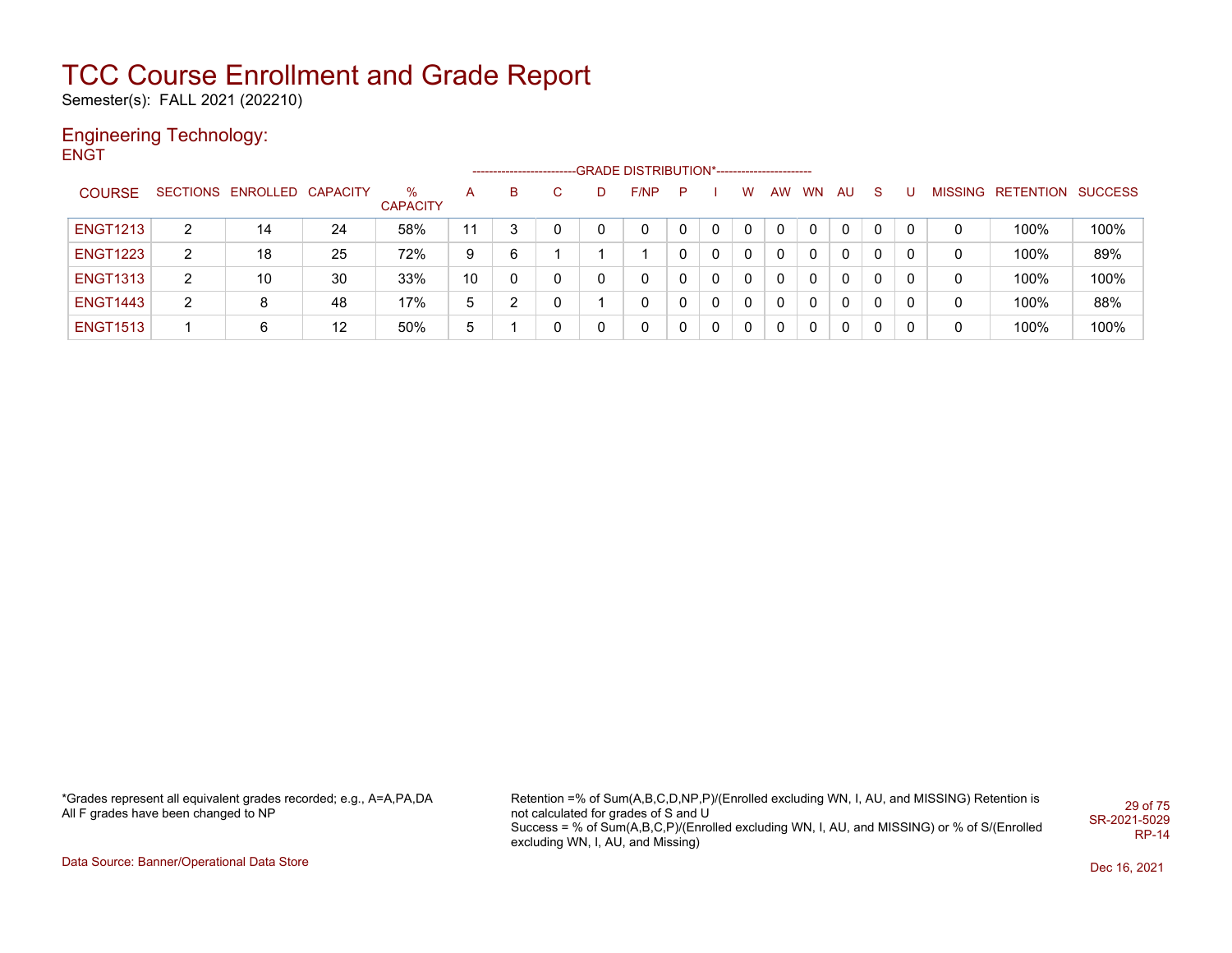Semester(s): FALL 2021 (202210)

#### ESLA English as a Second Lang: ESLA

|                 |              |                            |    |                         |                |   |   |   | ------------------------GRADE                DISTRIBUTION*---------------------- |   |          |              |           |              |           |              |          |              |                           |       |
|-----------------|--------------|----------------------------|----|-------------------------|----------------|---|---|---|----------------------------------------------------------------------------------|---|----------|--------------|-----------|--------------|-----------|--------------|----------|--------------|---------------------------|-------|
| <b>COURSE</b>   |              | SECTIONS ENROLLED CAPACITY |    | $\%$<br><b>CAPACITY</b> | A              | B | C | D | F/NP                                                                             | P |          | W            | <b>AW</b> | <b>WN</b>    | <b>AU</b> | <sub>S</sub> | U        |              | MISSING RETENTION SUCCESS |       |
| <b>ESLA0213</b> | 1            | 1                          | 16 | 6%                      | $\mathbf 1$    | 0 | 0 | 0 | $\mathbf{0}$                                                                     | 0 | 0        | 0            | 0         | $\mathbf{0}$ | 0         | 0            | 0        | 0            | 100%                      | 100%  |
| <b>ESLA0223</b> | 1            | 1                          | 16 | 6%                      | 0              | 0 | 0 | 0 | 0                                                                                | 0 | 0        | $\mathbf{0}$ | 0         | 0            |           | 0            | $\Omega$ | 0            | 0%                        | 0%    |
| <b>ESLA0243</b> | 1            | 2                          | 23 | 9%                      | 0              | 0 | 0 |   | 0                                                                                | 0 | 0        | $\mathbf{0}$ | 0         | 0            |           | $\Omega$     | 0        | 0            | 50%                       | $0\%$ |
| <b>ESLA0253</b> | 1            | $\overline{2}$             | 21 | 10%                     | 1              |   | 0 | 0 | 0                                                                                | 0 | 0        | $\mathbf{0}$ | 0         | 0            | 0         | 0            | 0        | 0            | 100%                      | 100%  |
| <b>ESLA0413</b> | 1            | 4                          | 24 | 17%                     | 4              | 0 | 0 | 0 | 0                                                                                | 0 | 0        | $\mathbf{0}$ | 0         | 0            | 0         | 0            | 0        | 0            | 100%                      | 100%  |
| <b>ESLA0433</b> | 1            | 6                          | 24 | 25%                     | 3              | 3 | 0 | 0 | 0                                                                                | 0 | 0        | $\mathbf{0}$ | 0         | 0            | 0         | 0            | 0        | $\mathbf{0}$ | 100%                      | 100%  |
| <b>ESLA0443</b> | 1            | 3                          | 20 | 15%                     | $\overline{2}$ |   | 0 | 0 | 0                                                                                | 0 | 0        | $\mathbf{0}$ | 0         | 0            | 0         | 0            | 0        | 0            | 100%                      | 100%  |
| <b>ESLA0453</b> | 1            | 4                          | 24 | 17%                     | 4              | 0 | 0 | 0 | 0                                                                                | 0 | 0        | $\mathbf{0}$ | 0         | 0            | 0         | 0            | 0        | 0            | 100%                      | 100%  |
| <b>ESLA0523</b> | 1            | 5                          | 22 | 23%                     | 5              | 0 | 0 | 0 | 0                                                                                | 0 | $\Omega$ | $\mathbf{0}$ | 0         | 0            | 0         | $\mathbf{0}$ | 0        | 0            | 100%                      | 100%  |
| <b>ESLA0533</b> | 1            | 1                          | 16 | 6%                      | 0              | 0 | 0 |   | 0                                                                                | 0 | 0        | 0            | $\Omega$  | 0            | 0         | 0            | $\Omega$ | 0            | 100%                      | $0\%$ |
| <b>ESLA0543</b> | 1            | 3                          | 24 | 12%                     | $\overline{2}$ | 0 | 0 |   | 0                                                                                | 0 | 0        | $\mathbf{0}$ | 0         | 0            | 0         | 0            | 0        | 0            | 100%                      | 67%   |
| <b>ESLA0553</b> | $\mathbf 1$  | 3                          | 14 | 21%                     | $\overline{2}$ | 0 | 1 | 0 | $\mathbf{0}$                                                                     | 0 | 0        | $\mathbf{0}$ | 0         | 0            | 0         | $\mathbf{0}$ | $\Omega$ | 0            | 100%                      | 100%  |
| <b>ESLA0613</b> | 1            | 3                          | 21 | 14%                     | $\overline{2}$ | 0 | 0 | 1 | 0                                                                                | 0 | 0        | $\mathbf{0}$ | 0         | 0            | 0         | 0            | 0        | 0            | 100%                      | 67%   |
| <b>ESLA0623</b> | 1            | 1                          | 21 | 5%                      | 0              | 0 | 1 | 0 | 0                                                                                | 0 | 0        | 0            | 0         | 0            | 0         | 0            | 0        | 0            | 100%                      | 100%  |
| <b>ESLA0713</b> | 1            | 4                          | 20 | 20%                     |                |   | 1 | 0 | 0                                                                                | 0 | 0        | $\mathbf{0}$ | 1         | 0            | 0         | 0            | 0        | 0            | 75%                       | 75%   |
| <b>ESLA0733</b> | 1            | 6                          | 21 | 29%                     | 3              |   | 0 | 1 | 1                                                                                | 0 | 0        | $\mathbf{0}$ | 0         | 0            | 0         | 0            | 0        | 0            | 100%                      | 67%   |
| <b>ESLA0743</b> | 1            | 5                          | 21 | 24%                     | 3              |   | 0 | 0 | 1                                                                                | 0 | 0        | $\mathbf{0}$ | 0         | 0            | 0         | 0            | 0        | 0            | 100%                      | 80%   |
| <b>ESLA0753</b> | $\mathbf{1}$ | 1                          | 16 | 6%                      | 1              | 0 | 0 | 0 | 0                                                                                | 0 | 0        | 0            | 0         | 0            | 0         | 0            | 0        | 0            | 100%                      | 100%  |
| <b>ESLA0923</b> | 1            | 5                          | 20 | 25%                     | 2              | 2 | 0 | 0 |                                                                                  | 0 | 0        | $\Omega$     | 0         | 0            | $\Omega$  | 0            | 0        | 0            | 100%                      | 80%   |

\*Grades represent all equivalent grades recorded; e.g., A=A,PA,DA All F grades have been changed to NP

Retention =% of Sum(A,B,C,D,NP,P)/(Enrolled excluding WN, I, AU, and MISSING) Retention is not calculated for grades of S and U Success = % of Sum(A,B,C,P)/(Enrolled excluding WN, I, AU, and MISSING) or % of S/(Enrolled excluding WN, I, AU, and Missing) 30 of 75 SR-2021-5029

RP-14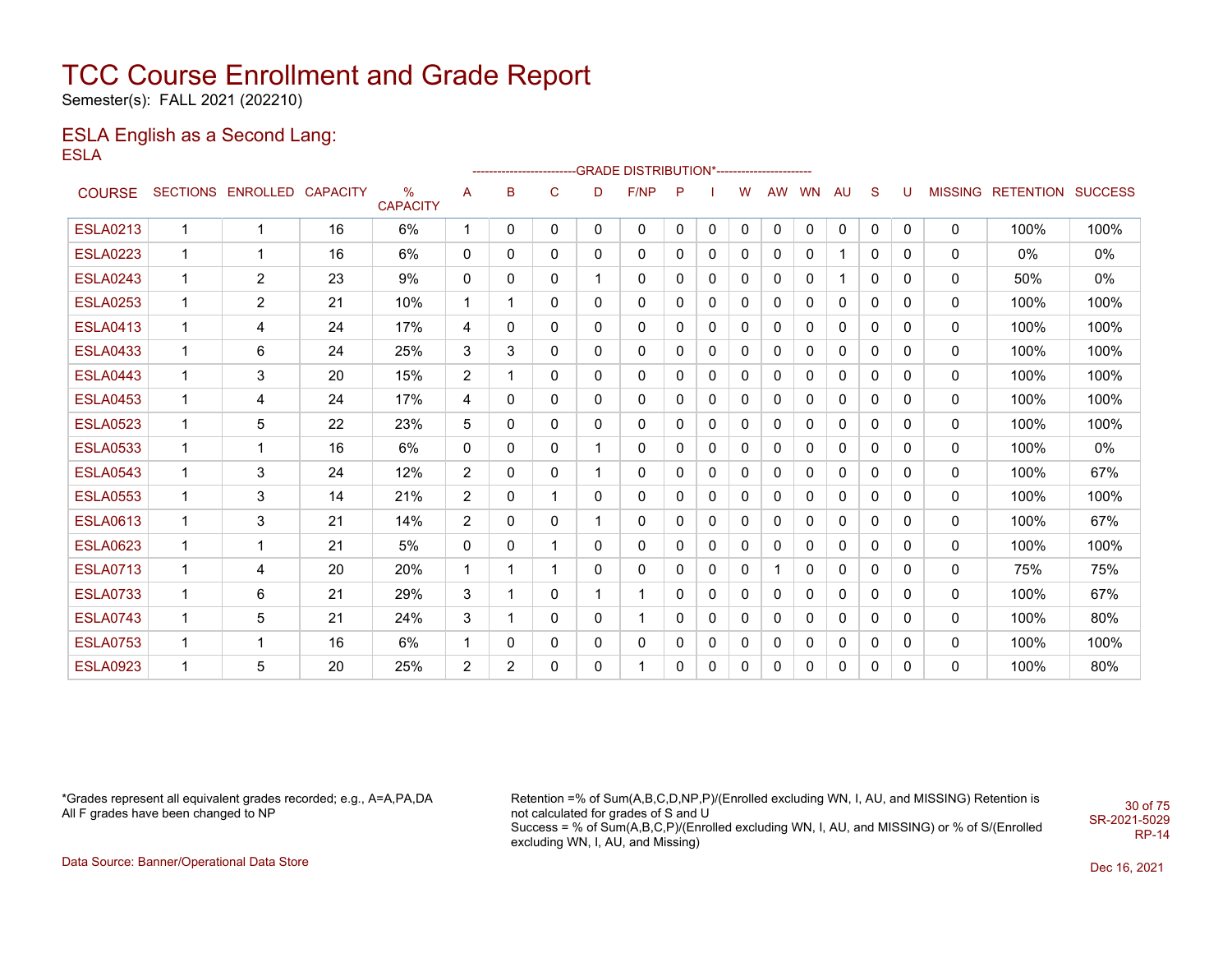Semester(s): FALL 2021 (202210)

#### ESLN English as a Second Lang: ESLN

|                 |                            |    |                      | ------------------------ |   |   | -GRADE DISTRIBUTION*---------------------- |     |              |          |    |       |             |    |          |                           |      |
|-----------------|----------------------------|----|----------------------|--------------------------|---|---|--------------------------------------------|-----|--------------|----------|----|-------|-------------|----|----------|---------------------------|------|
| COURSE          | SECTIONS ENROLLED CAPACITY |    | ℅<br><b>CAPACITY</b> |                          |   | D | F/NP                                       | - P |              | W        | AW | WN AU |             | -S |          | MISSING RETENTION SUCCESS |      |
| <b>ESLN0113</b> |                            | 21 | 5%                   |                          |   |   |                                            | 0   | $\mathbf{0}$ | $\Omega$ | 0  |       | $\mathbf 0$ |    | $\Omega$ | 100%                      | 100% |
| <b>ESLN0123</b> |                            | 21 | 5%                   |                          |   |   |                                            |     | 0            | 0        | 0  | 0     | 0           |    |          | 100%                      | 100% |
| <b>ESLN0213</b> |                            | 16 | 6%                   |                          | 0 |   |                                            |     | 0            | 0        | 0  | 0     |             |    |          | 100%                      | 100% |

\*Grades represent all equivalent grades recorded; e.g., A=A,PA,DA All F grades have been changed to NP

Retention =% of Sum(A,B,C,D,NP,P)/(Enrolled excluding WN, I, AU, and MISSING) Retention is not calculated for grades of S and U Success = % of Sum(A,B,C,P)/(Enrolled excluding WN, I, AU, and MISSING) or % of S/(Enrolled excluding WN, I, AU, and Missing) 31 of 75 SR-2021-5029 RP-14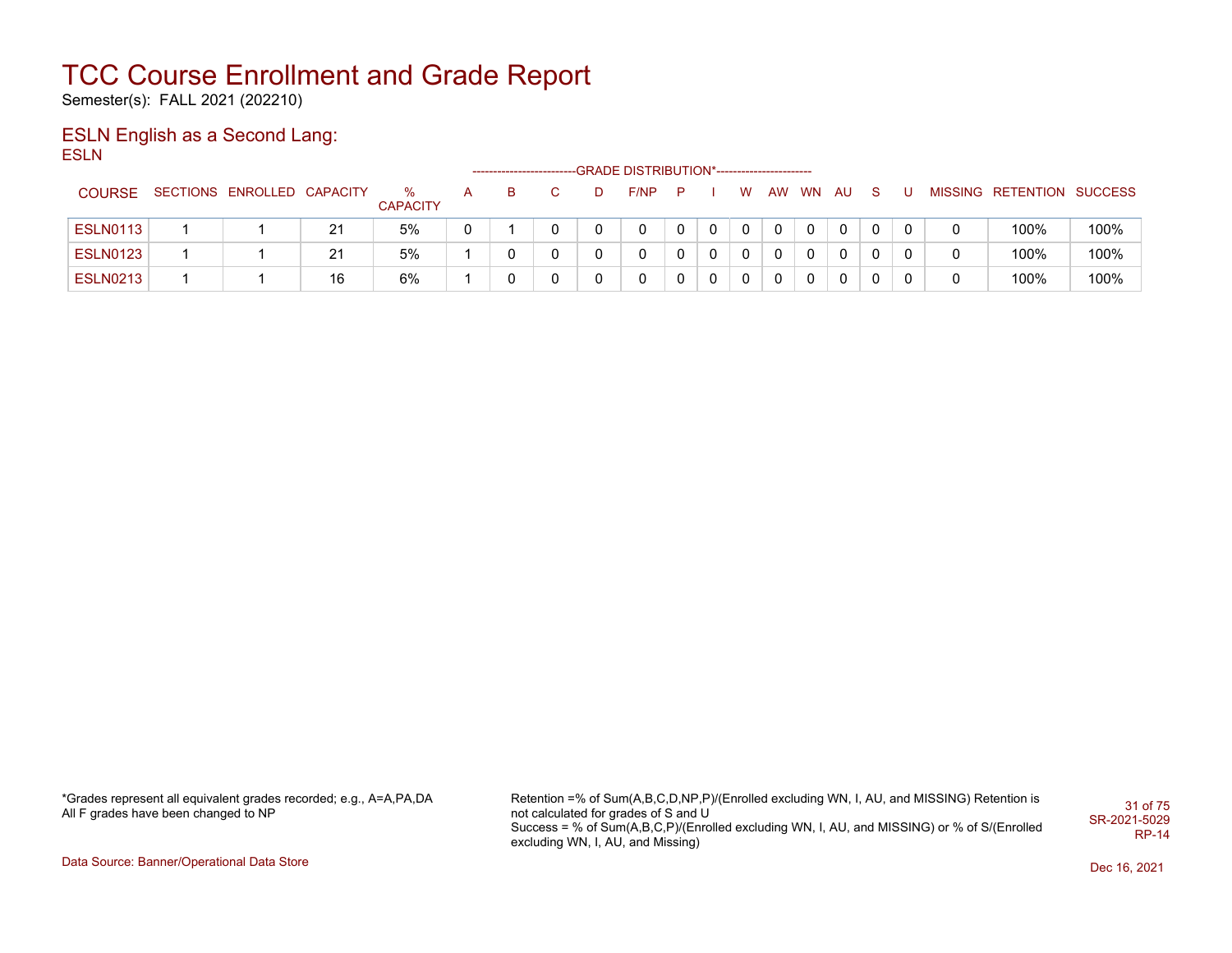Semester(s): FALL 2021 (202210)

#### Fire & Emergency Medical Svcs: FEMS

|                 |                            |    |                      |                |    |   |              | ------------------------GRADE            DISTRIBUTION*------------------------- |   |   |   |    |           |           |              |   |   |                           |      |
|-----------------|----------------------------|----|----------------------|----------------|----|---|--------------|---------------------------------------------------------------------------------|---|---|---|----|-----------|-----------|--------------|---|---|---------------------------|------|
| <b>COURSE</b>   | SECTIONS ENROLLED CAPACITY |    | ℅<br><b>CAPACITY</b> | А              | B  | C | D            | F/NP                                                                            | P |   | W | AW | <b>WN</b> | <b>AU</b> | <sub>S</sub> |   |   | MISSING RETENTION SUCCESS |      |
| <b>FEMS1214</b> | 18                         | 20 | 90%                  | 8              | 3  |   | $\mathbf{0}$ | 0                                                                               | 0 | 0 |   |    |           | 0         | 0            | 0 | 0 | 100%                      | 100% |
| <b>FEMS1224</b> | 16                         | 20 | 80%                  | 12             | 0  | 3 | $\mathbf{0}$ | 0                                                                               | 0 | 0 |   |    | 0         | 0         | 0            |   | 0 | 94%                       | 94%  |
| <b>FEMS1233</b> | 20                         | 30 | 67%                  | $\overline{ }$ | 10 | 0 | $\mathbf{0}$ | 0                                                                               | 0 | 0 | 0 | 3  | 0         | 0         | 0            | 0 | 0 | 85%                       | 85%  |
| <b>FEMS1243</b> | 12                         | 30 | 40%                  | 8              | ົ  |   |              | 0                                                                               | 0 | 0 | 0 |    | 0         | 0         | 0            | 0 | 0 | 100%                      | 92%  |
| <b>FEMS1253</b> | 20                         | 30 | 67%                  | 4              | 6  | 4 | ົ            | 0                                                                               | 0 | 0 | 2 | 2  | 0         | 0         | 0            | 0 | 0 | 80%                       | 70%  |
| <b>FEMS1263</b> | 21                         | 30 | 70%                  | 18             | 0  | 0 | $\mathbf{0}$ | 3                                                                               |   | 0 | 0 |    |           | 0         | 0            | 0 | 0 | 100%                      | 86%  |

\*Grades represent all equivalent grades recorded; e.g., A=A,PA,DA All F grades have been changed to NP

Retention =% of Sum(A,B,C,D,NP,P)/(Enrolled excluding WN, I, AU, and MISSING) Retention is not calculated for grades of S and U Success = % of Sum(A,B,C,P)/(Enrolled excluding WN, I, AU, and MISSING) or % of S/(Enrolled excluding WN, I, AU, and Missing) 32 of 75 SR-2021-5029 RP-14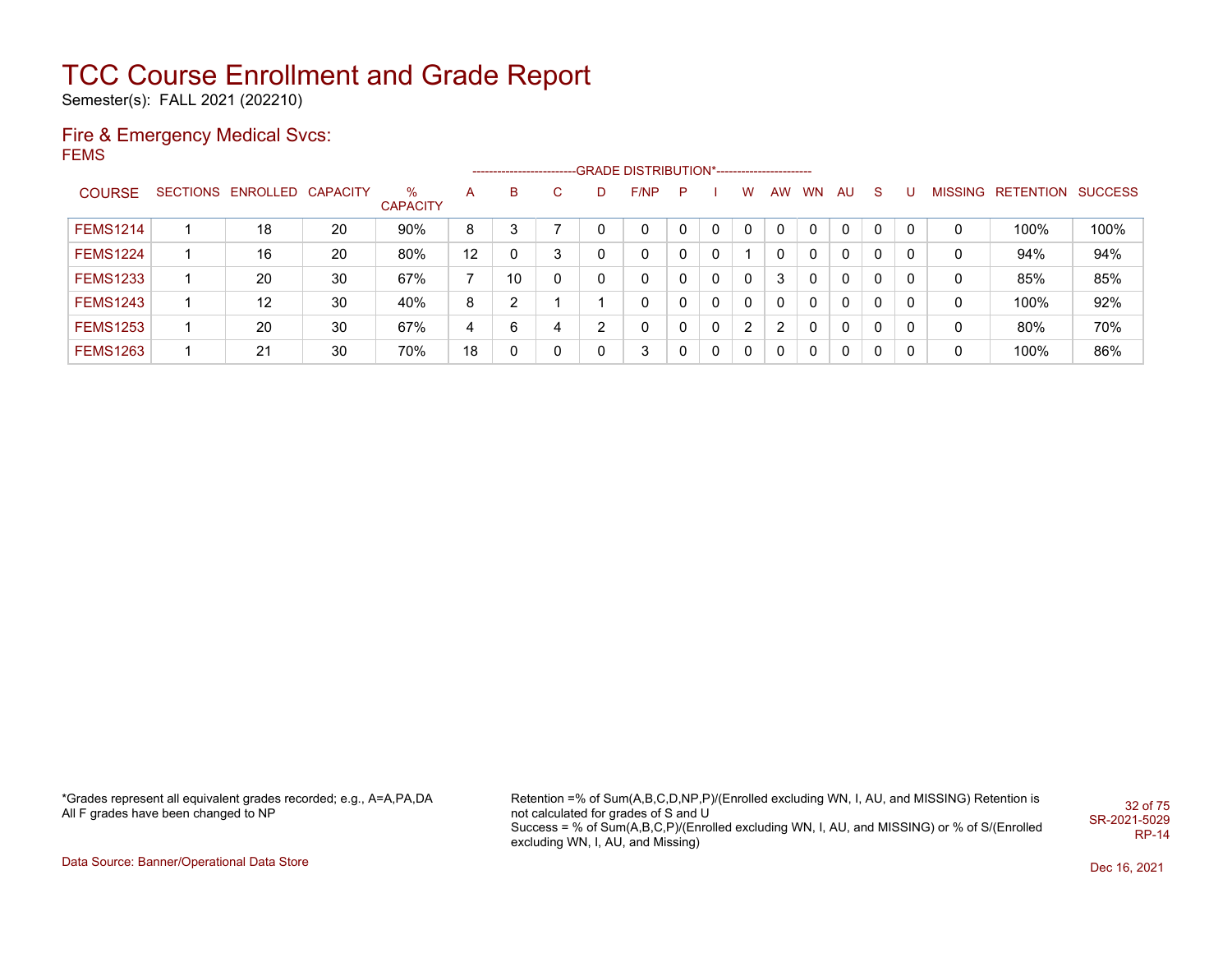Semester(s): FALL 2021 (202210)

#### French: FREN

|                 |   |                            |    |                      |    | --------------------- |    |   | -GRADE DISTRIBUTION*----------------------- |    |              |   |          |              |    |              |    |   |                           |     |
|-----------------|---|----------------------------|----|----------------------|----|-----------------------|----|---|---------------------------------------------|----|--------------|---|----------|--------------|----|--------------|----|---|---------------------------|-----|
| <b>COURSE</b>   |   | SECTIONS ENROLLED CAPACITY |    | ℅<br><b>CAPACITY</b> | А  | B                     | C. | D | F/NP                                        | P. |              | W |          | AW WN        | AU | <sub>S</sub> | -U |   | MISSING RETENTION SUCCESS |     |
| <b>FREN1103</b> | 3 | 35                         | 80 | 44%                  | 11 | 8                     | 4  |   | 0                                           | 0  | $\mathbf{0}$ | 3 | 5        | $\Omega$     | 2  | $\mathbf{0}$ |    | 0 | 71%                       | 66% |
| <b>FREN1213</b> |   |                            | 30 | 20%                  |    | 3                     |    |   | 0                                           | 0  | $\Omega$     | 0 |          | <sup>n</sup> | 0  |              |    | 0 | 83%                       | 83% |
| <b>FREN1313</b> |   |                            | 20 | 30%                  | 3  |                       |    |   | 0                                           | 0  | 0            | 0 | 0        | 0            |    |              |    | 0 | 83%                       | 83% |
| <b>FREN1413</b> |   |                            | 30 | 20%                  |    |                       | 0  |   | 0                                           | 0  | $\Omega$     | 0 | $\Omega$ | $\Omega$     | 4  | 0            |    | 0 | 33%                       | 33% |

\*Grades represent all equivalent grades recorded; e.g., A=A,PA,DA All F grades have been changed to NP

Retention =% of Sum(A,B,C,D,NP,P)/(Enrolled excluding WN, I, AU, and MISSING) Retention is not calculated for grades of S and U Success = % of Sum(A,B,C,P)/(Enrolled excluding WN, I, AU, and MISSING) or % of S/(Enrolled excluding WN, I, AU, and Missing) 33 of 75 SR-2021-5029 RP-14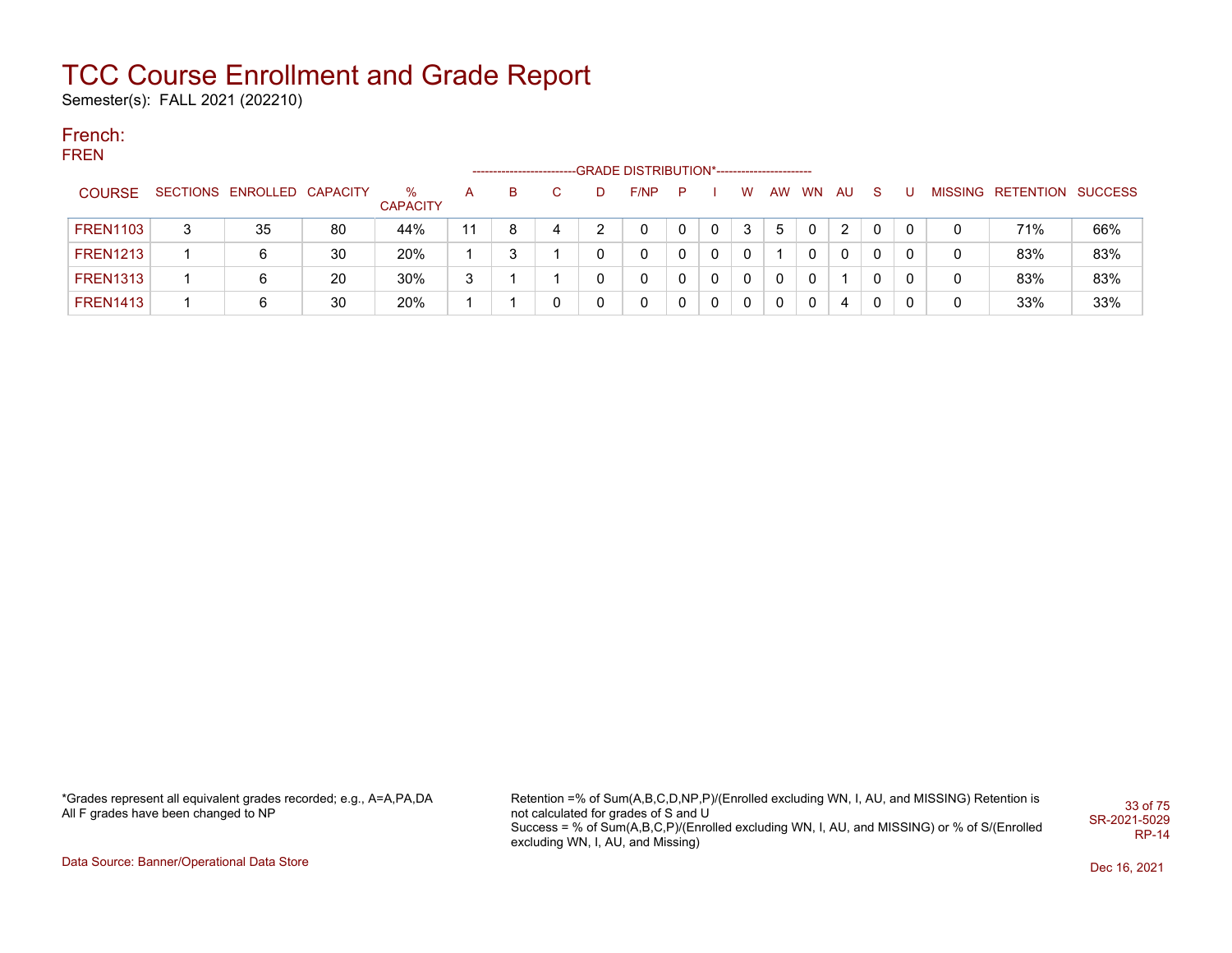Semester(s): FALL 2021 (202210)

## Geography:

| <b>GEOG</b>   |   |                            |     |                      |    |    |    |   | -GRADE DISTRIBUTION*----------------------- |   |   |   |    |           |              |              |   |   |                           |     |
|---------------|---|----------------------------|-----|----------------------|----|----|----|---|---------------------------------------------|---|---|---|----|-----------|--------------|--------------|---|---|---------------------------|-----|
| <b>COURSE</b> |   | SECTIONS ENROLLED CAPACITY |     | %<br><b>CAPACITY</b> | A  | B  | C. | Ð | F/NP                                        | P |   | W | AW | <b>WN</b> | AU           | <sub>S</sub> |   |   | MISSING RETENTION SUCCESS |     |
| GEOG1014      | 2 | 39                         | 60  | 65%                  | 13 | 9  | 4  |   |                                             | 0 | 0 | 6 | 2  | 0         | 0            | 0            | 0 | 0 | 79%                       | 67% |
| GEOG1043      | 8 | 154                        | 221 | 70%                  | 75 | 37 | 12 | 8 | 12                                          | 0 | 0 | 8 |    | 0         |              | 0            | 0 | 0 | 94%                       | 81% |
| GEOG2013      |   | 27                         | 30  | 90%                  | 15 |    | 3  |   | 2                                           | 0 | 0 | 3 | 0  | 0         | $\mathbf{0}$ | 0            | 0 | 0 | 89%                       | 74% |
| GEOG2033      | 2 | 44                         | 58  | 76%                  | 21 | 10 | 3  |   | 3                                           | 0 | 0 | 5 | 0  | 0         | 0            | 0            |   | 0 | 89%                       | 77% |

\*Grades represent all equivalent grades recorded; e.g., A=A,PA,DA All F grades have been changed to NP

Retention =% of Sum(A,B,C,D,NP,P)/(Enrolled excluding WN, I, AU, and MISSING) Retention is not calculated for grades of S and U Success = % of Sum(A,B,C,P)/(Enrolled excluding WN, I, AU, and MISSING) or % of S/(Enrolled excluding WN, I, AU, and Missing) 34 of 75 SR-2021-5029 RP-14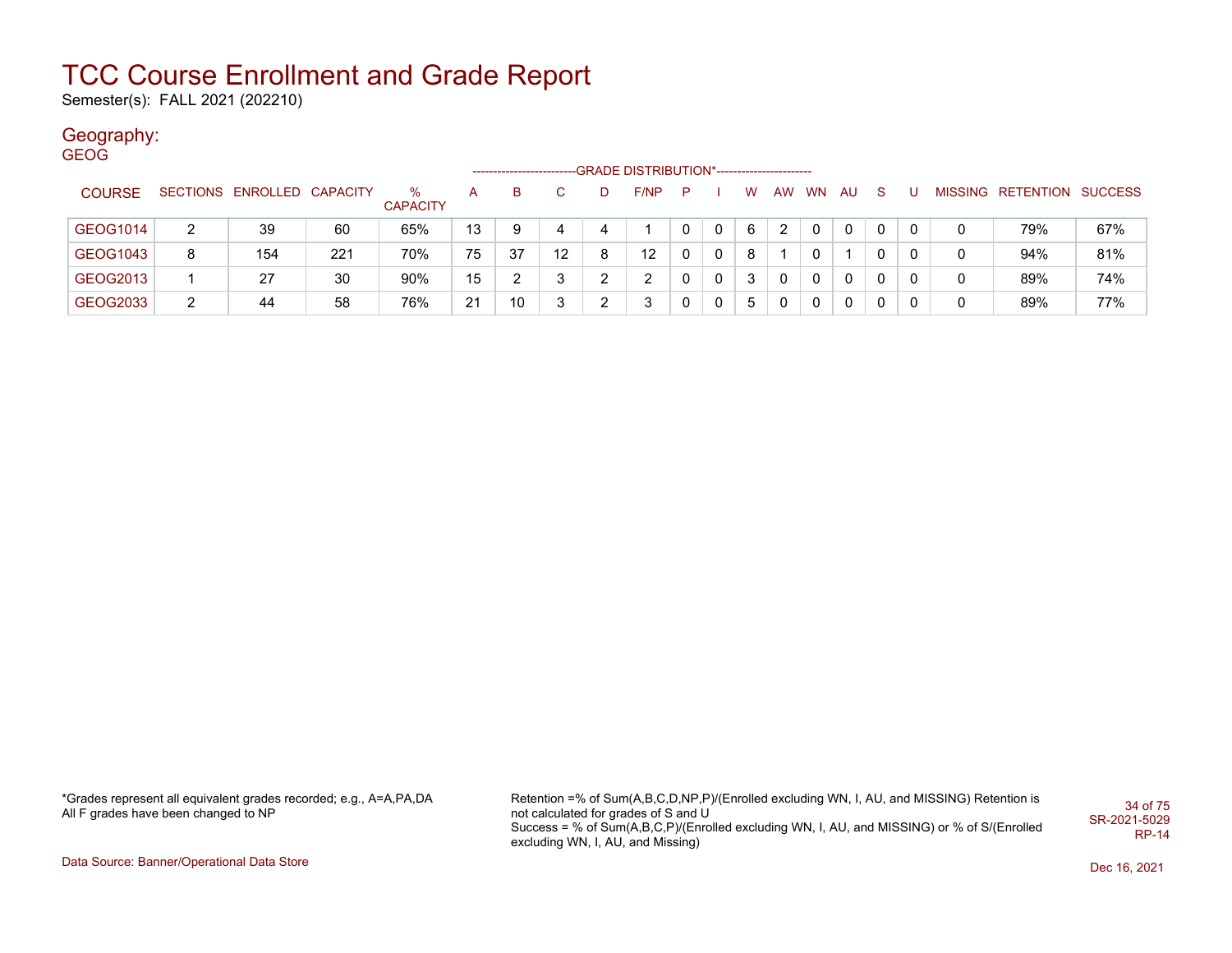Semester(s): FALL 2021 (202210)

## Geology:

| <b>GEOL</b>     |                                    |    |                 |    |    |   |   | ------------------------GRADE DISTRIBUTION*----------------------- |          |                |   |                |          |                |       |                           |     |
|-----------------|------------------------------------|----|-----------------|----|----|---|---|--------------------------------------------------------------------|----------|----------------|---|----------------|----------|----------------|-------|---------------------------|-----|
| COURSE          | SECTIONS ENROLLED CAPACITY % A B C |    | <b>CAPACITY</b> |    |    |   | D | F/NP P I W AW WN AU S                                              |          |                |   |                |          |                | . U . | MISSING RETENTION SUCCESS |     |
| <b>GEOL1014</b> | 60                                 | 78 | 77%             | 27 | 12 | 4 |   |                                                                    | $\Omega$ | 0 <sup>1</sup> | 9 | 0 <sup>1</sup> | $\Omega$ | $\overline{0}$ |       | 85%                       | 72% |

| *Grades represent all equivalent grades recorded; e.g., A=A,PA,DA |  |
|-------------------------------------------------------------------|--|
| All F grades have been changed to NP                              |  |

Retention =% of Sum(A,B,C,D,NP,P)/(Enrolled excluding WN, I, AU, and MISSING) Retention is not calculated for grades of S and U Success = % of Sum(A,B,C,P)/(Enrolled excluding WN, I, AU, and MISSING) or % of S/(Enrolled excluding WN, I, AU, and Missing) 35 of 75 SR-2021-5029 RP-14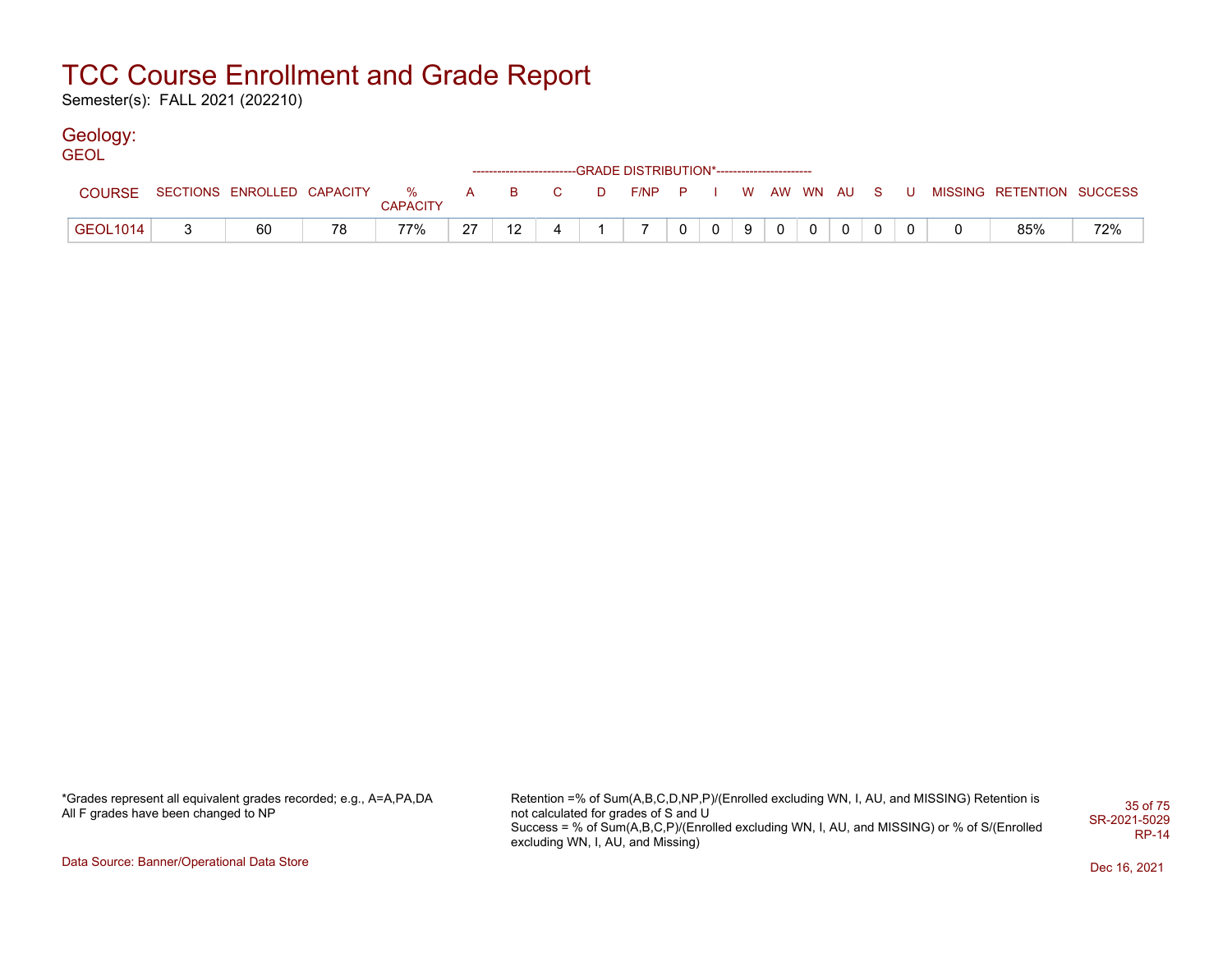Semester(s): FALL 2021 (202210)

#### Geographic Information Systems: **GIS**

|         | --GRADE DISTRIBUTION*-----------------------<br>------------------------ |    |                         |   |   |  |   |      |             |   |              |           |           |    |    |                |                           |      |
|---------|--------------------------------------------------------------------------|----|-------------------------|---|---|--|---|------|-------------|---|--------------|-----------|-----------|----|----|----------------|---------------------------|------|
|         | COURSE SECTIONS ENROLLED CAPACITY                                        |    | $\%$<br><b>CAPACITY</b> | A | в |  | D | F/NP | P           |   | w            | <b>AW</b> | <b>WN</b> | AU | -S |                | MISSING RETENTION SUCCESS |      |
| GIS2343 |                                                                          | 25 | 44%                     | 6 |   |  |   | 0    | $\mathbf 0$ | 0 |              | 2         | 0         |    |    | $\overline{0}$ | 73%                       | 73%  |
| GIS2354 |                                                                          | 30 | 23%                     |   |   |  |   |      |             |   | $\mathbf{0}$ | 0         | 0         |    | 0  | 0              | 100%                      | 57%  |
| GIS2373 | 4                                                                        | 30 | 13%                     | 4 |   |  |   | 0    |             |   | $\mathbf{0}$ | 0         | 0         |    |    | 0              | 100%                      | 100% |

\*Grades represent all equivalent grades recorded; e.g., A=A,PA,DA All F grades have been changed to NP

Retention =% of Sum(A,B,C,D,NP,P)/(Enrolled excluding WN, I, AU, and MISSING) Retention is not calculated for grades of S and U Success = % of Sum(A,B,C,P)/(Enrolled excluding WN, I, AU, and MISSING) or % of S/(Enrolled excluding WN, I, AU, and Missing) 36 of 75 SR-2021-5029 RP-14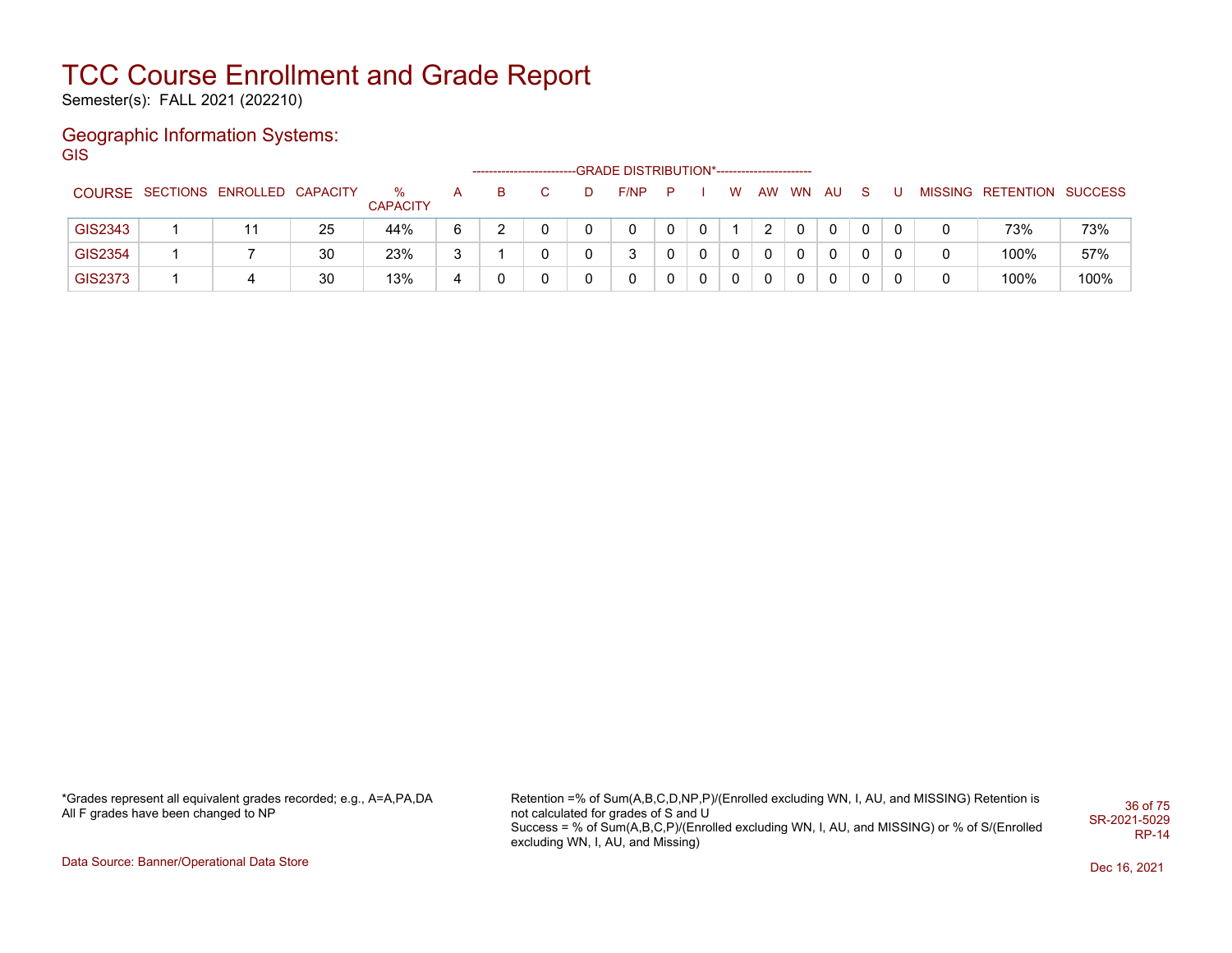Semester(s): FALL 2021 (202210)

#### Health, Human Perf & Phys Ed: HHPE

|                 |   |                            |    |                      |    |    |   |   | ------------------------GRADE                DISTRIBUTION*---------------------- |   |          |                |           |              |     |              |          |                |           |                |
|-----------------|---|----------------------------|----|----------------------|----|----|---|---|----------------------------------------------------------------------------------|---|----------|----------------|-----------|--------------|-----|--------------|----------|----------------|-----------|----------------|
| <b>COURSE</b>   |   | SECTIONS ENROLLED CAPACITY |    | ℅<br><b>CAPACITY</b> | A  | B  | C | D | F/NP                                                                             | P |          | w              | <b>AW</b> | <b>WN</b>    | AU. | S.           | U        | <b>MISSING</b> | RETENTION | <b>SUCCESS</b> |
| <b>HHPE1143</b> |   | 14                         | 30 | 47%                  | 6  | ົ  |   | ົ |                                                                                  |   | $\Omega$ | $\overline{2}$ |           | $\Omega$     | 0   | $\mathbf{0}$ | $\Omega$ | 0              | 86%       | 64%            |
| <b>HHPE2111</b> |   | 6                          | 30 | 20%                  | 3  | ົ  | 0 | 0 | $\mathbf{0}$                                                                     |   | 0        |                |           | $\mathbf{0}$ | 0   | 0            | 0        | 0              | 83%       | 83%            |
| <b>HHPE2212</b> | 3 | 45                         | 60 | 75%                  | 32 | 4  |   | C |                                                                                  |   | 0        | 3              | 2         | 0            | 0   | $\mathbf{0}$ | 0        | 0              | 89%       | 82%            |
| <b>HHPE2263</b> |   | 20                         | 30 | 67%                  | 13 |    | 0 |   | $\mathbf{0}$                                                                     |   | 0        | 2              |           | $\Omega$     | 0   | $\mathbf{0}$ | 0        | 0              | 90%       | 85%            |
| <b>HHPE2603</b> | 2 | 42                         | 60 | 70%                  | 11 | 19 | 5 |   | 0                                                                                |   | 0        | 3              | 3         | $\Omega$     | 0   | $\mathbf{0}$ | 0        | 0              | 86%       | 83%            |
| <b>HHPE2653</b> |   | 14                         | 30 | 47%                  | 6  | 5  | 2 | 0 |                                                                                  |   | 0        | 0              | 0         | $\Omega$     | 0   | 0            | 0        | 0              | 100%      | 93%            |
| <b>HHPE2662</b> |   | 9                          | 30 | 30%                  | 5  |    | 0 | 0 | 0                                                                                |   | 0        | 2              |           | 0            | 0   | 0            | 0        | 0              | 67%       | 67%            |

\*Grades represent all equivalent grades recorded; e.g., A=A,PA,DA All F grades have been changed to NP

Retention =% of Sum(A,B,C,D,NP,P)/(Enrolled excluding WN, I, AU, and MISSING) Retention is not calculated for grades of S and U Success = % of Sum(A,B,C,P)/(Enrolled excluding WN, I, AU, and MISSING) or % of S/(Enrolled excluding WN, I, AU, and Missing) 37 of 75 SR-2021-5029 RP-14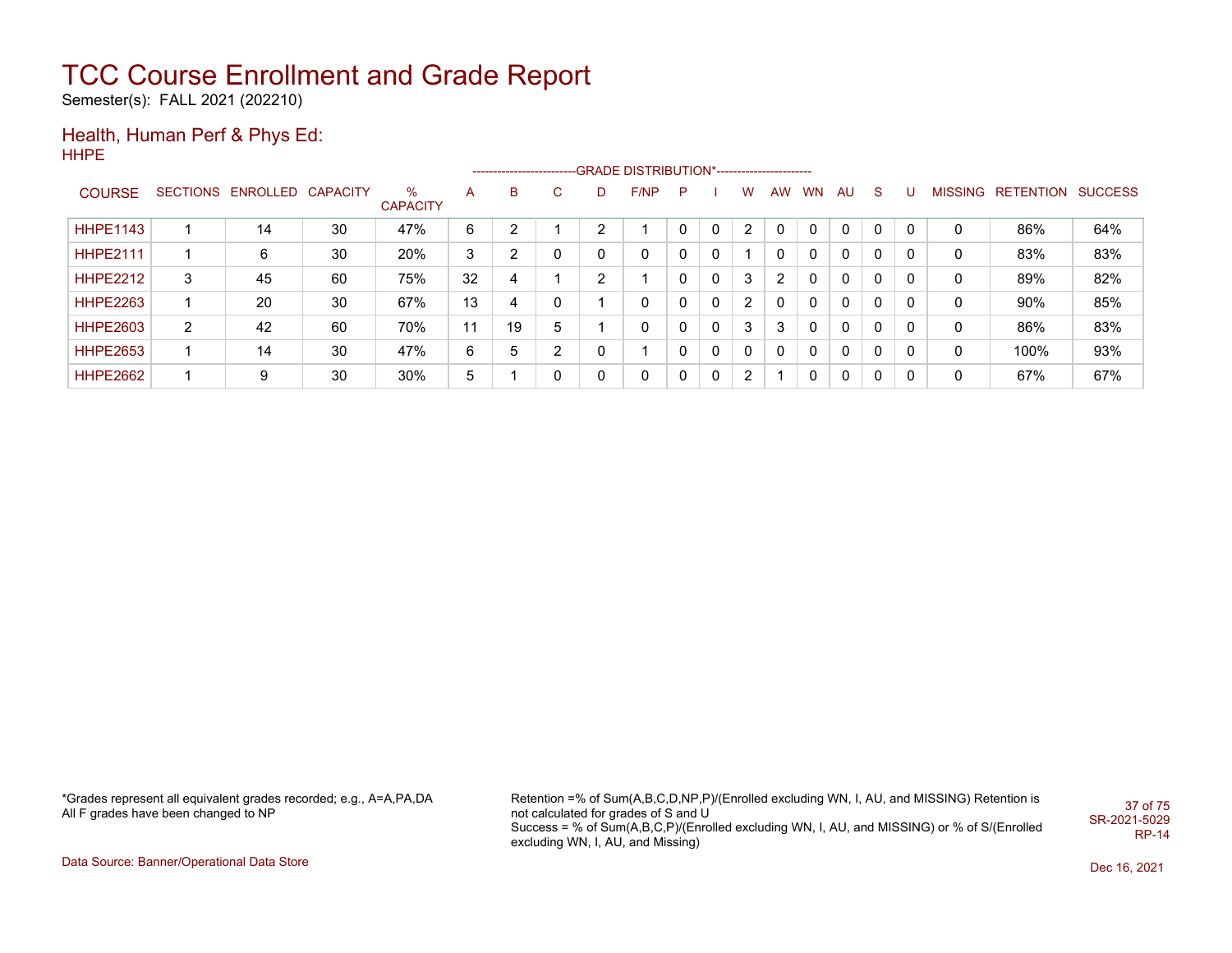Semester(s): FALL 2021 (202210)

### History:

**HIST** 

|                 |    |                            |       |                 |     | ------------------------ |     |    | -GRADE DISTRIBUTION*----------------------- |             |   |     |           |           |     |              |   |   |                           |     |
|-----------------|----|----------------------------|-------|-----------------|-----|--------------------------|-----|----|---------------------------------------------|-------------|---|-----|-----------|-----------|-----|--------------|---|---|---------------------------|-----|
| <b>COURSE</b>   |    | SECTIONS ENROLLED CAPACITY |       | $\%$            | A   | B                        |     |    | F/NP                                        | P           |   | w   | <b>AW</b> | <b>WN</b> | AU. | S.           |   |   | MISSING RETENTION SUCCESS |     |
|                 |    |                            |       | <b>CAPACITY</b> |     |                          |     |    |                                             |             |   |     |           |           |     |              |   |   |                           |     |
| <b>HIST1053</b> | 5  | 104                        | 146   | 71%             | 59  | 17                       | 8   | 6  |                                             | 0           |   | 5   | 2         |           | 0   | 0            | 0 | 0 | 93%                       | 81% |
| <b>HIST1063</b> | 5  | 95                         | 143   | 66%             | 26  | 20                       | 14  | 9  | 11                                          | 0           |   | 10  | 4         | 0         | 0   | 0            | 0 | 0 | 84%                       | 63% |
| <b>HIST1483</b> | 28 | 601                        | 772   | 78%             | 213 | 126                      | 93  | 32 | 60                                          | $\mathbf 0$ | 0 | 55  | 22        | $\Omega$  | 0   | $\mathbf{0}$ | 0 | 0 | 87%                       | 72% |
| <b>HIST1493</b> | 76 | 1.703                      | 1,994 | 85%             | 582 | 420                      | 256 | 99 | 166                                         | 0           |   | 116 | 57        | $\Omega$  | 0   | $\mathbf{0}$ | 0 | 0 | 89%                       | 74% |
| <b>HIST2333</b> |    | 27                         | 30    | 90%             | 16  |                          |     |    |                                             | 0           | 0 | 2   | 0         | $\Omega$  | 0   | 0            | 0 | 0 | 93%                       | 89% |
| <b>HIST2523</b> | 2  | 44                         | 60    | 73%             | 20  | 11                       | 5   |    |                                             | 0           | 0 |     | 2         | 0         | 0   | $\mathbf{0}$ | 0 |   | 93%                       | 82% |

\*Grades represent all equivalent grades recorded; e.g., A=A,PA,DA All F grades have been changed to NP

Retention =% of Sum(A,B,C,D,NP,P)/(Enrolled excluding WN, I, AU, and MISSING) Retention is not calculated for grades of S and U Success = % of Sum(A,B,C,P)/(Enrolled excluding WN, I, AU, and MISSING) or % of S/(Enrolled excluding WN, I, AU, and Missing) 38 of 75 SR-2021-5029 RP-14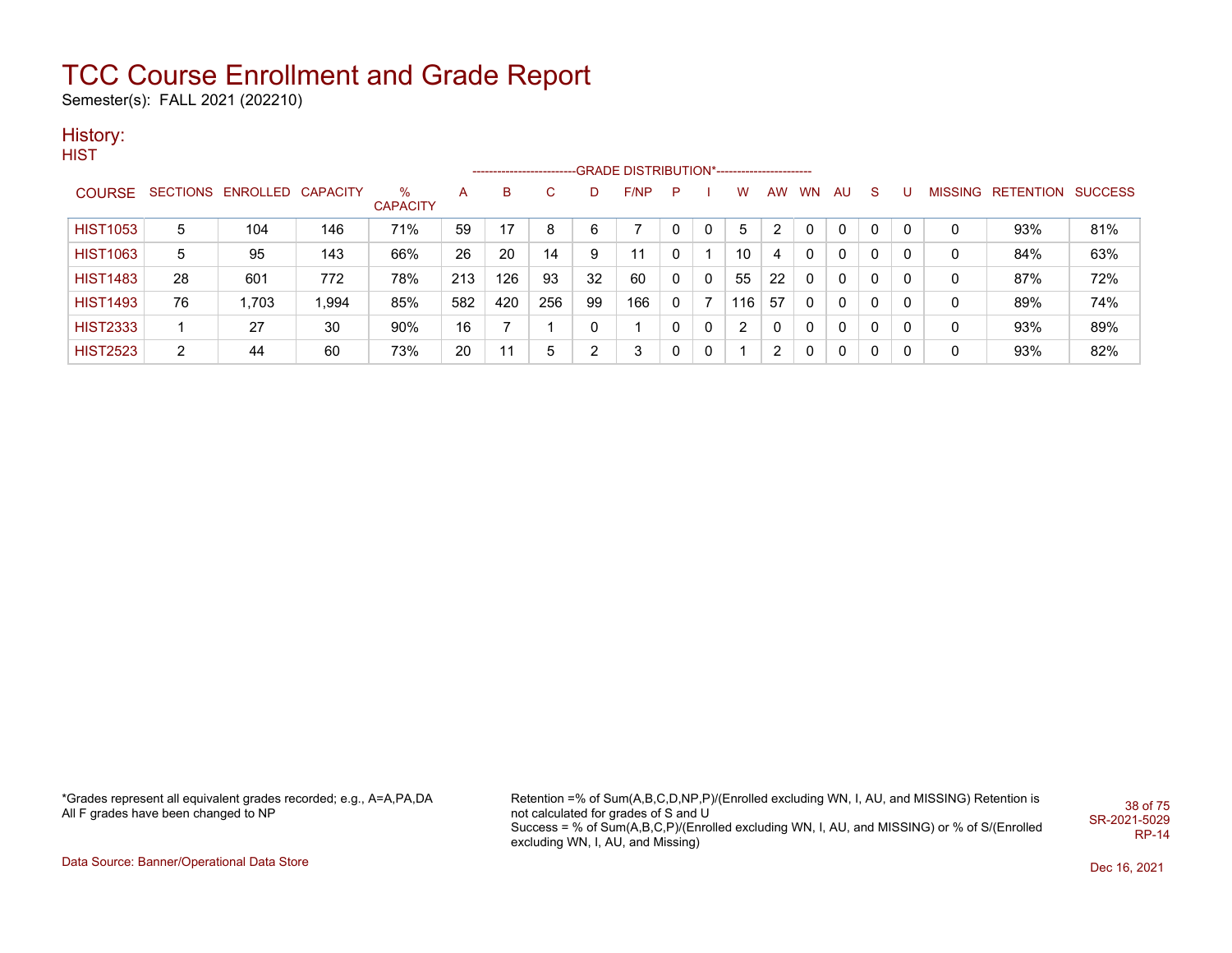Semester(s): FALL 2021 (202210)

#### Health Information Technology: **HITC**

|                 |                            |                   |                 |    |   |    |    | ------------------------GRADE DISTRIBUTION*----------------------- |   |              |              |    |           |          |              |              |   |                           |      |
|-----------------|----------------------------|-------------------|-----------------|----|---|----|----|--------------------------------------------------------------------|---|--------------|--------------|----|-----------|----------|--------------|--------------|---|---------------------------|------|
| <b>COURSE</b>   | SECTIONS ENROLLED CAPACITY |                   | %               | A  | B | C. | D. | F/NP                                                               | P |              | w            | AW | <b>WN</b> | AU       | S.           |              |   | MISSING RETENTION SUCCESS |      |
|                 |                            |                   | <b>CAPACITY</b> |    |   |    |    |                                                                    |   |              |              |    |           |          |              |              |   |                           |      |
| <b>HITC1113</b> | 9                          | $12 \overline{ }$ | 75%             |    |   |    |    |                                                                    |   |              | $\Omega$     |    | 0         | $\Omega$ | $\Omega$     | 0            | 0 | 89%                       | 78%  |
| <b>HITC1222</b> | 9                          | 12                | 75%             |    |   | 3  |    |                                                                    |   |              | $\mathbf{0}$ | 0  | 0         | 0        | $\mathbf{0}$ | $\mathbf{0}$ | 0 | 89%                       | 78%  |
| <b>HITC1242</b> | 11                         | 12                | 92%             | 5. | 5 |    | 0  | 0                                                                  |   | 0            | 0            | 0  | $\Omega$  | 0        | 0            | 0            | 0 | 100%                      | 100% |
| <b>HITC1333</b> |                            | 12                | 58%             | 0  |   | 3  |    | 0                                                                  |   | $\mathbf{0}$ | $\mathbf{0}$ | 0  | 0         | 0        | $\mathbf{0}$ | 0            | 0 | 100%                      | 86%  |
| <b>HITC1362</b> | 9                          | 12                | 75%             | 2  | 4 | 3  |    | 0                                                                  |   | $\mathbf{0}$ | $\mathbf{0}$ | 0  | 0         | 0        | 0            | 0            | 0 | 100%                      | 100% |
| <b>HITC2213</b> | 6                          | 12                | 50%             |    | 4 |    | 0  | 0                                                                  |   | $\mathbf{0}$ | 0            | 0  | 0         | 0        | 0            | 0            | 0 | 100%                      | 100% |

\*Grades represent all equivalent grades recorded; e.g., A=A,PA,DA All F grades have been changed to NP

Retention =% of Sum(A,B,C,D,NP,P)/(Enrolled excluding WN, I, AU, and MISSING) Retention is not calculated for grades of S and U Success = % of Sum(A,B,C,P)/(Enrolled excluding WN, I, AU, and MISSING) or % of S/(Enrolled excluding WN, I, AU, and Missing) 39 of 75 SR-2021-5029 RP-14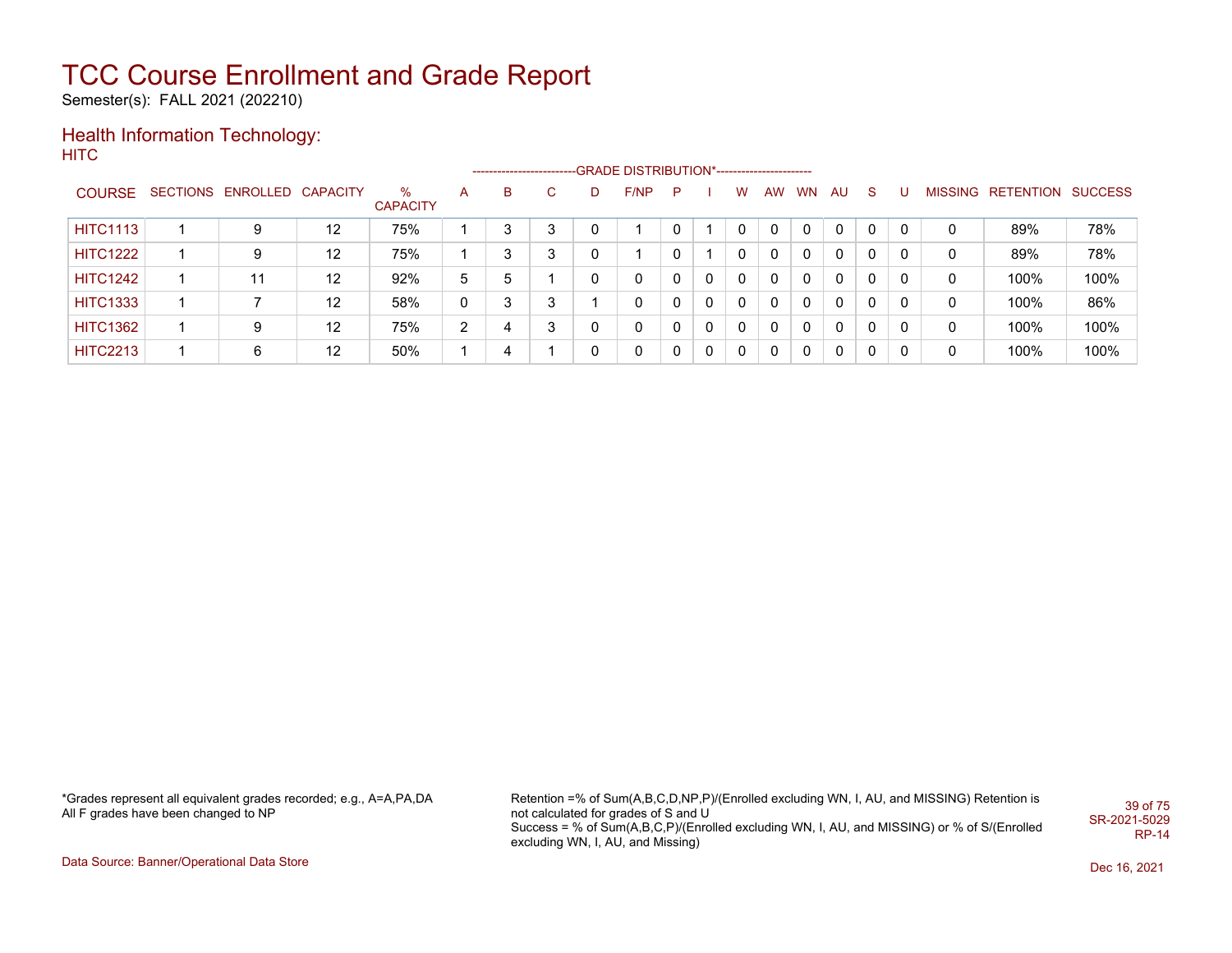Semester(s): FALL 2021 (202210)

#### Horticulture Technology: HORT

| .               |                              |    |                 |     |          |    |   | ------------------------GRADE DISTRIBUTION*----------------------- |   |              |  |            |              |       |  |                           |     |
|-----------------|------------------------------|----|-----------------|-----|----------|----|---|--------------------------------------------------------------------|---|--------------|--|------------|--------------|-------|--|---------------------------|-----|
| COURSE          | SECTIONS ENROLLED CAPACITY % |    | <b>CAPACITY</b> | A – | <b>B</b> | C. | D | $F/NP$ $P$                                                         |   |              |  | W AW WN AU |              | - S - |  | MISSING RETENTION SUCCESS |     |
| <b>HORT1383</b> | 10                           | 20 | 50%             | 9   |          |    |   | 0                                                                  | 0 | $\mathbf{0}$ |  | 0          | $\mathbf{0}$ |       |  | 90%                       | 90% |

\*Grades represent all equivalent grades recorded; e.g., A=A,PA,DA All F grades have been changed to NP

Retention =% of Sum(A,B,C,D,NP,P)/(Enrolled excluding WN, I, AU, and MISSING) Retention is not calculated for grades of S and U Success = % of Sum(A,B,C,P)/(Enrolled excluding WN, I, AU, and MISSING) or % of S/(Enrolled excluding WN, I, AU, and Missing) 40 of 75 SR-2021-5029 RP-14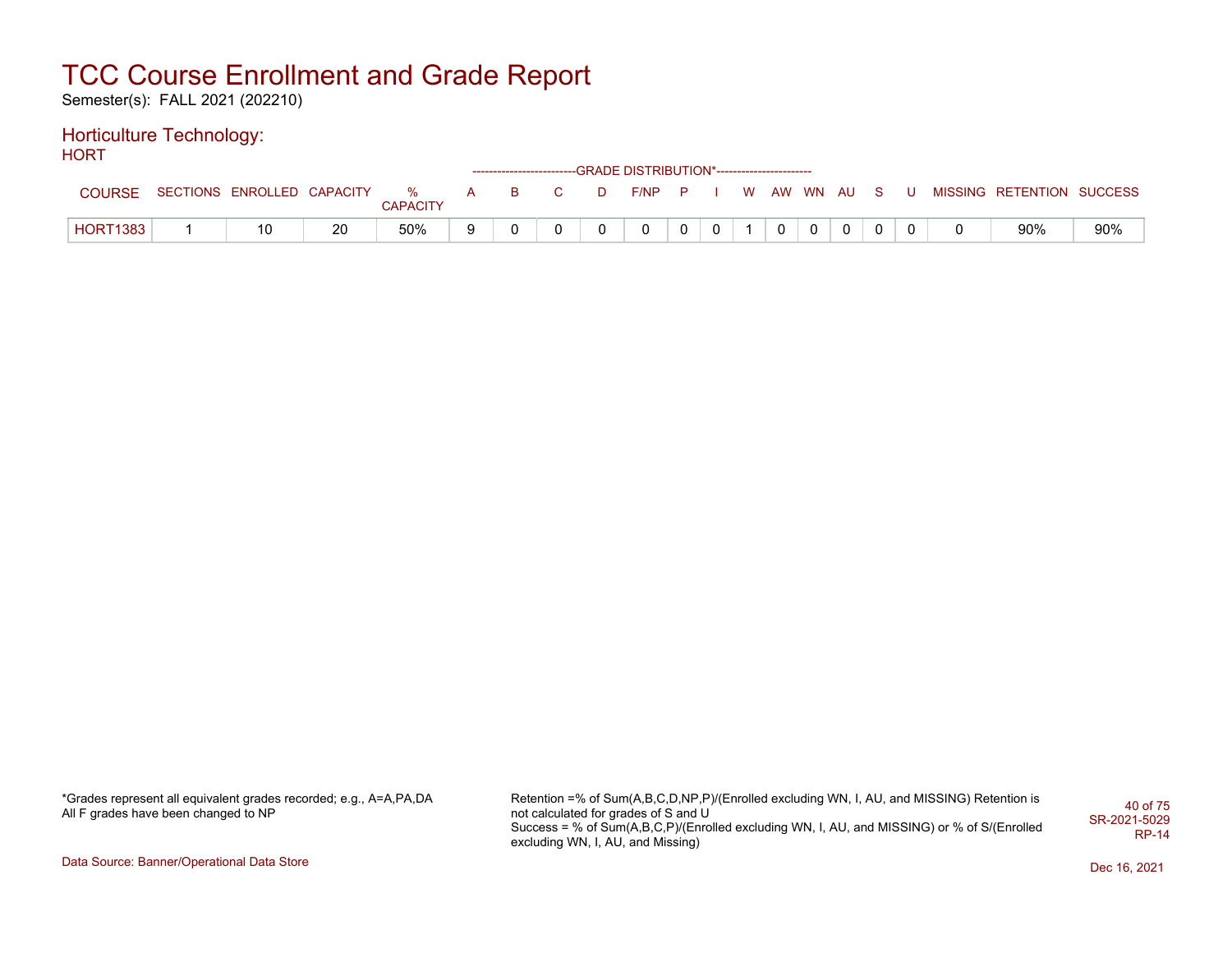Semester(s): FALL 2021 (202210)

### Human Resources:

**HRES** 

|                 |   |                            |    |                      |    |    |    |             | ----------------------GRADE                DISTRIBUTION*----------------------- |   |   |   |    |           |              |          |   |   |                                  |     |
|-----------------|---|----------------------------|----|----------------------|----|----|----|-------------|---------------------------------------------------------------------------------|---|---|---|----|-----------|--------------|----------|---|---|----------------------------------|-----|
| <b>COURSE</b>   |   | SECTIONS ENROLLED CAPACITY |    | ℅<br><b>CAPACITY</b> | A  | B  | C. | D           | F/NP                                                                            | P |   | w | AW | <b>WN</b> | AU           | -S       |   |   | <b>MISSING RETENTION SUCCESS</b> |     |
| <b>HRES2113</b> | 3 | 54                         | 60 | 90%                  | 21 | 13 |    |             | 8                                                                               |   | 0 |   |    | 0         | $\mathbf{0}$ | 0        | 0 | 0 | 94%                              | 76% |
| <b>HRES2123</b> |   | 26                         | 30 | 87%                  | 11 | 6  | 3  | 0           | 3                                                                               |   | 0 |   |    |           |              |          |   | 0 | 88%                              | 77% |
| <b>HRES2233</b> |   | 29                         | 30 | 97%                  | 5  | 8  |    | $\mathbf b$ | 3                                                                               |   | 0 | 0 |    |           | 0            | 0        | 0 | 0 | 97%                              | 69% |
| <b>HRES2413</b> |   | 27                         | 30 | 90%                  | 5  | 6  | 9  |             | 5                                                                               |   | 0 | 0 |    | 0         | $\mathbf{0}$ | 0        | 0 | 0 | 96%                              | 74% |
| <b>HRES2493</b> |   | 8                          | 30 | 27%                  | 3  |    | 0  | 0           | 0                                                                               |   | 0 |   | 0  | 0         | $\mathbf{0}$ | $\Omega$ | 0 | 0 | 88%                              | 88% |

\*Grades represent all equivalent grades recorded; e.g., A=A,PA,DA All F grades have been changed to NP

Retention =% of Sum(A,B,C,D,NP,P)/(Enrolled excluding WN, I, AU, and MISSING) Retention is not calculated for grades of S and U Success = % of Sum(A,B,C,P)/(Enrolled excluding WN, I, AU, and MISSING) or % of S/(Enrolled excluding WN, I, AU, and Missing) 41 of 75 SR-2021-5029 RP-14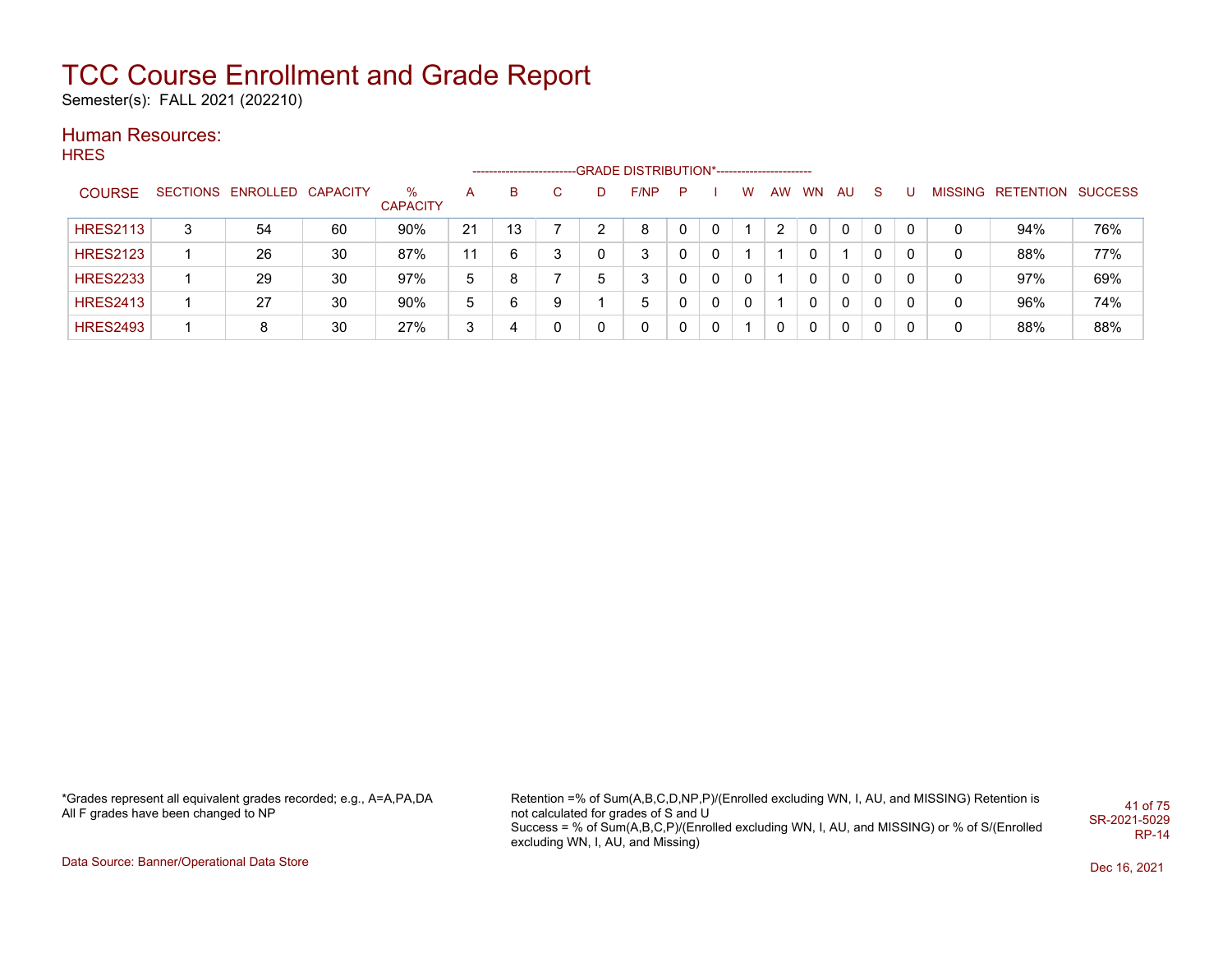Semester(s): FALL 2021 (202210)

### Human Services:

**HSVC** 

|                 |                 |                   |    |                         |                |                |   |              | ------------------------GRADE                DISTRIBUTION*---------------------- |              |                |                |           |           |              |              |          |                |                  |                |
|-----------------|-----------------|-------------------|----|-------------------------|----------------|----------------|---|--------------|----------------------------------------------------------------------------------|--------------|----------------|----------------|-----------|-----------|--------------|--------------|----------|----------------|------------------|----------------|
| <b>COURSE</b>   | <b>SECTIONS</b> | ENROLLED CAPACITY |    | $\%$<br><b>CAPACITY</b> | A              | B              | C | D            | F/NP                                                                             | P            |                | w              | <b>AW</b> | <b>WN</b> | AU           | <sub>S</sub> | U        | <b>MISSING</b> | <b>RETENTION</b> | <b>SUCCESS</b> |
| <b>HSVC1113</b> | 3               | 40                | 60 | 67%                     | 18             | 6              | 4 | 0            | 3                                                                                | $\mathbf{0}$ | 0              | $\overline{2}$ | ⇁         | 0         | $\Omega$     | $\Omega$     | $\Omega$ | 0              | 78%              | 70%            |
| <b>HSVC1213</b> | $\overline{2}$  | 30                | 40 | 75%                     | 17             | 7              | 0 | $\mathbf{0}$ | 2                                                                                | 0            |                | 0              | 3         | 0         | 0            | 0            | 0        | 0              | 87%              | 80%            |
| <b>HSVC1313</b> | $\mathbf 1$     | 14                | 30 | 47%                     | 10             |                | 0 | $\mathbf{0}$ | $\overline{2}$                                                                   | 0            | $\mathbf{0}$   | 0              |           | 0         | $\mathbf{0}$ | $\Omega$     | $\Omega$ | 0              | 93%              | 79%            |
| <b>HSVC1413</b> | 1               | 18                | 30 | 60%                     | $\overline{7}$ | 5              | 0 | $\mathbf{0}$ | $\overline{2}$                                                                   | 0            | $\mathbf{0}$   | 3              |           | 0         | 0            | 0            | 0        | 0              | 78%              | 67%            |
| <b>HSVC2003</b> | 1               | 8                 | 30 | 27%                     | 4              |                | 0 | 0            | $\overline{\mathbf{A}}$                                                          | 0            |                | 0              |           | 0         | 0            | 0            | 0        | 0              | 75%              | 62%            |
| <b>HSVC2023</b> | $\overline{2}$  | 25                | 50 | 50%                     | 18             | $\overline{2}$ | 3 | 0            | 4                                                                                | 0            | 0              |                | 0         | 0         | 0            | 0            | 0        | 0              | 96%              | 92%            |
| <b>HSVC2053</b> | $\overline{2}$  | 13                | 40 | 32%                     | $\overline{7}$ | 5              |   | 0            | 0                                                                                | 0            | 0              | 0              | 0         | 0         | 0            | 0            | $\Omega$ | 0              | 100%             | 100%           |
| <b>HSVC2113</b> | 1               | 6                 | 10 | 60%                     | $\overline{2}$ | $\overline{2}$ | 0 | $\mathbf{0}$ | 0                                                                                | 0            | $\overline{2}$ | 0              | 0         | 0         | $\mathbf{0}$ | 0            | 0        | 0              | 67%              | 67%            |
| <b>HSVC2153</b> | 1               | 6                 | 7  | 86%                     | 6              | 0              | 0 | $\mathbf{0}$ | 0                                                                                | 0            | $\mathbf{0}$   | $\mathbf{0}$   | 0         | 0         | $\mathbf{0}$ | 0            | $\Omega$ | 0              | 100%             | 100%           |
| <b>HSVC2713</b> | 1               | 5                 | 18 | 28%                     | 4              |                | 0 | 0            | 0                                                                                | 0            | 0              | 0              | 0         | 0         | 0            | 0            | 0        | 0              | 100%             | 100%           |
| <b>HSVC2993</b> | 1               |                   | 2  | 50%                     |                | 0              | 0 | 0            | 0                                                                                | 0            | 0              | 0              | 0         | 0         | 0            | 0            | $\Omega$ | 0              | 100%             | 100%           |

\*Grades represent all equivalent grades recorded; e.g., A=A,PA,DA All F grades have been changed to NP

Retention =% of Sum(A,B,C,D,NP,P)/(Enrolled excluding WN, I, AU, and MISSING) Retention is not calculated for grades of S and U Success = % of Sum(A,B,C,P)/(Enrolled excluding WN, I, AU, and MISSING) or % of S/(Enrolled excluding WN, I, AU, and Missing) 42 of 75 SR-2021-5029 RP-14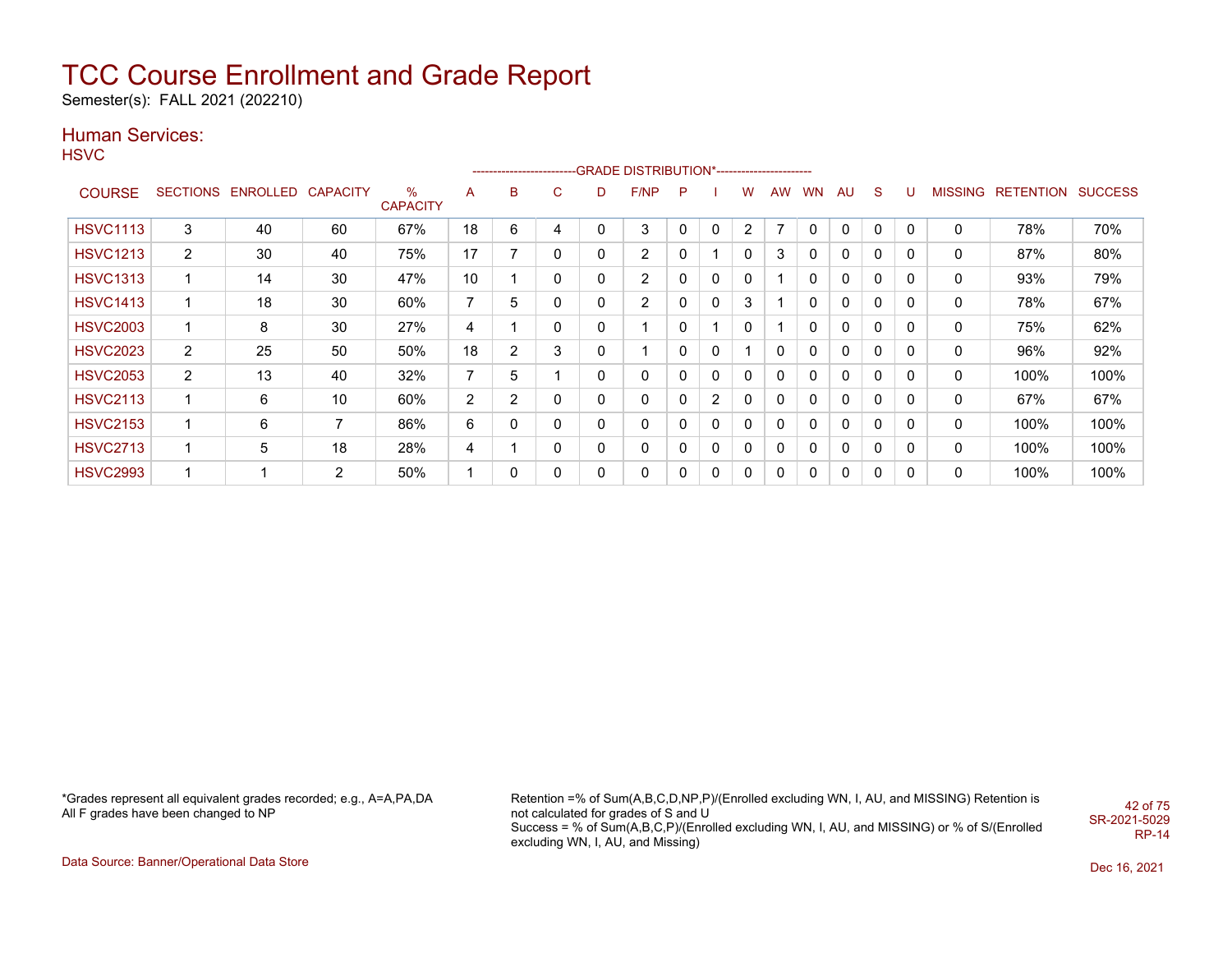Semester(s): FALL 2021 (202210)

### Humanities:

**HUMN** 

|                 |                |                            |     |                         |     |    |    |    | ------------------------GRADE                DISTRIBUTION*---------------------- |   |   |    |                |              |    |             |   |         |                          |     |
|-----------------|----------------|----------------------------|-----|-------------------------|-----|----|----|----|----------------------------------------------------------------------------------|---|---|----|----------------|--------------|----|-------------|---|---------|--------------------------|-----|
| <b>COURSE</b>   |                | SECTIONS ENROLLED CAPACITY |     | $\%$<br><b>CAPACITY</b> | A   | в  | C. |    | F/NP                                                                             | P |   | w  | <b>AW</b>      | <b>WN</b>    | AU | S           | U | MISSING | <b>RETENTION SUCCESS</b> |     |
| <b>HUMN2113</b> | 32             | 524                        | 818 | 64%                     | 268 | 85 | 52 | 18 | 45                                                                               | 0 | 4 | 22 | 30             | 0            | 0  | $\mathbf 0$ | 0 | 0       | 89%                      | 77% |
| <b>HUMN2223</b> | 14             | 226                        | 362 | 62%                     | 104 | 45 | 27 | 9  | 17                                                                               | 0 | 0 | 14 | 10             | 0            | 0  | 0           | 0 | 0       | 89%                      | 78% |
| <b>HUMN2323</b> | $\overline{2}$ | 20                         | 40  | 50%                     | 18  |    | 0  | 0  | 0                                                                                | 0 | 0 | 0  |                | 0            | 0  | $\mathbf 0$ | 0 | 0       | 95%                      | 95% |
| <b>HUMN2333</b> |                | 9                          | 22  | 41%                     |     |    | 3  | 2  | 0                                                                                | 0 | 0 | 0  | $\overline{2}$ | 0            | 0  | $\Omega$    | 0 | 0       | 78%                      | 56% |
| <b>HUMN2443</b> | 3              | 86                         | 90  | 96%                     | 19  | 30 | 10 | 6  | 15                                                                               | 0 | 0 | 3  | 3              | 0            | 0  | $\Omega$    | 0 | 0       | 93%                      | 69% |
| <b>HUMN2553</b> |                | 14                         | 22  | 64%                     | 3   |    | 3  |    | $\overline{2}$                                                                   |   | 0 | 2  | $\overline{2}$ |              | 0  | $\Omega$    | 0 | 0       | 71%                      | 50% |
| <b>HUMN2613</b> |                | 25                         | 30  | 83%                     | 11  |    | 3  | 0  | 2                                                                                | 0 | 0 |    |                |              | 0  | 0           | 0 | 0       | 92%                      | 84% |
| <b>HUMN2663</b> | 5              | 118                        | 144 | 82%                     | 37  | 31 | 13 | 11 | 16                                                                               | 0 | 0 | 9  |                | 0            | 0  | 0           | 0 | 0       | 92%                      | 69% |
| <b>HUMN2773</b> | 1              | 24                         | 28  | 86%                     | 8   | 5  | 5  | 2  | 3                                                                                | 0 | 0 |    | 0              | $\mathbf{0}$ | 0  | 0           | 0 | 0       | 96%                      | 75% |
| <b>HUMN2883</b> |                | 10                         | 28  | 36%                     | 9   | 0  | 0  | 0  | 0                                                                                | 0 | 0 |    | 0              | 0            | 0  | $\mathbf 0$ | 0 | 0       | 90%                      | 90% |

\*Grades represent all equivalent grades recorded; e.g., A=A,PA,DA All F grades have been changed to NP

Retention =% of Sum(A,B,C,D,NP,P)/(Enrolled excluding WN, I, AU, and MISSING) Retention is not calculated for grades of S and U Success = % of Sum(A,B,C,P)/(Enrolled excluding WN, I, AU, and MISSING) or % of S/(Enrolled excluding WN, I, AU, and Missing) 43 of 75 SR-2021-5029 RP-14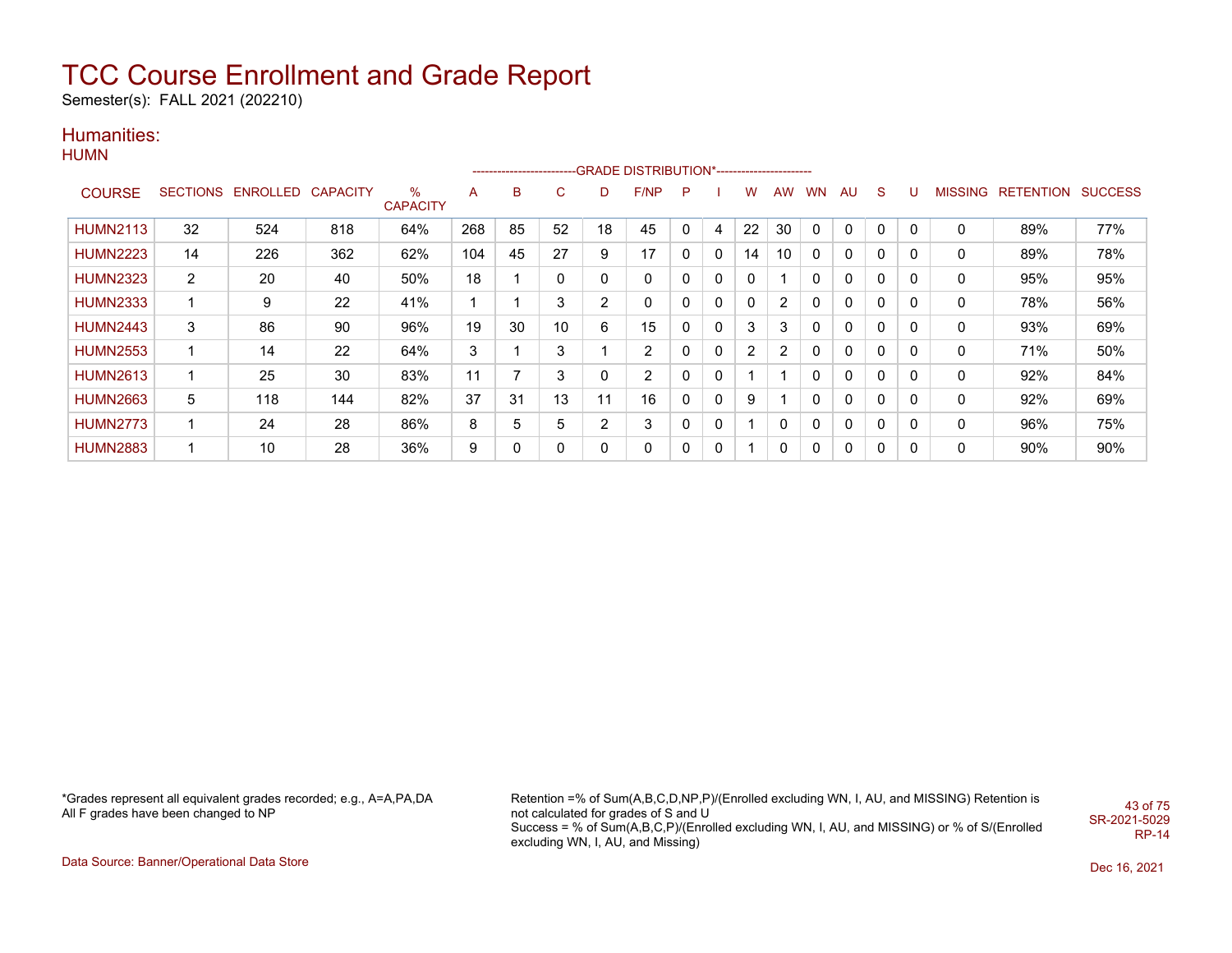Semester(s): FALL 2021 (202210)

### Interpreter Education:

INED

|                 |                            |    |                      |    | -------------------- |    |   | -GRADE DISTRIBUTION*---------------------- |   |             |   |              |           |          |          |   |   |                   |         |
|-----------------|----------------------------|----|----------------------|----|----------------------|----|---|--------------------------------------------|---|-------------|---|--------------|-----------|----------|----------|---|---|-------------------|---------|
| <b>COURSE</b>   | SECTIONS ENROLLED CAPACITY |    | %<br><b>CAPACITY</b> | A  | В                    | C. | D | F/NP                                       | P |             | W | AW           | <b>WN</b> | AU.      | -S       |   |   | MISSING RETENTION | SUCCESS |
| <b>INED1423</b> | 5                          | 30 | 17%                  | 0  |                      |    |   |                                            |   | 0           | 5 | 0            | 0         | $\Omega$ | 0        | 0 |   | $0\%$             | 0%      |
| <b>INED2213</b> | 6                          | 20 | 30%                  | C. |                      |    |   |                                            |   | 0           | 2 | 0            | 0         | 0        | 0        | 0 |   | 67%               | 50%     |
| <b>INED2393</b> | 4                          | 20 | 20%                  |    |                      | 0  |   |                                            |   | 0           |   | 0            | 0         | 0        | 0        | 0 | 0 | 75%               | 50%     |
| <b>INED2443</b> | 4                          | 20 | 20%                  |    |                      |    |   | $\mathbf 0$                                | 0 | $\mathbf 0$ | 2 | $\mathbf{0}$ | 0         | $\Omega$ | $\Omega$ | 0 | 0 | 50%               | 50%     |
| <b>INED2613</b> | 6                          | 20 | 30%                  |    | ົ                    | ົ  |   | $\mathbf 0$                                | 0 | $\mathbf 0$ |   | 0            | 0         | 0        | 0        | 0 |   | 83%               | 83%     |

\*Grades represent all equivalent grades recorded; e.g., A=A,PA,DA All F grades have been changed to NP

Retention =% of Sum(A,B,C,D,NP,P)/(Enrolled excluding WN, I, AU, and MISSING) Retention is not calculated for grades of S and U Success = % of Sum(A,B,C,P)/(Enrolled excluding WN, I, AU, and MISSING) or % of S/(Enrolled excluding WN, I, AU, and Missing) 44 of 75 SR-2021-5029 RP-14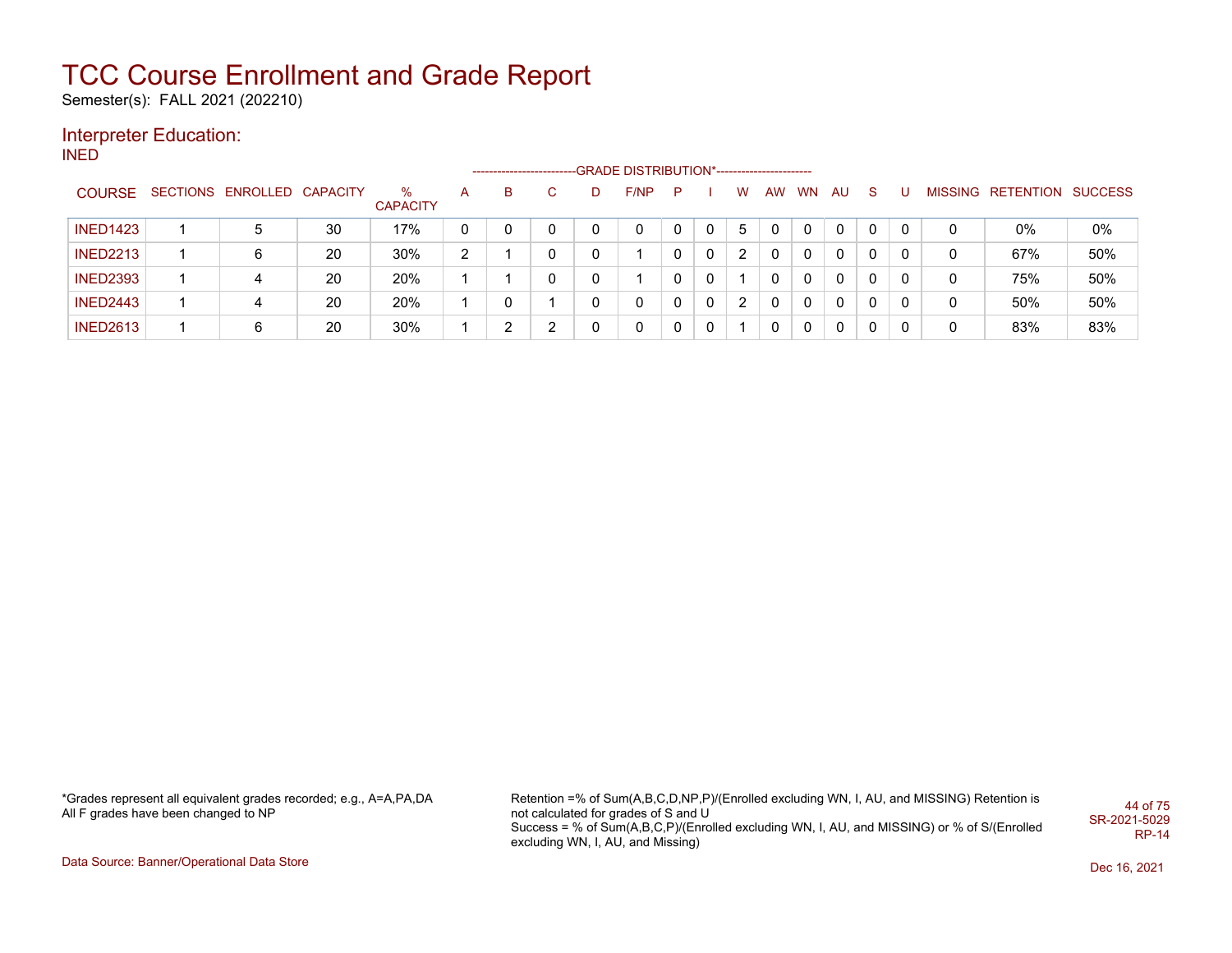Semester(s): FALL 2021 (202210)

#### Interior Design: INTD

|                 |                            |    |                         |    |   |    | -GRADE DISTRIBUTION*----------------------- |    |          |   |    |           |     |              |   |                           |      |
|-----------------|----------------------------|----|-------------------------|----|---|----|---------------------------------------------|----|----------|---|----|-----------|-----|--------------|---|---------------------------|------|
| <b>COURSE</b>   | SECTIONS ENROLLED CAPACITY |    | $\%$<br><b>CAPACITY</b> | A  | в | D. | F/NP                                        | P. |          | w | AW | <b>WN</b> | AU. | <sub>S</sub> |   | MISSING RETENTION SUCCESS |      |
| <b>INTD1433</b> |                            |    | 100%                    |    |   |    | 0                                           |    |          | 0 |    |           | 0   | 0            |   | 100%                      | 100% |
| <b>INTD1533</b> |                            | 6  | 17%                     |    |   |    | 0                                           |    |          | 0 | 0  |           | 0   | 0            | 0 | 100%                      | 100% |
| <b>INTD2503</b> | 13                         | 18 | 72%                     | 13 |   |    | 0                                           |    | $\Omega$ | 0 | 0  | 0         | 0   | $\mathbf{0}$ | 0 | 100%                      | 100% |
| <b>INTD2523</b> | 13                         | 30 | 43%                     | 8  |   |    | 0                                           |    | 0        | 0 | 0  | 0         | 0   | 0            |   | 100%                      | 100% |

\*Grades represent all equivalent grades recorded; e.g., A=A,PA,DA All F grades have been changed to NP

Retention =% of Sum(A,B,C,D,NP,P)/(Enrolled excluding WN, I, AU, and MISSING) Retention is not calculated for grades of S and U Success = % of Sum(A,B,C,P)/(Enrolled excluding WN, I, AU, and MISSING) or % of S/(Enrolled excluding WN, I, AU, and Missing) 45 of 75 SR-2021-5029 RP-14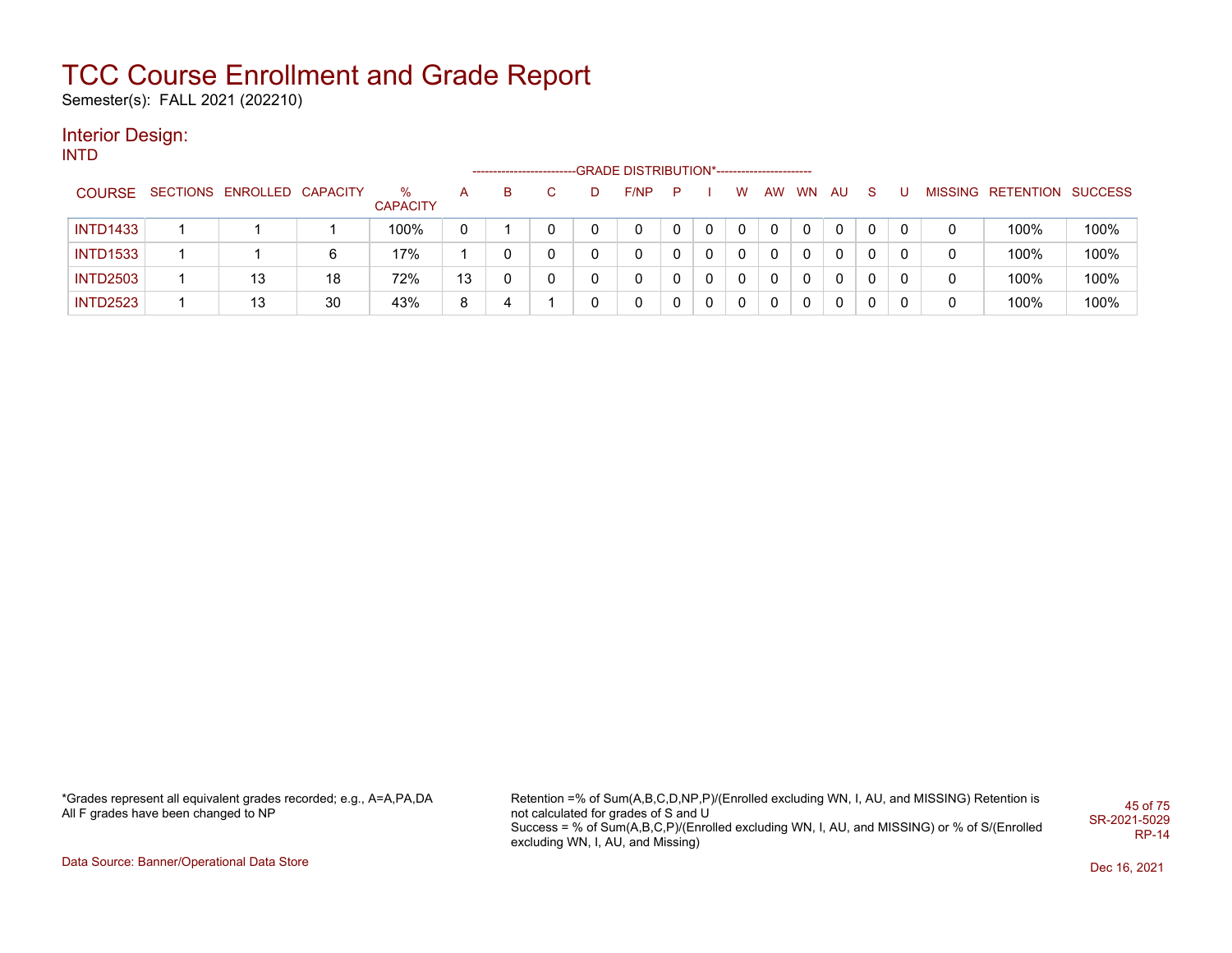Semester(s): FALL 2021 (202210)

### Japanese:

JAPN

|                 |                            |    |                      |    | ----------------------- |   |   | -GRADE DISTRIBUTION*----------------------- |    |              |              |   |       |              |              |   |                           |     |
|-----------------|----------------------------|----|----------------------|----|-------------------------|---|---|---------------------------------------------|----|--------------|--------------|---|-------|--------------|--------------|---|---------------------------|-----|
| <b>COURSE</b>   | SECTIONS ENROLLED CAPACITY |    | %<br><b>CAPACITY</b> | A  | в                       |   |   | F/NP                                        | P. |              | W            |   | AW WN | AU.          | <sub>S</sub> | U | MISSING RETENTION SUCCESS |     |
| <b>JAPN1103</b> | 49                         | 60 | 82%                  | 24 | 10                      | 3 | ີ |                                             |    |              | 5            |   |       | 0            | 0            |   | 90%                       | 76% |
| <b>JAPN1213</b> | 22                         | 50 | 44%                  |    | 4                       |   |   | ົ                                           |    | $\mathbf{0}$ | 8            | 0 | 0     | $\mathbf{0}$ | 0            |   | 64%                       | 55% |
| <b>JAPN1313</b> | 10                         | 20 | 50%                  | っ  |                         | ົ |   | C                                           |    |              | $\mathbf{0}$ | 0 | 0     | $\mathbf{0}$ | 0            | 0 | 90%                       | 50% |
| <b>JAPN2213</b> |                            | 19 | 42%                  |    |                         |   |   |                                             |    | $\mathbf 0$  | 0            | 0 | 0     | 0            | 0            |   | 100%                      | 88% |

\*Grades represent all equivalent grades recorded; e.g., A=A,PA,DA All F grades have been changed to NP

Retention =% of Sum(A,B,C,D,NP,P)/(Enrolled excluding WN, I, AU, and MISSING) Retention is not calculated for grades of S and U Success = % of Sum(A,B,C,P)/(Enrolled excluding WN, I, AU, and MISSING) or % of S/(Enrolled excluding WN, I, AU, and Missing) 46 of 75 SR-2021-5029 RP-14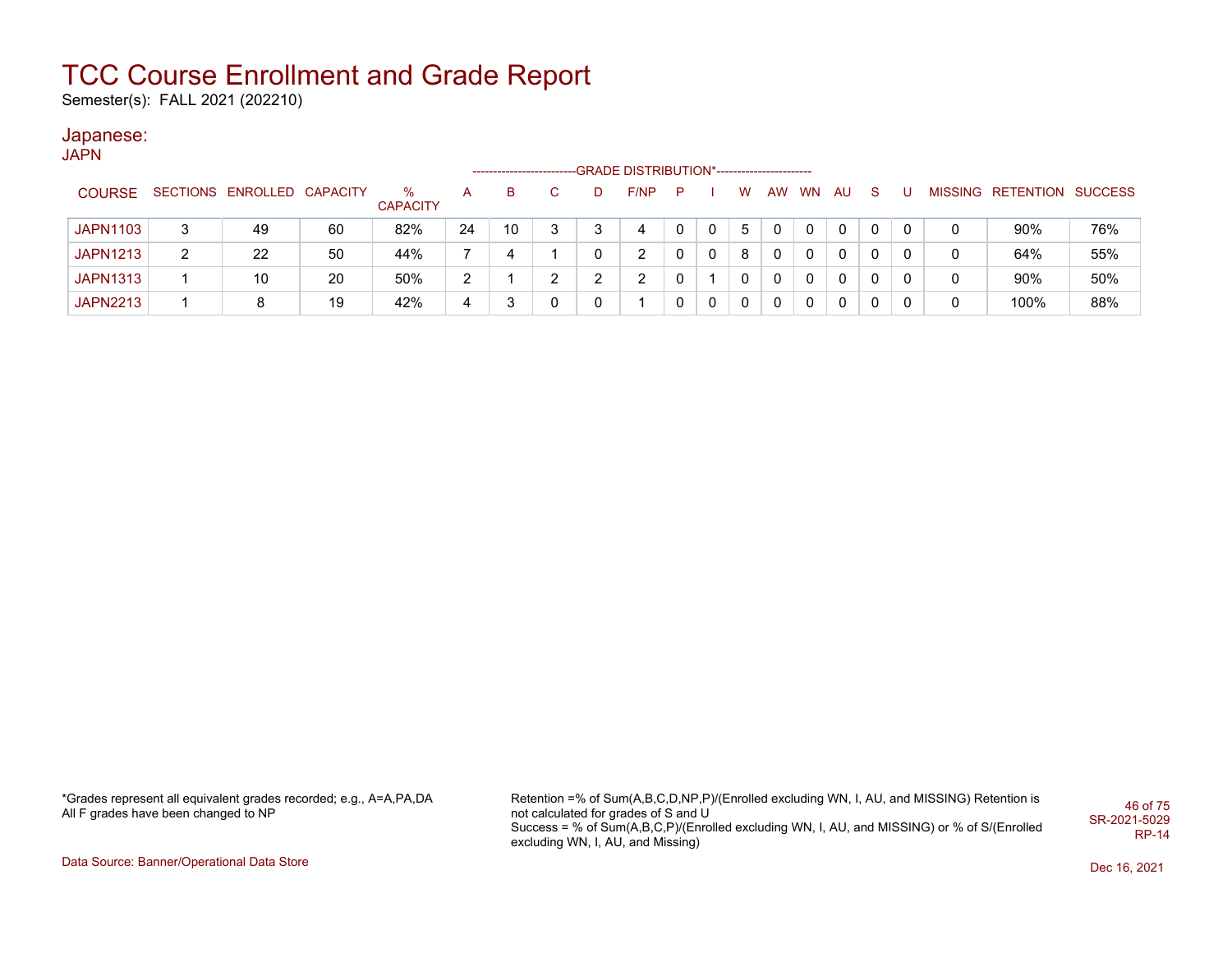Semester(s): FALL 2021 (202210)

### Mathematics:

MATH

|                 |                |                            |       |                      |     |                 |                |                | ------------------------GRADE                DISTRIBUTION*---------------------- |          |                |     |           |          |              |              |              |   |                                  |     |
|-----------------|----------------|----------------------------|-------|----------------------|-----|-----------------|----------------|----------------|----------------------------------------------------------------------------------|----------|----------------|-----|-----------|----------|--------------|--------------|--------------|---|----------------------------------|-----|
| <b>COURSE</b>   |                | SECTIONS ENROLLED CAPACITY |       | %<br><b>CAPACITY</b> | A   | B               | $\mathsf{C}$   | D              | F/NP                                                                             | P        |                | w   | <b>AW</b> | WN       | AU           | <sub>S</sub> |              |   | <b>MISSING RETENTION SUCCESS</b> |     |
| <b>MATH0003</b> | 13             | 238                        | 260   | 92%                  | 45  | 33              | 33             | 22             | 68                                                                               | $\Omega$ | $\mathbf{1}$   | 24  | 12        | $\Omega$ | $\mathbf 0$  | $\mathbf{0}$ | $\mathbf{0}$ | 0 | 84%                              | 47% |
| <b>MATH0013</b> | 31             | 567                        | 620   | 91%                  | 124 | 91              | 76             | 38             | 141                                                                              | 0        | $\overline{2}$ | 68  | 25        | $\Omega$ | 2            | 0            | 0            | 0 | 83%                              | 51% |
| <b>MATH0055</b> | 6              | 109                        | 120   | 91%                  | 13  | 19              | 11             | 8              | 36                                                                               | 0        |                | 17  | 4         | 0        | 0            | 0            | 0            | 0 | 80%                              | 39% |
| <b>MATH0123</b> | 30             | 365                        | 450   | 81%                  | 112 | 61              | 44             | 9              | 53                                                                               | 0        | 3              | 60  | 23        | 0        | 0            | 0            | 0            | 0 | 76%                              | 59% |
| <b>MATH0403</b> | 16             | 223                        | 254   | 88%                  | 65  | 48              | 37             | 8              | 32                                                                               | 0        | 0              | 25  | 8         | 0        | 0            | 0            | 0            | 0 | 85%                              | 67% |
| <b>MATH1454</b> | $\mathbf 1$    | 22                         | 30    | 73%                  | 3   | 3               | $\overline{2}$ | $\overline{2}$ | $\overline{7}$                                                                   | 0        | 0              | 4   | 0         | 0        |              | 0            | 0            | 0 | 77%                              | 36% |
| <b>MATH1473</b> | 35             | 502                        | 553   | 91%                  | 133 | 109             | 84             | 29             | 82                                                                               | 0        | 0              | 51  | 14        | 0        | 0            | 0            | $\Omega$     | 0 | 87%                              | 65% |
| <b>MATH1483</b> | 15             | 361                        | 432   | 84%                  | 86  | 64              | 40             | 22             | 66                                                                               | 0        |                | 73  | 9         | 0        | 0            | 0            | 0            | 0 | 77%                              | 53% |
| <b>MATH1513</b> | 82             | 1.179                      | 1,398 | 84%                  | 376 | 253             | 147            | 67             | 108                                                                              | 0        | 3              | 172 | 53        | 0        | 0            | 0            | 0            | 0 | 81%                              | 66% |
| <b>MATH1613</b> | 6              | 120                        | 170   | 71%                  | 32  | 23              | 18             | 8              | 15                                                                               | 0        | 0              | 18  | 5         | 0        |              | 0            | $\Omega$     | 0 | 80%                              | 61% |
| <b>MATH1715</b> | 3              | 79                         | 90    | 88%                  | 22  | 19              | 11             | 4              | 7                                                                                | 0        | 0              | 11  | 5         | 0        | 0            | 0            | $\Omega$     | 0 | 80%                              | 66% |
| <b>MATH2114</b> | $\overline{7}$ | 170                        | 210   | 81%                  | 71  | 50              | 11             | 6              | 11                                                                               | 0        | 0              | 18  | 3         | 0        | 0            | 0            | 0            | 0 | 88%                              | 78% |
| <b>MATH2124</b> | 5              | 94                         | 150   | 63%                  | 28  | 15              | 14             | 3              | 9                                                                                | 0        | 1              | 16  |           | 0        |              | 0            | $\Omega$     | 0 | 73%                              | 61% |
| <b>MATH2134</b> | 4              | 77                         | 120   | 64%                  | 19  | 13              | 8              | 7              | 4                                                                                | 0        | $\mathbf{0}$   | 18  | 8         | 0        | $\mathbf{0}$ | 0            | $\Omega$     | 0 | 66%                              | 52% |
| <b>MATH2193</b> | 14             | 341                        | 414   | 82%                  | 99  | 74              | 45             | 23             | 37                                                                               | 0        | $\overline{2}$ | 57  | 4         | 0        | 0            | 0            | $\Omega$     | 0 | 82%                              | 64% |
| <b>MATH2423</b> | $\mathbf{1}$   | 29                         | 30    | 97%                  | 9   | 12 <sup>°</sup> | 5              | 2              | $\mathbf{0}$                                                                     | $\Omega$ | $\mathbf{0}$   |     | 0         | 0        | $\mathbf{0}$ | 0            | $\Omega$     | 0 | 97%                              | 90% |
| <b>MATH2523</b> | 5              | 89                         | 150   | 59%                  | 27  | 12              | 12             | $\overline{7}$ | $\overline{7}$                                                                   | 0        | 0              | 20  | 3         | 0        |              | 0            | $\Omega$     | 0 | 73%                              | 57% |
| <b>MATH2613</b> | 3              | 54                         | 90    | 60%                  | 12  | 9               | 8              | 3              | 3                                                                                | 0        | 0              | 15  | 3         | 0        |              | 0            | $\Omega$     | 0 | 65%                              | 54% |

\*Grades represent all equivalent grades recorded; e.g., A=A,PA,DA All F grades have been changed to NP

Retention =% of Sum(A,B,C,D,NP,P)/(Enrolled excluding WN, I, AU, and MISSING) Retention is not calculated for grades of S and U Success = % of Sum(A,B,C,P)/(Enrolled excluding WN, I, AU, and MISSING) or % of S/(Enrolled excluding WN, I, AU, and Missing) 47 of 75 SR-2021-5029

Data Source: Banner/Operational Data Store Dec 16, 2021

RP-14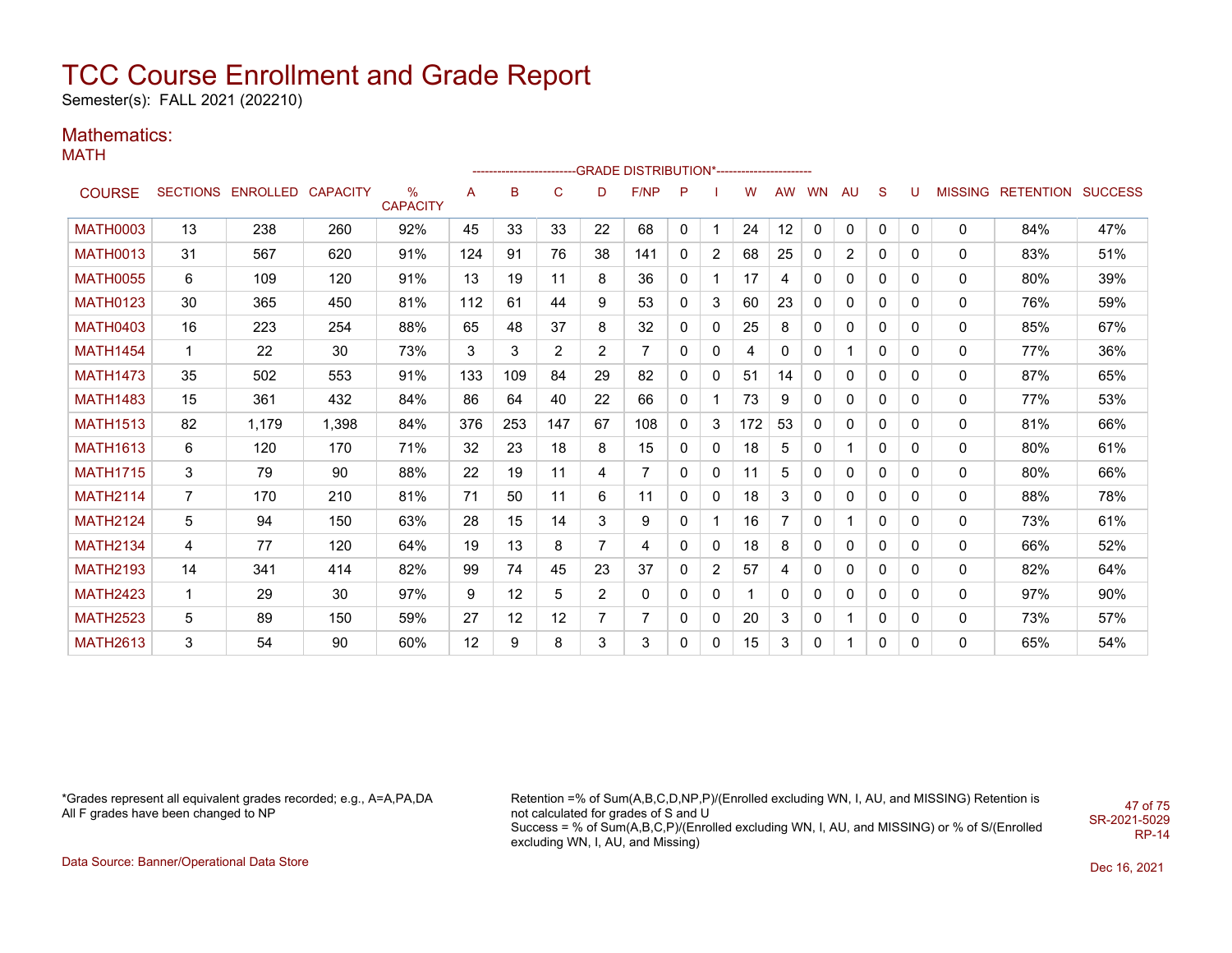Semester(s): FALL 2021 (202210)

### Mass Communication:

MCOM

|                 |   |                            |    |                      |    |   |              |          | ------------------------GRADE DISTRIBUTION*---------------------- |              |              |   |           |           |                |              |          |   |                   |                |
|-----------------|---|----------------------------|----|----------------------|----|---|--------------|----------|-------------------------------------------------------------------|--------------|--------------|---|-----------|-----------|----------------|--------------|----------|---|-------------------|----------------|
| <b>COURSE</b>   |   | SECTIONS ENROLLED CAPACITY |    | %<br><b>CAPACITY</b> | A  | B | $\mathbf{C}$ | D        | F/NP                                                              | P            |              | w | <b>AW</b> | <b>WN</b> | AU             | -S           |          |   | MISSING RETENTION | <b>SUCCESS</b> |
| <b>MCOM1013</b> | 2 | 36                         | 60 | 60%                  | 24 | 4 |              | 3        | $\overline{2}$                                                    | 0            |              | 2 |           |           | C              |              |          | 0 | 94%               | 81%            |
| <b>MCOM1103</b> |   | 13                         | 16 | 81%                  | 13 |   | 0            | 0        | 0                                                                 | 0            | 0            |   |           | 0         | 0              |              |          | 0 | 100%              | 100%           |
| <b>MCOM1113</b> |   | 14                         | 30 | 47%                  | 4  |   |              | 0        |                                                                   | 0            | $\Omega$     |   |           |           | 0              |              |          | 0 | 93%               | 86%            |
| <b>MCOM2013</b> |   | 8                          | 30 | 27%                  | 5  |   |              | 0        | 0                                                                 | $\mathbf{0}$ | $\Omega$     |   |           |           | 0              |              |          | 0 | 88%               | 88%            |
| <b>MCOM2123</b> |   | 9                          | 30 | 30%                  | 8  |   | 0            | 0        | 0                                                                 | $\mathbf{0}$ | 0            |   |           | 0         | 0              |              |          | 0 | 89%               | 89%            |
| <b>MCOM2513</b> |   | 4                          | 12 | 33%                  | 4  |   | 0            | $\Omega$ | 0                                                                 | $\Omega$     | $\mathbf{0}$ | 0 | $\Omega$  | 0         | $\overline{0}$ | $\mathbf{0}$ | -0       | 0 | 100%              | 100%           |
| <b>MCOM2573</b> |   | 6                          | 14 | 43%                  | 4  |   |              | 0        | 0                                                                 | $\Omega$     | 0            |   |           | 0         | 0              | $\mathbf{0}$ | $\Omega$ | 0 | 83%               | 83%            |

\*Grades represent all equivalent grades recorded; e.g., A=A,PA,DA All F grades have been changed to NP

Retention =% of Sum(A,B,C,D,NP,P)/(Enrolled excluding WN, I, AU, and MISSING) Retention is not calculated for grades of S and U Success = % of Sum(A,B,C,P)/(Enrolled excluding WN, I, AU, and MISSING) or % of S/(Enrolled excluding WN, I, AU, and Missing) 48 of 75 SR-2021-5029 RP-14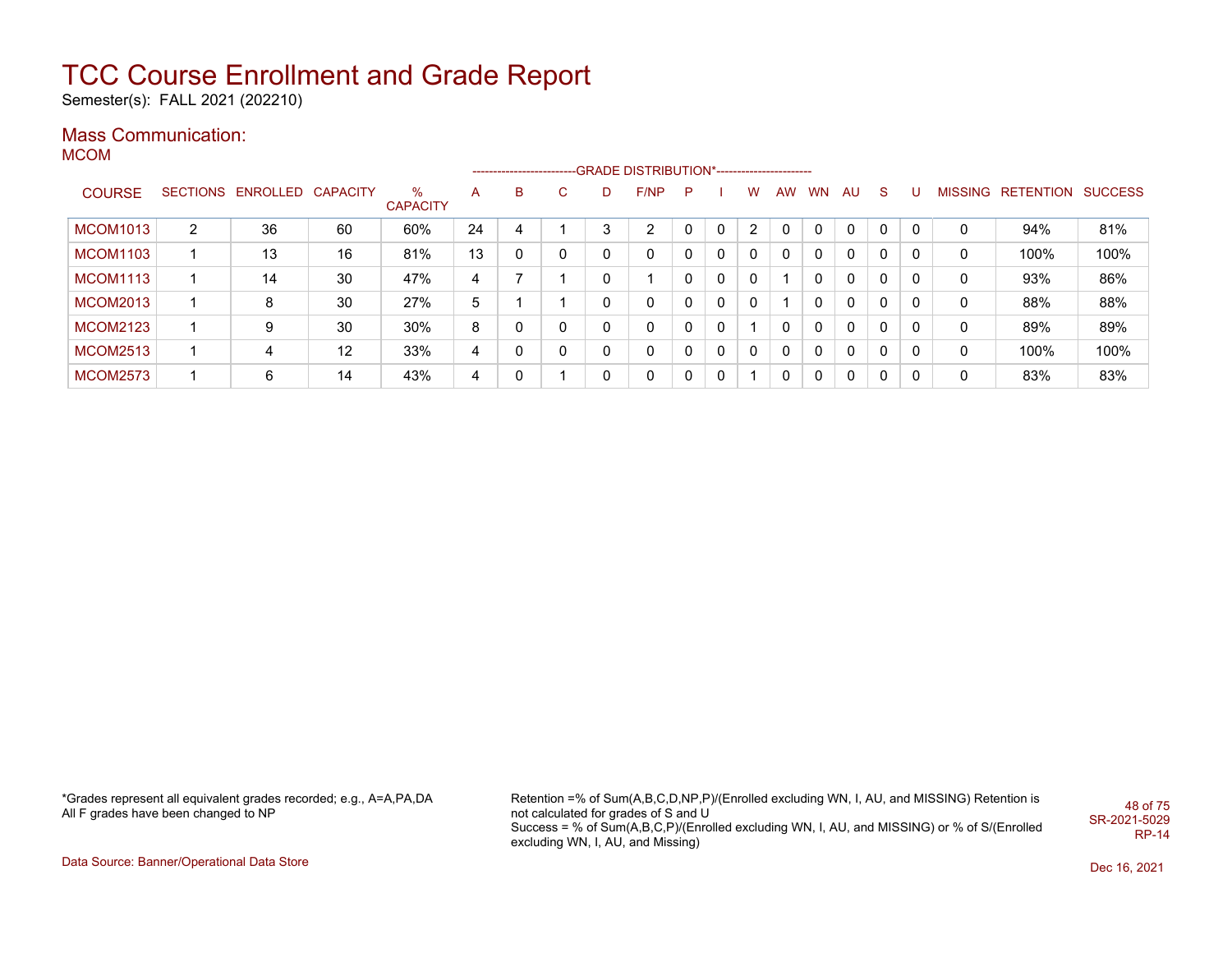Semester(s): FALL 2021 (202210)

#### Medical Laboratory Technology: MDLT

|                 |                 |                   |    |                      |    |    |             |   | ------------------------GRADE                DISTRIBUTION*---------------------- |   |   |          |           |           |              |                |          |                |           |                |
|-----------------|-----------------|-------------------|----|----------------------|----|----|-------------|---|----------------------------------------------------------------------------------|---|---|----------|-----------|-----------|--------------|----------------|----------|----------------|-----------|----------------|
| <b>COURSE</b>   | <b>SECTIONS</b> | ENROLLED CAPACITY |    | %<br><b>CAPACITY</b> | A  | в  | $\sim$<br>U | D | F/NP                                                                             | P |   | w        | <b>AW</b> | <b>WN</b> | <b>AU</b>    | <sub>S</sub>   | U        | <b>MISSING</b> | RETENTION | <b>SUCCESS</b> |
| <b>MDLT1203</b> |                 | 9                 | 10 | 90%                  | 7  |    |             | 0 | 0                                                                                | 0 | 0 | 0        | 0         |           | 0            | $\mathbf 0$    | $\Omega$ | 0              | 100%      | 100%           |
| <b>MDLT1222</b> |                 |                   | 8  | 88%                  | 7  | 0  | 0           | 0 | 0                                                                                |   | 0 | 0        | 0         | $\Omega$  | 0            | 0              | 0        | 0              | 100%      | 100%           |
| <b>MDLT2011</b> | $\overline{2}$  | 23                | 24 | 96%                  | 17 | 3  | 3           | 0 | 0                                                                                |   | 0 | 0        | 0         | $\Omega$  | $\mathbf{0}$ | $\Omega$       | $\Omega$ | 0              | 100%      | 100%           |
| <b>MDLT2111</b> |                 | 18                | 22 | 82%                  | 14 | 4  | 0           | 0 | 0                                                                                |   | 0 | 0        | 0         | 0         | 0            | 0              | 0        | 0              | 100%      | 100%           |
| <b>MDLT2212</b> | $\overline{2}$  | 22                | 24 | 92%                  | 14 | 8  | 0           | 0 | 0                                                                                |   | 0 | $\Omega$ | 0         | $\Omega$  | 0            | 0              | 0        | 0              | 100%      | 100%           |
| <b>MDLT2302</b> | $\overline{2}$  | 22                | 24 | 92%                  | 16 | 5  | 0           | 0 | 0                                                                                |   | 0 |          | 0         |           | 0            | $\Omega$       |          | 0              | 95%       | 95%            |
| <b>MDLT2303</b> |                 | 22                | 24 | 92%                  | 9  | 10 |             |   | 0                                                                                | 0 | 0 |          | 0         | 0         | $\mathbf{0}$ | $\mathbf{0}$   | 0        | 0              | 95%       | 91%            |
| <b>MDLT2323</b> | ◢               | 22                | 24 | 92%                  | 7  | 11 | 2           |   | 0                                                                                |   | 0 |          | 0         | $\Omega$  | 0            | 0              | 0        | 0              | 95%       | 91%            |
| <b>MDLT2352</b> | $\overline{2}$  | 22                | 24 | 92%                  | 10 | 8  | 3           | 0 | 0                                                                                |   | 0 |          | 0         | 0         | 0            | $\overline{0}$ | 0        | 0              | 95%       | 95%            |

\*Grades represent all equivalent grades recorded; e.g., A=A,PA,DA All F grades have been changed to NP

Retention =% of Sum(A,B,C,D,NP,P)/(Enrolled excluding WN, I, AU, and MISSING) Retention is not calculated for grades of S and U Success = % of Sum(A,B,C,P)/(Enrolled excluding WN, I, AU, and MISSING) or % of S/(Enrolled excluding WN, I, AU, and Missing) 49 of 75 SR-2021-5029 RP-14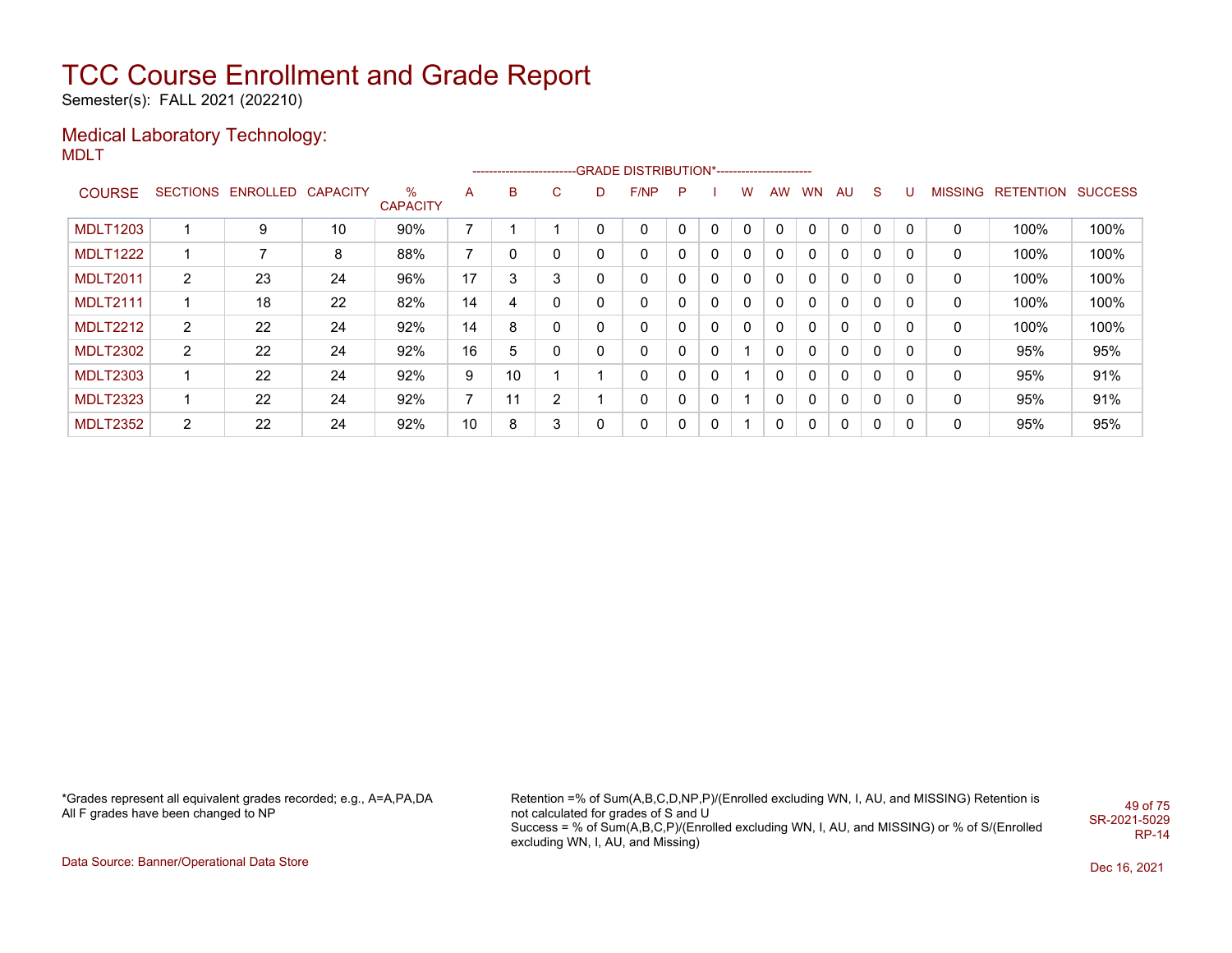Semester(s): FALL 2021 (202210)

#### Management: **MGMT**

|                 | -GRADE DISTRIBUTION*----------------------- |                            |     |                         |    |    |    |    |      |              |          |    |    |           |              |    |  |                           |     |
|-----------------|---------------------------------------------|----------------------------|-----|-------------------------|----|----|----|----|------|--------------|----------|----|----|-----------|--------------|----|--|---------------------------|-----|
| <b>COURSE</b>   |                                             | SECTIONS ENROLLED CAPACITY |     | $\%$<br><b>CAPACITY</b> | A  | B  |    | D. | F/NP | P            |          | w  | AW | <b>WN</b> | <b>AU</b>    | -S |  | MISSING RETENTION SUCCESS |     |
| <b>MGMT1353</b> |                                             | 24                         | 30  | 80%                     | 8  |    |    |    | 4    | 0            | 0        | -2 | 0  |           | 0            | 0  |  | 92%                       | 62% |
| <b>MGMT2123</b> |                                             | 29                         | 30  | 97%                     |    |    | 8  |    |      | 0            | 0        |    |    | 0         | 0            |    |  | 97%                       | 90% |
| <b>MGMT2363</b> |                                             | 108                        | 150 | 72%                     | 32 | 29 | 22 | 11 | 9    | $\mathbf{0}$ | $\Omega$ | 2  | 3  | 0         | $\mathbf{0}$ | 0  |  | 95%                       | 77% |

\*Grades represent all equivalent grades recorded; e.g., A=A,PA,DA All F grades have been changed to NP

Retention =% of Sum(A,B,C,D,NP,P)/(Enrolled excluding WN, I, AU, and MISSING) Retention is not calculated for grades of S and U Success = % of Sum(A,B,C,P)/(Enrolled excluding WN, I, AU, and MISSING) or % of S/(Enrolled excluding WN, I, AU, and Missing) 50 of 75 SR-2021-5029 RP-14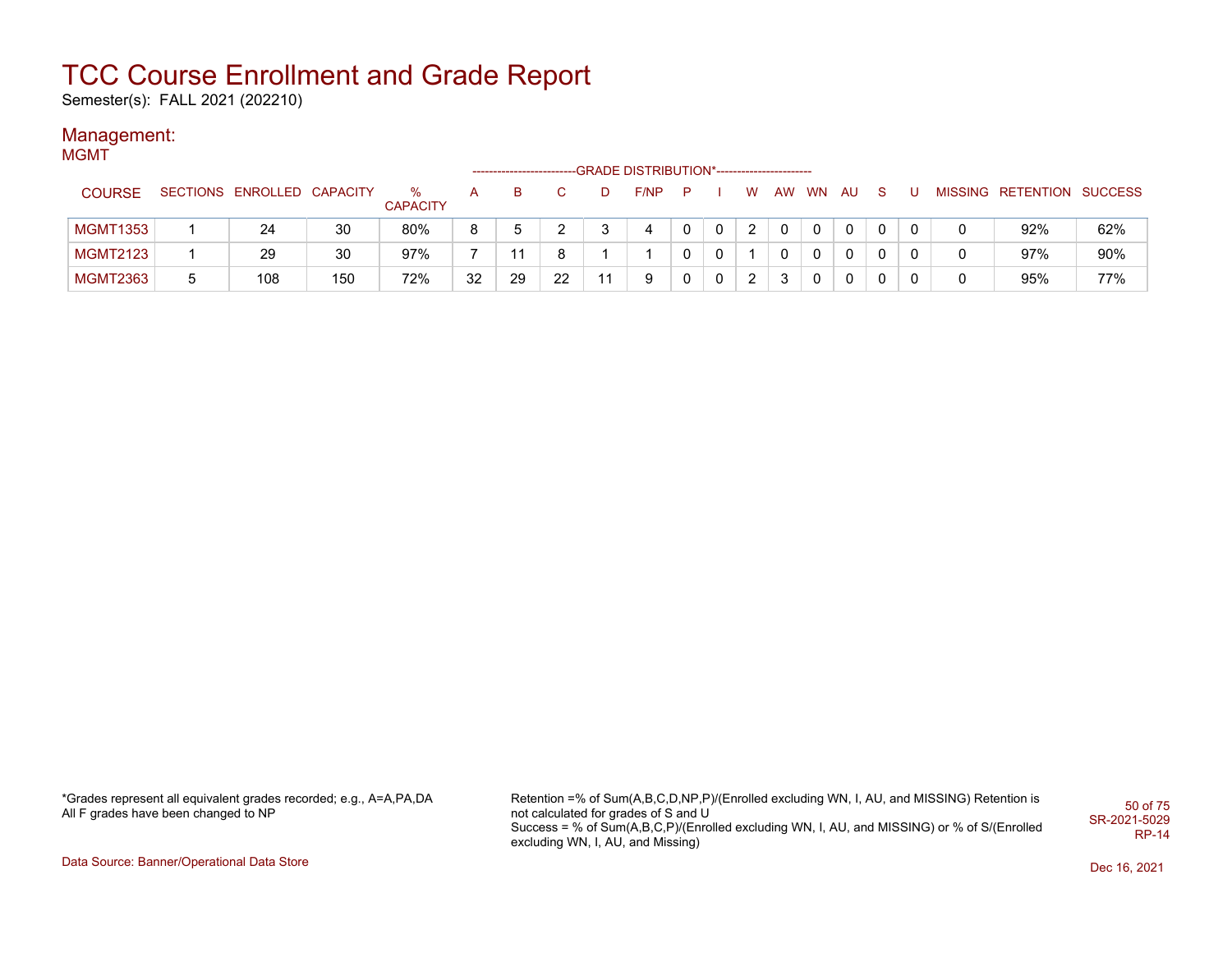Semester(s): FALL 2021 (202210)

### Marketing:

**MKTG** 

|                 |   |                            |     |                         |                |    |    |          | -------------------------GRADE DISTRIBUTION*---------------------- |   |   |   |    |           |    |    |   |   |                   |                |
|-----------------|---|----------------------------|-----|-------------------------|----------------|----|----|----------|--------------------------------------------------------------------|---|---|---|----|-----------|----|----|---|---|-------------------|----------------|
| <b>COURSE</b>   |   | SECTIONS ENROLLED CAPACITY |     | $\%$<br><b>CAPACITY</b> | A              | B  | C. |          | F/NP                                                               | P |   | w | AW | <b>WN</b> | AU | S. | U |   | MISSING RETENTION | <b>SUCCESS</b> |
| <b>MKTG1313</b> |   | 10                         | 28  | 36%                     | 5              | 0  |    | 0        |                                                                    |   | 0 |   | 3  |           | 0  |    | 0 | 0 | 70%               | 60%            |
| <b>MKTG1393</b> |   | 6                          | 30  | 20%                     | 3              | 0  | 2  | 0        | 0                                                                  | 0 | 0 |   | 0  | 0         | 0  | 0  | 0 | 0 | 83%               | 83%            |
| <b>MKTG2293</b> |   |                            | 30  | 23%                     | 4              | 0  | 0  | 0        |                                                                    |   | 0 |   |    |           | 0  | 0  | 0 | 0 | 71%               | 57%            |
| <b>MKTG2343</b> |   | 30                         | 30  | 100%                    | 20             | 9  |    | $\Omega$ | 0                                                                  |   | 0 | 0 | 0  | 0         | 0  | 0  | 0 | 0 | 100%              | 100%           |
| <b>MKTG2363</b> |   | 29                         | 30  | 97%                     | 14             | 8  | 4  | 0        | 0                                                                  |   | 0 | 0 | 3  | 0         | 0  | 0  | 0 | 0 | 90%               | 90%            |
| <b>MKTG2393</b> |   | 15                         | 28  | 54%                     | 11             | 4  | 0  | 0        | 0                                                                  |   | 0 | 0 | 0  | 0         | 0  | 0  | 0 | 0 | 100%              | 100%           |
| <b>MKTG2423</b> | 5 | 117                        | 148 | 79%                     | 32             | 35 | 26 | 8        | 4                                                                  |   | 0 | 6 | 6  |           | 0  | 0  | 0 | 0 | $90\%$            | 79%            |
| <b>MKTG2433</b> |   | 11                         | 28  | 39%                     | $\overline{ }$ |    | 2  | 0        | 0                                                                  |   | 0 |   | 0  |           | 0  | 0  | 0 | 0 | 91%               | 91%            |

\*Grades represent all equivalent grades recorded; e.g., A=A,PA,DA All F grades have been changed to NP

Retention =% of Sum(A,B,C,D,NP,P)/(Enrolled excluding WN, I, AU, and MISSING) Retention is not calculated for grades of S and U Success = % of Sum(A,B,C,P)/(Enrolled excluding WN, I, AU, and MISSING) or % of S/(Enrolled excluding WN, I, AU, and Missing) 51 of 75 SR-2021-5029 RP-14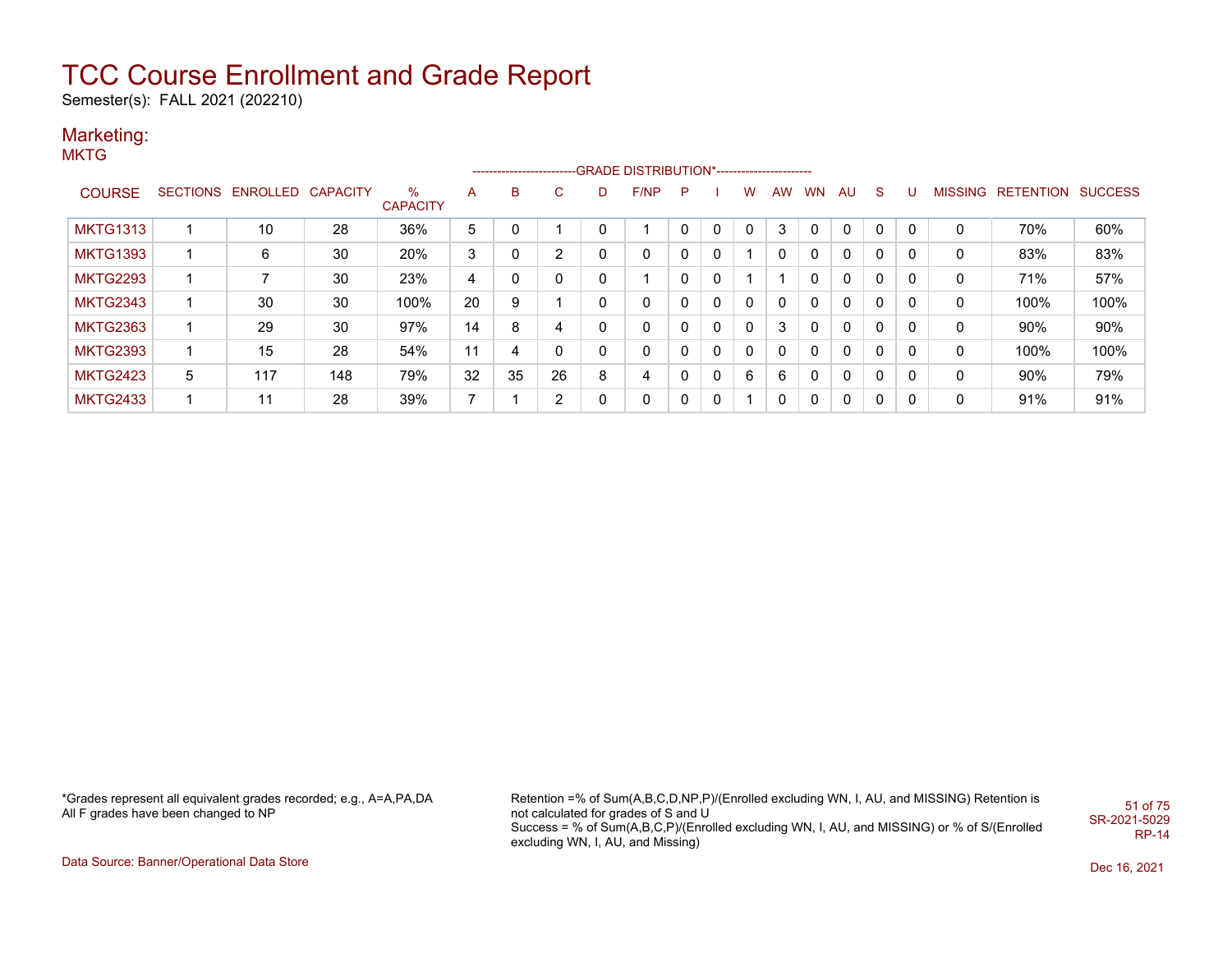Semester(s): FALL 2021 (202210)

### Music:

**MUSC** 

|                 |                |                            |    |                                  |                |              |                |                | ------------------------GRADE                DISTRIBUTION*---------------------- |              |              |                |              |              |              |              |          |              |                           |      |
|-----------------|----------------|----------------------------|----|----------------------------------|----------------|--------------|----------------|----------------|----------------------------------------------------------------------------------|--------------|--------------|----------------|--------------|--------------|--------------|--------------|----------|--------------|---------------------------|------|
| <b>COURSE</b>   |                | SECTIONS ENROLLED CAPACITY |    | $\frac{0}{0}$<br><b>CAPACITY</b> | Α              | B            | $\mathbf C$    | D              | F/NP                                                                             | P            |              | W              | AW           | <b>WN</b>    | AU           | S            | U        |              | MISSING RETENTION SUCCESS |      |
| <b>MUSC1013</b> | $\mathbf{1}$   | 23                         | 24 | 96%                              | 16             | $\mathbf{1}$ | $\overline{2}$ | 0              | $\mathbf{1}$                                                                     | 0            | 0            | $\overline{2}$ | $\mathbf{0}$ | 0            | 1            | $\mathbf 0$  | $\Omega$ | $\mathbf{0}$ | 87%                       | 83%  |
| <b>MUSC1030</b> | $\mathbf 1$    | 44                         | 60 | 73%                              | 0              | 0            | 0              | $\mathbf{0}$   | $\mathbf{0}$                                                                     | 0            | 0            | 5              | $\Omega$     | 0            | 0            | 24           | 15       | 0            |                           | 55%  |
| <b>MUSC1062</b> | $\overline{2}$ | 19                         | 38 | 50%                              | 13             | 4            | 0              | 0              | 0                                                                                | 0            | 0            | $\overline{c}$ | 0            | 0            | 0            | 0            | 0        | 0            | 89%                       | 89%  |
| <b>MUSC1113</b> | 4              | 86                         | 90 | 96%                              | 50             | 15           | 6              | $\overline{2}$ | 6                                                                                | 0            | 0            | 5              | 2            | 0            | 0            | 0            | 0        | 0            | 92%                       | 83%  |
| <b>MUSC1153</b> | $\mathbf 1$    | 15                         | 20 | 75%                              | $\mathbf 1$    | 6            | $\overline{2}$ | 2              | 3                                                                                | 0            | 0            | $\mathbf 1$    | 0            | 0            | 0            | 0            | 0        | 0            | 93%                       | 60%  |
| <b>MUSC1171</b> | $\mathbf 1$    | 3                          | 8  | 38%                              | $\mathbf{1}$   | 0            | 0              | $\mathbf{1}$   | 1                                                                                | $\mathbf{0}$ | 0            | 0              | $\Omega$     | $\mathbf{0}$ | 0            | $\mathbf{0}$ | 0        | 0            | 100%                      | 33%  |
| <b>MUSC1191</b> | 3              | 3                          | 15 | 20%                              | $\mathbf{1}$   | 1            | 0              | $\mathbf{0}$   | 0                                                                                | 0            | 0            | 0              | 1            | $\mathbf{0}$ | 0            | $\mathbf{0}$ | 0        | 0            | 67%                       | 67%  |
| <b>MUSC1192</b> | 9              | 20                         | 46 | 43%                              | 15             | $\mathbf{1}$ | $\Omega$       | $\mathbf{0}$   | 0                                                                                | $\mathbf{0}$ | $\mathbf{0}$ | 1              | $\Omega$     | $\mathbf{0}$ | 3            | $\mathbf 0$  | 0        | 0            | 80%                       | 80%  |
| <b>MUSC1202</b> | 3              | 9                          | 20 | 45%                              | 5              | $\mathbf{1}$ | 0              | 0              | $\overline{2}$                                                                   | 0            | 0            | $\mathbf{1}$   | $\Omega$     | 0            | $\mathbf{0}$ | 0            | 0        | 0            | 89%                       | 67%  |
| <b>MUSC1241</b> | $\mathbf 1$    | 2                          | 5  | 40%                              | $\overline{2}$ | $\Omega$     | $\mathbf{0}$   | $\mathbf{0}$   | $\mathbf{0}$                                                                     | 0            | 0            | $\mathbf{0}$   | $\Omega$     | 0            | 0            | $\mathbf{0}$ | 0        | 0            | 100%                      | 100% |
| <b>MUSC1242</b> | 3              | 8                          | 15 | 53%                              | 5              | 0            | $\mathbf{1}$   | $\mathbf{0}$   | $\mathbf{0}$                                                                     | 0            | 0            | $\overline{2}$ | $\Omega$     | 0            | 0            | $\mathbf{0}$ | 0        | 0            | 75%                       | 75%  |
| <b>MUSC1252</b> | 1              | 6                          | 10 | 60%                              | 5              | 0            | $\mathbf{1}$   | $\mathbf{0}$   | $\mathbf{0}$                                                                     | 0            | 0            | 0              | 0            | 0            | 0            | $\mathbf{0}$ | 0        | 0            | 100%                      | 100% |
| <b>MUSC1312</b> | 1              | $\overline{2}$             | 5  | 40%                              | $\overline{2}$ | 0            | 0              | $\mathbf{0}$   | 0                                                                                | 0            | 0            | 0              | 0            | 0            | 0            | 0            | 0        | 0            | 100%                      | 100% |
| <b>MUSC1322</b> | $\mathbf 1$    | $\overline{2}$             | 5  | 40%                              | $\overline{2}$ | 0            | 0              | $\mathbf{0}$   | 0                                                                                | 0            | 0            | 0              | $\Omega$     | 0            | 0            | $\mathbf{0}$ | 0        | 0            | 100%                      | 100% |
| <b>MUSC1332</b> | $\mathbf{1}$   | 2                          | 5  | 40%                              | $\overline{2}$ | 0            | 0              | $\mathbf{0}$   | 0                                                                                | 0            | 0            | $\mathbf 0$    | $\Omega$     | $\mathbf{0}$ | 0            | 0            | 0        | 0            | 100%                      | 100% |
| <b>MUSC1352</b> | $\mathbf{1}$   | 3                          | 5  | 60%                              | 3              | $\Omega$     | $\Omega$       | $\mathbf{0}$   | $\mathbf{0}$                                                                     | 0            | 0            | 0              | $\Omega$     | $\mathbf{0}$ | 0            | $\mathbf{0}$ | 0        | 0            | 100%                      | 100% |
| <b>MUSC1381</b> | $\mathbf{1}$   | $\mathbf{1}$               | 5  | 20%                              | $\mathbf{1}$   | $\Omega$     | $\mathbf{0}$   | $\mathbf{0}$   | $\mathbf{0}$                                                                     | 0            | 0            | $\mathbf{0}$   | $\Omega$     | $\mathbf{0}$ | $\mathbf{0}$ | $\mathbf{0}$ | 0        | 0            | 100%                      | 100% |
| <b>MUSC1382</b> | $\mathbf 1$    | -1                         | 5  | 20%                              | $\mathbf{1}$   | 0            | $\mathbf{0}$   | $\mathbf{0}$   | $\mathbf{0}$                                                                     | $\mathbf{0}$ | 0            | $\mathbf{0}$   | $\Omega$     | $\Omega$     | $\Omega$     | $\mathbf{0}$ | 0        | 0            | 100%                      | 100% |
| <b>MUSC1392</b> | $\mathbf 1$    | -1                         | 5  | 20%                              | $\mathbf{1}$   | 0            | $\mathbf{0}$   | $\mathbf{0}$   | $\mathbf{0}$                                                                     | $\mathbf{0}$ | 0            | 0              | $\Omega$     | $\Omega$     | $\Omega$     | $\mathbf{0}$ | 0        | 0            | 100%                      | 100% |
| <b>MUSC1411</b> | $\mathbf 1$    | $\mathbf{1}$               | 5  | 20%                              | $\mathbf{1}$   | 0            | 0              | $\mathbf{0}$   | 0                                                                                | $\mathbf{0}$ | 0            | $\mathbf 0$    | $\Omega$     | $\Omega$     | 0            | $\mathbf{0}$ | 0        | 0            | 100%                      | 100% |
| <b>MUSC1412</b> | $\mathbf 1$    | 3                          | 5  | 60%                              | $\mathbf{1}$   | 0            | 0              | 0              | 0                                                                                | 0            | 0            | 0              | 2            | 0            | 0            | 0            | 0        | 0            | 33%                       | 33%  |
| <b>MUSC1421</b> | $\mathbf 1$    | 1                          | 5  | 20%                              | 1              | 0            | 0              | 0              | 0                                                                                | 0            | 0            | $\mathbf{0}$   | $\Omega$     | 0            | 0            | 0            | 0        | 0            | 100%                      | 100% |

\*Grades represent all equivalent grades recorded; e.g., A=A,PA,DA All F grades have been changed to NP

Retention =% of Sum(A,B,C,D,NP,P)/(Enrolled excluding WN, I, AU, and MISSING) Retention is not calculated for grades of S and U Success = % of Sum(A,B,C,P)/(Enrolled excluding WN, I, AU, and MISSING) or % of S/(Enrolled excluding WN, I, AU, and Missing) SR-2021-5029

52 of 75

RP-14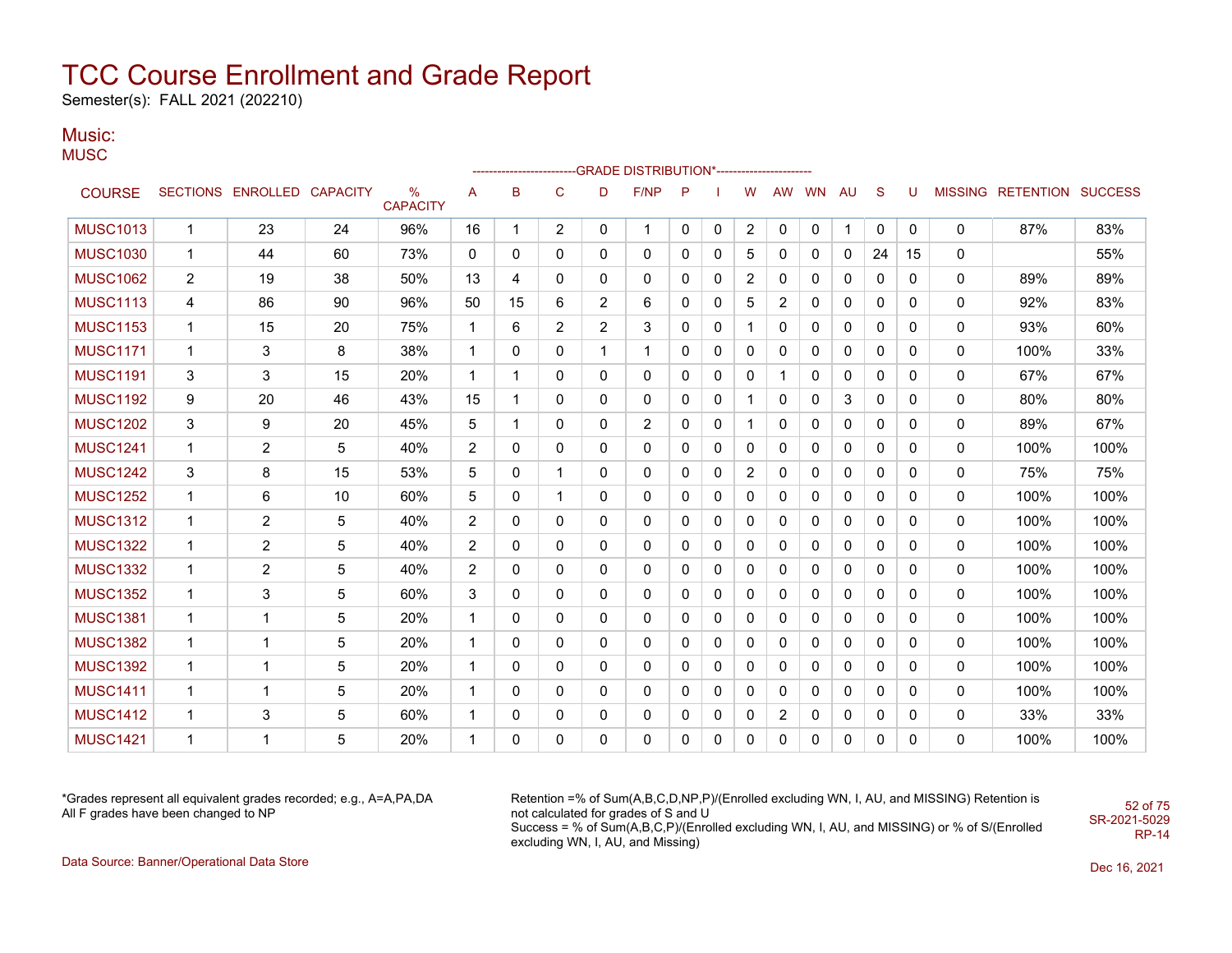Semester(s): FALL 2021 (202210)

### Music:

**MUSC** 

|                 |                |                            |                |                         |                |                |              |              | ------------------------GRADE                DISTRIBUTION*---------------------- |              |   |          |              |              |    |              |   |                |                          |       |
|-----------------|----------------|----------------------------|----------------|-------------------------|----------------|----------------|--------------|--------------|----------------------------------------------------------------------------------|--------------|---|----------|--------------|--------------|----|--------------|---|----------------|--------------------------|-------|
| <b>COURSE</b>   |                | SECTIONS ENROLLED CAPACITY |                | $\%$<br><b>CAPACITY</b> | Α              | B              | $\mathsf{C}$ | D            | F/NP                                                                             | P            |   | W        | <b>AW</b>    | <b>WN</b>    | AU | S            | U | <b>MISSING</b> | <b>RETENTION SUCCESS</b> |       |
| <b>MUSC1492</b> | $\overline{1}$ | 4                          | 5              | 80%                     | $\overline{2}$ | 0              | 1            | $\mathbf{0}$ | 0                                                                                | $\mathbf{0}$ | 0 |          | $\mathbf{0}$ | $\mathbf{0}$ | 0  | $\mathbf{0}$ | 0 | $\mathbf{0}$   | 75%                      | 75%   |
| <b>MUSC1541</b> | 1              | 14                         | 24             | 58%                     | 14             | $\mathbf{0}$   | 0            | 0            | 0                                                                                | 0            | 0 | 0        | 0            | 0            | 0  | $\Omega$     | 0 | 0              | 100%                     | 100%  |
| <b>MUSC1551</b> | $\mathbf 1$    | 28                         | 30             | 93%                     | 15             | 7              | 0            | 0            | 1                                                                                | 0            | 0 | 5        | 0            | 0            | 0  | 0            | 0 | 0              | 82%                      | 79%   |
| <b>MUSC1563</b> | -1             | 1                          | 5              | 20%                     | $\mathbf{1}$   | $\mathbf{0}$   | 0            | 0            | 0                                                                                | 0            | 0 | $\Omega$ | 0            | 0            | 0  | 0            | 0 | 0              | 100%                     | 100%  |
| <b>MUSC1612</b> | 4              | 18                         | 20             | 90%                     | 10             | 3              | 2            | 0            | 1                                                                                | 0            | 0 | 2        | 0            | 0            | 0  | 0            | 0 | 0              | 89%                      | 83%   |
| <b>MUSC1622</b> | $\overline{1}$ | 1                          | 1              | 100%                    | 0              | $\mathbf{0}$   | $\mathbf{0}$ | 0            | 0                                                                                | 0            | 0 |          | 0            | 0            | 0  | 0            | 0 | 0              | $0\%$                    | $0\%$ |
| <b>MUSC1632</b> | 4              | 10                         | 11             | 91%                     | 5              | $\overline{2}$ | 2            | 0            | 1                                                                                | 0            | 0 | 0        | 0            | 0            | 0  | 0            | 0 | 0              | 100%                     | 90%   |
| <b>MUSC1642</b> | 3              | 6                          | 8              | 75%                     | 5              |                | 0            | 0            | 0                                                                                | 0            | 0 | 0        | 0            | 0            | 0  | 0            | 0 | 0              | 100%                     | 100%  |
| <b>MUSC1651</b> | $\overline{1}$ | 16                         | 40             | 40%                     | 13             |                | 0            | 0            | 1                                                                                | 0            | 0 |          | 0            | 0            | 0  | 0            | 0 | 0              | 94%                      | 88%   |
| <b>MUSC1661</b> | $\mathbf{1}$   | 10                         | 24             | 42%                     | $\overline{7}$ |                | $\mathbf{0}$ | 0            | $\overline{2}$                                                                   | 0            | 0 | 0        | 0            | 0            | 0  | 0            | 0 | 0              | 100%                     | 80%   |
| <b>MUSC1731</b> | $\mathbf 1$    | $\overline{2}$             | $\overline{7}$ | 29%                     | $\mathbf{1}$   | $\mathbf{0}$   | $\mathbf{0}$ | 0            | 0                                                                                | 0            | 0 | 0        | 0            | 0            |    | 0            | 0 | 0              | 50%                      | 50%   |
| <b>MUSC2013</b> | $\mathbf{1}$   | 18                         | 20             | 90%                     | 10             | 5              | 2            | 0            | 0                                                                                | 0            | 1 | 0        | 0            | 0            | 0  | 0            | 0 | 0              | 94%                      | 94%   |
| <b>MUSC2062</b> | $\overline{2}$ | 16                         | 32             | 50%                     | 8              | 5              | 0            | 1            | 1                                                                                | 0            | 1 | 0        | 0            | 0            | 0  | 0            | 0 | 0              | 94%                      | 81%   |
| <b>MUSC2202</b> | $\mathbf 1$    | -1                         | 5              | 20%                     | $\mathbf{1}$   | 0              | 0            | $\mathbf{0}$ | 0                                                                                | 0            | 0 | 0        | 0            | 0            | 0  | 0            | 0 | 0              | 100%                     | 100%  |
| <b>MUSC2242</b> | $\overline{2}$ | 6                          | 10             | 60%                     | 5              |                | $\mathbf{0}$ | $\mathbf{0}$ | 0                                                                                | 0            | 0 | 0        | 0            | 0            | 0  | 0            | 0 | 0              | 100%                     | 100%  |
| <b>MUSC2333</b> | 1              | 2                          | $\overline{2}$ | 100%                    | $\overline{2}$ | 0              | 0            | $\mathbf{0}$ | 0                                                                                | 0            | 0 | 0        | 0            | 0            | 0  | 0            | 0 | 0              | 100%                     | 100%  |
| <b>MUSC2992</b> | 1              | 2                          | $\overline{7}$ | 29%                     | 2              | 0              | 0            | 0            | 0                                                                                | 0            | 0 | 0        | 0            | 0            | 0  | 0            | 0 | 0              | 100%                     | 100%  |

\*Grades represent all equivalent grades recorded; e.g., A=A,PA,DA All F grades have been changed to NP

Retention =% of Sum(A,B,C,D,NP,P)/(Enrolled excluding WN, I, AU, and MISSING) Retention is not calculated for grades of S and U Success = % of Sum(A,B,C,P)/(Enrolled excluding WN, I, AU, and MISSING) or % of S/(Enrolled excluding WN, I, AU, and Missing) SR-2021-5029

Data Source: Banner/Operational Data Store Dec 16, 2021

53 of 75

RP-14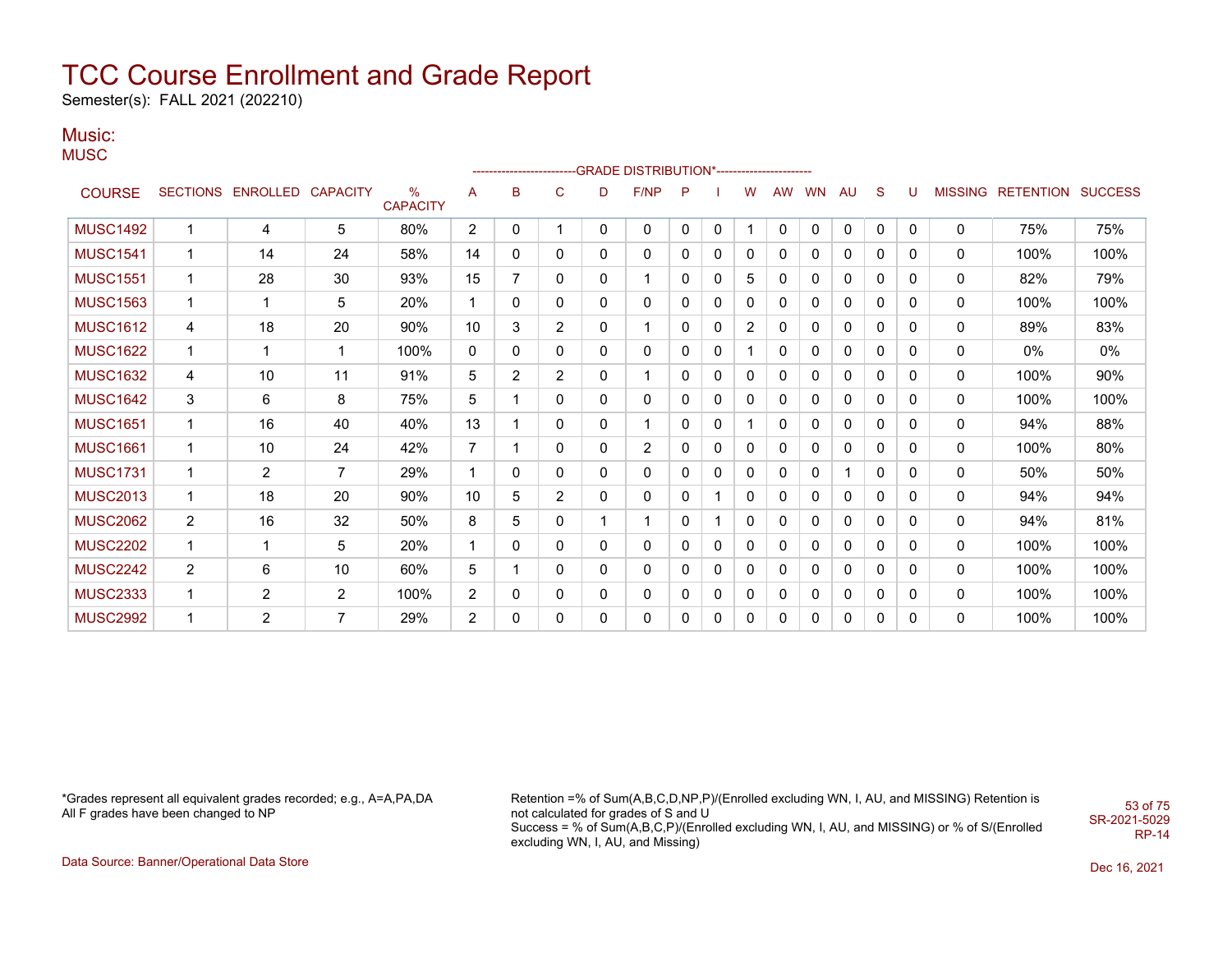Semester(s): FALL 2021 (202210)

#### Native American Studies: NAMS

| .               |                            |    |                          |     |    |              |   | ------------------------GRADE DISTRIBUTION*----------------------- |          |              |   |            |  |    |   |                           |     |
|-----------------|----------------------------|----|--------------------------|-----|----|--------------|---|--------------------------------------------------------------------|----------|--------------|---|------------|--|----|---|---------------------------|-----|
| COURSE          | SECTIONS ENROLLED CAPACITY |    | $\cdots$ % .<br>CAPACITY | A – | B. | $\mathbf{C}$ | n | F/NP P                                                             |          |              |   | W AW WN AU |  | S. | U | MISSING RETENTION SUCCESS |     |
| <b>NAMS2113</b> | 40                         | 58 | 69%                      | 26  |    | -            |   | 6                                                                  | $\Omega$ | $\mathbf{0}$ | ົ |            |  |    |   | 95%                       | 80% |

\*Grades represent all equivalent grades recorded; e.g., A=A,PA,DA All F grades have been changed to NP

Retention =% of Sum(A,B,C,D,NP,P)/(Enrolled excluding WN, I, AU, and MISSING) Retention is not calculated for grades of S and U Success = % of Sum(A,B,C,P)/(Enrolled excluding WN, I, AU, and MISSING) or % of S/(Enrolled excluding WN, I, AU, and Missing) 54 of 75 SR-2021-5029 RP-14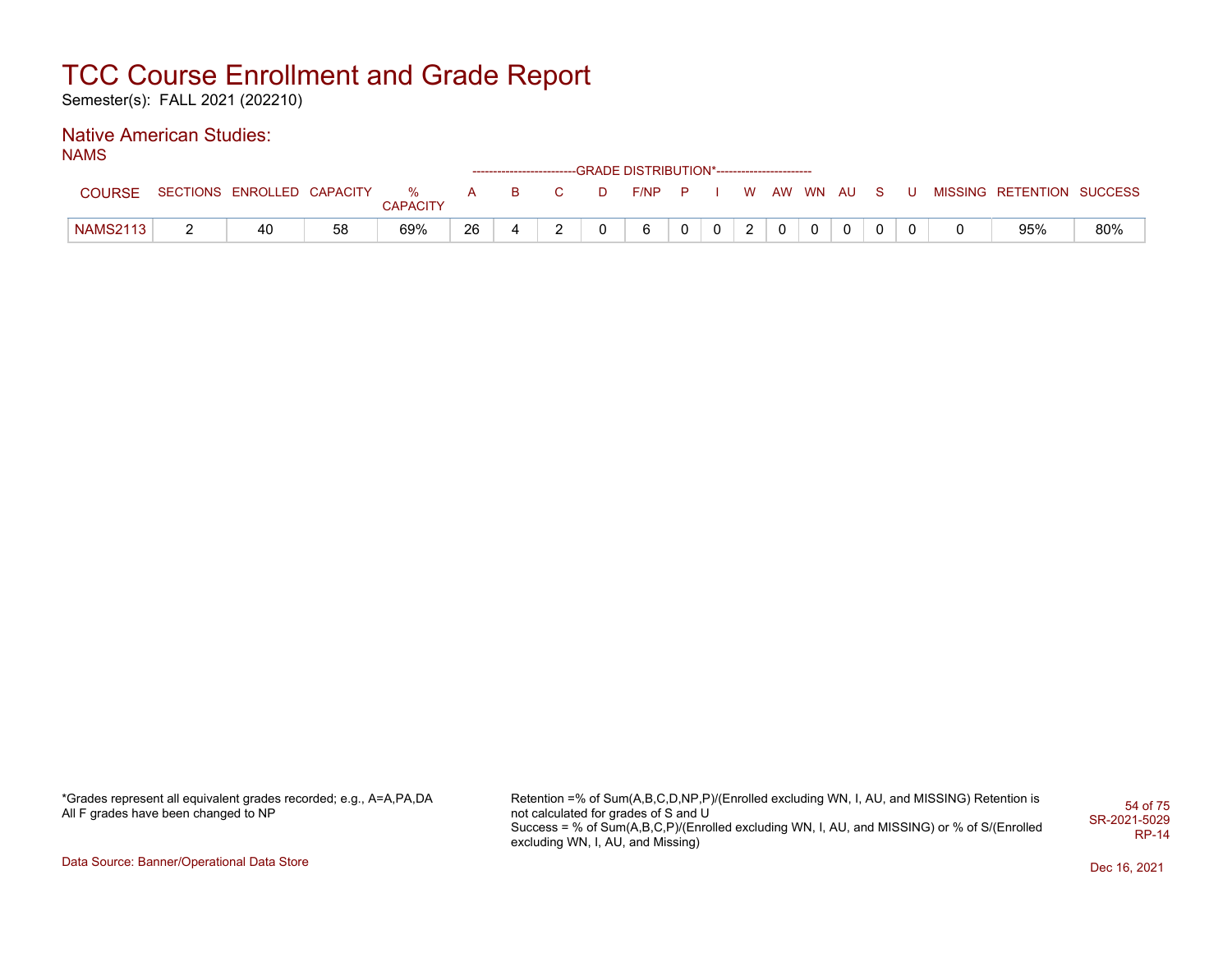Semester(s): FALL 2021 (202210)

### Nursing:

**NURS** 

|                 |                |                            |    |                         |              |                |                |                | -----------------------GRADE                DISTRIBUTION*----------------------- |          |   |                |           |              |    |              |          |              |                           |      |
|-----------------|----------------|----------------------------|----|-------------------------|--------------|----------------|----------------|----------------|----------------------------------------------------------------------------------|----------|---|----------------|-----------|--------------|----|--------------|----------|--------------|---------------------------|------|
| <b>COURSE</b>   |                | SECTIONS ENROLLED CAPACITY |    | $\%$<br><b>CAPACITY</b> | Α            | B              | $\mathbf C$    | D              | F/NP                                                                             | P        |   | W              | <b>AW</b> | <b>WN</b>    | AU | <sub>S</sub> | U        |              | MISSING RETENTION SUCCESS |      |
| <b>NURS1111</b> | $\mathbf{1}$   | 66                         | 68 | 97%                     | $\mathbf{0}$ | 0              | $\mathbf{0}$   | $\mathbf{0}$   | $\mathbf{0}$                                                                     | 0        | 1 | $\overline{2}$ | 0         | $\mathbf{0}$ | 0  | 62           | 1        | $\mathbf{0}$ |                           | 94%  |
| <b>NURS1113</b> | 4              | 68                         | 70 | 97%                     | 5            | 55             | 5              | $\mathbf{0}$   | $\mathbf{1}$                                                                     | 0        | 0 | 2              | 0         | 0            | 0  | 0            | 0        | 0            | 97%                       | 96%  |
| <b>NURS1143</b> | 1              | 66                         | 68 | 97%                     | 56           | 7              | 0              | 0              | $\mathbf 1$                                                                      | 0        | 0 | 2              | 0         | 0            | 0  | 0            | 0        | 0            | 97%                       | 95%  |
| <b>NURS1163</b> | 4              | 71                         | 73 | 97%                     | 10           | 48             | 10             | $\mathbf{0}$   | 1                                                                                | $\Omega$ | 0 | 2              | $\Omega$  | 0            | 0  | 0            | $\Omega$ | 0            | 97%                       | 96%  |
| <b>NURS1211</b> | 1              | 25                         | 26 | 96%                     | 0            | 0              | 0              | 0              | 0                                                                                | 0        | 3 | 0              | 0         | 0            | 0  | 22           | 0        | 0            |                           | 88%  |
| <b>NURS1212</b> | 1              | 27                         | 28 | 96%                     | $\mathbf 1$  | 16             | $\overline{7}$ | 3              | 0                                                                                | 0        | 0 | 0              | 0         | 0            | 0  | 0            | 0        | 0            | 100%                      | 89%  |
| <b>NURS1363</b> | $\mathbf{1}$   | 26                         | 27 | 96%                     | 22           | $\overline{2}$ | $\mathbf{1}$   | $\mathbf{1}$   | $\mathbf{0}$                                                                     | 0        | 0 | 0              | $\Omega$  | 0            | 0  | $\mathbf{0}$ | $\Omega$ | 0            | 100%                      | 96%  |
| <b>NURS2212</b> | 1              | 64                         | 65 | 98%                     | $\mathbf{0}$ | $\Omega$       | 0              | $\mathbf{0}$   | 0                                                                                | 0        | 0 | 2              | 0         | 0            | 0  | 61           | 1        | 0            |                           | 95%  |
| <b>NURS2213</b> | 4              | 66                         | 67 | 99%                     | $\mathbf{1}$ | 27             | 26             | $\overline{7}$ | 0                                                                                | 0        | 0 | 5              | 0         | 0            | 0  | 0            | 0        | 0            | 92%                       | 82%  |
| <b>NURS2221</b> | $\overline{2}$ | 89                         | 90 | 99%                     | $\mathbf{0}$ | $\mathbf{0}$   | 0              | $\mathbf{0}$   | $\mathbf{0}$                                                                     | 0        | 0 | $\overline{2}$ | 0         | 0            | 0  | 87           | 0        | 0            |                           | 98%  |
| <b>NURS2222</b> | 5              | 93                         | 94 | 99%                     | 11           | 69             | 11             | $\mathbf{0}$   | 0                                                                                | 0        | 0 | 2              | 0         | 0            | 0  | 0            | 0        | 0            | 98%                       | 98%  |
| <b>NURS2231</b> | $\overline{2}$ | 77                         | 88 | 88%                     | $\mathbf{0}$ | $\mathbf{0}$   | 0              | $\mathbf{0}$   | 0                                                                                | 0        | 0 | 0              | 0         | 0            | 0  | 77           | 0        | 0            |                           | 100% |
| <b>NURS2232</b> | 5              | 77                         | 88 | 88%                     | 25           | 50             | $\overline{2}$ | $\mathbf{0}$   | 0                                                                                | 0        | 0 | 0              | 0         | 0            | 0  | 0            | $\Omega$ | $\mathbf{0}$ | 100%                      | 100% |
| <b>NURS2242</b> | 1              | 52                         | 63 | 83%                     | 0            | $\mathbf{0}$   | 0              | $\mathbf{0}$   | 0                                                                                | 0        | 0 | 0              | 0         | 0            | 0  | 52           | 0        | 0            |                           | 100% |
| <b>NURS2243</b> | 4              | 52                         | 63 | 83%                     | $\mathbf{1}$ | 43             | 8              | $\Omega$       | $\mathbf{0}$                                                                     | $\Omega$ | 0 | 0              | $\Omega$  | 0            | 0  | $\mathbf{0}$ | $\Omega$ | $\mathbf{0}$ | 100%                      | 100% |
| <b>NURS2351</b> | 1              | 25                         | 25 | 100%                    | 0            | 0              | 0              | $\Omega$       | $\mathbf 0$                                                                      | 0        | 0 | 0              | 0         | 0            | 0  | 25           | 0        | 0            |                           | 100% |
| <b>NURS2352</b> | $\mathbf{1}$   | 27                         | 27 | 100%                    | $\mathbf{0}$ | 15             | 9              | 3              | 0                                                                                | 0        | 0 | 0              | 0         | 0            | 0  | $\mathbf{0}$ | $\Omega$ | $\mathbf{0}$ | 100%                      | 89%  |
| <b>NURS2431</b> | $\overline{2}$ | 93                         | 94 | 99%                     | 0            | $\Omega$       | 0              | $\Omega$       | $\mathbf 0$                                                                      | 0        | 0 | 0              | 0         | 0            | 0  | 93           | 0        | 0            |                           | 100% |
| <b>NURS2432</b> | 3              | 93                         | 94 | 99%                     | 56           | 33             | 4              | 0              | 0                                                                                | 0        | 0 | 0              | 0         | 0            | 0  | 0            | 0        | 0            | 100%                      | 100% |
| <b>NURS2442</b> | $\overline{2}$ | 91                         | 92 | 99%                     | 0            | $\mathbf{0}$   | 0              | 0              | 0                                                                                | 0        | 0 | 0              | 0         | 0            | 0  | 91           | 0        | 0            |                           | 100% |
| <b>NURS2444</b> | 3              | 91                         | 94 | 97%                     | 12           | 75             | 4              | 0              | 0                                                                                | 0        | 0 | 0              | 0         | 0            | 0  | 0            | 0        | 0            | 100%                      | 100% |

\*Grades represent all equivalent grades recorded; e.g., A=A,PA,DA All F grades have been changed to NP

Retention =% of Sum(A,B,C,D,NP,P)/(Enrolled excluding WN, I, AU, and MISSING) Retention is not calculated for grades of S and U Success = % of Sum(A,B,C,P)/(Enrolled excluding WN, I, AU, and MISSING) or % of S/(Enrolled excluding WN, I, AU, and Missing) SR-2021-5029

55 of 75

RP-14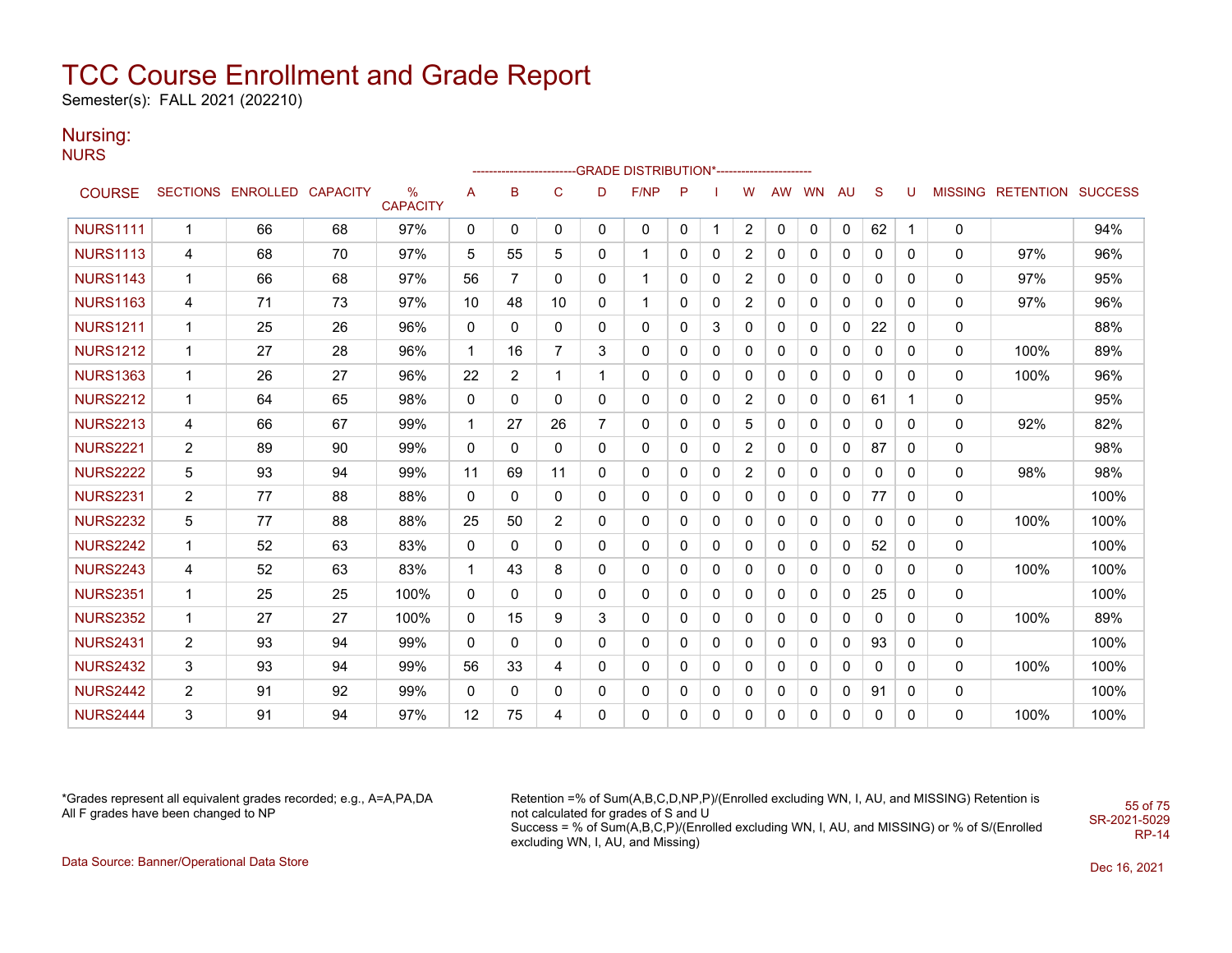Semester(s): FALL 2021 (202210)

#### Occupational Therapy Assistant: OCTA<sup>'</sup>

|               |                |                            |    |                      |    |              |   |              | ------------------------GRADE                DISTRIBUTION*---------------------- |   |   |              |    |           |           |              |   |   |                           |      |
|---------------|----------------|----------------------------|----|----------------------|----|--------------|---|--------------|----------------------------------------------------------------------------------|---|---|--------------|----|-----------|-----------|--------------|---|---|---------------------------|------|
| <b>COURSE</b> |                | SECTIONS ENROLLED CAPACITY |    | %<br><b>CAPACITY</b> | A  | B            | C | D            | F/NP                                                                             | P |   | W            | AW | <b>WN</b> | <b>AU</b> | <sub>S</sub> | U |   | MISSING RETENTION SUCCESS |      |
| OCTA1301      |                | 24                         | 24 | 100%                 | 19 |              |   | 0            | $\mathbf{0}$                                                                     | 0 | 0 | 3            | 0  | 0         | 0         | 0            |   | 0 | 88%                       | 88%  |
| OCTA1352      |                | 24                         | 24 | 100%                 | 16 | 5            | 0 | $\mathbf{0}$ | 0                                                                                | 0 | 0 | 3            |    | 0         | 0         | 0            | 0 | 0 | 88%                       | 88%  |
| OCTA1363      | $\overline{2}$ | 24                         | 24 | 100%                 | 5  | 11           | 2 | $\mathbf{0}$ | 0                                                                                | 0 | 0 | 5            |    | 0         | 0         | 0            | 0 | 0 | 75%                       | 75%  |
| OCTA1521      |                | 18                         | 20 | 90%                  | 18 | 0            | 0 | $\mathbf{0}$ | 0                                                                                | 0 | 0 | $\mathbf{0}$ | 0  | 0         | 0         | 0            |   | 0 | 100%                      | 100% |
| OCTA2203      | 2              | 18                         | 20 | 90%                  | 18 | $\mathbf{0}$ | 0 | $\mathbf{0}$ | 0                                                                                | 0 | 0 | $\mathbf{0}$ | 0  | 0         | 0         | 0            | 0 | 0 | 100%                      | 100% |
| OCTA2233      | $\overline{2}$ | 18                         | 22 | 82%                  | 14 | 4            | 0 | $\mathbf{0}$ | $\mathbf{0}$                                                                     | 0 | 0 | $\Omega$     | 0  | 0         | 0         | 0            | 0 | 0 | 100%                      | 100% |
| OCTA2263      | 2              | 17                         | 20 | 85%                  | 15 | 2            | 0 | $\mathbf{0}$ | $\mathbf 0$                                                                      | 0 | 0 | $\mathbf{0}$ | 0  | 0         | 0         | 0            | 0 | 0 | 100%                      | 100% |

\*Grades represent all equivalent grades recorded; e.g., A=A,PA,DA All F grades have been changed to NP

Retention =% of Sum(A,B,C,D,NP,P)/(Enrolled excluding WN, I, AU, and MISSING) Retention is not calculated for grades of S and U Success = % of Sum(A,B,C,P)/(Enrolled excluding WN, I, AU, and MISSING) or % of S/(Enrolled excluding WN, I, AU, and Missing) 56 of 75 SR-2021-5029 RP-14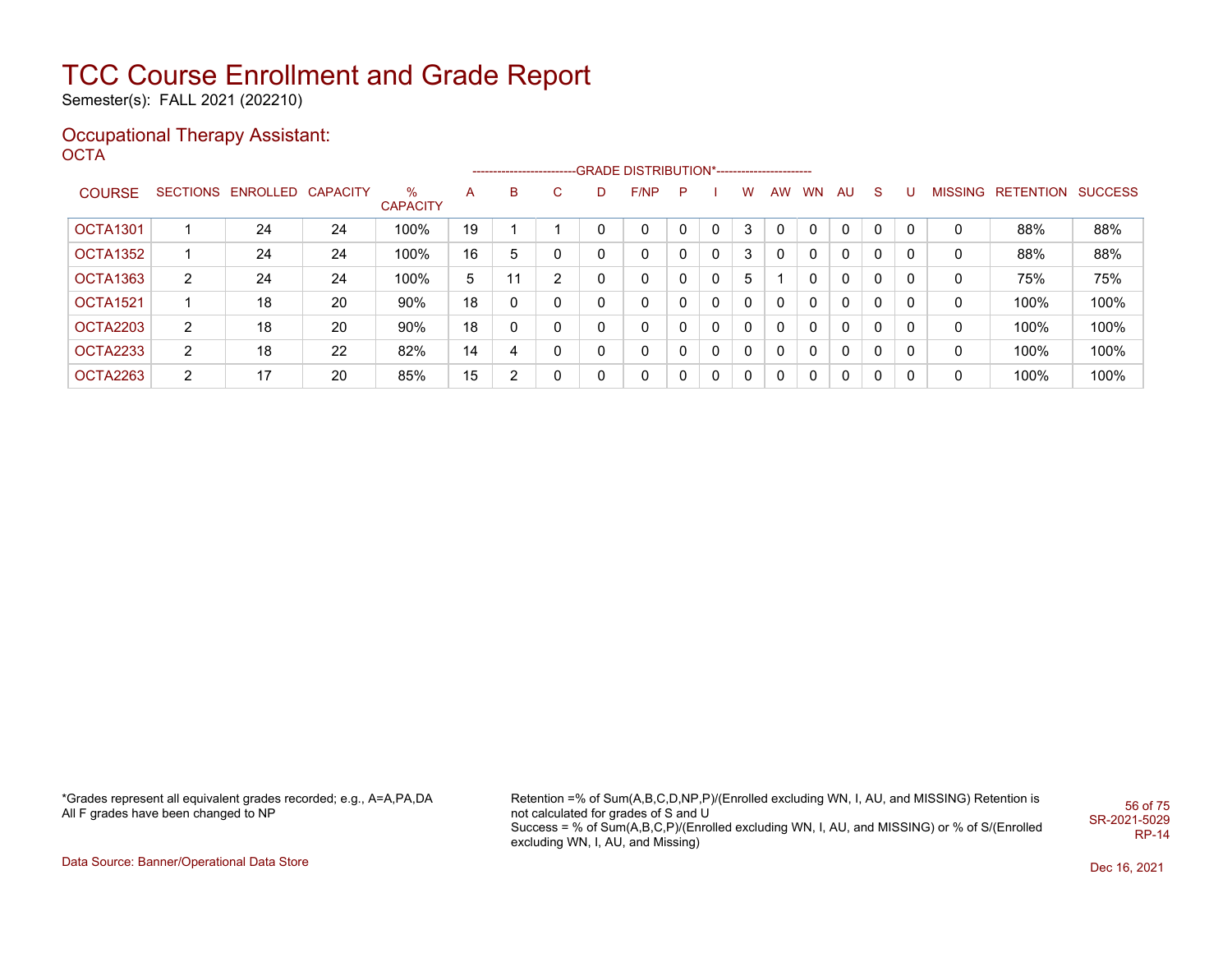Semester(s): FALL 2021 (202210)

### Physical Education:

PHED

|                 |                              |    |                 |  |         | ------------------------GRADE                DISTRIBUTION*---------------------- |                |  |  |  |                           |     |
|-----------------|------------------------------|----|-----------------|--|---------|----------------------------------------------------------------------------------|----------------|--|--|--|---------------------------|-----|
| <b>COURSE</b>   | SECTIONS ENROLLED CAPACITY % |    | <b>CAPACITY</b> |  | A B C D | F/NP P I W AW WN AU S U                                                          |                |  |  |  | MISSING RETENTION SUCCESS |     |
| <b>PHED2321</b> |                              | 30 | 33%             |  |         |                                                                                  | 0 <sup>1</sup> |  |  |  | 90%                       | 80% |

\*Grades represent all equivalent grades recorded; e.g., A=A,PA,DA All F grades have been changed to NP

Retention =% of Sum(A,B,C,D,NP,P)/(Enrolled excluding WN, I, AU, and MISSING) Retention is not calculated for grades of S and U Success = % of Sum(A,B,C,P)/(Enrolled excluding WN, I, AU, and MISSING) or % of S/(Enrolled excluding WN, I, AU, and Missing) 57 of 75 SR-2021-5029 RP-14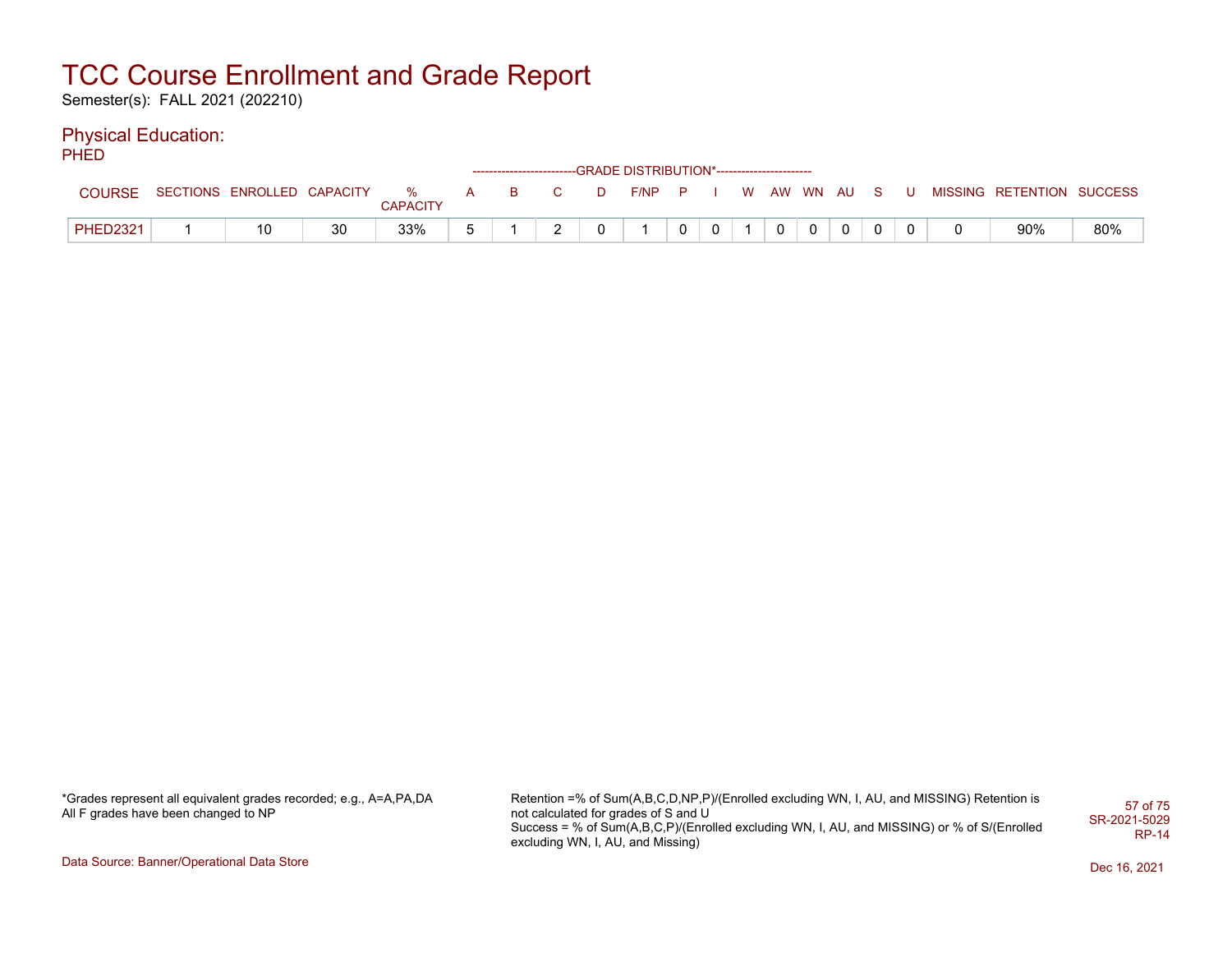Semester(s): FALL 2021 (202210)

### Philosophy:

PHIL

|                 |   |                            |     |                      |    | -------------------- |              |   | -GRADE DISTRIBUTION*----------------------- |   |   |    |   |       |              |          |   |   |                           |     |
|-----------------|---|----------------------------|-----|----------------------|----|----------------------|--------------|---|---------------------------------------------|---|---|----|---|-------|--------------|----------|---|---|---------------------------|-----|
| <b>COURSE</b>   |   | SECTIONS ENROLLED CAPACITY |     | ℅<br><b>CAPACITY</b> | A  | B.                   |              | D | F/NP                                        | P |   | w  |   | AW WN | AU.          | -S       |   |   | MISSING RETENTION SUCCESS |     |
| <b>PHIL1113</b> | 9 | 185                        | 243 | 76%                  | 72 | 38                   | 19           |   | 15                                          |   |   | 34 | 3 |       | $\Omega$     | 0        | 0 |   | 79%                       | 70% |
| <b>PHIL1143</b> | 2 | 53                         | 58  | 91%                  | 52 |                      | <sup>n</sup> |   | 0                                           |   | 0 |    | 0 | 0     | $\mathbf{0}$ | $\Omega$ | 0 | 0 | 98%                       | 98% |
| <b>PHIL1223</b> | 2 | 21                         | 30  | 70%                  | 4  | 5                    |              |   |                                             |   | 0 | 3  | 2 |       |              | 0        | 0 |   | 71%                       | 62% |
| <b>PHIL2133</b> |   | 21                         | 28  | 75%                  | 6  |                      |              |   | 3                                           |   |   |    | 0 | 0     | $\Omega$     | 0        | 0 |   | 95%                       | 62% |
| <b>PHIL2263</b> | 2 | 49                         | 60  | 82%                  | 31 | 4                    | 5            |   | 5                                           |   | 0 | 2  | 2 | 0     | 0            | 0        | 0 |   | 92%                       | 82% |

\*Grades represent all equivalent grades recorded; e.g., A=A,PA,DA All F grades have been changed to NP

Retention =% of Sum(A,B,C,D,NP,P)/(Enrolled excluding WN, I, AU, and MISSING) Retention is not calculated for grades of S and U Success = % of Sum(A,B,C,P)/(Enrolled excluding WN, I, AU, and MISSING) or % of S/(Enrolled excluding WN, I, AU, and Missing) 58 of 75 SR-2021-5029 RP-14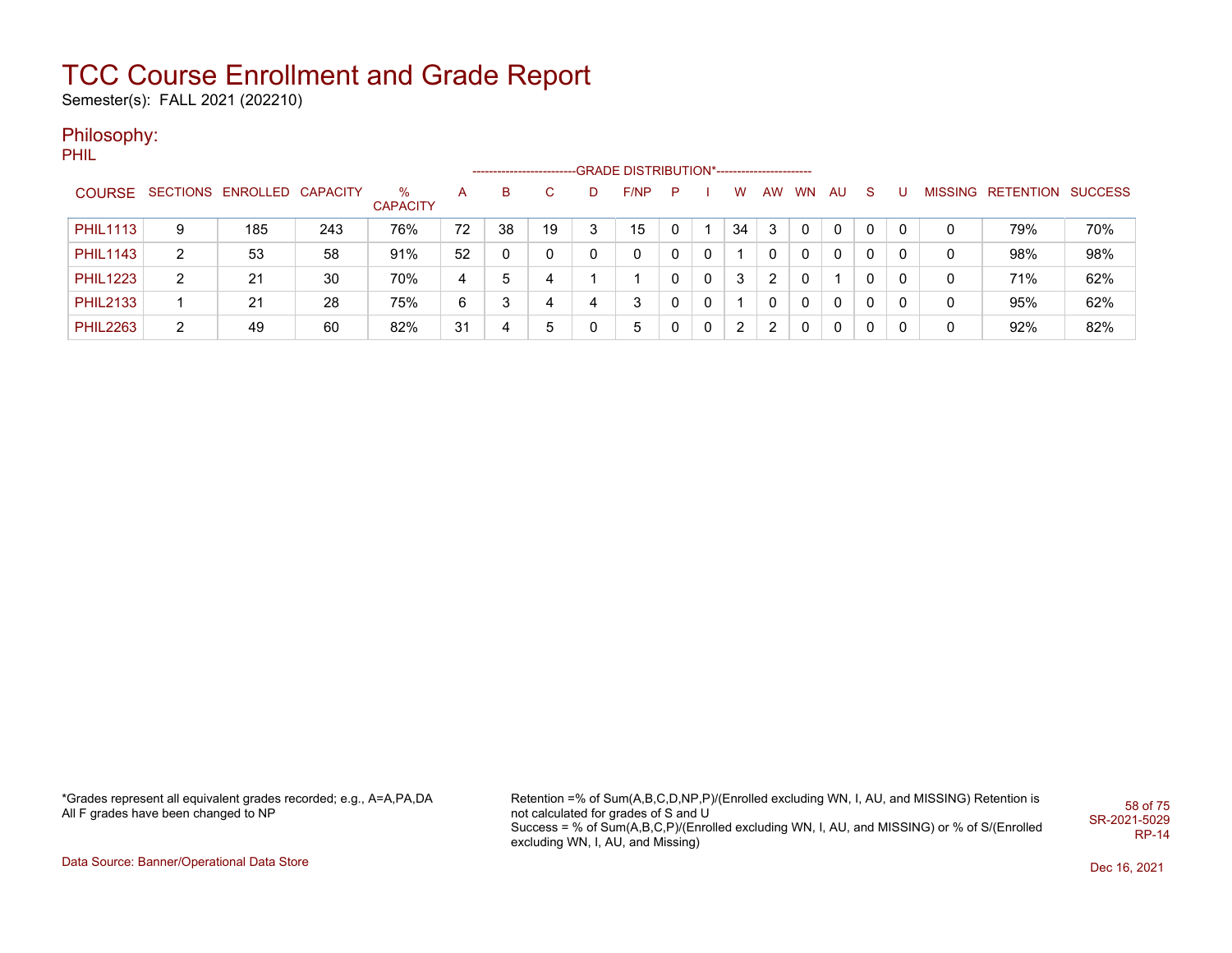Semester(s): FALL 2021 (202210)

### Pharmacy Technology:

PHMT

|                 |                            |    |                         |   | --------------------- |    |   | -GRADE DISTRIBUTION*----------------------- |   |   |              |    |           |          |              |   |   |                           |      |
|-----------------|----------------------------|----|-------------------------|---|-----------------------|----|---|---------------------------------------------|---|---|--------------|----|-----------|----------|--------------|---|---|---------------------------|------|
| <b>COURSE</b>   | SECTIONS ENROLLED CAPACITY |    | $\%$<br><b>CAPACITY</b> | A | B.                    | C. | D | F/NP                                        | P |   | w            | AW | <b>WN</b> | AU       | -S           | υ |   | MISSING RETENTION SUCCESS |      |
| <b>PHMT1324</b> |                            | 24 | 25%                     | 4 |                       |    |   | 0                                           |   | 0 | 0            | 0  | 0         | 0        |              |   |   | 100%                      | 100% |
| <b>PHMT1334</b> |                            | 12 | 50%                     | 6 |                       | 0  |   | 0                                           |   | 0 | 0            | 0  | 0         | $\Omega$ | $\mathbf{0}$ |   | 0 | 100%                      | 100% |
| <b>PHMT1414</b> |                            | 12 | 58%                     | 6 |                       | 0  |   | 0                                           |   | 0 | 0            | 0  | 0         | 0        |              |   | 0 | 100%                      | 100% |
| <b>PHMT1524</b> |                            | 24 | 29%                     | 5 | 0                     | 0  |   | 0                                           | 0 | 2 | $\mathbf{0}$ | 0  | $\Omega$  | $\Omega$ | $\Omega$     |   | 0 | 71%                       | 71%  |

\*Grades represent all equivalent grades recorded; e.g., A=A,PA,DA All F grades have been changed to NP

Retention =% of Sum(A,B,C,D,NP,P)/(Enrolled excluding WN, I, AU, and MISSING) Retention is not calculated for grades of S and U Success = % of Sum(A,B,C,P)/(Enrolled excluding WN, I, AU, and MISSING) or % of S/(Enrolled excluding WN, I, AU, and Missing) 59 of 75 SR-2021-5029 RP-14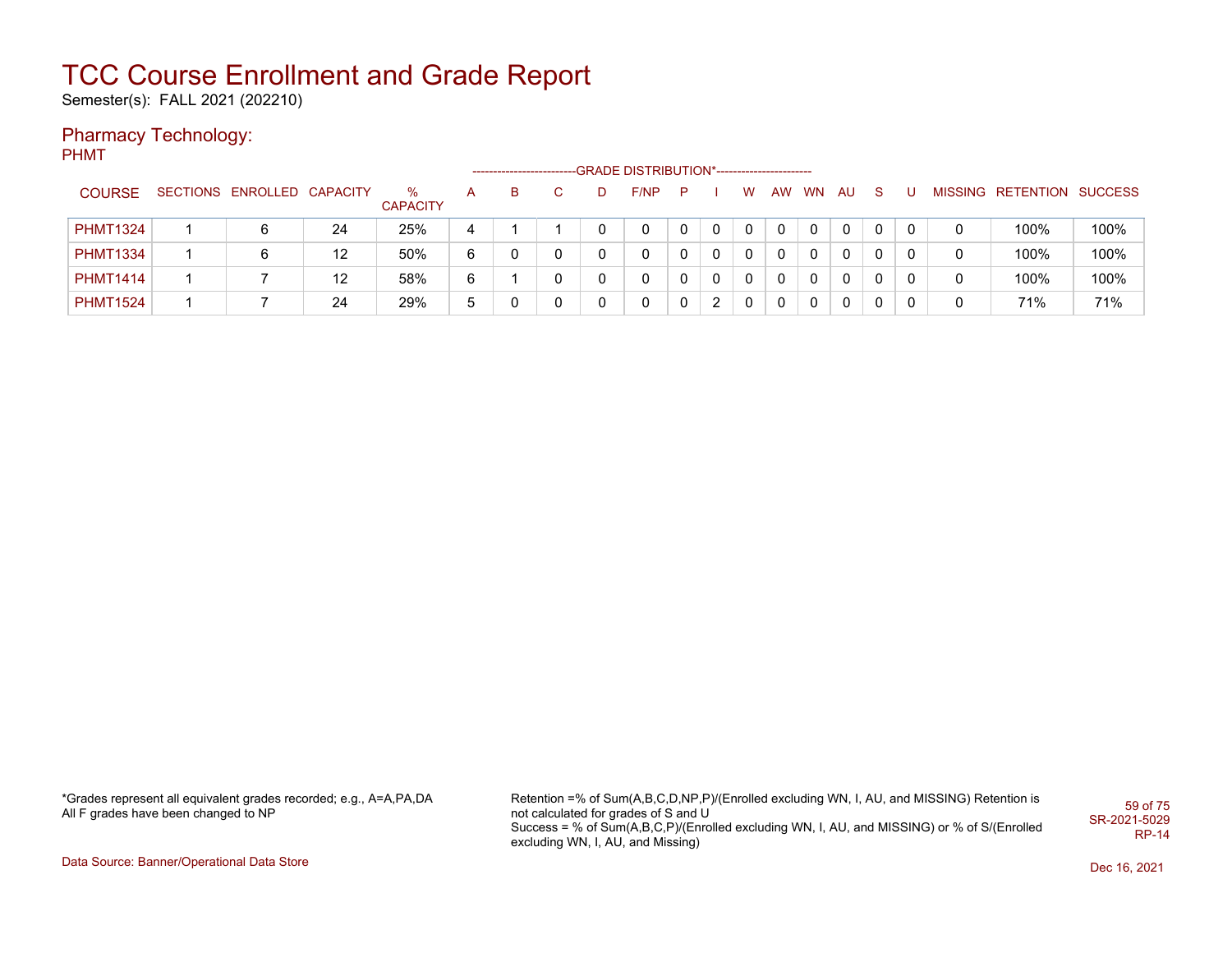Semester(s): FALL 2021 (202210)

### Physical Science:

PH<sub>SC</sub>

|                 |                            |     |                      |    |    |                 | ------------------------GRADE DISTRIBUTION*----------------------- |    |              |    |          |              |              |  |                           |     |
|-----------------|----------------------------|-----|----------------------|----|----|-----------------|--------------------------------------------------------------------|----|--------------|----|----------|--------------|--------------|--|---------------------------|-----|
| <b>COURSE</b>   | SECTIONS ENROLLED CAPACITY |     | %<br><b>CAPACITY</b> |    | B  |                 | F/NP                                                               | P. |              | W  | AW WN AU |              | S.           |  | MISSING RETENTION SUCCESS |     |
| <b>PHSC1114</b> | 79                         | 108 | 73%                  | 20 | 30 | 10 <sup>°</sup> |                                                                    |    | $\mathbf{0}$ | 10 | $\Omega$ | $\mathbf{0}$ | $\Omega$     |  | 86%                       | 76% |
| <b>PHSC2151</b> | 27                         | 30  | 90%                  |    | ິ  |                 | ິ                                                                  |    |              |    |          | $\Omega$     | $\mathbf{0}$ |  | 96%                       | 81% |

\*Grades represent all equivalent grades recorded; e.g., A=A,PA,DA All F grades have been changed to NP

Retention =% of Sum(A,B,C,D,NP,P)/(Enrolled excluding WN, I, AU, and MISSING) Retention is not calculated for grades of S and U Success = % of Sum(A,B,C,P)/(Enrolled excluding WN, I, AU, and MISSING) or % of S/(Enrolled excluding WN, I, AU, and Missing) 60 of 75 SR-2021-5029 RP-14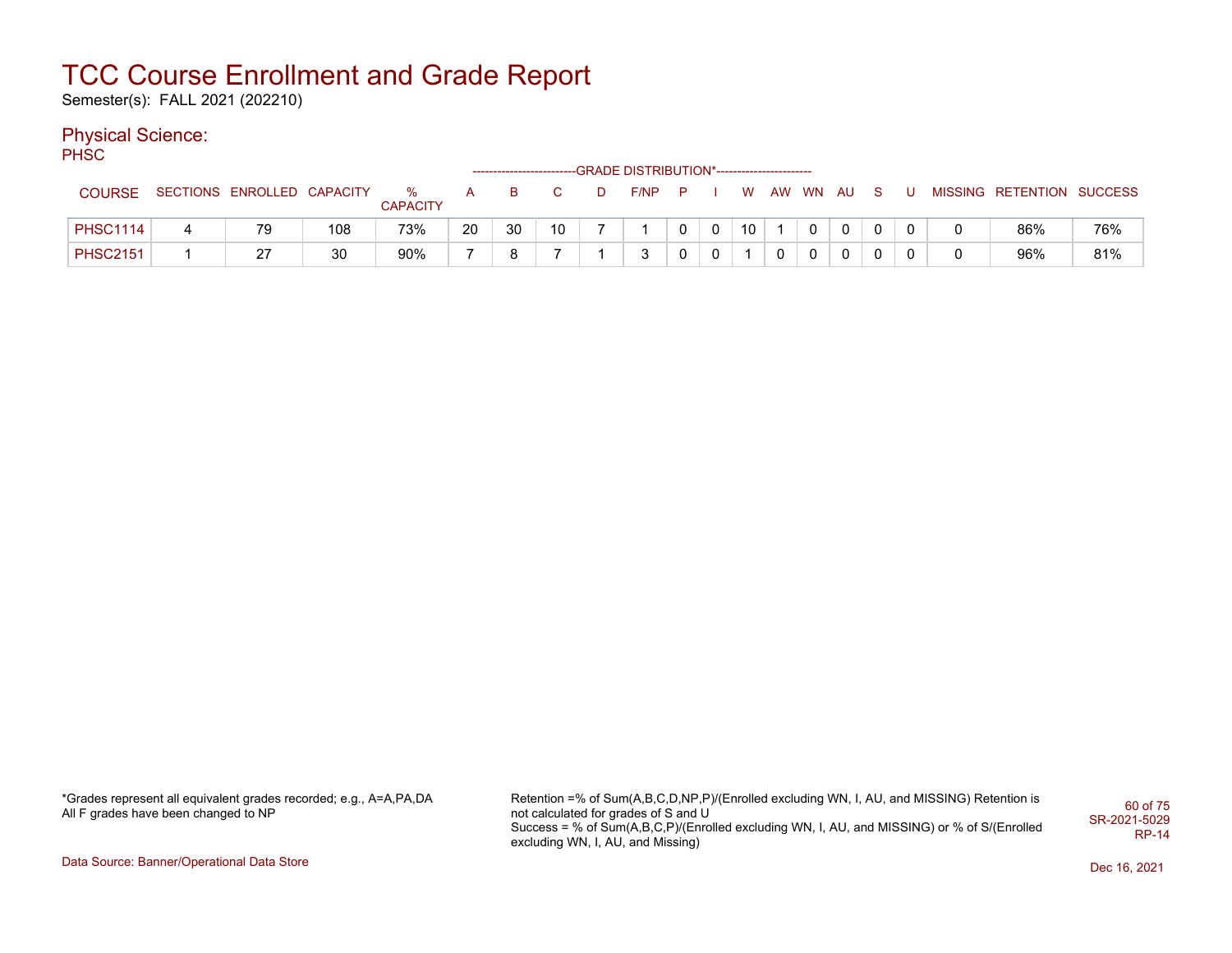Semester(s): FALL 2021 (202210)

#### Physical Therapist Assistant: **PHTA**

|                 |                 |          |                 |                      |    |    |             |          | -------------------------GRADE DISTRIBUTION*---------------------- |   |    |              |           |           |              |              |          |                |                  |                |
|-----------------|-----------------|----------|-----------------|----------------------|----|----|-------------|----------|--------------------------------------------------------------------|---|----|--------------|-----------|-----------|--------------|--------------|----------|----------------|------------------|----------------|
| <b>COURSE</b>   | <b>SECTIONS</b> | ENROLLED | <b>CAPACITY</b> | %<br><b>CAPACITY</b> | A  | B  | $\sim$<br>U | D        | F/NP                                                               | P |    | w            | <b>AW</b> | <b>WN</b> | AU.          | <sub>S</sub> | U        | <b>MISSING</b> | <b>RETENTION</b> | <b>SUCCESS</b> |
| <b>PHTA1203</b> | $\overline{2}$  | 23       | 24              | 96%                  | 8  | 12 | 2           |          | 0                                                                  |   | 0  |              | 0         |           | 0            | $\Omega$     | 0        | 0              | 96%              | 96%            |
| <b>PHTA1211</b> | $\overline{2}$  | 23       | 24              | 96%                  | 20 | 2  | 0           |          | 0                                                                  |   | 0  |              | 0         | 0         | $\mathbf{0}$ | 0            | 0        | 0              | 96%              | 96%            |
| <b>PHTA1241</b> |                 | 23       | 24              | 96%                  | 11 | 11 | 0           | $\Omega$ | $\Omega$                                                           | 0 | 0  |              | 0         | $\Omega$  | $\mathbf{0}$ | $\Omega$     | 0        | 0              | 96%              | 96%            |
| <b>PHTA1303</b> | 3               | 23       | 24              | 96%                  | 17 | 5  | 0           |          | 0                                                                  |   | 0  |              | 0         |           | $\mathbf{0}$ | $\Omega$     | 0        | 0              | 96%              | 96%            |
| <b>PHTA2343</b> | $\overline{2}$  | 23       | 30              | 77%                  | 15 | 8  | 0           |          | 0                                                                  |   | 0  | 0            | 0         | $\Omega$  | $\mathbf{0}$ | 0            | 0        | 0              | 100%             | 100%           |
| <b>PHTA2373</b> | $\overline{2}$  | 23       | 30              | 77%                  | 12 | 11 | 0           | 0        | 0                                                                  |   | 0  | 0            | 0         | $\Omega$  | $\mathbf{0}$ | $\Omega$     | 0        | 0              | 100%             | 100%           |
| <b>PHTA2433</b> |                 | 23       | 30              | 77%                  | 0  | 0  | 0           |          | 0                                                                  | 0 | 23 | $\mathbf{0}$ | 0         |           | $\mathbf{0}$ | $\Omega$     | 0        | 0              | 0%               | $0\%$          |
| <b>PHTA2441</b> |                 | 23       | 30              | 77%                  | 23 | 0  | 0           |          | 0                                                                  |   | 0  | 0            | 0         | 0         | $\mathbf{0}$ | 0            | 0        | 0              | 100%             | 100%           |
| <b>PHTA2543</b> |                 | 23       | 30              | 77%                  | 13 | 9  |             | 0        | 0                                                                  |   | 0  | 0            | 0         |           | 0            | $\Omega$     | $\Omega$ | 0              | 100%             | 100%           |

\*Grades represent all equivalent grades recorded; e.g., A=A,PA,DA All F grades have been changed to NP

Retention =% of Sum(A,B,C,D,NP,P)/(Enrolled excluding WN, I, AU, and MISSING) Retention is not calculated for grades of S and U Success = % of Sum(A,B,C,P)/(Enrolled excluding WN, I, AU, and MISSING) or % of S/(Enrolled excluding WN, I, AU, and Missing) 61 of 75 SR-2021-5029 RP-14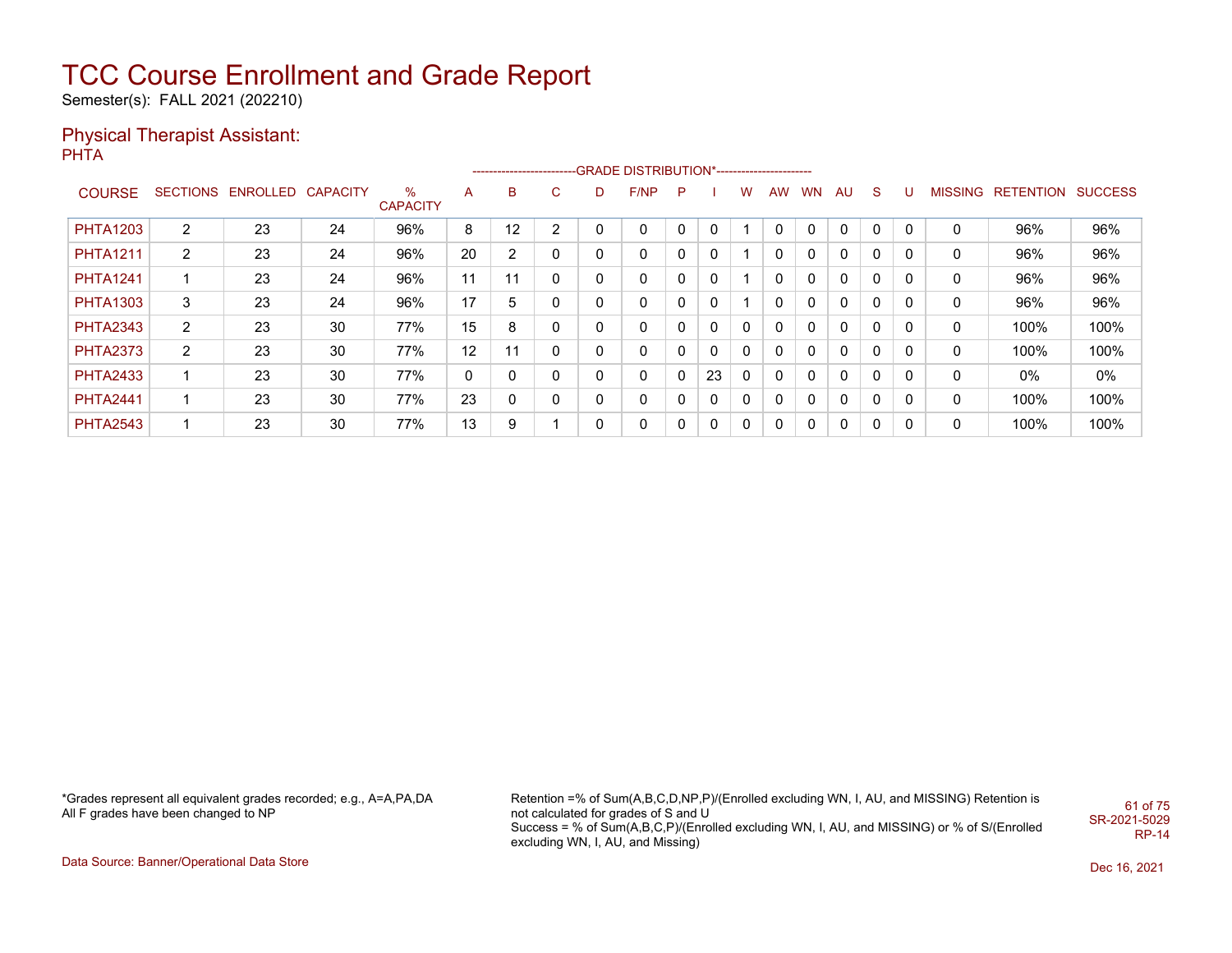Semester(s): FALL 2021 (202210)

### Physics:

PHYS

|                 |    |                            |     |                      |    | --------------------- |    |   | -GRADE DISTRIBUTION*----------------------- |   |          |    |    |           |          |          |   |                           |     |
|-----------------|----|----------------------------|-----|----------------------|----|-----------------------|----|---|---------------------------------------------|---|----------|----|----|-----------|----------|----------|---|---------------------------|-----|
| <b>COURSE</b>   |    | SECTIONS ENROLLED CAPACITY |     | ℅<br><b>CAPACITY</b> | А  | в                     |    |   | F/NP                                        | P |          | w  | AW | <b>WN</b> | AU       | -S       |   | MISSING RETENTION SUCCESS |     |
| <b>PHYS1114</b> | 12 | 246                        | 311 | 79%                  | 96 | 57                    | 33 | 5 | 14                                          |   | 0        | 35 | 6  |           |          |          |   | 83%                       | 76% |
| <b>PHYS1214</b> | 4  | 68                         | 108 | 63%                  | 25 | 20                    | 16 |   |                                             |   |          | 4  |    |           | $\Omega$ | - 0      | 0 | 93%                       | 90% |
| <b>PHYS2034</b> | 5  | 78                         | 125 | 62%                  | 21 | 15                    | 20 |   | 8                                           |   |          |    | 3  |           | $\Omega$ |          | 0 | 86%                       | 72% |
| <b>PHYS2124</b> | 3  | 50                         | 78  | 64%                  | 14 | 14                    |    |   |                                             |   | $\Omega$ | 8  |    |           | 0        | $\Omega$ | 0 | 82%                       | 70% |

\*Grades represent all equivalent grades recorded; e.g., A=A,PA,DA All F grades have been changed to NP

Retention =% of Sum(A,B,C,D,NP,P)/(Enrolled excluding WN, I, AU, and MISSING) Retention is not calculated for grades of S and U Success = % of Sum(A,B,C,P)/(Enrolled excluding WN, I, AU, and MISSING) or % of S/(Enrolled excluding WN, I, AU, and Missing) 62 of 75 SR-2021-5029 RP-14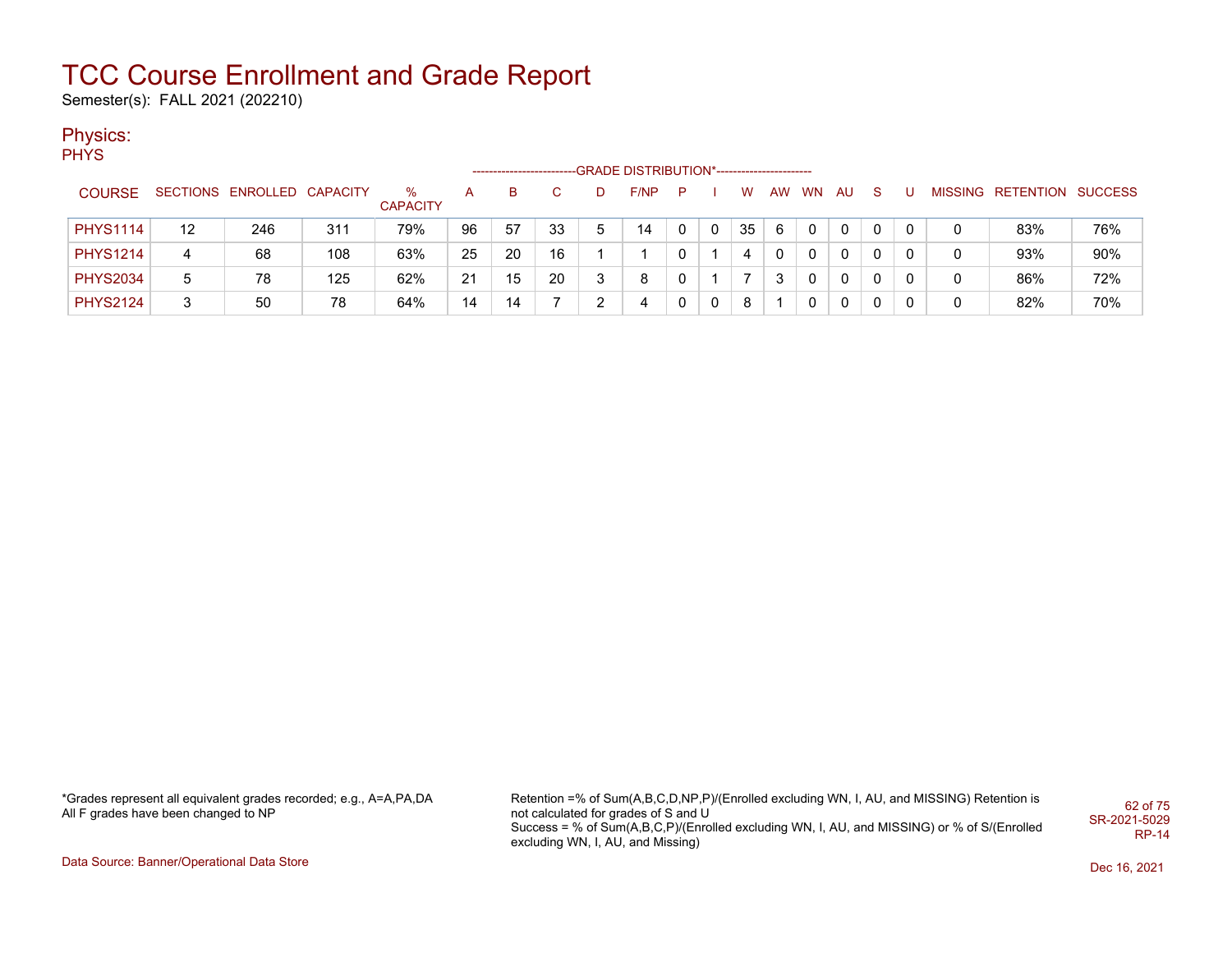Semester(s): FALL 2021 (202210)

#### Paralegal: PLGL

|                 |                            |    |                         |    |   |    |   | -GRADE DISTRIBUTION*----------------------- |   |             |   |    |           |     |              |   |   |                           |     |
|-----------------|----------------------------|----|-------------------------|----|---|----|---|---------------------------------------------|---|-------------|---|----|-----------|-----|--------------|---|---|---------------------------|-----|
| <b>COURSE</b>   | SECTIONS ENROLLED CAPACITY |    | $\%$<br><b>CAPACITY</b> | A  | В | C. | D | F/NP                                        | P |             | W | AW | <b>WN</b> | AU. | <sub>S</sub> |   |   | MISSING RETENTION SUCCESS |     |
| <b>PLGL1213</b> | 16                         | 30 | 53%                     | 2  |   |    |   |                                             |   | 0           | 5 | 0  | 0         | 0   | 0            | 0 |   | 69%                       | 38% |
| <b>PLGL1313</b> |                            | 30 | 37%                     | 6  |   | 0  |   |                                             |   | $\Omega$    |   |    | 0         | 0   | $\mathbf{0}$ | 0 | 0 | 91%                       | 82% |
| <b>PLGL2333</b> |                            | 30 | 37%                     |    |   | 0  |   |                                             |   | $\Omega$    |   |    | 0         | 0   | $\mathbf{0}$ | 0 |   | 91%                       | 82% |
| <b>PLGL2353</b> | 18                         | 30 | 60%                     | 11 |   |    |   |                                             |   | $\mathbf 0$ | 2 |    | 0         | 0   | 0            | 0 |   | 83%                       | 72% |

\*Grades represent all equivalent grades recorded; e.g., A=A,PA,DA All F grades have been changed to NP

Retention =% of Sum(A,B,C,D,NP,P)/(Enrolled excluding WN, I, AU, and MISSING) Retention is not calculated for grades of S and U Success = % of Sum(A,B,C,P)/(Enrolled excluding WN, I, AU, and MISSING) or % of S/(Enrolled excluding WN, I, AU, and Missing) 63 of 75 SR-2021-5029 RP-14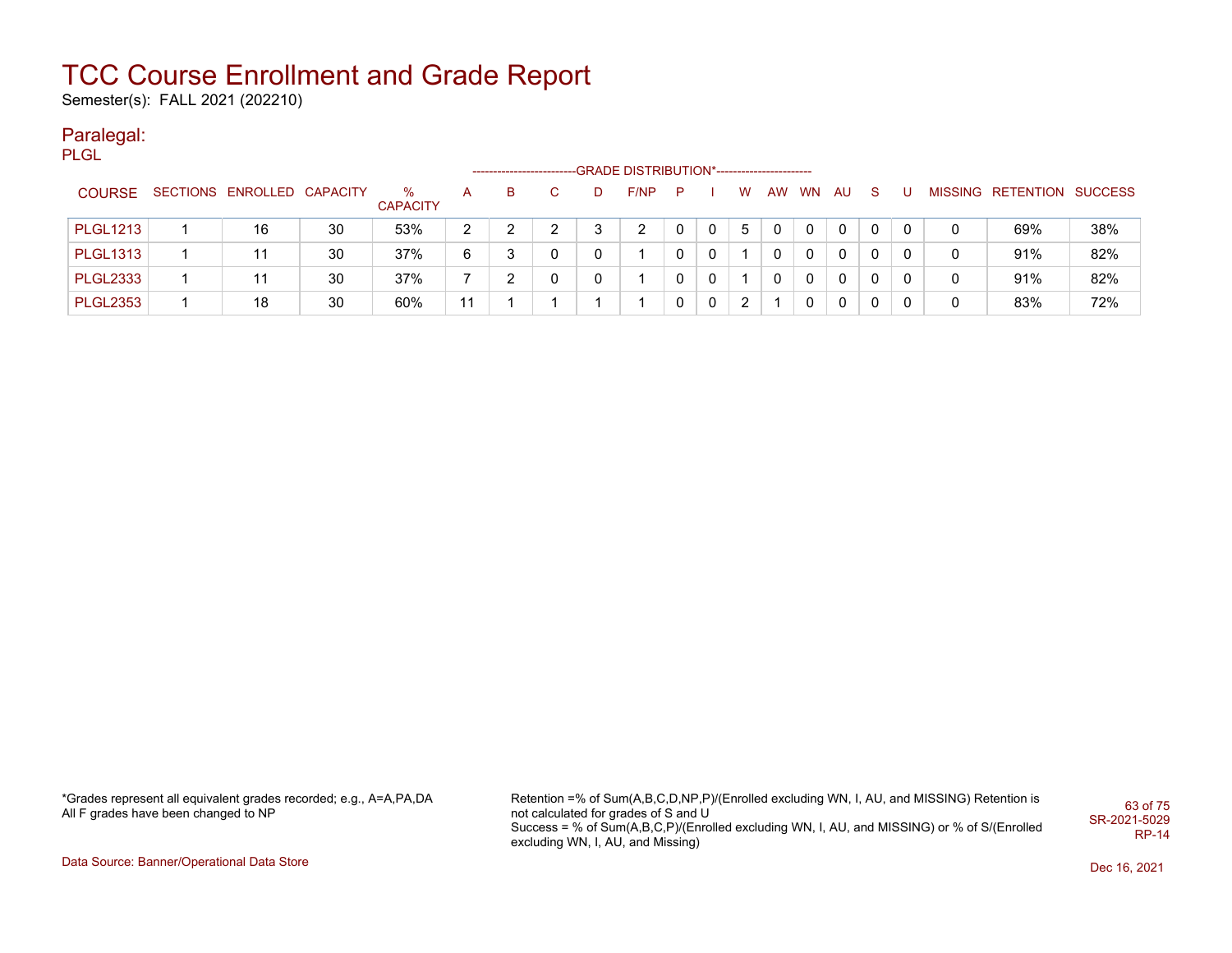Semester(s): FALL 2021 (202210)

#### Political Science: POLS

--GRADE DISTRIBUTION\*-------------------------COURSE SECTIONS ENROLLED CAPACITY % **CAPACITY** A B C D F/NP P I W AW WN AU S U MISSING RETENTION SUCCESS POLS1113 81 | 1,847 | 2,144 | 86% | 546 | 452 | 274 | 114 | 208 | 0 | 5 | 177 | 71 | 0 | 0 | 0 | 0 | 0 | 0 | 86% | 69% POLS2033 | 1 | 23 | 30 | 77% | 8 | 3 | 3 | 0 | 4 | 0 | 0 | 4 | 1 | 0 | 0 | 0 | 0 | 0 | 78% | 61% POLS2103 1 12 28 43% 7 2 2 1 0 0 0 0 0 0 0 0 0 0 100% 92% POLS2203 1 10 28 36% 5 3 0 1 0 0 0 1 0 0 0 0 0 0 90% 80%

\*Grades represent all equivalent grades recorded; e.g., A=A,PA,DA All F grades have been changed to NP

Retention =% of Sum(A,B,C,D,NP,P)/(Enrolled excluding WN, I, AU, and MISSING) Retention is not calculated for grades of S and U Success = % of Sum(A,B,C,P)/(Enrolled excluding WN, I, AU, and MISSING) or % of S/(Enrolled excluding WN, I, AU, and Missing) 64 of 75 SR-2021-5029 RP-14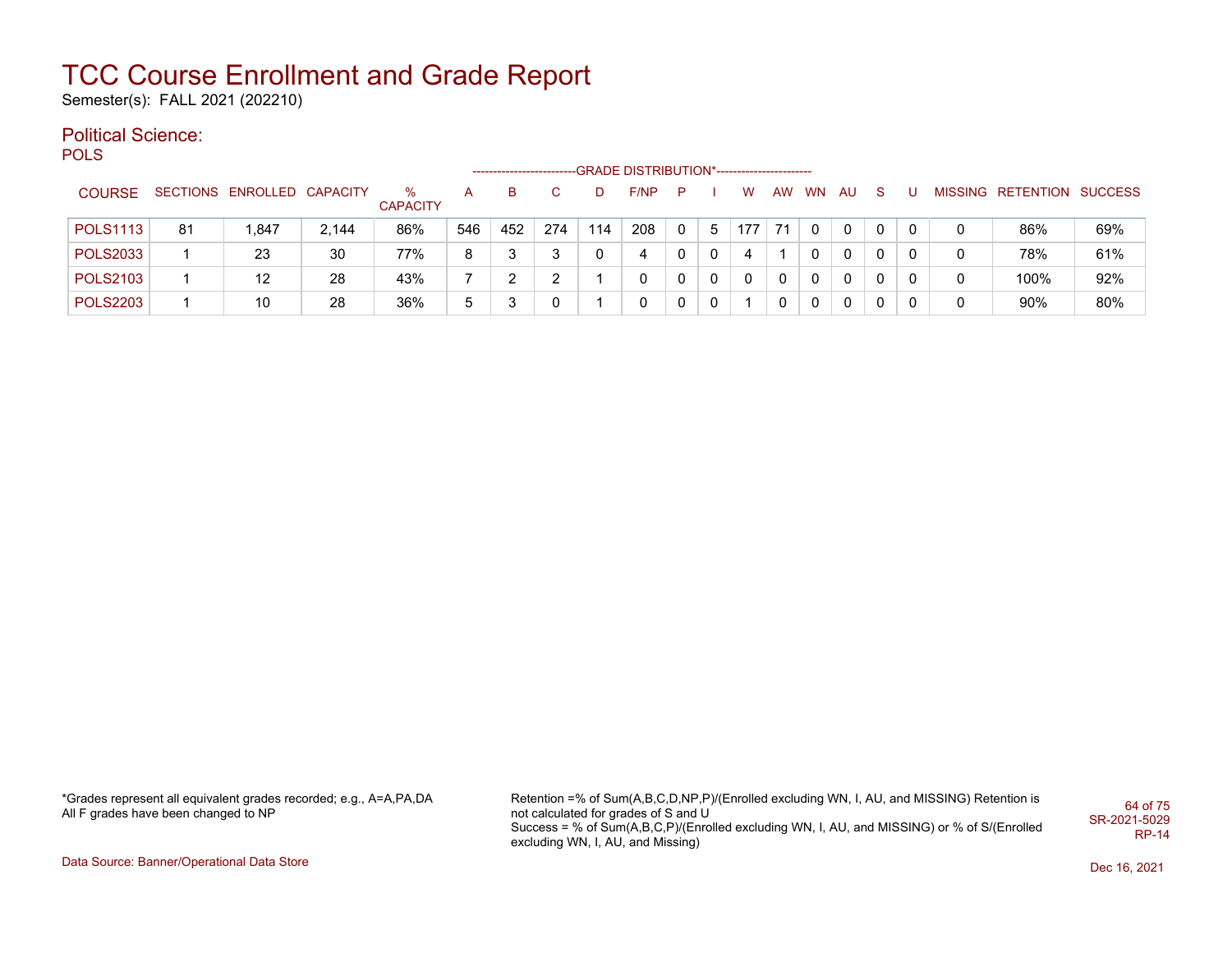Semester(s): FALL 2021 (202210)

### Psychology:

PSYC

|                 |             |                            |       |                      |                |                 |                |                | ------------------------GRADE                DISTRIBUTION*---------------------- |              |                |                |              |           |              |             |          |   |                   |                |
|-----------------|-------------|----------------------------|-------|----------------------|----------------|-----------------|----------------|----------------|----------------------------------------------------------------------------------|--------------|----------------|----------------|--------------|-----------|--------------|-------------|----------|---|-------------------|----------------|
| <b>COURSE</b>   |             | SECTIONS ENROLLED CAPACITY |       | %<br><b>CAPACITY</b> | A              | B               | C              | D              | F/NP                                                                             | P            |                | w              | AW           | <b>WN</b> | AU           | S           | U        |   | MISSING RETENTION | <b>SUCCESS</b> |
| <b>PSYC1113</b> | 69          | 1,250                      | 1,798 | 70%                  | 529            | 319             | 142            | 61             | 90                                                                               | $\mathbf{0}$ | $\mathbf{0}$   | 78             | 31           | 0         | $\Omega$     | 0           | 0        | 0 | 91%               | 79%            |
| <b>PSYC1313</b> | 4           | 74                         | 116   | 64%                  | 37             | 13              | 8              | 3              | 12                                                                               | 0            | 0              |                | 0            | 0         | 0            | 0           | 0        | 0 | 99%               | 78%            |
| <b>PSYC2023</b> | 24          | 507                        | 692   | 73%                  | 296            | 83              | 36             | 29             | 31                                                                               | 0            | $\overline{2}$ | 18             | 12           | 0         | 0            | 0           | 0        | 0 | 94%               | 82%            |
| <b>PSYC2053</b> | 5           | 94                         | 140   | 67%                  | 37             | 33              | 8              | 4              | 4                                                                                | 0            | 0              | 6              | 2            | 0         | $\mathbf{0}$ | $\mathbf 0$ | 0        | 0 | 91%               | 83%            |
| <b>PSYC2193</b> | 3           | 74                         | 90    | 82%                  | 45             | 12 <sup>2</sup> | 7              | $\overline{2}$ | 3                                                                                | 0            | 0              | 3              | 2            | 0         | 0            | 0           | 0        | 0 | 93%               | 86%            |
| <b>PSYC2213</b> | 1           | 12                         | 25    | 48%                  | $\overline{2}$ |                 | $\overline{4}$ | 0              |                                                                                  | 0            | 0              | 4              | 0            | 0         | 0            | 0           | 0        | 0 | 67%               | 58%            |
| <b>PSYC2223</b> | 1           | 9                          | 25    | 36%                  | 3              | $\overline{2}$  |                | 0              |                                                                                  | 0            | 0              | $\overline{2}$ | $\mathbf{0}$ | 0         | $\mathbf 0$  | 0           | 0        | 0 | 78%               | 67%            |
| <b>PSYC2323</b> | $\mathbf 1$ | 16                         | 28    | 57%                  | 16             | 0               | 0              | 0              | 0                                                                                | 0            | 0              | $\mathbf{0}$   | 0            | 0         | $\mathbf{0}$ | 0           | 0        | 0 | 100%              | 100%           |
| <b>PSYC2423</b> | 3           | 66                         | 88    | 75%                  | 24             | 22              | $\overline{7}$ |                | 3                                                                                | 0            | 0              | $\overline{7}$ | 2            | 0         | 0            | 0           | $\Omega$ | 0 | 86%               | 80%            |
| <b>PSYC2523</b> | 3           | 53                         | 88    | 60%                  | 23             | 13              | 7              |                | 3                                                                                | 0            | 0              | 5              |              | 0         | 0            | 0           | 0        | 0 | 89%               | 81%            |
| <b>PSYC2533</b> | $\mathbf 1$ | 9                          | 28    | 32%                  | 9              | 0               | 0              | $\mathbf{0}$   | 0                                                                                | 0            | 0              | $\mathbf{0}$   | 0            | 0         | $\mathbf{0}$ | $\mathbf 0$ | 0        | 0 | 100%              | 100%           |
| <b>PSYC2813</b> | 3           | 51                         | 90    | 57%                  | 25             | 12              | 4              | 3              | 6                                                                                | 0            | 0              | 0              |              | 0         | 0            | $\mathbf 0$ | $\Omega$ | 0 | 98%               | 80%            |

\*Grades represent all equivalent grades recorded; e.g., A=A,PA,DA All F grades have been changed to NP

Retention =% of Sum(A,B,C,D,NP,P)/(Enrolled excluding WN, I, AU, and MISSING) Retention is not calculated for grades of S and U Success = % of Sum(A,B,C,P)/(Enrolled excluding WN, I, AU, and MISSING) or % of S/(Enrolled excluding WN, I, AU, and Missing) 65 of 75 SR-2021-5029 RP-14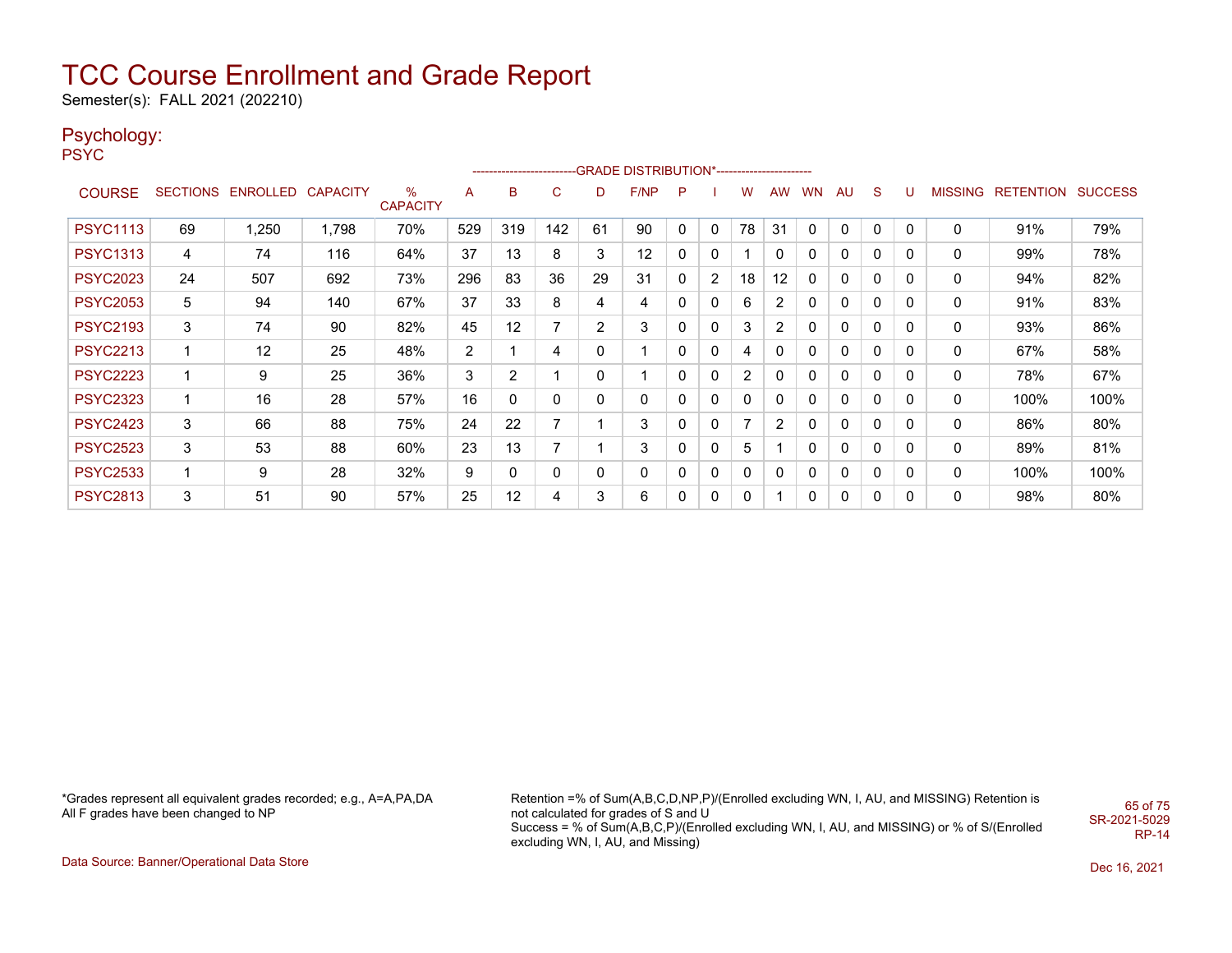Semester(s): FALL 2021 (202210)

#### Quality Control Technology: **QCTT**

|               |                            |    |                      |              |    |  | -GRADE DISTRIBUTION*----------------------- |     |              |             |          |              |   |                           |      |
|---------------|----------------------------|----|----------------------|--------------|----|--|---------------------------------------------|-----|--------------|-------------|----------|--------------|---|---------------------------|------|
| <b>COURSE</b> | SECTIONS ENROLLED CAPACITY |    | %<br><b>CAPACITY</b> | $\mathsf{A}$ | B. |  | F/NP                                        | - P |              | <b>W</b>    | AW WN AU | S.           | U | MISSING RETENTION SUCCESS |      |
| QCTT1313      |                            | 48 | 23%                  |              |    |  | ົ                                           |     | $\mathbf{0}$ | $\mathbf 0$ |          | $\mathbf{0}$ |   | 100%                      | 82%  |
| QCTT2383      |                            | 18 | 17%                  | ົ            |    |  |                                             |     |              |             |          | 0            |   | 100%                      | 100% |

\*Grades represent all equivalent grades recorded; e.g., A=A,PA,DA All F grades have been changed to NP

Retention =% of Sum(A,B,C,D,NP,P)/(Enrolled excluding WN, I, AU, and MISSING) Retention is not calculated for grades of S and U Success = % of Sum(A,B,C,P)/(Enrolled excluding WN, I, AU, and MISSING) or % of S/(Enrolled excluding WN, I, AU, and Missing) 66 of 75 SR-2021-5029 RP-14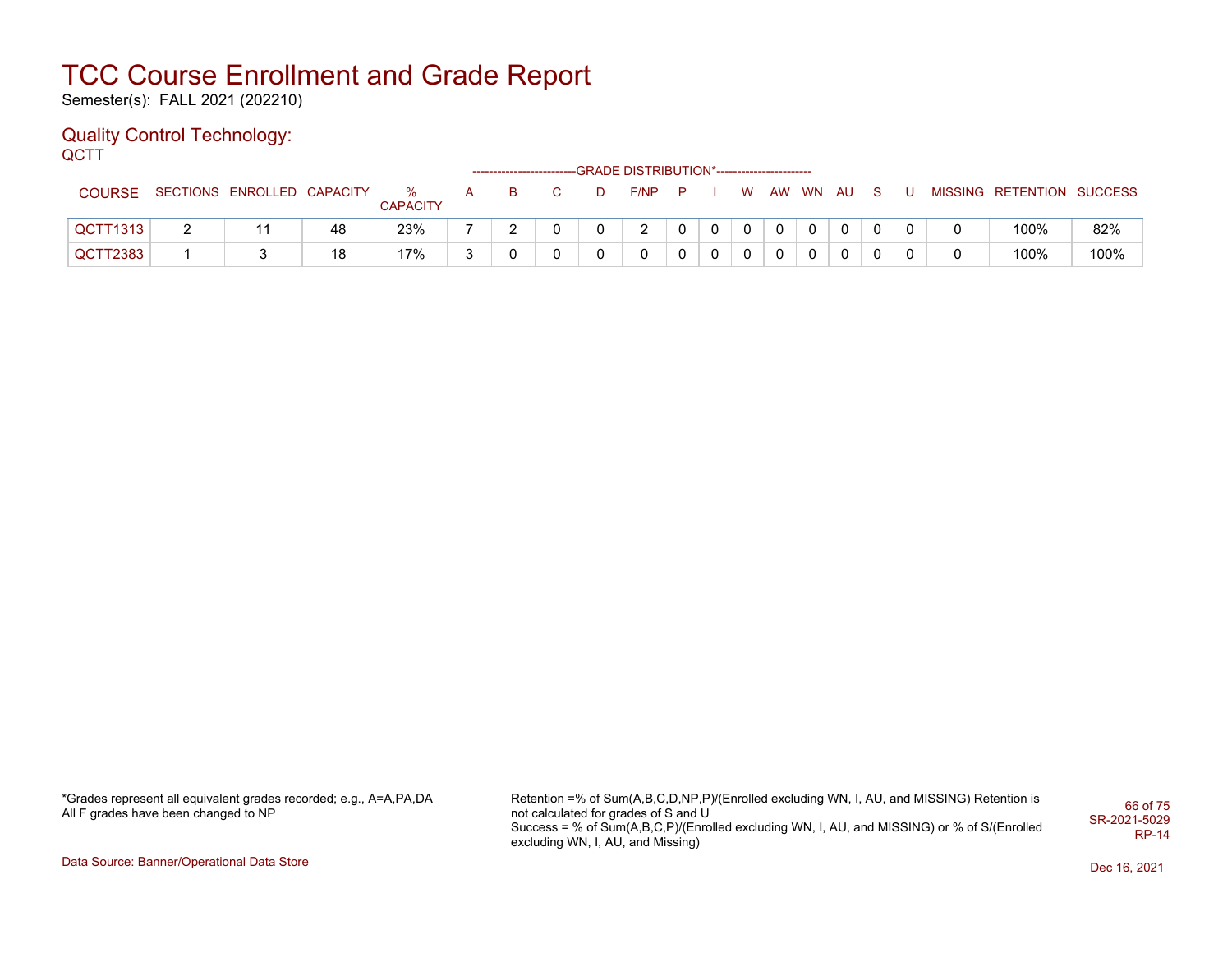Semester(s): FALL 2021 (202210)

### Radiography:

RADT

|                 |                |                            |    |                      |    | ---------------------- |    | -GRADE DISTRIBUTION*----------------------- |   |   |   |    |    |          |          |          |   |                           |      |
|-----------------|----------------|----------------------------|----|----------------------|----|------------------------|----|---------------------------------------------|---|---|---|----|----|----------|----------|----------|---|---------------------------|------|
| <b>COURSE</b>   |                | SECTIONS ENROLLED CAPACITY |    | %<br><b>CAPACITY</b> | A  | B                      | C. | F/NP                                        | P |   | w | AW | WN | AU       | -S       | U        |   | MISSING RETENTION SUCCESS |      |
| <b>RADT1313</b> | 2              | 28                         | 36 | 78%                  | 20 |                        |    |                                             |   | 0 | 0 | 0  |    | $\Omega$ | $\Omega$ | $\Omega$ |   | 100%                      | 96%  |
| <b>RADT1324</b> | 2              | 28                         | 34 | 82%                  | 27 |                        |    |                                             |   | 0 | 0 | 0  |    | $\Omega$ | $\Omega$ | 0        | 0 | 100%                      | 96%  |
| <b>RADT1372</b> | 2              | 28                         | 32 | 88%                  | 26 |                        |    |                                             |   | 0 | 0 | 0  |    | $\Omega$ | $\Omega$ | 0        | 0 | 100%                      | 96%  |
| <b>RADT2336</b> |                | 23                         | 25 | 92%                  | 23 | 0                      |    | 0                                           |   | 0 | 0 | 0  |    | $\Omega$ | $\Omega$ | 0        | 0 | 100%                      | 100% |
| <b>RADT2343</b> | $\overline{2}$ | 23                         | 32 | 72%                  | 22 |                        |    | 0                                           |   | 0 | 0 | 0  |    | $\Omega$ | $\Omega$ | $\Omega$ | 0 | 100%                      | 100% |
| <b>RADT2383</b> |                | 23                         | 30 | 77%                  | 19 |                        |    | 0                                           |   | 0 | 0 | 0  |    | $\Omega$ | $\Omega$ | 0        | 0 | 100%                      | 100% |

Retention =% of Sum(A,B,C,D,NP,P)/(Enrolled excluding WN, I, AU, and MISSING) Retention is not calculated for grades of S and U Success = % of Sum(A,B,C,P)/(Enrolled excluding WN, I, AU, and MISSING) or % of S/(Enrolled excluding WN, I, AU, and Missing) 67 of 75 SR-2021-5029 RP-14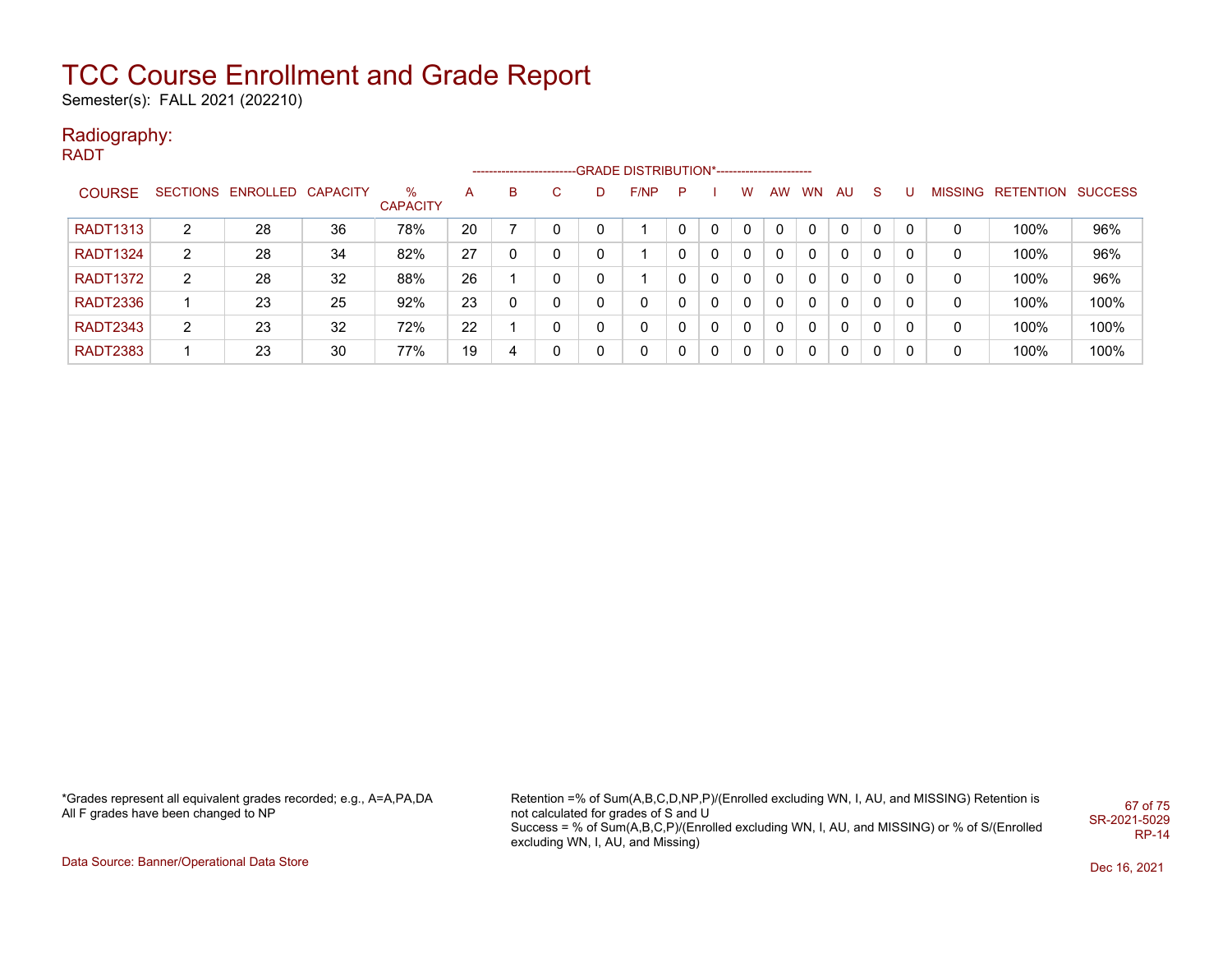Semester(s): FALL 2021 (202210)

#### Reading: READ

| '''''           |    |                            |     |                      |     |     |     |    | ------------------------GRADE DISTRIBUTION*----------------------- |          |   |    |    |          |    |  |                           |     |
|-----------------|----|----------------------------|-----|----------------------|-----|-----|-----|----|--------------------------------------------------------------------|----------|---|----|----|----------|----|--|---------------------------|-----|
| <b>COURSE</b>   |    | SECTIONS ENROLLED CAPACITY |     | %<br><b>CAPACITY</b> | A   | B   | C.  | D  | F/NP                                                               | <b>P</b> |   | W. |    | AW WN AU | -S |  | MISSING RETENTION SUCCESS |     |
| <b>READ0113</b> |    | 121                        | 140 | 86%                  | 13  | 20  | 27  | 6  | 30                                                                 |          |   | 19 |    |          |    |  | 79%                       | 50% |
| READ0123        | 34 | 639                        | 692 | 92%                  | 135 | 119 | 103 | 22 | 145                                                                | $\Omega$ | 4 | 64 | 47 |          |    |  | 82%                       | 56% |

\*Grades represent all equivalent grades recorded; e.g., A=A,PA,DA All F grades have been changed to NP

Retention =% of Sum(A,B,C,D,NP,P)/(Enrolled excluding WN, I, AU, and MISSING) Retention is not calculated for grades of S and U Success = % of Sum(A,B,C,P)/(Enrolled excluding WN, I, AU, and MISSING) or % of S/(Enrolled excluding WN, I, AU, and Missing) 68 of 75 SR-2021-5029 RP-14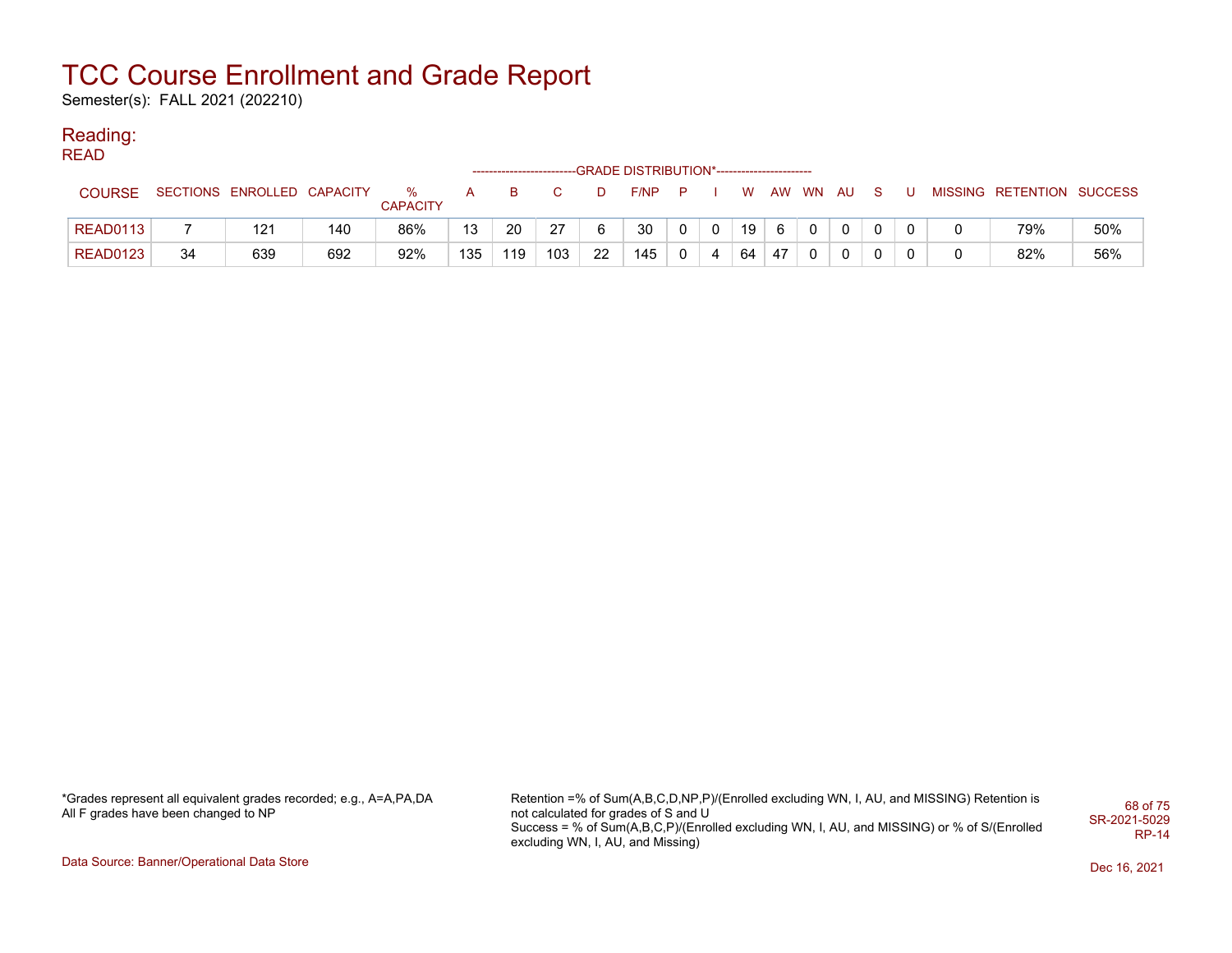Semester(s): FALL 2021 (202210)

### Religious Studies:

RELG

|                 |   |                            |    |                      |    | ------------------- |               |   | ----GRADE DISTRIBUTION*------------------------ |   |   |   |           |           |              |              |              |             |                           |     |
|-----------------|---|----------------------------|----|----------------------|----|---------------------|---------------|---|-------------------------------------------------|---|---|---|-----------|-----------|--------------|--------------|--------------|-------------|---------------------------|-----|
| <b>COURSE</b>   |   | SECTIONS ENROLLED CAPACITY |    | %<br><b>CAPACITY</b> | A  | в                   |               | D | F/NP                                            | P |   | W | <b>AW</b> | <b>WN</b> | AU.          | <sub>S</sub> |              |             | MISSING RETENTION SUCCESS |     |
| <b>RELG1113</b> |   | 17                         | 30 | 57%                  | 6  |                     |               |   | 3                                               |   |   |   |           | 0         | $\mathbf{0}$ | $\mathbf{0}$ | $\Omega$     | 0           | 94%                       | 71% |
| <b>RELG1223</b> | 3 | 33                         | 55 | 60%                  | 17 | 8                   | C             |   | 2                                               |   | 0 | 2 | 2         | 0         | 0            | 0            |              | 0           | 88%                       | 82% |
| <b>RELG2113</b> |   | 21                         | 30 | 70%                  | 5  | 4                   | C             |   | 6                                               |   | 0 | 2 |           | 0         | 0            | $\mathbf 0$  |              | 0           | 86%                       | 52% |
| <b>RELG2123</b> |   | 24                         | 30 | 80%                  | 11 | 6                   | $\mathcal{D}$ | 0 | 2                                               |   | 0 | 3 | 0         | 0         | $\Omega$     | 0            | $\mathbf{0}$ | $\mathbf 0$ | 88%                       | 79% |
| <b>RELG2233</b> |   | 8                          | 24 | 33%                  |    |                     | 0             | 0 | 4                                               |   | 0 | 0 |           | 0         | 0            | 0            |              | 0           | 88%                       | 38% |

\*Grades represent all equivalent grades recorded; e.g., A=A,PA,DA All F grades have been changed to NP

Retention =% of Sum(A,B,C,D,NP,P)/(Enrolled excluding WN, I, AU, and MISSING) Retention is not calculated for grades of S and U Success = % of Sum(A,B,C,P)/(Enrolled excluding WN, I, AU, and MISSING) or % of S/(Enrolled excluding WN, I, AU, and Missing) 69 of 75 SR-2021-5029 RP-14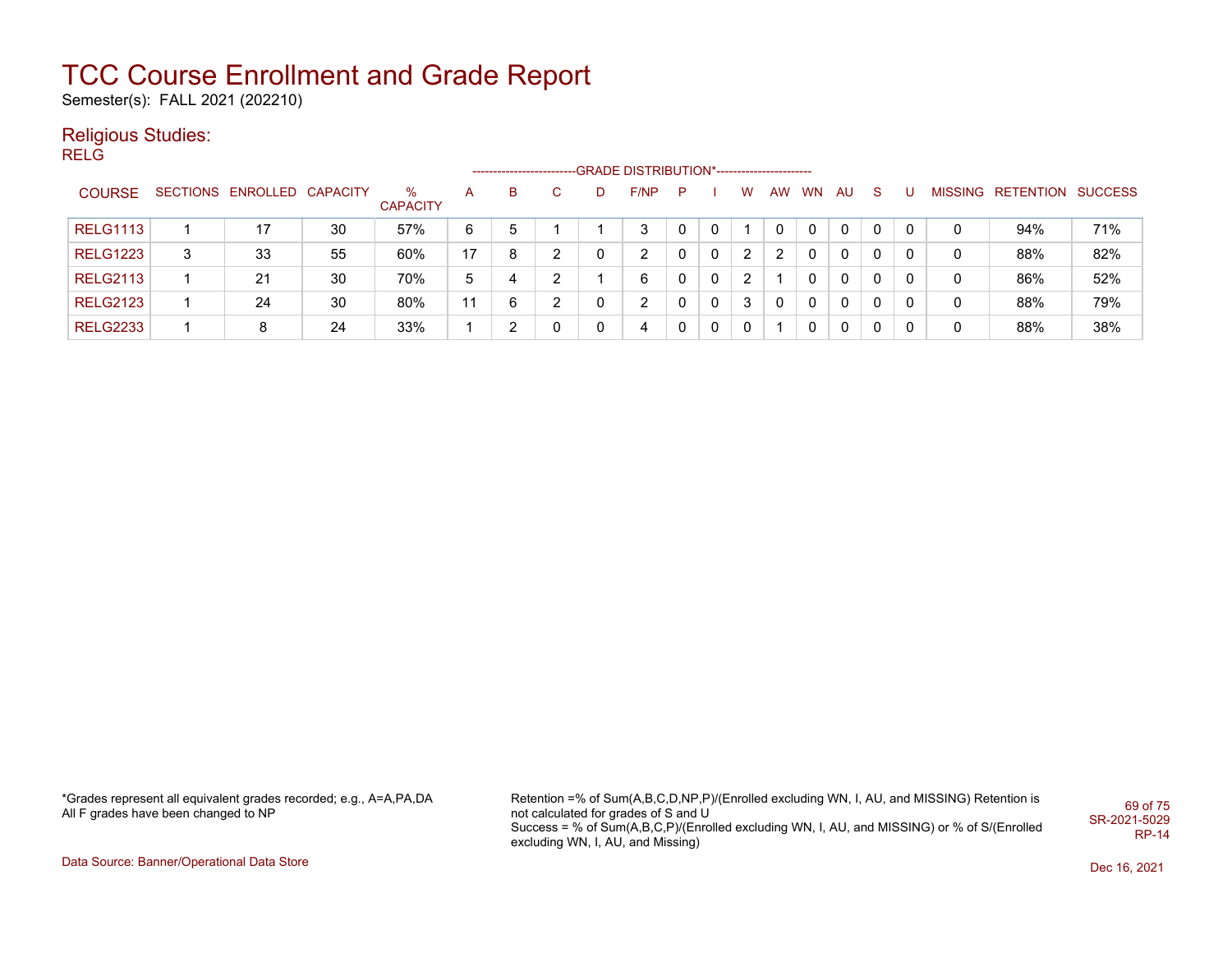Semester(s): FALL 2021 (202210)

### Respiratory Care:

RESP

|                 |   |                            |    |                      |    |    |                |   | ------------------------GRADE DISTRIBUTION*----------------------- |   |   |              |           |           |           |              |   |   |                                  |      |
|-----------------|---|----------------------------|----|----------------------|----|----|----------------|---|--------------------------------------------------------------------|---|---|--------------|-----------|-----------|-----------|--------------|---|---|----------------------------------|------|
| <b>COURSE</b>   |   | SECTIONS ENROLLED CAPACITY |    | %<br><b>CAPACITY</b> | A  | B  | C              | D | F/NP                                                               | P |   | w            | <b>AW</b> | <b>WN</b> | <b>AU</b> | <sub>S</sub> | U |   | <b>MISSING RETENTION SUCCESS</b> |      |
| <b>RESP1243</b> | 4 | 24                         | 28 | 86%                  | ⇁  | 15 | 2              | 0 | $\mathbf 0$                                                        |   | 0 | 0            | 0         |           | 0         |              |   | 0 | 100%                             | 100% |
| <b>RESP1313</b> |   | 24                         | 28 | 86%                  | 10 | 10 | 3              | 0 | 0                                                                  | 0 |   | $\Omega$     | 0         | 0         | 0         | 0            | 0 | 0 | 96%                              | 96%  |
| <b>RESP1354</b> |   | 24                         | 28 | 86%                  | 8  | 15 |                | 0 | 0                                                                  |   | 0 | 0            | 0         | 0         | 0         | 0            | 0 | 0 | 100%                             | 100% |
| <b>RESP1511</b> | 4 | 24                         | 28 | 86%                  | 19 | 5  | 0              | 0 | 0                                                                  | 0 | 0 | $\mathbf{0}$ | 0         | 0         | 0         | 0            |   | 0 | 100%                             | 100% |
| <b>RESP2204</b> | 2 | 23                         | 30 | 77%                  | 13 | 6  | 4              | 0 | 0                                                                  | 0 | 0 | $\Omega$     | 0         | 0         | 0         | 0            | 0 | 0 | 100%                             | 100% |
| <b>RESP2301</b> | 4 | 23                         | 28 | 82%                  | 22 |    | 0              | 0 | 0                                                                  |   | 0 | 0            | 0         | 0         | 0         | 0            | 0 | 0 | 100%                             | 100% |
| <b>RESP2311</b> | 4 | 23                         | 28 | 82%                  | 23 | 0  | 0              | 0 | 0                                                                  | 0 | 0 | $\mathbf{0}$ | 0         | 0         | 0         | 0            |   | 0 | 100%                             | 100% |
| <b>RESP2324</b> |   | 23                         | 28 | 82%                  | 10 | 44 | $\overline{2}$ | 0 | 0                                                                  |   | 0 | 0            | 0         |           | 0         | 0            |   | 0 | 100%                             | 100% |

\*Grades represent all equivalent grades recorded; e.g., A=A,PA,DA All F grades have been changed to NP

Retention =% of Sum(A,B,C,D,NP,P)/(Enrolled excluding WN, I, AU, and MISSING) Retention is not calculated for grades of S and U Success = % of Sum(A,B,C,P)/(Enrolled excluding WN, I, AU, and MISSING) or % of S/(Enrolled excluding WN, I, AU, and Missing) 70 of 75 SR-2021-5029 RP-14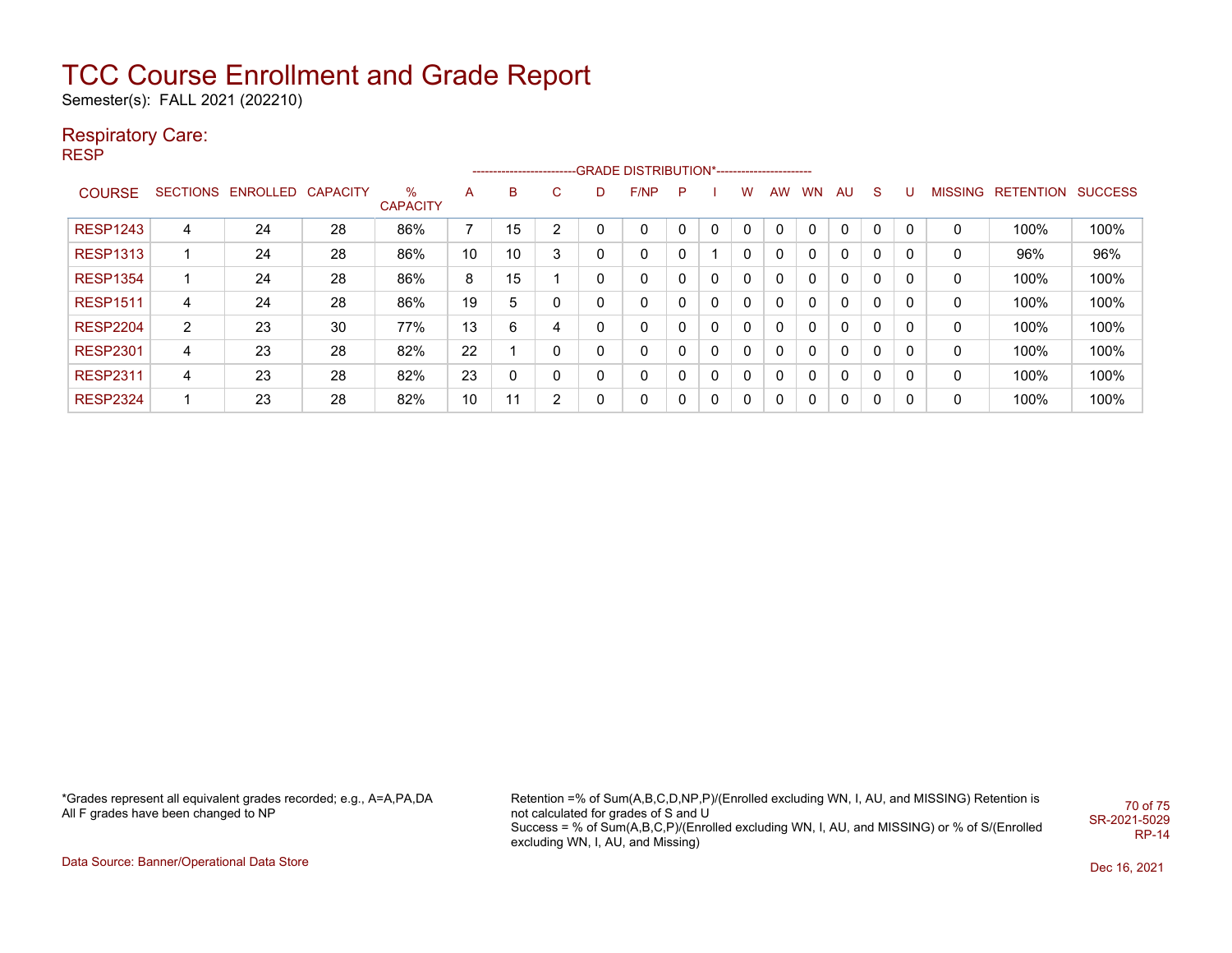Semester(s): FALL 2021 (202210)

### Russian:

RUSS

|                 |                              |    |                 |              |                  |    |   | ------------------------GRADE                DISTRIBUTION*---------------------- |              |              |               |                |   |  |                           |     |
|-----------------|------------------------------|----|-----------------|--------------|------------------|----|---|----------------------------------------------------------------------------------|--------------|--------------|---------------|----------------|---|--|---------------------------|-----|
| COURSE          | SECTIONS ENROLLED CAPACITY % |    | <b>CAPACITY</b> | $\mathsf{A}$ | and <b>B</b> and | C. | D | F/NPP I                                                                          |              |              | W AW WN AU SU |                |   |  | MISSING RETENTION SUCCESS |     |
| <b>RUSS1103</b> |                              | 20 | 35%             |              |                  |    |   | 0                                                                                | $\mathbf{0}$ | $\mathbf{0}$ | $\mathbf{0}$  | $\overline{0}$ | 0 |  | 86%                       | 86% |

\*Grades represent all equivalent grades recorded; e.g., A=A,PA,DA All F grades have been changed to NP

Retention =% of Sum(A,B,C,D,NP,P)/(Enrolled excluding WN, I, AU, and MISSING) Retention is not calculated for grades of S and U Success = % of Sum(A,B,C,P)/(Enrolled excluding WN, I, AU, and MISSING) or % of S/(Enrolled excluding WN, I, AU, and Missing) 71 of 75 SR-2021-5029 RP-14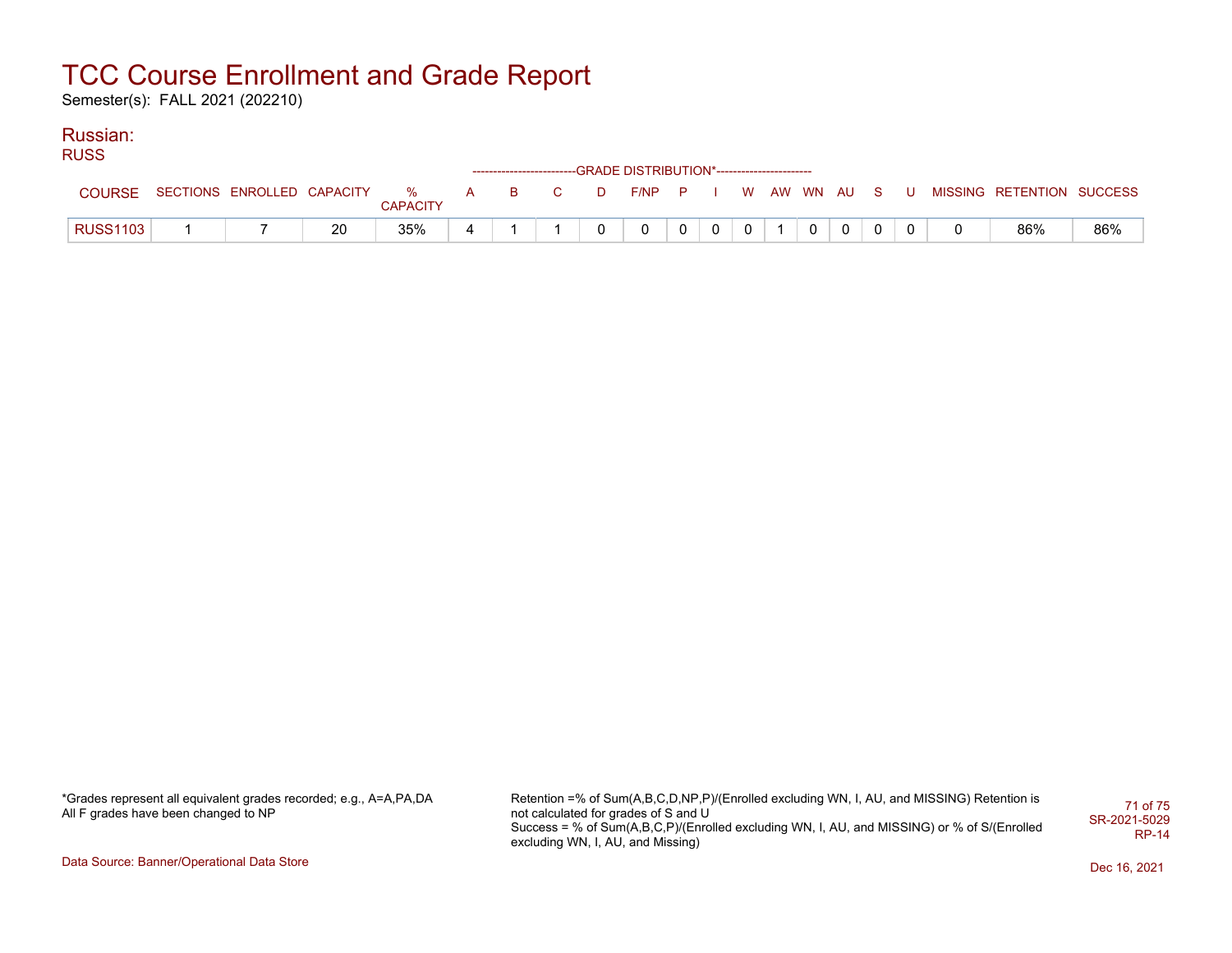Semester(s): FALL 2021 (202210)

### Sociology:

**SOCI** 

|                 |                |                   |                 |                         |                |     |    |   | ------------------------GRADE DISTRIBUTION*----------------------- |   |   |              |           |           |    |          |          |                |                          |      |
|-----------------|----------------|-------------------|-----------------|-------------------------|----------------|-----|----|---|--------------------------------------------------------------------|---|---|--------------|-----------|-----------|----|----------|----------|----------------|--------------------------|------|
| <b>COURSE</b>   |                | SECTIONS ENROLLED | <b>CAPACITY</b> | $\%$<br><b>CAPACITY</b> | A              | в   | С  | D | F/NP                                                               | P |   | w            | <b>AW</b> | <b>WN</b> | AU | S        | U        | <b>MISSING</b> | <b>RETENTION SUCCESS</b> |      |
| <b>SOCI1113</b> | 21             | 363               | 550             | 66%                     | 168            | 100 | 31 | 6 | 21                                                                 | 0 |   | 23           | 13        | 0         | 0  | 0        | 0        | 0              | 90%                      | 82%  |
| SOCI2013        | $\overline{2}$ | 23                | 60              | 38%                     |                | 5   | 3  | 0 | 4                                                                  | 0 |   |              | 2         |           | 0  | 0        | 0        | 0              | 83%                      | 65%  |
| <b>SOCI2043</b> | 1              | 11                | 30              | 37%                     | 5              | 5   | 0  | 0 | 0                                                                  | 0 | 0 | $\mathbf{0}$ |           | 0         | 0  | $\Omega$ | $\Omega$ | 0              | 91%                      | 91%  |
| <b>SOCI2053</b> | 3              | 8                 | 85              | 9%                      | 5              |     |    | 0 | $\overline{A}$                                                     | 0 | 0 | $\mathbf{0}$ | 0         | 0         | 0  | $\Omega$ | $\Omega$ | 0              | 100%                     | 88%  |
| <b>SOCI2063</b> |                | 9                 | 30              | 30%                     | $\overline{2}$ | 2   | 4  | 0 | 0                                                                  | 0 | 0 | $\mathbf{0}$ |           | 0         | 0  | $\Omega$ | $\Omega$ | 0              | 89%                      | 89%  |
| SOCI2113        |                | 10                | 20              | 50%                     | $\overline{2}$ | 5   | 0  | 0 | 2                                                                  | 0 | 0 | $\mathbf{0}$ |           | 0         | 0  | 0        | 0        | 0              | 90%                      | 70%  |
| <b>SOCI2123</b> | 3              | 58                | 88              | 66%                     | 17             | 9   | 12 | 2 | $\overline{ }$                                                     | 0 |   | 3            | ⇁         |           | 0  | $\Omega$ | 0        | 0              | 81%                      | 66%  |
| <b>SOCI2223</b> | 1              |                   | 25              | 4%                      | 0              |     | 0  | 0 | 0                                                                  | 0 | 0 | 0            | 0         |           | 0  | 0        | 0        | 0              | 100%                     | 100% |
| <b>SOCI2263</b> | $\overline{2}$ | 10                | 60              | 17%                     |                |     | 0  | 0 | 0                                                                  | 0 | 0 | 3            | 0         | 0         | 0  | 0        | 0        | 0              | 70%                      | 70%  |
| <b>SOCI2813</b> | $\overline{2}$ | 17                | 60              | 28%                     | 5              | 3   | 5  |   | 2                                                                  | 0 | 0 | -4           | 0         | 0         | 0  | 0        | 0        | 0              | 94%                      | 76%  |

\*Grades represent all equivalent grades recorded; e.g., A=A,PA,DA All F grades have been changed to NP

Retention =% of Sum(A,B,C,D,NP,P)/(Enrolled excluding WN, I, AU, and MISSING) Retention is not calculated for grades of S and U Success = % of Sum(A,B,C,P)/(Enrolled excluding WN, I, AU, and MISSING) or % of S/(Enrolled excluding WN, I, AU, and Missing) 72 of 75 SR-2021-5029 RP-14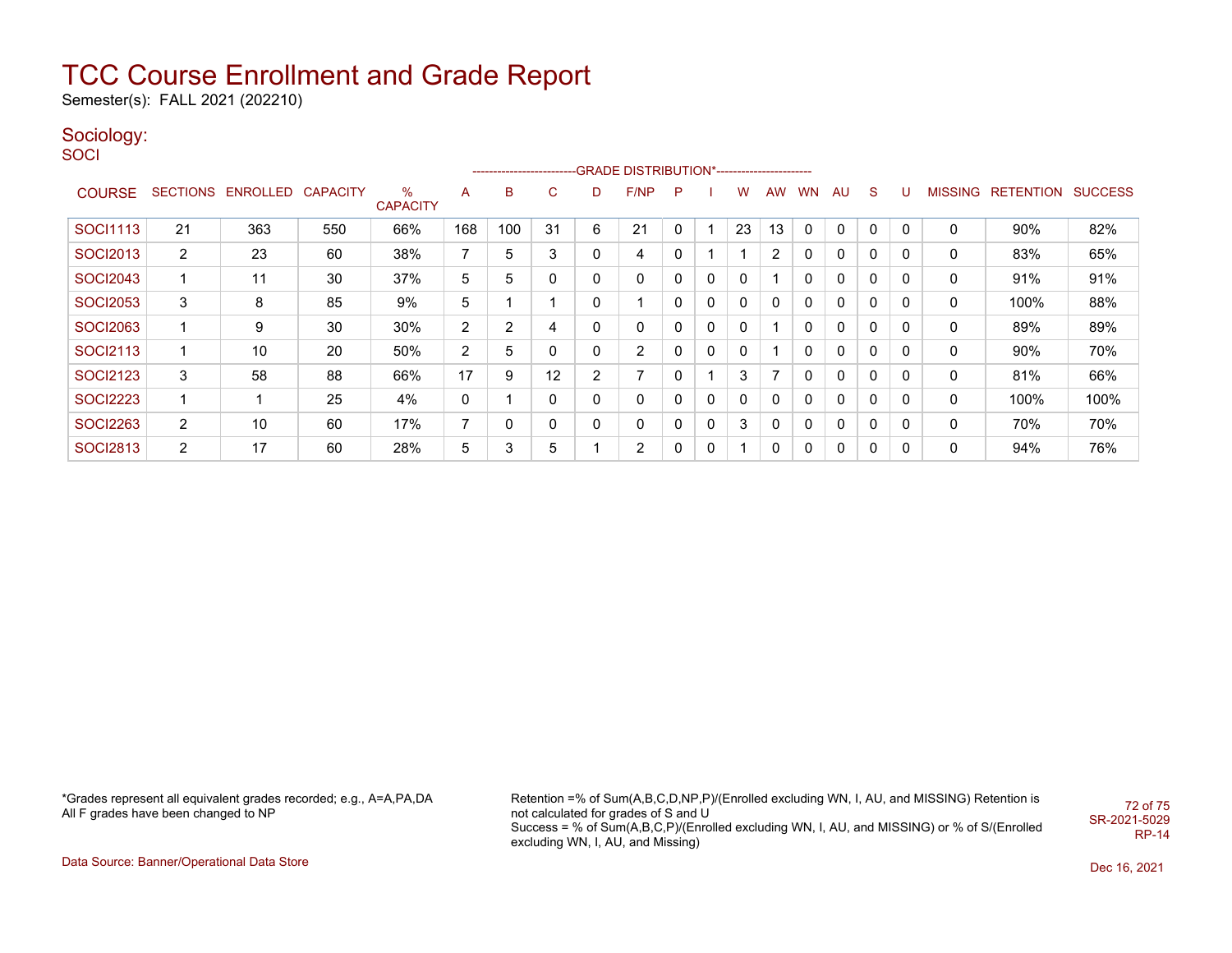# TCC Course Enrollment and Grade Report

Semester(s): FALL 2021 (202210)

### Spanish:

**SPAN** 

|                 | ------------------------GRADE                DISTRIBUTION*---------------------- |                |                 |                      |                |                 |              |              |      |              |             |              |              |           |                |              |          |                |                  |                |
|-----------------|----------------------------------------------------------------------------------|----------------|-----------------|----------------------|----------------|-----------------|--------------|--------------|------|--------------|-------------|--------------|--------------|-----------|----------------|--------------|----------|----------------|------------------|----------------|
| <b>COURSE</b>   | <b>SECTIONS</b>                                                                  | ENROLLED       | <b>CAPACITY</b> | %<br><b>CAPACITY</b> | A              | B               | $\mathsf{C}$ | D            | F/NP | P            |             | w            | AW           | <b>WN</b> | AU             | S            | U        | <b>MISSING</b> | <b>RETENTION</b> | <b>SUCCESS</b> |
| <b>SPAN1001</b> | 1                                                                                | 9              | 30              | 30%                  | 9              | 0               | 0            | 0            | 0    | $\mathbf{0}$ | $\mathbf 0$ | $\Omega$     | $\mathbf{0}$ | 0         | 0              | 0            | 0        | $\mathbf 0$    | 100%             | 100%           |
| <b>SPAN1031</b> | 1                                                                                | 10             | 30              | 33%                  | 9              | 0               | 0            | 0            | 0    | 0            | 0           |              | 0            | 0         | 0              | 0            | $\Omega$ | 0              | 90%              | 90%            |
| <b>SPAN1103</b> | 11                                                                               | 177            | 280             | 63%                  | 84             | 34              | 14           | 6            | 3    | 0            | 0           | 13           | 21           | 0         | $\overline{2}$ | 0            | 0        | 0              | 80%              | 75%            |
| <b>SPAN1213</b> | 4                                                                                | 60             | 110             | 55%                  | 33             | 10 <sup>°</sup> | 3            | $\mathbf{0}$ |      | 0            | 0           | 5            | 8            | 0         | 0              | 0            | 0        | 0              | 78%              | 77%            |
| <b>SPAN1313</b> | $\overline{2}$                                                                   | 22             | 60              | 37%                  | 12             | 3               |              | 0            | 2    | 0            | 0           | 2            | 2            | 0         | 0              | 0            | 0        | 0              | 82%              | 73%            |
| <b>SPAN1413</b> | 1                                                                                | 11             | 30              | 37%                  | 9              | $\overline{2}$  | 0            | 0            | 0    | 0            | 0           | 0            | 0            | 0         | 0              | 0            | 0        | 0              | 100%             | 100%           |
| <b>SPAN2213</b> | 1                                                                                | $\overline{7}$ | 30              | 23%                  |                | 4               | 0            |              | 0    | 0            | 0           | 0            |              | 0         | 0              | $\mathbf{0}$ | 0        | 0              | 86%              | 71%            |
| <b>SPAN2413</b> | 1                                                                                | 5              | 30              | 17%                  | 3              |                 | 0            | 0            | 0    | 0            | 0           | 0            |              | 0         | 0              | 0            | 0        | 0              | 80%              | 80%            |
| <b>SPAN2443</b> | 1                                                                                | 12             | 30              | 40%                  | 11             | 0               | 0            | 0            | 0    | 0            | 0           |              | 0            | 0         | 0              | 0            | 0        | 0              | 92%              | 92%            |
| <b>SPAN2453</b> | 1                                                                                | 9              | 30              | 30%                  | 9              | 0               | 0            | 0            | 0    | 0            | 0           | $\mathbf{0}$ | 0            | 0         | 0              | 0            | 0        | 0              | 100%             | 100%           |
| <b>SPAN2473</b> | 1                                                                                | 9              | 30              | 30%                  | 5              | 3               | 0            | 0            | 0    | 0            | 0           |              | 0            | 0         | 0              | 0            | 0        | 0              | 89%              | 89%            |
| <b>SPAN2533</b> | 1                                                                                | 9              | 30              | 30%                  | 5              | 0               | 0            | 0            | 0    | 0            | 0           | 0            | 0            | 0         | 4              | 0            | 0        | 0              | 56%              | 56%            |
| <b>SPAN2543</b> | 1                                                                                | 8              | 30              | 27%                  | 4              | 0               | 0            | 0            | 0    | 0            | 0           |              | 3            | 0         | 0              | $\mathbf{0}$ | 0        | 0              | 50%              | 50%            |
| <b>SPAN2663</b> | 1                                                                                | 9              | 30              | 30%                  | $\overline{7}$ | 0               | 0            | 0            | 0    | 0            | 0           | $\mathbf{0}$ | 2            | 0         | 0              | 0            | 0        | 0              | 78%              | 78%            |

\*Grades represent all equivalent grades recorded; e.g., A=A,PA,DA All F grades have been changed to NP

Retention =% of Sum(A,B,C,D,NP,P)/(Enrolled excluding WN, I, AU, and MISSING) Retention is not calculated for grades of S and U Success = % of Sum(A,B,C,P)/(Enrolled excluding WN, I, AU, and MISSING) or % of S/(Enrolled excluding WN, I, AU, and Missing) 73 of 75 SR-2021-5029 RP-14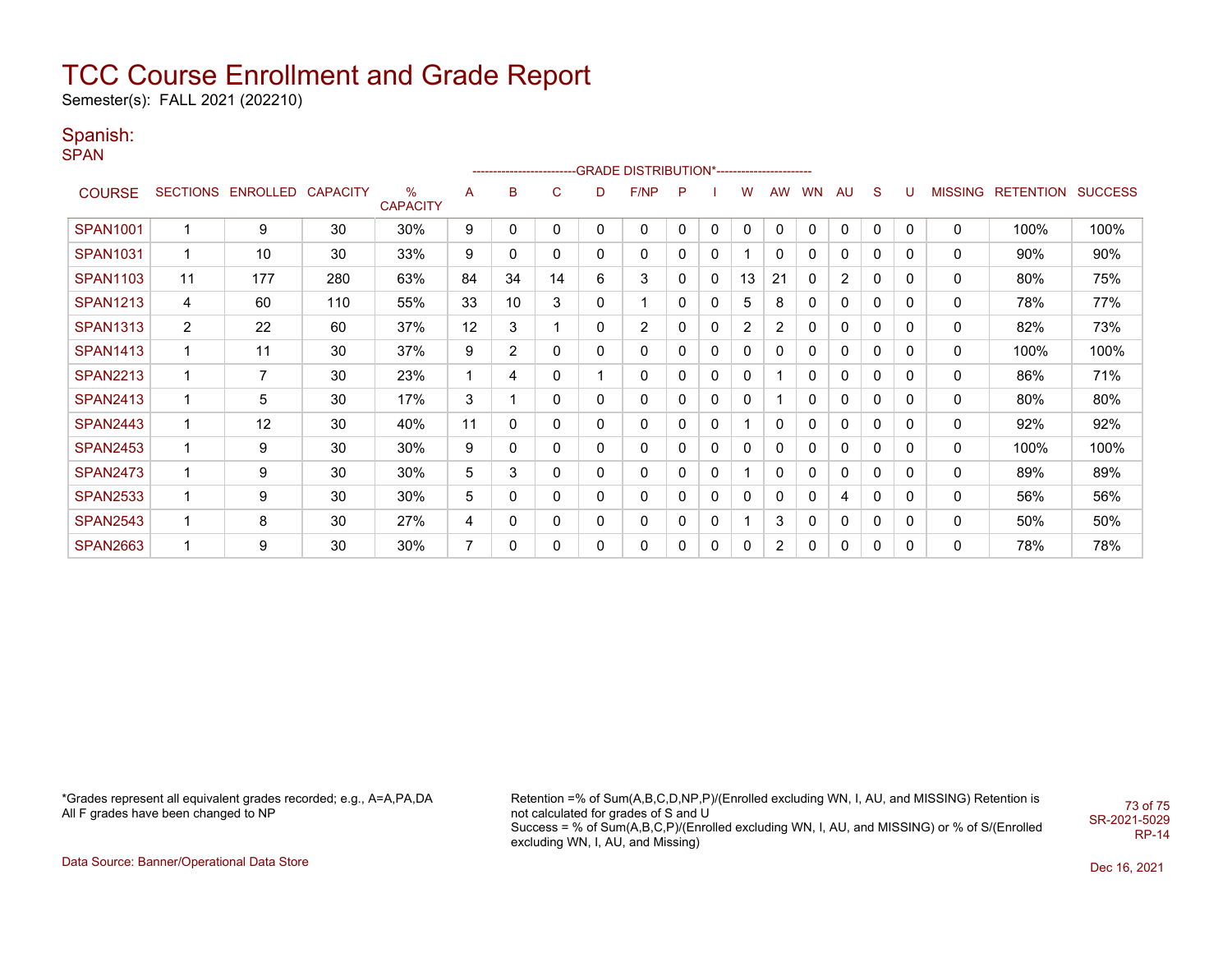# TCC Course Enrollment and Grade Report

Semester(s): FALL 2021 (202210)

#### Theatre:

THEA

|                 | ------------------------GRADE                DISTRIBUTION*---------------------- |                            |    |                      |              |                |                |                |                         |              |              |              |          |          |              |              |   |                |                  |                |
|-----------------|----------------------------------------------------------------------------------|----------------------------|----|----------------------|--------------|----------------|----------------|----------------|-------------------------|--------------|--------------|--------------|----------|----------|--------------|--------------|---|----------------|------------------|----------------|
| <b>COURSE</b>   |                                                                                  | SECTIONS ENROLLED CAPACITY |    | %<br><b>CAPACITY</b> | A            | B              | C              | D              | F/NP                    | P            |              | w            | AW       | WN       | AU           | S.           | U | <b>MISSING</b> | <b>RETENTION</b> | <b>SUCCESS</b> |
| <b>THEA1033</b> |                                                                                  | 14                         | 16 | 88%                  | 10           |                | $\overline{2}$ |                | 0                       | $\mathbf{0}$ | $\mathbf{0}$ | $\Omega$     | $\Omega$ | $\Omega$ | $\mathbf{0}$ | $\mathbf{0}$ | 0 | 0              | 100%             | 93%            |
| <b>THEA1053</b> | $\mathbf 1$                                                                      | 16                         | 24 | 67%                  | 6            | 5              | $\overline{2}$ | 3              | 0                       |              | $\mathbf{0}$ | $\mathbf 0$  | 0        | 0        | 0            | $\mathbf{0}$ | 0 | 0              | 100%             | 81%            |
| <b>THEA1081</b> | 1                                                                                | 25                         | 65 | 38%                  | 17           |                | $\overline{2}$ |                | $\overline{c}$          |              | 0            | 2            | 0        | 0        | 0            | $\mathbf{0}$ | 0 | 0              | 92%              | 80%            |
| <b>THEA1093</b> | $\overline{2}$                                                                   | 55                         | 60 | 92%                  | 22           | 13             | 5              | $\overline{2}$ | 10                      | 0            | $\mathbf{0}$ | 3            | 0        | 0        | 0            | $\mathbf{0}$ | 0 | 0              | 95%              | 73%            |
| <b>THEA1133</b> | $\mathbf 1$                                                                      | 12                         | 12 | 100%                 | 6            | $\overline{2}$ |                |                | $\overline{2}$          | 0            | $\mathbf{0}$ | $\mathbf{0}$ | 0        | $\Omega$ | 0            | $\mathbf{0}$ | 0 | 0              | 100%             | 75%            |
| <b>THEA1563</b> | 1                                                                                | 8                          | 9  | 89%                  | 3            | $\overline{2}$ | 4              | 0              | $\overline{\mathbf{A}}$ | 0            | $\mathbf{0}$ |              | 0        | $\Omega$ | 0            | $\mathbf{0}$ | 0 | 0              | 88%              | 75%            |
| <b>THEA2063</b> | 1                                                                                | 5                          | 14 | 36%                  | 1            |                |                | $\overline{2}$ | 0                       | 0            | 0            | $\Omega$     | 0        | 0        | 0            | 0            | 0 | 0              | 100%             | 60%            |
| <b>THEA2081</b> | 1                                                                                | 22                         | 50 | 44%                  | 21           | 0              | 0              | 0              |                         | 0            | $\mathbf{0}$ | 0            | 0        | 0        | 0            | 0            | 0 | 0              | 100%             | 95%            |
| <b>THEA2253</b> | 1                                                                                | 12                         | 30 | 40%                  | 9            | 0              |                |                |                         | $\Omega$     | $\mathbf{0}$ | $\Omega$     | 0        | 0        | 0            | $\mathbf{0}$ | 0 | 0              | 100%             | 83%            |
| <b>THEA2453</b> | 1                                                                                | 6                          | 8  | 75%                  | 5            |                | 0              | 0              | 0                       | $\mathbf{0}$ | 0            | 0            | 0        | 0        | 0            | 0            | 0 | 0              | 100%             | 100%           |
| <b>THEA2553</b> | $\mathbf 1$                                                                      | -1                         | 3  | 33%                  | $\mathbf{1}$ | 0              | 0              | 0              | 0                       | 0            | $\mathbf{0}$ | 0            | $\Omega$ | 0        | 0            | 0            | 0 | 0              | 100%             | 100%           |
| <b>THEA2993</b> | 1                                                                                |                            | 5  | 20%                  |              | 0              | 0              | $\mathbf{0}$   | 0                       | $\Omega$     | 0            | 0            | 0        | 0        | 0            | 0            | 0 | 0              | 100%             | 100%           |

\*Grades represent all equivalent grades recorded; e.g., A=A,PA,DA All F grades have been changed to NP

Retention =% of Sum(A,B,C,D,NP,P)/(Enrolled excluding WN, I, AU, and MISSING) Retention is not calculated for grades of S and U Success = % of Sum(A,B,C,P)/(Enrolled excluding WN, I, AU, and MISSING) or % of S/(Enrolled excluding WN, I, AU, and Missing) 74 of 75 SR-2021-5029 RP-14